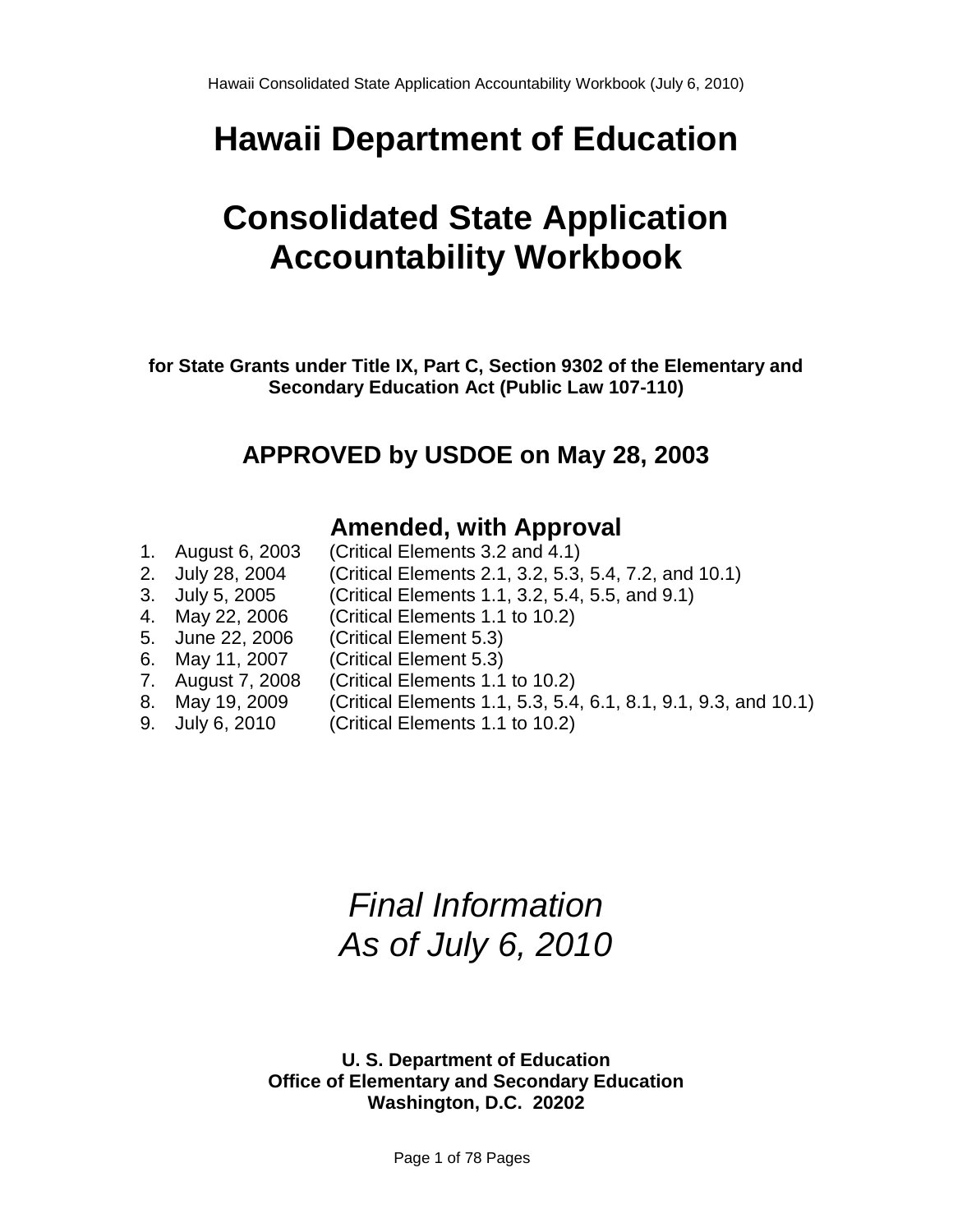# **PART I: Summary of Required Elements for State Accountability Systems**

## **Instructions**

The following chart is an overview of States' implementation of the critical elements required for approval of their State accountability systems. States must provide detailed implementation information for each of these elements in Part II of this Consolidated State Application Accountability Workbook.

For each of the elements listed in the following chart, States should indicate the current implementation status in their State using the following legend:

- **F:** State has a final policy, approved by all the required entities in the State (e.g., State Board of Education, State Legislature), for implementing this element in its accountability system.
- **P:** State has a proposed policy for implementing this element in its accountability system, but must still receive approval by required entities in the State (e.g., State Board of Education, State Legislature).
- **W:** State is still working on formulating a policy to implement this element in its accountability system.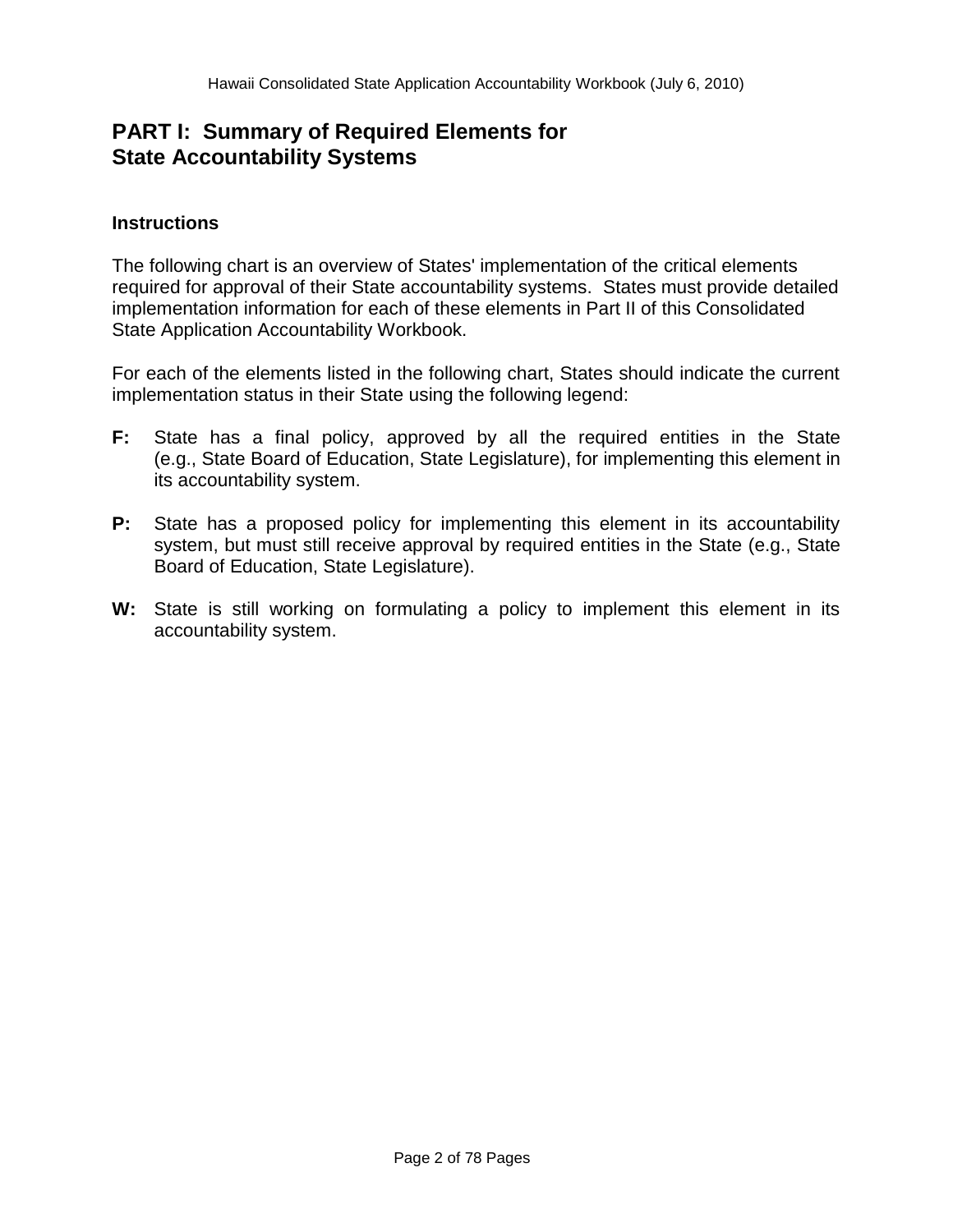| <b>Status</b>                        | <b>State Accountability System Element</b> |                                                                                                                                          |  |  |
|--------------------------------------|--------------------------------------------|------------------------------------------------------------------------------------------------------------------------------------------|--|--|
|                                      | <b>Principle 1: All Schools</b>            |                                                                                                                                          |  |  |
| F                                    | 1.1                                        | Accountability system includes all schools and districts in the state.                                                                   |  |  |
| F                                    | 1.2                                        | Accountability system holds all schools to the same criteria.                                                                            |  |  |
| F                                    | 1.3                                        | Accountability system incorporates the academic achievement standards.                                                                   |  |  |
| F                                    | 1.4                                        | Accountability system provides information in a timely manner.                                                                           |  |  |
| F                                    | 1.5                                        | Accountability system includes report cards.                                                                                             |  |  |
| F                                    | 1.6                                        | Accountability system includes rewards and sanctions.                                                                                    |  |  |
|                                      | <b>Principle 2: All Students</b>           |                                                                                                                                          |  |  |
| F                                    | 2.1                                        | The accountability system includes all students                                                                                          |  |  |
| F                                    | 2.2                                        | The accountability system has a consistent definition of full academic year.                                                             |  |  |
| F                                    | 2.3                                        | The accountability system properly includes mobile students.                                                                             |  |  |
|                                      |                                            | <b>Principle 3: Method of AYP Determinations</b>                                                                                         |  |  |
| F                                    | 3.1                                        | Accountability system expects all student subgroups, public schools, and LEAs to<br>reach proficiency by 2013-14.                        |  |  |
| F                                    | 3.2                                        | Accountability system has a method for determining whether student subgroups, public<br>schools, and LEAs made adequate yearly progress. |  |  |
| F                                    | 3.2a                                       | Accountability system establishes a starting point.                                                                                      |  |  |
| F                                    | 3.2 <sub>b</sub>                           | Accountability system establishes statewide annual measurable objectives.                                                                |  |  |
| F                                    | 3.2 <sub>c</sub>                           | Accountability system establishes intermediate goals.                                                                                    |  |  |
| <b>Principle 4: Annual Decisions</b> |                                            |                                                                                                                                          |  |  |
| F                                    | 4.1                                        | The accountability system determines annually the progress of schools and districts.                                                     |  |  |

#### **Summary of Implementation Status for Required Elements of State Accountability Systems**

#### **STATUS Legend:**

**F** – Final policy **P** – Proposed Policy, awaiting State approval **W** – Working to formulate policy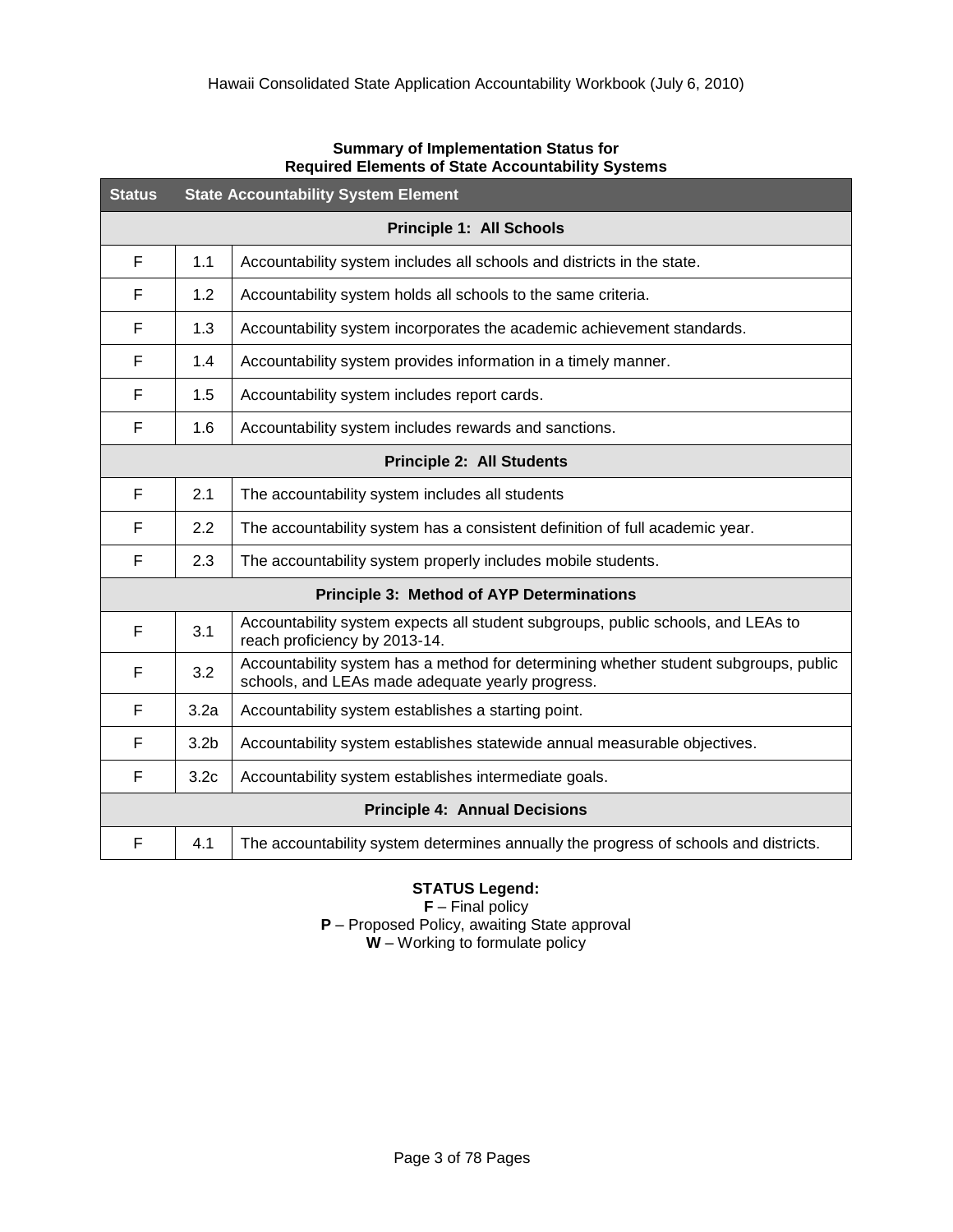| Required Elements of State Accountability Systems, cont. |                                             |                                                                                                                                                                                                                                        |  |  |
|----------------------------------------------------------|---------------------------------------------|----------------------------------------------------------------------------------------------------------------------------------------------------------------------------------------------------------------------------------------|--|--|
|                                                          | <b>Principle 5: Subgroup Accountability</b> |                                                                                                                                                                                                                                        |  |  |
| F                                                        | 5.1                                         | The accountability system includes all the required student subgroups.                                                                                                                                                                 |  |  |
| F                                                        | 5.2                                         | The accountability system holds schools and LEAs accountable for the progress of<br>student subgroups.                                                                                                                                 |  |  |
| F                                                        | 5.3                                         | The accountability system includes students with disabilities.                                                                                                                                                                         |  |  |
| F                                                        | 5.4                                         | The accountability system includes limited English proficient students.                                                                                                                                                                |  |  |
| F                                                        | 5.5                                         | The State has determined the minimum number of students sufficient to yield<br>statistically reliable information for each purpose for which disaggregated data are<br>used.                                                           |  |  |
| F                                                        | 5.6                                         | The State has strategies to protect the privacy of individual students in reporting<br>achievement results and in determining whether schools and LEAs are making<br>adequate yearly progress on the basis of disaggregated subgroups. |  |  |
|                                                          |                                             | Principle 6: Based on Academic Assessments                                                                                                                                                                                             |  |  |
| F                                                        | 6.1                                         | Accountability system is based primarily on academic assessments.                                                                                                                                                                      |  |  |
| <b>Principle 7: Additional Indicators</b>                |                                             |                                                                                                                                                                                                                                        |  |  |
| F                                                        | 7.1                                         | Accountability system includes graduation rate for high schools.                                                                                                                                                                       |  |  |
| F                                                        | 7.2                                         | Accountability system includes an additional academic indicator for elementary and<br>middle schools.                                                                                                                                  |  |  |
| F                                                        | 7.3                                         | Additional indicators are valid and reliable.                                                                                                                                                                                          |  |  |
|                                                          |                                             | Principle 8: Separate Decisions for Reading/Language Arts and Mathematics                                                                                                                                                              |  |  |
| F                                                        | 8.1                                         | Accountability system holds students, schools and districts separately accountable for<br>reading/language arts and mathematics.                                                                                                       |  |  |
|                                                          |                                             | Principle 9: System Validity and Reliability                                                                                                                                                                                           |  |  |
| F                                                        | 9.1                                         | Accountability system produces reliable decisions.                                                                                                                                                                                     |  |  |
| F                                                        | 9.2                                         | Accountability system produces valid decisions.                                                                                                                                                                                        |  |  |
| F                                                        | 9.3                                         | State has a plan for addressing changes in assessment and student population.                                                                                                                                                          |  |  |
|                                                          |                                             | <b>Principle 10: Participation Rate</b>                                                                                                                                                                                                |  |  |
| F                                                        | 10.1                                        | Accountability system has a means for calculating the rate of participation in the<br>statewide assessment.                                                                                                                            |  |  |
| F                                                        | 10.2                                        | Accountability system has a means for applying the 95% assessment criteria to<br>student subgroups and small schools.                                                                                                                  |  |  |

#### **Summary of Implementation Status for Required Elements of State Accountability Systems, cont.**

# **STATUS Legend:**

**F** – Final policy **P** – Proposed Policy, awaiting State approval **W** – Working to formulate policy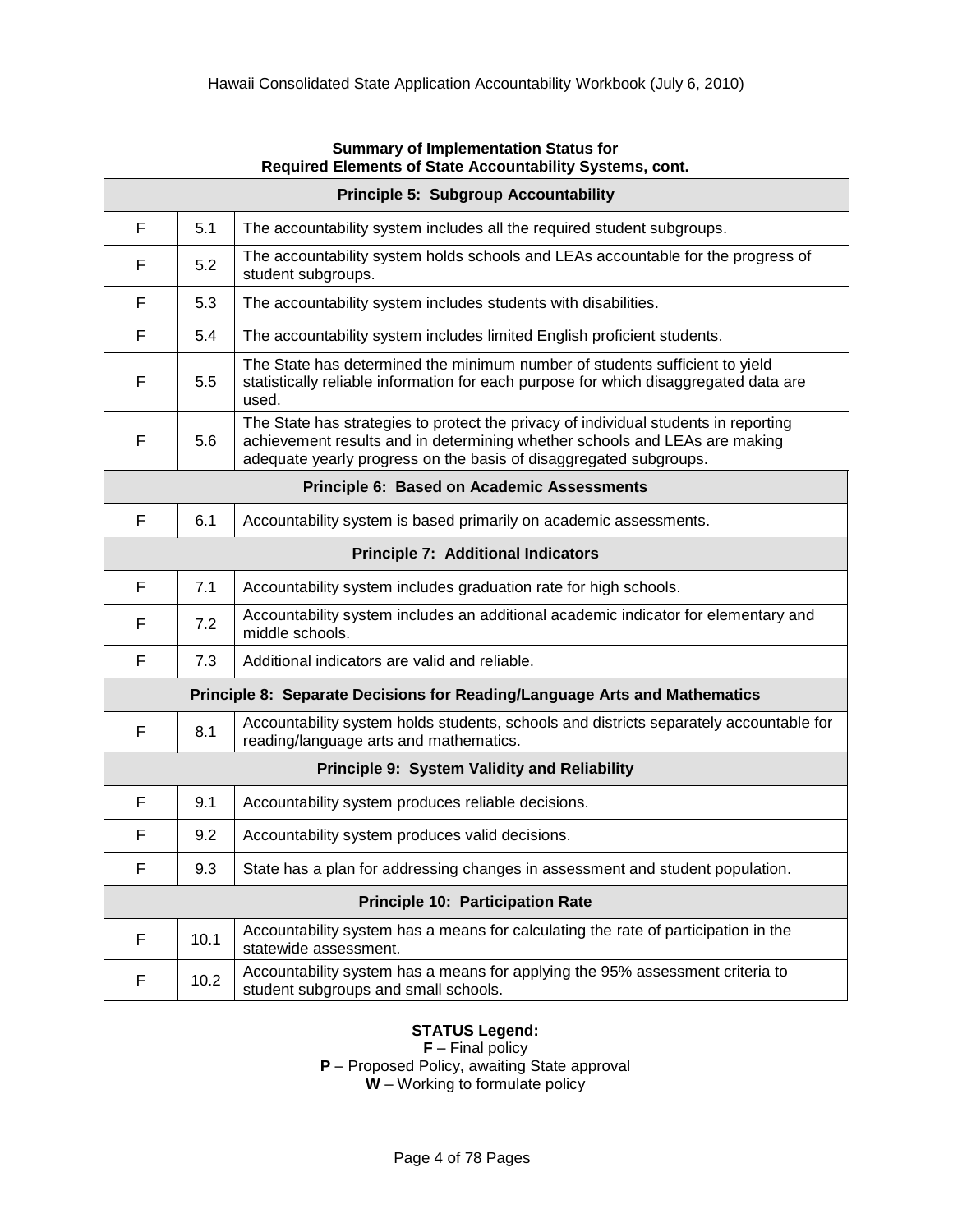# **PART II: State Response and Activities for Meeting State Accountability System Requirements**

# **Instructions**

In Part II of this Workbook, States are to provide detailed information for each of the critical elements required for State accountability systems. States should answer the questions asked about each of the critical elements in the State's accountability system. States that do not have final approval for any of these elements or that have not finalized a decision on these elements by January 31, 2003, should, when completing this section of the Workbook, indicate the status of each element that is not yet official State policy and provide the anticipated date by which the proposed policy will become effective. In each of these cases, States must include a timeline of steps to complete to ensure that such elements are in place by May 1, 2003, and implemented during the 2002-2003 school year. By no later than May 1, 2003, States must submit to the Department final information for all sections of the Consolidated State Application Accountability Workbook.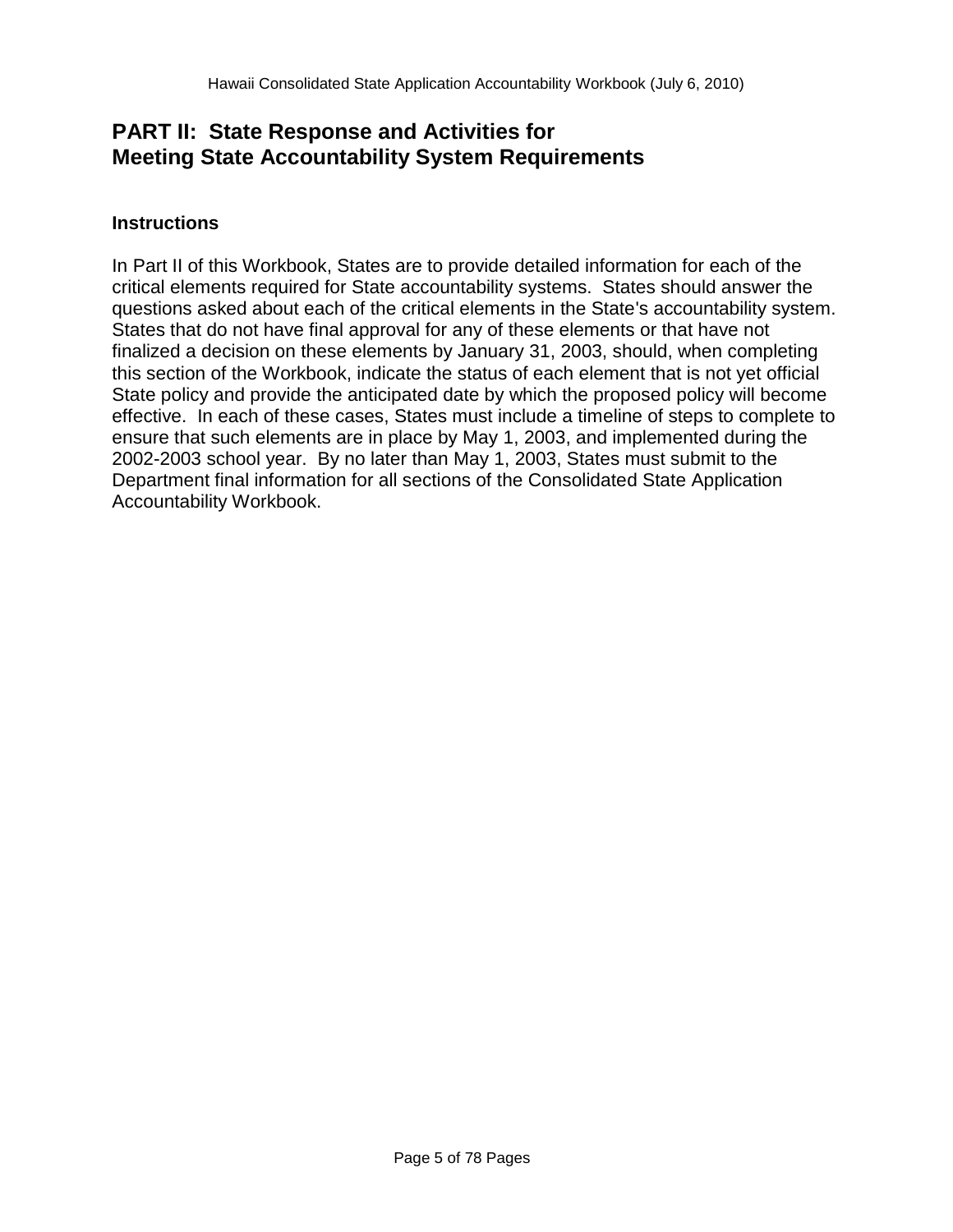# **PRINCIPLE 1. A single statewide Accountability System applied to all public schools and LEAs.**

|     | <b>CRITICAL ELEMENT</b>                                                                                    | <b>EXAMPLES FOR</b><br><b>MEETING STATUTORY</b><br><b>REQUIREMENTS</b>                                                                                                                                                                                                                                                                                                                                                                                                                                                                                                                                                                                                                            | <b>EXAMPLES OF</b><br><b>NOT MEETING</b><br><b>REQUIREMENTS</b>                                                                                                                                                            |
|-----|------------------------------------------------------------------------------------------------------------|---------------------------------------------------------------------------------------------------------------------------------------------------------------------------------------------------------------------------------------------------------------------------------------------------------------------------------------------------------------------------------------------------------------------------------------------------------------------------------------------------------------------------------------------------------------------------------------------------------------------------------------------------------------------------------------------------|----------------------------------------------------------------------------------------------------------------------------------------------------------------------------------------------------------------------------|
| 1.1 | How does the State<br><b>Accountability System</b><br>include every public school<br>and LEA in the State? | Every public school and LEA is<br>required to make adequate yearly<br>progress and is included in the<br>State Accountability System.<br>State has a definition of "public"<br>school" and "LEA" for AYP<br>accountability purposes.<br>• The State Accountability<br>System produces AYP<br>decisions for all public<br>schools, including public<br>schools with variant grade<br>configurations (e.g., K-12),<br>public schools that serve<br>special populations (e.g.,<br>alternative public schools,<br>juvenile institutions, state<br>public schools for the blind)<br>and public charter schools.<br>It also holds accountable<br>public schools with no<br>grades assessed (e.g., K-2). | A public school or LEA is not<br>required to make adequate yearly<br>progress and is not included in<br>the State Accountability System.<br>State policy systematically<br>excludes certain public schools<br>and/or LEAs. |

# **STATE RESPONSE AND STATE ACTIVITIES FOR MEETING REQUIREMENTS**

#### $(1.1)$

All public schools, including non-Title I schools and charter schools, are required to make Adequate Yearly Progress (AYP) and are included in the state accountability system.

Section 302A-101, *Hawaii Revised Statutes*, defines "public school" as " . . . all academic and noncollege type schools established and maintained by the department [Hawaii Department of Education] and charter schools chartered by the board of education, in accordance with law." The Hawaii public school system is a single, statewide K-12 system of schools headed by the Superintendent of Education who is appointed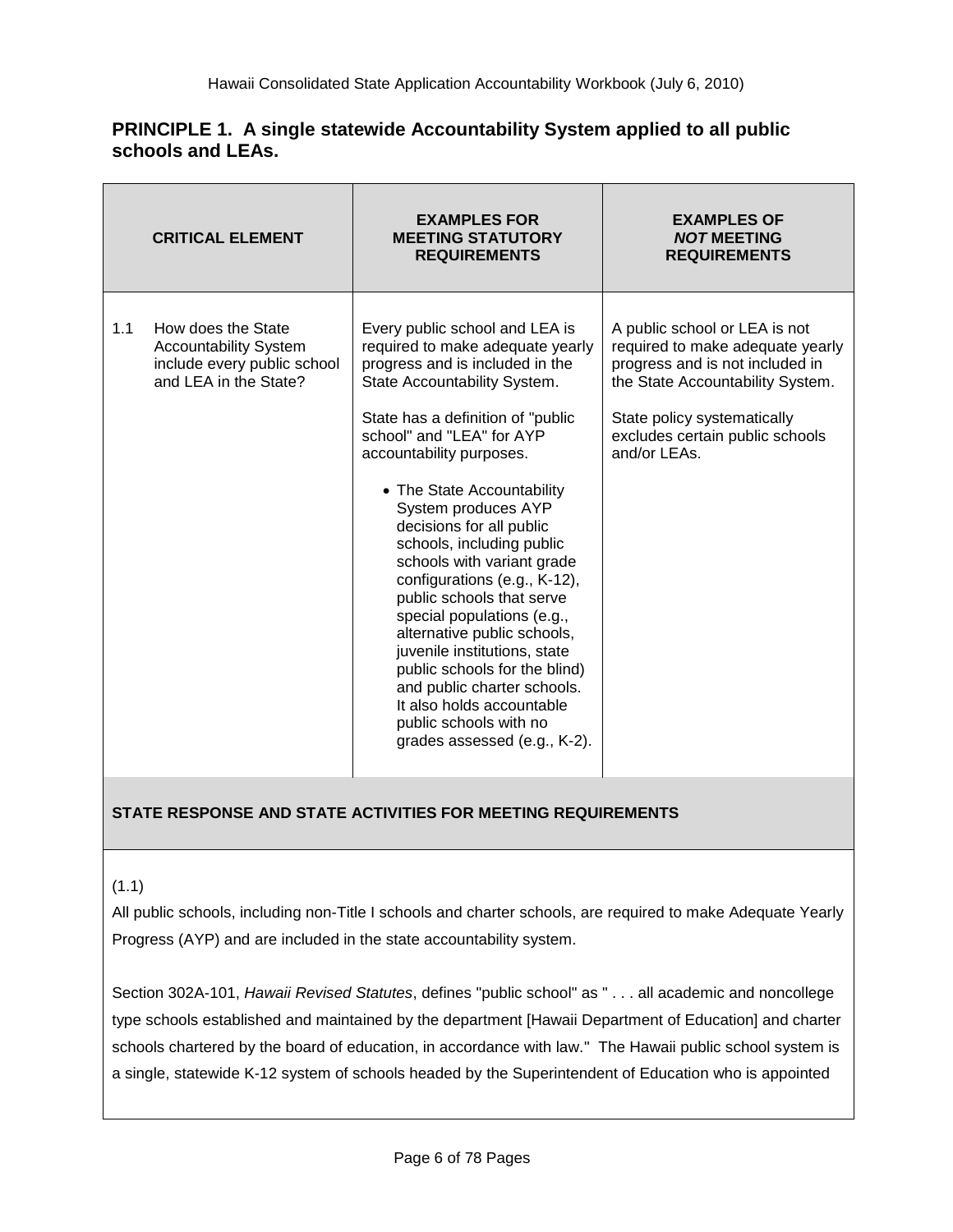by the popularly elected Board of Education. Article X, section 3 of the state constitution states: "The board of education shall have the power, as provided by law, to formulate statewide educational policy and appoint the superintendent of education as the chief executive officer of the public school system." Consequently, the Hawaii Department of Education (HIDOE) is both the Local Education Agency (LEA) and the State Education Agency (SEA) for accountability purposes.

# *Note: Subsequent notations of "LEA/SEA" in this Workbook refer to the HIDOE's dual role as both the LEA and the SEA under a single state entity - the Board of Education.*

The state accountability system produces AYP decisions for all public schools, including public schools with variant grade level configurations (e.g., K-8 and K-12), public schools that serve special populations (e.g., Olomana School at the Hawaii Youth Correctional Facility and the Hawaii School for the Deaf and the Blind), public schools that do not have tested grade levels (e.g., Linapuni School, a K-2 elementary school), and charter schools.

Practically all public schools have at least one grade level (i.e., 3, 4, 5, 6, 7, 8, or 10) that is tested under the state reading and mathematics assessment program. Public schools that do not have tested grade levels are held accountable for their students' proficiency in reading and mathematics based on:

- 1. School-selected assessments of reading and mathematics proficiency. If there are no schoolselected assessments or if the school-selected assessments are deemed invalid or unreliable, or both, by the HIDOE for purposes of producing AYP decisions (in accordance with current standards for educational and psychological testing); then
- 2. The first tested grade level in the next school that their students attend. If, due to their schools' grade level configuration, these students will not subsequently attend another public school; then
- 3. The last tested grade level in the previous school that their students attended. If these students did not previously attend another public school; then
- 4. State-selected assessments of reading and mathematics proficiency, if the state-selected assessments are deemed valid and reliable by the HIDOE for purposes of producing AYP decisions (in accordance with current standards for educational and psychological testing),

provided that if future versions of the *Hawaii State Assessment* include test instruments for assessing the reading and mathematics proficiency of students enrolled in grade levels that are not currently tested under the state assessment program (e.g., 2nd grade), then the HIDOE will utilize the *Hawaii State Assessment* test instruments.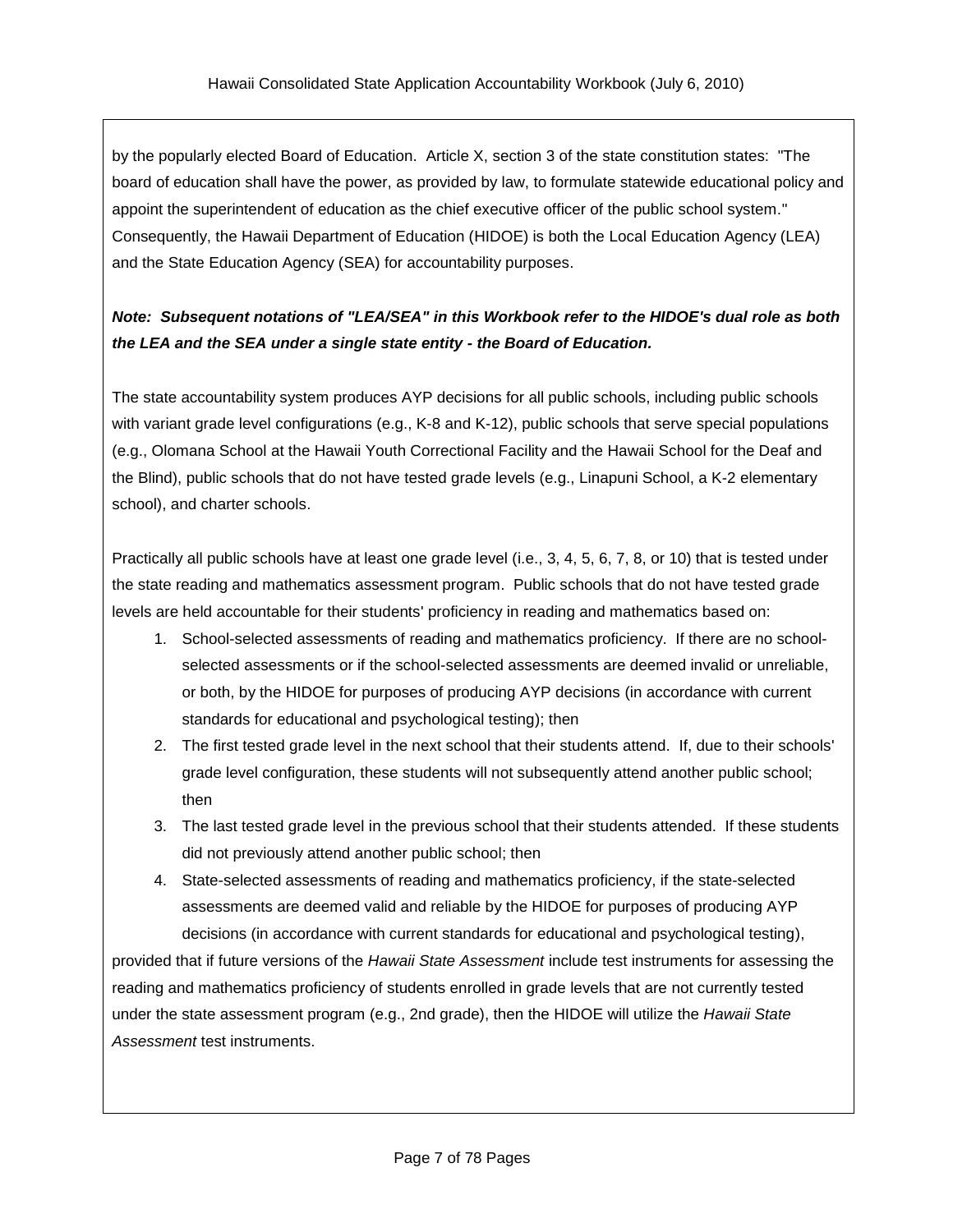*Note: Unless the context clearly indicates otherwise, the term Hawaii State Assessment includes the Hawaiian Aligned Portfolio Assessment and the Hawaii State Alternate Assessment, but excludes the TerraNova.*

Most public schools meet the minimum "n" criterion of forty full academic year (FAY) students for calculating a proficiency rate, and almost all public schools meet the minimum "n" criterion of forty FAY students for calculating a proficiency rate after two years of accountability data are pooled (see table below).

| Hawaii State Assessment<br><b>Reading and Mathematics</b><br>(school year) | Number of schools<br>with $<$ 40 students<br>(one year of data) | Number of schools with<br>$<$ 40 students after<br>pooling 2 years of data | Number of schools with<br>$<$ 40 students after<br>pooling 3 years of data | Total number<br>of Schools |
|----------------------------------------------------------------------------|-----------------------------------------------------------------|----------------------------------------------------------------------------|----------------------------------------------------------------------------|----------------------------|
| 2008-2009                                                                  | 16                                                              |                                                                            |                                                                            | 287                        |
| 2007-2008                                                                  |                                                                 |                                                                            |                                                                            | 284                        |
| 2006-2007                                                                  |                                                                 |                                                                            |                                                                            | 283                        |
| 2005-2006                                                                  | 15                                                              | 8                                                                          |                                                                            | 282                        |
| 2004-2005                                                                  | 33                                                              | 15                                                                         | 10                                                                         | 282                        |
| 2003-2004                                                                  | 32                                                              | 21                                                                         |                                                                            | 281                        |

For schools with fewer than forty FAY students across all the grades assessed (e.g., 3, 4, and 5 for a typical elementary school, and 6, 7, 8 for a typical middle school), the HIDOE pools (or combines) proficiency rate data for up to three consecutive years to meet the minimum "n" criterion for calculating a proficiency rate. (See [Appendix](#page-75-0) C, *"Pooling of Data by Student Group and AYP Indicator"*, for details. See also Critical [Element](#page-22-0) 3.2, *"How does the State Accountability System determine whether each student subgroup, public school and LEA makes AYP?"*, regarding the determination of AYP for very small schools.)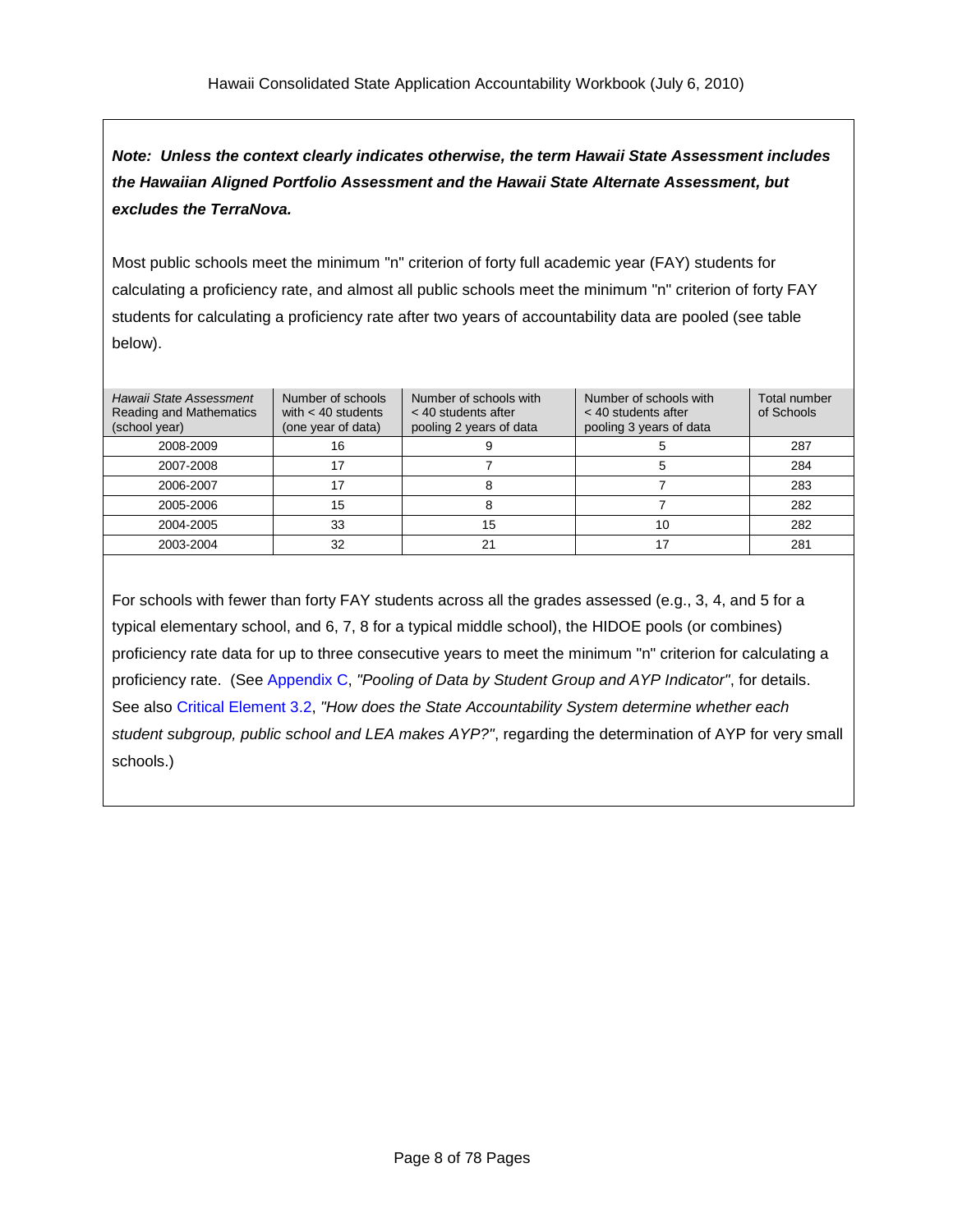|               | <b>CRITICAL ELEMENT</b>                                                                                  | <b>EXAMPLES FOR</b><br><b>MEETING STATUTORY</b><br><b>REQUIREMENTS</b>                                                                                                                                                            | <b>EXAMPLES OF</b><br><b>NOT MEETING</b><br><b>REQUIREMENTS</b>                                                                      |
|---------------|----------------------------------------------------------------------------------------------------------|-----------------------------------------------------------------------------------------------------------------------------------------------------------------------------------------------------------------------------------|--------------------------------------------------------------------------------------------------------------------------------------|
| $1.2^{\circ}$ | How are all public schools<br>and LEAs held to the same<br>criteria when making an<br>AYP determination? | All public schools and LEAs are<br>systematically judged on the<br>basis of the same criteria when<br>making an AYP determination.<br>If applicable, the AYP definition is<br>integrated into the State<br>Accountability System. | Some public schools and LEAs<br>are systematically judged on the<br>basis of alternate criteria when<br>making an AYP determination. |

## $(1.2)$

The HIDOE's definition of AYP establishes baseline values (or starting points) using 2001-2002 data for all schools and the LEA/SEA. All schools and the LEA/SEA are expected to make steady progress resulting in proficiency among 100% of students in reading and mathematics by 2013-2014.

The AYP "definition" is integrated into the HIDOE's school accountability (and reporting) system through:

- 1. The *"School Status and Improvement Report"* and *"Educational and Fiscal Accountability Trend Report"*, with respect to the disaggregation of assessment and accountability data by student groups; and
- 2. The *"School Academic and Financial Plan"*, *"School Restructuring Plan"*, and *"2008-2011 Department of Education Strategic Plan"*, with respect to the State's annual measurable objectives for determining AYP.

(See *"Hawaii's Implementation of Standards-Based Education"*, [http://doe.k12.hi.us/curriculum/index.htm,](http://doe.k12.hi.us/curriculum/index.htm) accessed August 14, 2009; and *"Accountability Resource Center Hawaii"*, [http://arch.k12.hi.us/,](http://arch.k12.hi.us/) accessed August 14, 2009, for more information concerning these reports and plans.)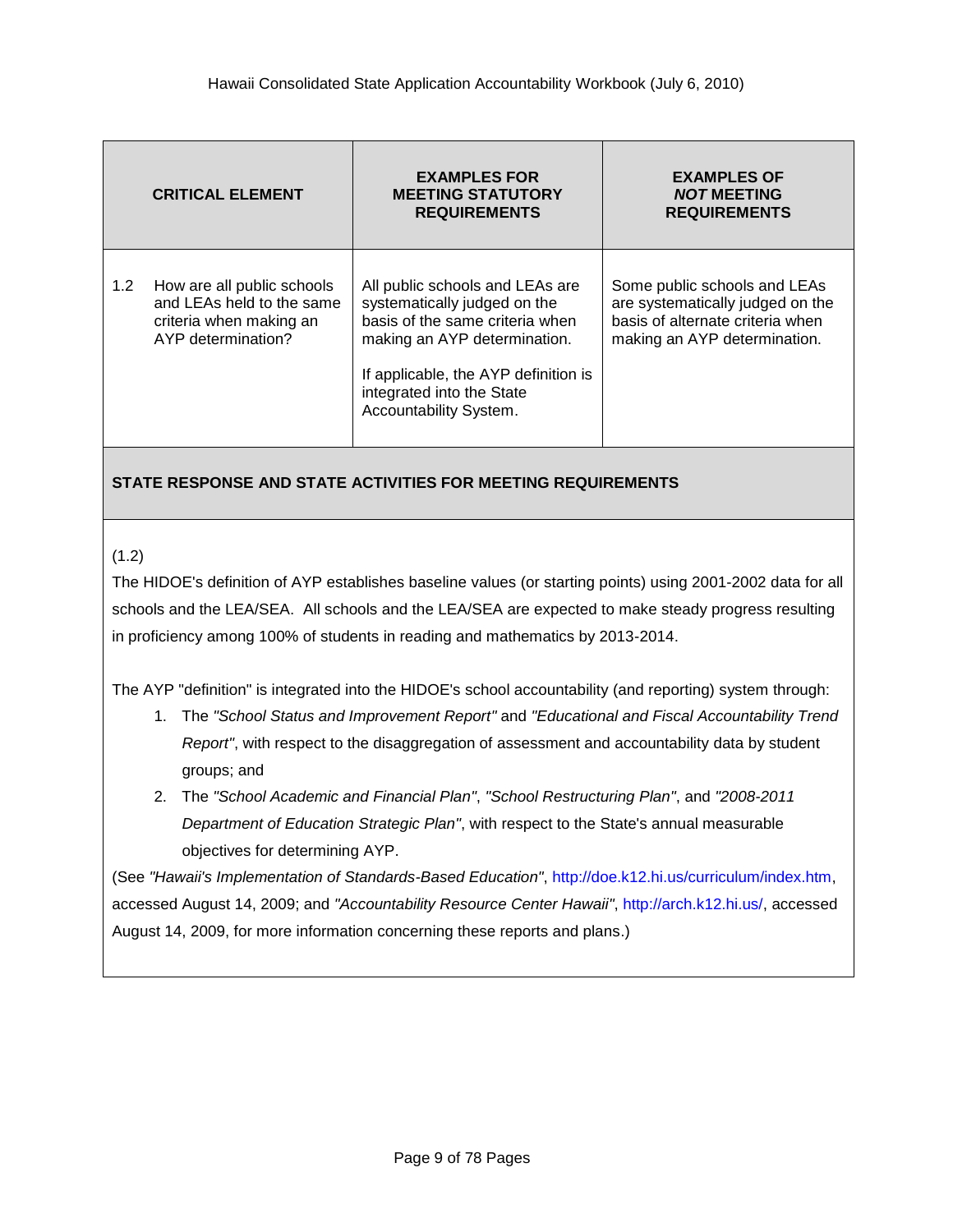|     | <b>CRITICAL ELEMENT</b>                                                                                                                                                  | <b>EXAMPLES FOR</b><br><b>MEETING STATUTORY</b><br><b>REQUIREMENTS</b>                                                                                                                                                                                                                                                                                                                                                                                                   | <b>EXAMPLES OF</b><br><b>NOT MEETING</b><br><b>REQUIREMENTS</b> |
|-----|--------------------------------------------------------------------------------------------------------------------------------------------------------------------------|--------------------------------------------------------------------------------------------------------------------------------------------------------------------------------------------------------------------------------------------------------------------------------------------------------------------------------------------------------------------------------------------------------------------------------------------------------------------------|-----------------------------------------------------------------|
| 1.3 | Does the State have, at a<br>minimum, a definition of<br>basic, proficient and<br>advanced student<br>achievement levels in<br>reading/language arts and<br>mathematics? | State has defined three levels of<br>student achievement: basic,<br>proficient and advanced. <sup>1</sup><br>Student achievement levels of<br>proficient and advanced<br>determine how well students are<br>mastering the materials in the<br>State's academic content<br>standards; and the basic level of<br>achievement provides complete<br>information about the progress of<br>lower-achieving students toward<br>mastering the proficient and<br>advanced levels. | Standards do not meet the<br>legislated requirements.           |

#### (1.3)

The state accountability system is based primarily on standards-based reading and mathematics assessment results. The standards-based *Hawaii State Assessment* is designed to measure student achievement of the *Hawaii Content and Performance Standards, 3rd Edition* (HCPS III). Although the norm-referenced *TerraNova,* is a part of the state assessment program (as required by section 302A-201(d), *Hawaii Revised Statutes*, and Board of Education Policy #2520), the assessment results used to determine AYP are the scores from the standards-based HCPS III, not the *TerraNova*.

The HIDOE has defined four, grade-specific levels of proficiency for the standards-based sections of the HCPS III reading, mathematics, and science assessments. The four proficiency levels are: "Well Below Proficiency", "Approaches Proficiency", "Meets Proficiency", and "Exceeds Proficiency". The performance level descriptors (PLDs) for reading, mathematics, and science can be viewed at

[http://www.alohahsa.org/Events/index.php/category/resources-news-events/,](http://www.alohahsa.org/Events/index.php/category/resources-news-events/) accessed August 14, 2009.

 $\overline{a}$  $1$  System of State achievement standards will be reviewed by the Standards and Assessments Peer Review. The Accountability Peer Review will determine that achievement levels are used in determining AYP.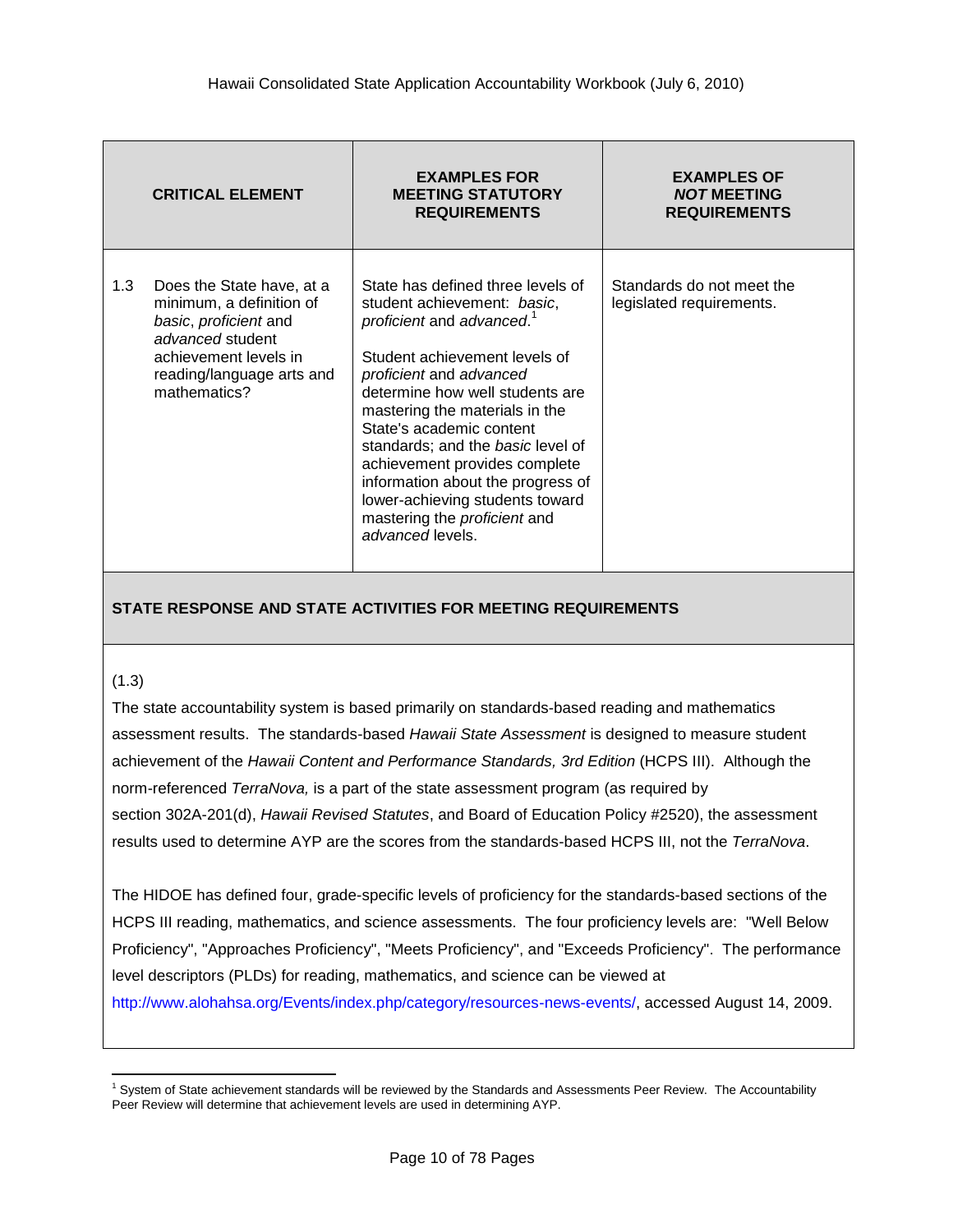The student achievement levels of "Meets Proficiency" (proficient) and "Exceeds Proficiency" (advanced) determine how well students are mastering the State's academic content standards, while the "Well Below Proficiency" and "Approaches Proficiency" (basic) student achievement levels provide information about the progress of lower-achieving students toward mastering the content standards. For purposes of determining AYP, the "Meets Proficiency" and "Exceeds Proficiency" achievement levels are considered "proficient" and the "Approaches Proficiency" and "Well Below Proficiency" levels are considered "not proficient".

In 2004, the HIDOE began revising its content standards by moving from grade-band standards (e.g., 4-5 and 6-8) to grade-specific standards (e.g., 4, 5, 6, 7, and 8) for language arts (i.e., reading and writing) and mathematics. In 2005, the Board of Education approved the HCPS III and the HIDOE began the development of new assessments based on the new content standards. The new HCPS III reading and mathematics assessments were administered to students in grades 3, 4, 5, 6, 7, 8, and 10 in spring 2007.

In spring 2007, a standard setting panel consisting of more than 100 teachers, school administrators, community members, parents, and university faculty was asked to establish the cut scores for the four proficiency levels in reading and mathematics (i.e., "Exceeds Proficiency", "Meets Proficiency", "Approaches Proficiency", and "Well Below Proficiency"). Using actual assessment items from the spring 2007 *Hawaii State Assessment*, the standard setting panel established the cut scores based on grade-specific, performance level descriptions of how much students should know and be able to do in order to be rated as "Exceeds Proficiency", "Meets Proficiency", "Approaches Proficiency", and "Well Below Proficiency". The standard setting panel's recommended cut scores for the spring 2007 *Hawaii State Assessment* were accepted by the Board of Education without change in April 2007.

All reading and mathematics proficiency scores will be based on the April 2007 cut scores until the content and performance standards (i.e., HCPS III) are revised, there is a significant change in the design of the assessment, or the Board of Education determines that new cut scores are needed.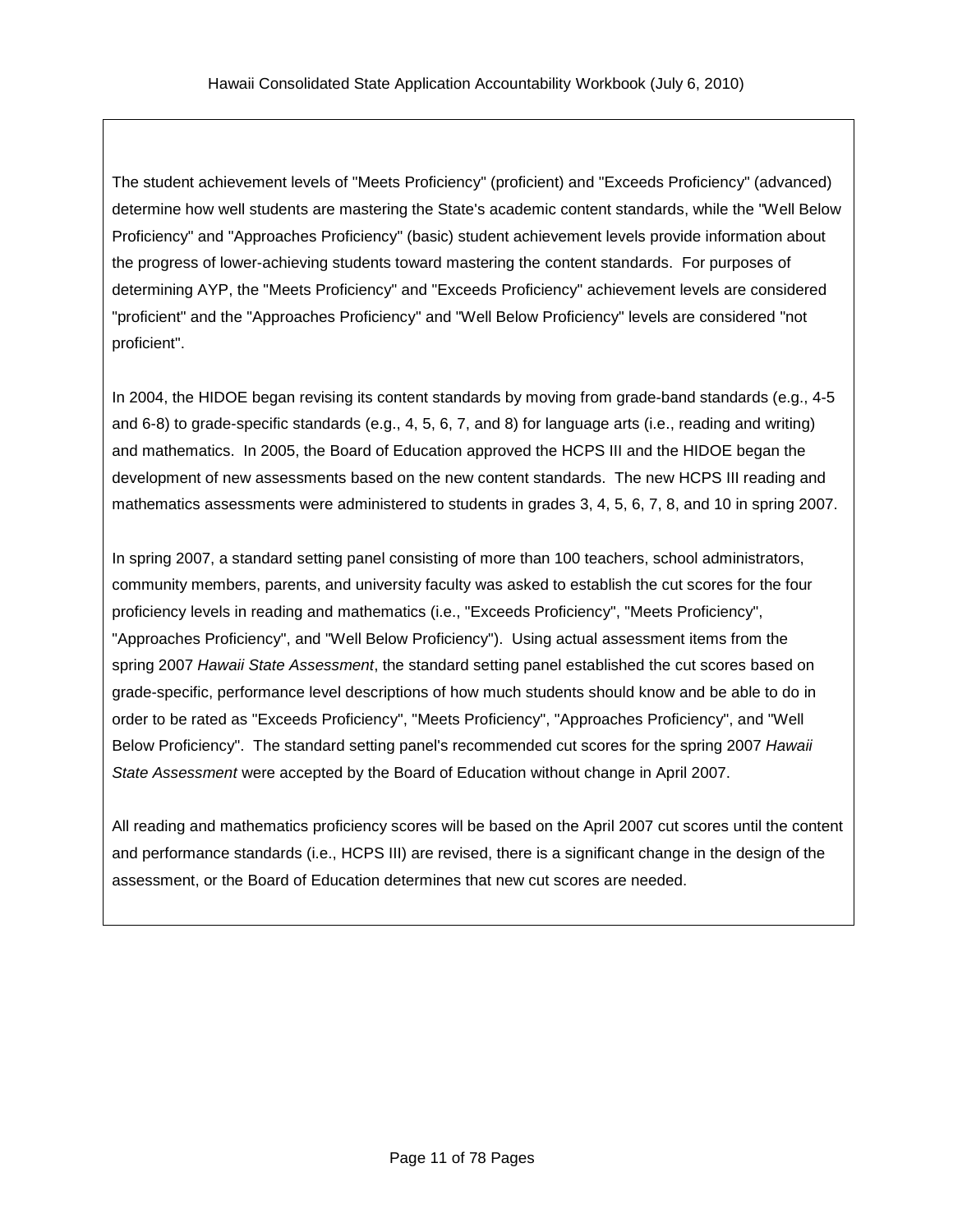|     | <b>CRITICAL ELEMENT</b>                                                                                                          | <b>EXAMPLES FOR</b><br><b>MEETING STATUTORY</b><br><b>REQUIREMENTS</b>                                                                                                                                                                                                                                                                                                                                                                                      | <b>EXAMPLES OF</b><br><b>NOT MEETING</b><br><b>REQUIREMENTS</b>                                                                                  |
|-----|----------------------------------------------------------------------------------------------------------------------------------|-------------------------------------------------------------------------------------------------------------------------------------------------------------------------------------------------------------------------------------------------------------------------------------------------------------------------------------------------------------------------------------------------------------------------------------------------------------|--------------------------------------------------------------------------------------------------------------------------------------------------|
| 1.4 | How does the State<br>provide accountability and<br>adequate yearly progress<br>decisions and information<br>in a timely manner? | State provides decisions about<br>adequate yearly progress in time<br>for LEAs to implement the<br>required provisions before the<br>beginning of the next academic<br>year.<br>State allows enough time to<br>notify parents about public school<br>choice or supplemental<br>educational service options, time<br>for parents to make an informed<br>decision, and time to implement<br>public school choice and<br>supplemental educational<br>services. | Timeline does not provide<br>sufficient time for LEAs to fulfill<br>their responsibilities before the<br>beginning of the next academic<br>year. |

#### (1.4)

Reading and mathematics assessments are administered during the spring (March/April), as close as possible to the end of the school year, in order to permit the assessment of an almost full year of student achievement at the tested grade level. Pursuant to section 34 CFR 200.37(b)(4)(iv), however, parents must be notified about their public school choice options sufficiently in advance of, but no later than fourteen calendar days before, the start of the following school year.

The HIDOE renders preliminary AYP determinations; notifies the Board of Education, schools, and the newsmedia of those preliminary determinations; and announces (via the newsmedia and the HIDOE's website) parents' school choice options, not less than fourteen calendar days before the first day of the new academic year. For purposes of this paragraph, the term "first day of the new academic year" refers to the first day of the school year for students. The HIDOE also requires schools to inform the parents of all students who attend a school that has been already identified for improvement, corrective action, or restructuring of their school choice options in writing, prior to the end of the current school year. (See Memorandum from Patricia Hamamoto, Superintendent of Education to Complex Area Superintendents,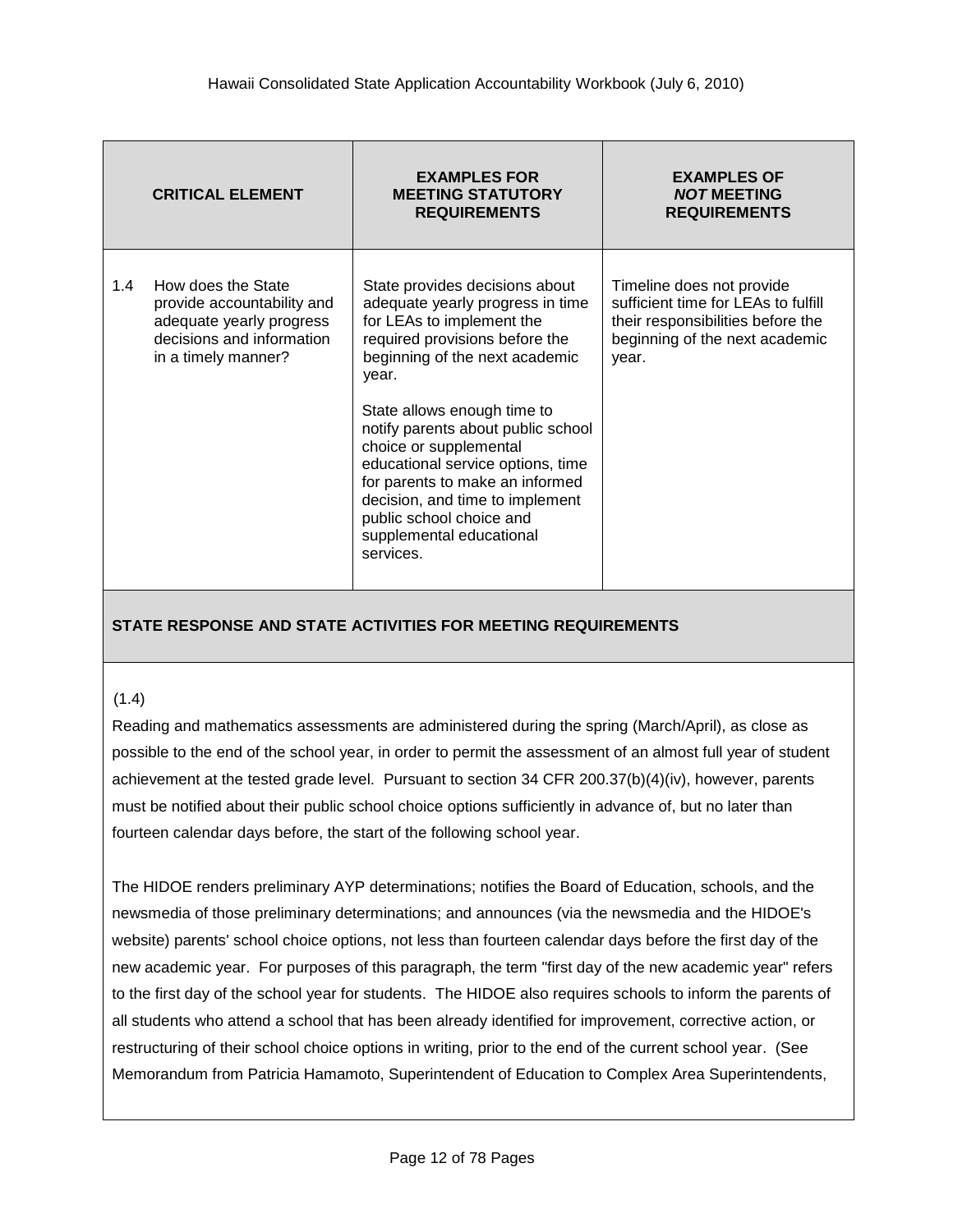Principals of Title I Schools and the Charter Schools Administrative Office, "No Child Left Behind (NCLB) Parent Notification for SY 2009-2010" (May 26, 2009), [http://doe.k12.hi.us/nclb/parents/SY0910ParentNotification/NCLB%20Parent%20Notification%20Memo\\_A](http://doe.k12.hi.us/nclb/parents/SY0910ParentNotification/NCLB%20Parent%20Notification%20Memo_Apprvd_5.26.09%20doc.pdf) [pprvd\\_5.26.09%20doc.pdf,](http://doe.k12.hi.us/nclb/parents/SY0910ParentNotification/NCLB%20Parent%20Notification%20Memo_Apprvd_5.26.09%20doc.pdf) accessed January 21, 2010, 3 pp.)

Beginning with the 2006-2007 school year, all schools except multi-track, year-round schools and charter schools will be on a single school calendar. The single school calendar adopted by the Board of Education (see [http://doe.k12.hi.us/calendars0910/index.htm,](http://doe.k12.hi.us/calendars0910/index.htm) accessed August 17, 2009) defines the official start and end of the academic year (which is not synonymous with the term "full academic year").

Final school and LEA/SEA accountability results, including overall AYP determination (i.e., "met" or "not met") and NCLB status (i.e., improvement, corrective action, or restructuring), are issued not more than forty calendar days after schools receive their preliminary accountability results in writing. The forty-day timeframe is necessary to accommodate the school-level appeals process described in Critical [Element](#page-65-0) 9.2, *"What is the State's process for making valid AYP determinations?"* Schools notify parents and make school choice available upon receipt of their preliminary accountability results. Once final accountability results are issued, the HIDOE revises its list of schools identified for improvement, corrective action, or restructuring to reflect any changes resulting from the school-level appeals process. In cases where a school that was preliminarily identified for improvement, corrective action, or restructuring does not appear on the final list of schools identified for the same, the school is so informed and relieved of prospective requirements. Any school choice commitments (i.e., transportation costs) that were made based on preliminary accountability results, however, are honored for the remainder of the school year.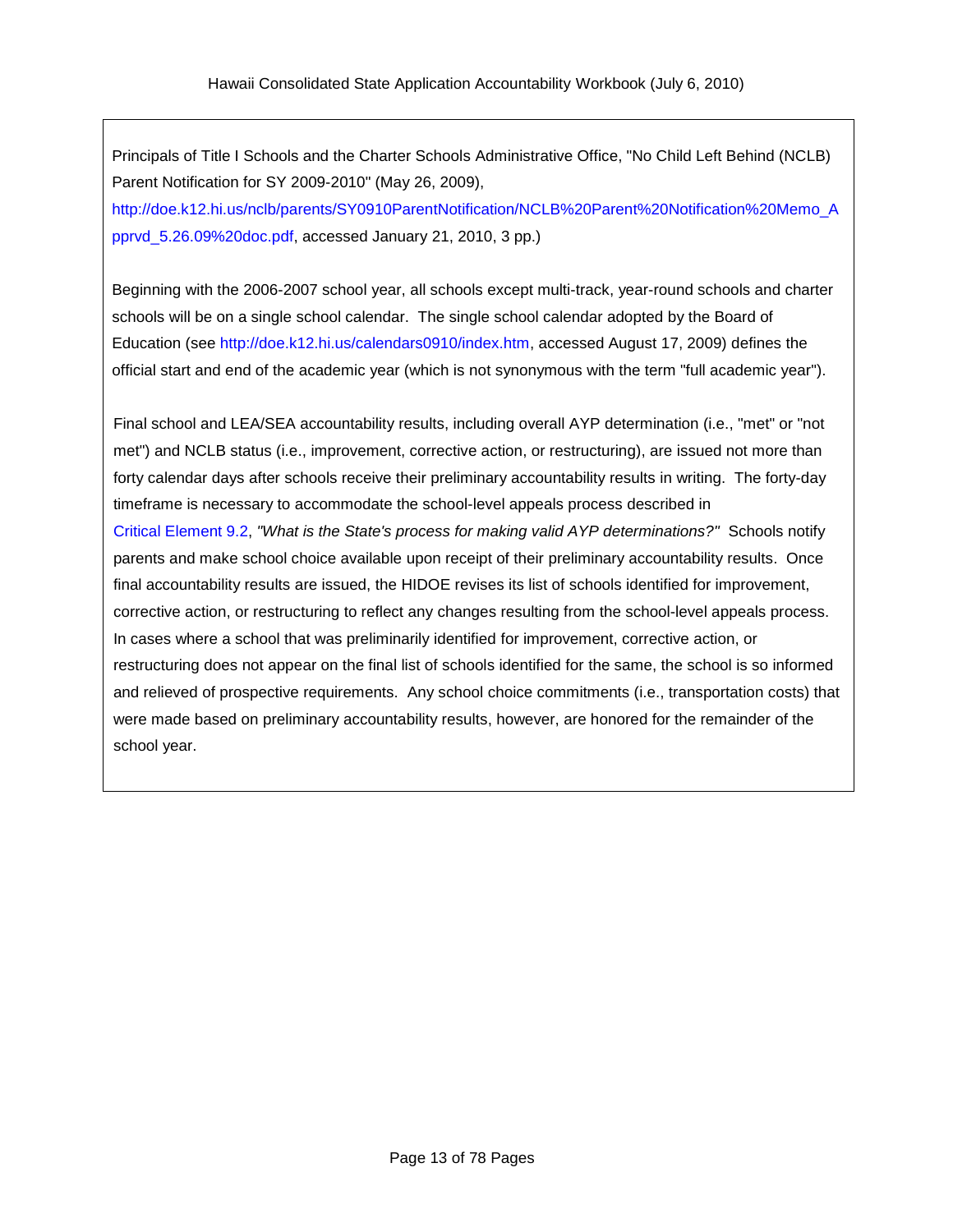|               | <b>CRITICAL ELEMENT</b>                                                                          | <b>EXAMPLES FOR</b><br><b>MEETING STATUTORY</b><br><b>REQUIREMENTS</b>                                                                                                                                                                                                                                                                                                                                                                                                                | <b>EXAMPLES OF</b><br><b>NOT MEETING</b><br><b>REQUIREMENTS</b>                                                                          |
|---------------|--------------------------------------------------------------------------------------------------|---------------------------------------------------------------------------------------------------------------------------------------------------------------------------------------------------------------------------------------------------------------------------------------------------------------------------------------------------------------------------------------------------------------------------------------------------------------------------------------|------------------------------------------------------------------------------------------------------------------------------------------|
| $1.5^{\circ}$ | Does the State<br><b>Accountability System</b><br>produce an annual State<br><b>Report Card?</b> | The State Report Card includes<br>all the required data elements<br>(see Appendix A for the list of<br>required data elements).<br>The State Report Card is<br>available to the public at the<br>beginning of the academic year.<br>The State Report Card is<br>accessible in languages of major<br>populations in the State, to the<br>extent possible.<br>Assessment results and other<br>academic indicators (including<br>graduation rates) are reported by<br>student subgroups. | The State Report Card does not<br>include all the required data<br>elements.<br>The State Report Card is not<br>available to the public. |

#### (1.5)

Downloadable, printer-ready versions of the accountability report card for the LEA/SEA and each school are produced annually, and posted electronically on the HIDOE's website (see Accountability Resource Center Hawaii at [http://arch.k12.hi.us/school/nclb/nclb.html,](http://arch.k12.hi.us/school/nclb/nclb.html) accessed August 17, 2009). The accountability report cards include each of the data elements required by section 1111(h)(1)(C) of NCLB (PL 107-110) except as noted below.

To be calculated accurately, the retention rate for elementary and middle school students (selected by the HIDOE as the third - or "additional" - academic indicator for purposes of determining AYP) requires the enrolled grade level for each student at the beginning of the subsequent academic year. Those data are obtained from the official enrollment count student rosters, which are created at the end of the tenth school day for students. Similarly, the graduation rate for high schools and multi-level schools with a 12th grade requires the identification of each student's status at the end of the student's senior academic year, including summer school. Those data are only available after the close of the academic year and the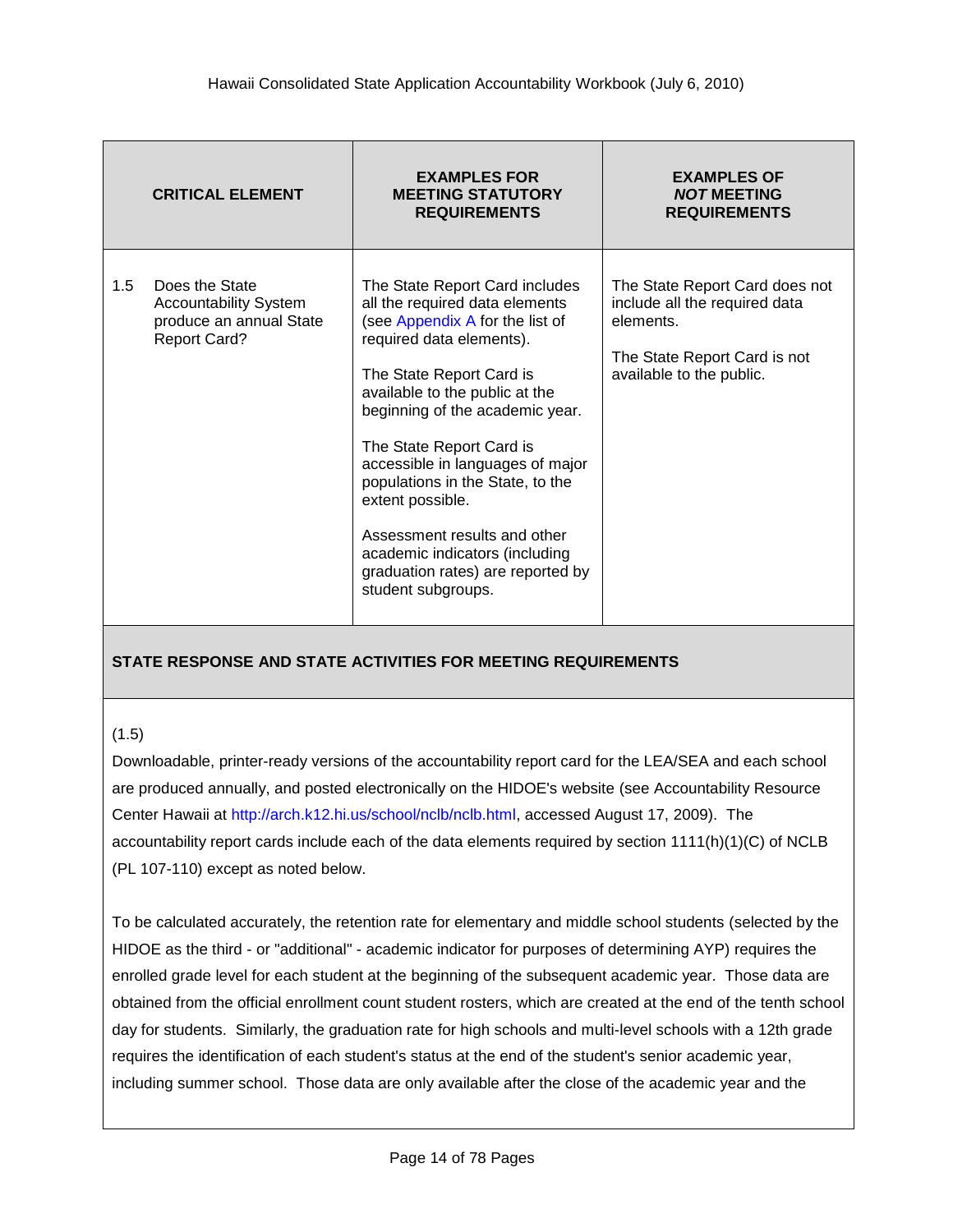receipt of students' final grades, including grades earned during summer school. Consequently, the HIDOE's retention rates and graduation rates are "lagging" rates (i.e., rates for the previous school year and graduating class, respectively). While schools' retention rates and graduation rates are lagged one school year, the annual measurable objectives for retention rate and graduation rate are not lagged. For example, the HIDOE will use graduation rates for the class of 2009 and retention rates for school year 2008-2009 to determine AYP based on school year 2009-2010 (i.e., spring 2010) assessment results.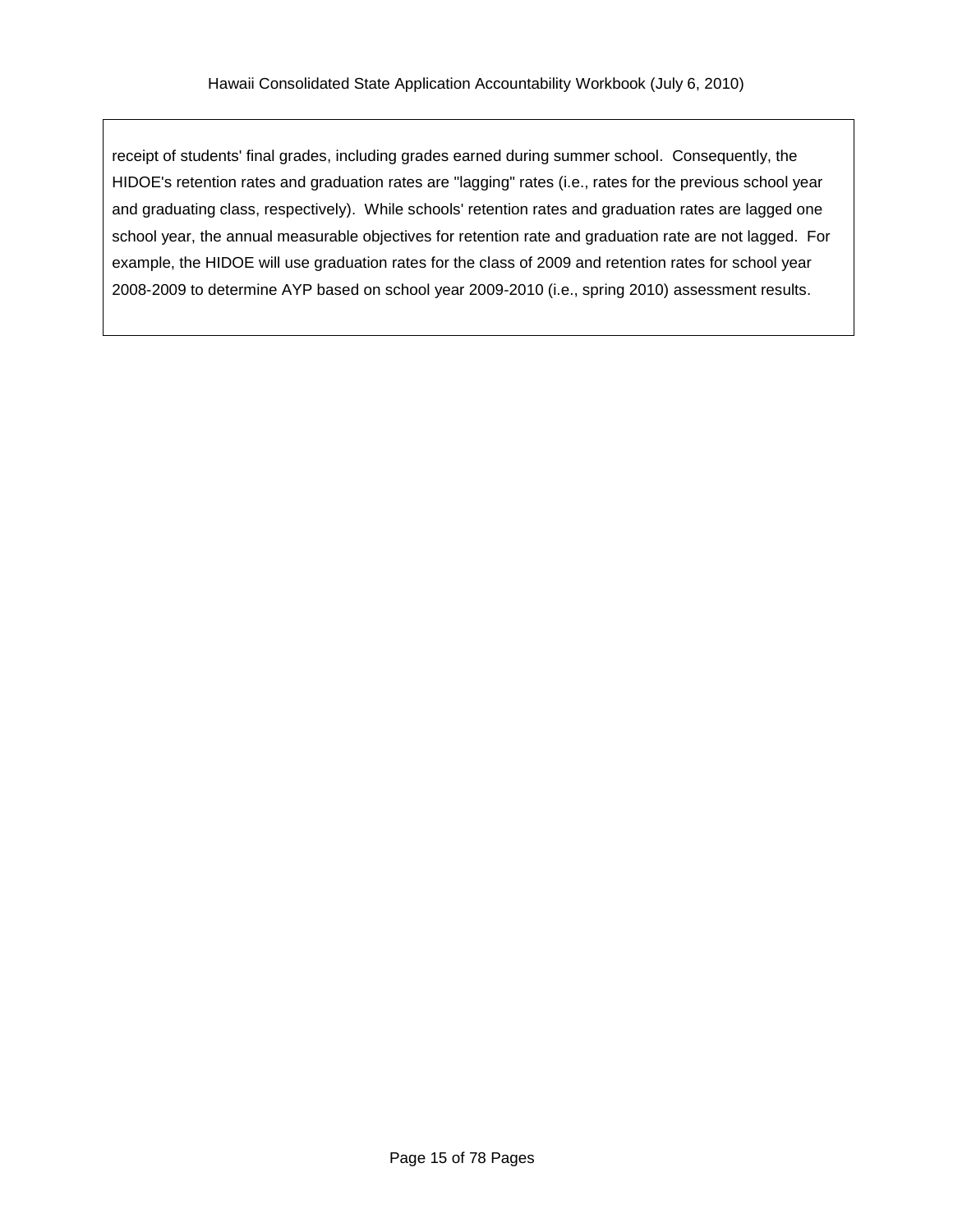|     | <b>CRITICAL ELEMENT</b>                                                                                                             | <b>EXAMPLES FOR</b><br><b>MEETING STATUTORY</b><br><b>REQUIREMENTS</b>                                                                                                                                                         | <b>EXAMPLES OF</b><br><b>NOT MEETING</b><br><b>REQUIREMENTS</b>                                                       |
|-----|-------------------------------------------------------------------------------------------------------------------------------------|--------------------------------------------------------------------------------------------------------------------------------------------------------------------------------------------------------------------------------|-----------------------------------------------------------------------------------------------------------------------|
| 1.6 | How does the State<br><b>Accountability System</b><br>include rewards and<br>sanctions for public<br>schools and LEAs? <sup>2</sup> | State uses one or more types of<br>rewards and sanctions, where<br>the criteria are:<br>• Set by the State;<br>• Based on adequate yearly<br>progress decisions; and<br>• Applied uniformly across<br>public schools and LEAs. | State does not implement<br>rewards or sanctions for public<br>schools and LEAs based on<br>adequate yearly progress. |

#### (1.6)

 $\overline{a}$ 

The HIDOE bestows awards and imposes sanctions on all schools through the state accountability system. The awards and sanctions are based on AYP decisions and criteria that are applied uniformly across all schools, including public schools with variant grade level configurations, public schools that serve special populations, public schools that do not have tested grade levels, and charter schools. (Since the HIDOE is both the LEA and the SEA for accountability purposes, only schools are identified for improvement, corrective action, or restructuring.) All public schools are subject to the sanctions required by section 1116 of NCLB, including improvement, corrective action, and restructuring.

The HIDOE recognizes schools as high performing that meet or exceed all state standards and achieve AYP for each student group. The HIDOE also recognizes schools as rapidly improving that have made AYP for each student group for three consecutive years. Academic achievement is recognized by two programs: the national *No Child Left Behind, Blue Ribbon Schools Program* and the Hawaii *Distinguished Schools Program*. All elementary and secondary schools that meet the criteria of the *No Child Left Behind, Blue Ribbon Schools Program* are honored as schools that have made significant progress in closing the achievement gap or whose students achieve at very high levels.

 $^2$  The State must provide rewards and sanctions for all public schools and LEAs for making adequate yearly progress, except that the State is not required to hold schools and LEAs not receiving Title I funds to the requirements of section 1116 of NCLB (§200.12(b)(40)).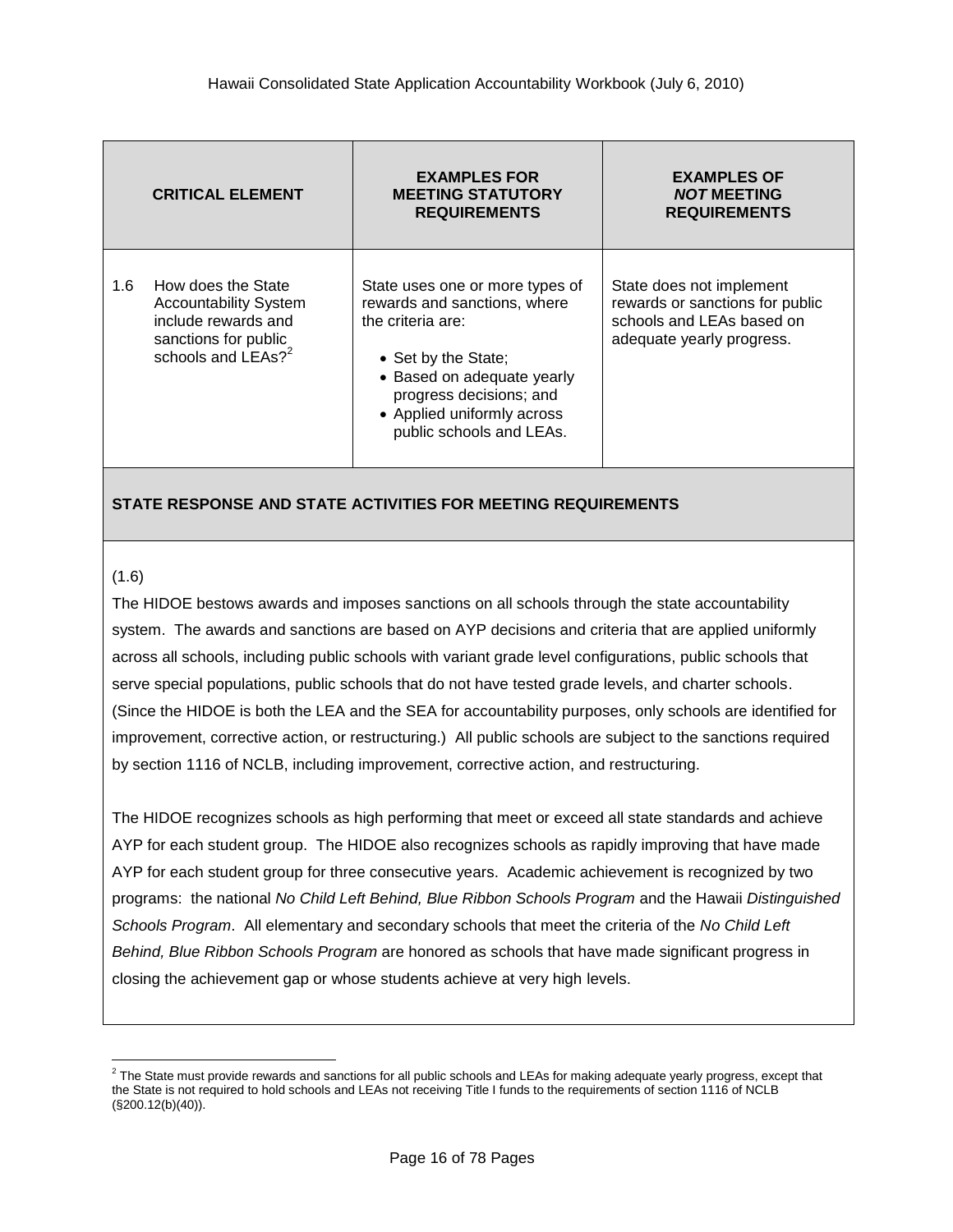|     | <b>CRITICAL ELEMENT</b>                                                                     | <b>EXAMPLES FOR</b><br><b>MEETING STATUTORY</b><br><b>REQUIREMENTS</b>                                                                                                                                                                                        | <b>EXAMPLES OF</b><br><b>NOT MEETING</b><br><b>REQUIREMENTS</b>                                                 |
|-----|---------------------------------------------------------------------------------------------|---------------------------------------------------------------------------------------------------------------------------------------------------------------------------------------------------------------------------------------------------------------|-----------------------------------------------------------------------------------------------------------------|
| 2.1 | How does the State<br><b>Accountability System</b><br>include all students in the<br>State? | All students in the State are<br>included in the State<br>Accountability System.<br>The definitions of "public school"<br>and "LEA" account for all<br>students enrolled in the public<br>school district, regardless of<br>program or type of public school. | Public school students exist in<br>the State for whom the State<br>Accountability System makes no<br>provision. |

# **PRINCIPLE 2. All students are included in the State Accountability System.**

## **STATE RESPONSE AND STATE ACTIVITIES FOR MEETING REQUIREMENTS**

#### <span id="page-16-0"></span>(2.1)

The definitions of "public school" and "LEA/SEA" account for all students enrolled in the Hawaii public school system, regardless of program or type of school.

All students "enrolled at the time of testing" are expected to participate in the *Hawaii State Assessment*. A school's participation rate count date operationally defines "enrolled at the time of testing" and comprises the denominator of the participation rate measure used in determining AYP. A school's "participation rate count date" is based on the first student day (versus the first teacher day) of the week when the school administers the first reading, mathematics, or science test session to the majority of its students. For purposes of systemwide accounting, the HIDOE uses May 1st or, if May 1st falls on a Saturday or Sunday, the first Monday in the month of May as a fixed census date.

Make up test sessions are held for students absent from school on scheduled testing dates. Absent students enrolled at the time of testing, including truant and runaway students, are included in the denominator of the participation rate measure and, when applicable, the proficiency rate measure whether or not the students complete all make up test sessions. No students - expect those individuals experiencing a significant medical emergency - are exempted from the state assessment program or the state accountability system (see Critical [Element](#page-69-0) 10.1).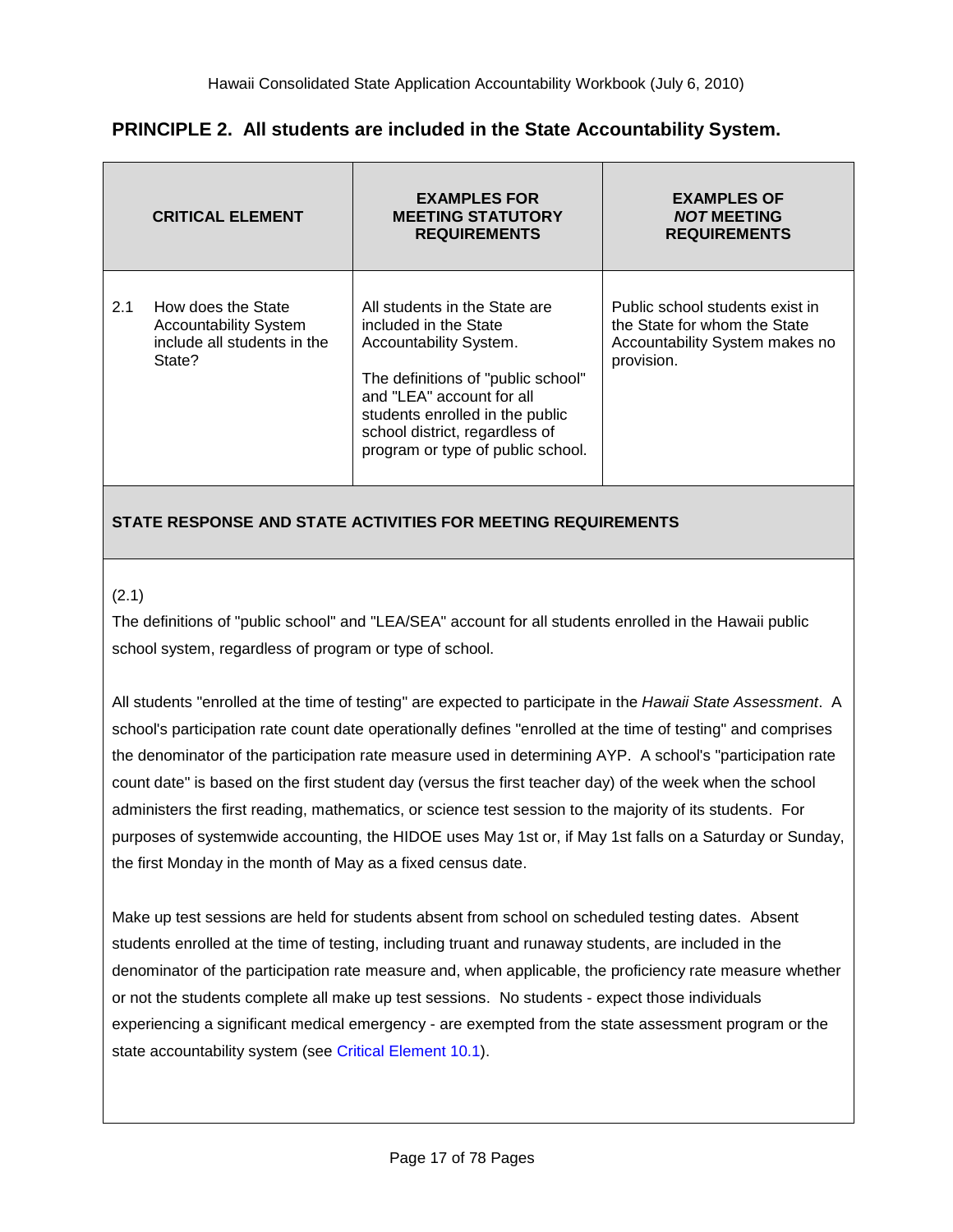Students who are exempted from participating in the *Hawaii State Assessment* (including the *Hawaii State Alternate Assessment* or the *Hawaiian Aligned Portfolio Assessment*) at the written request of their parents, count against a school and the LEA/SEA for participation purposes. Every school is expected to inform parents, upon parent request, of the procedures for submitting a written exemption request. A school is not allowed to solicit or encourage a written exemption request on behalf of a student or group of students. In addition, a school is not allowed to write or type an exemption request for a parent or to provide a parent with a form letter requesting an exemption.

The "Test Coordinator Handbook" provides HIDOE personnel at the school, complex area, and state level with information regarding the participation criteria for various student populations (e.g., homeless children and migrant students). The handbook requires all students to participate in the state assessment program. Test administration procedures, training activities, and unannounced site visits, together with the handbook, assure compliance with this requirement. The latest "Test Coordinator Handbook" can be viewed at [http://www.alohahsa.org/Events/index.php/category/educational-leaderstest-coordinators/,](http://www.alohahsa.org/Events/index.php/category/educational-leaderstest-coordinators/) accessed August 19, 2009. (See also memorandum from Patricia Hamamoto, Superintendent of Education to Complex Area Superintendents and Principals, regarding monitoring school-level trainings of *Hawaii State Assessment* administration and test security procedures (January 26, 2009), accessed August 26, 2009.)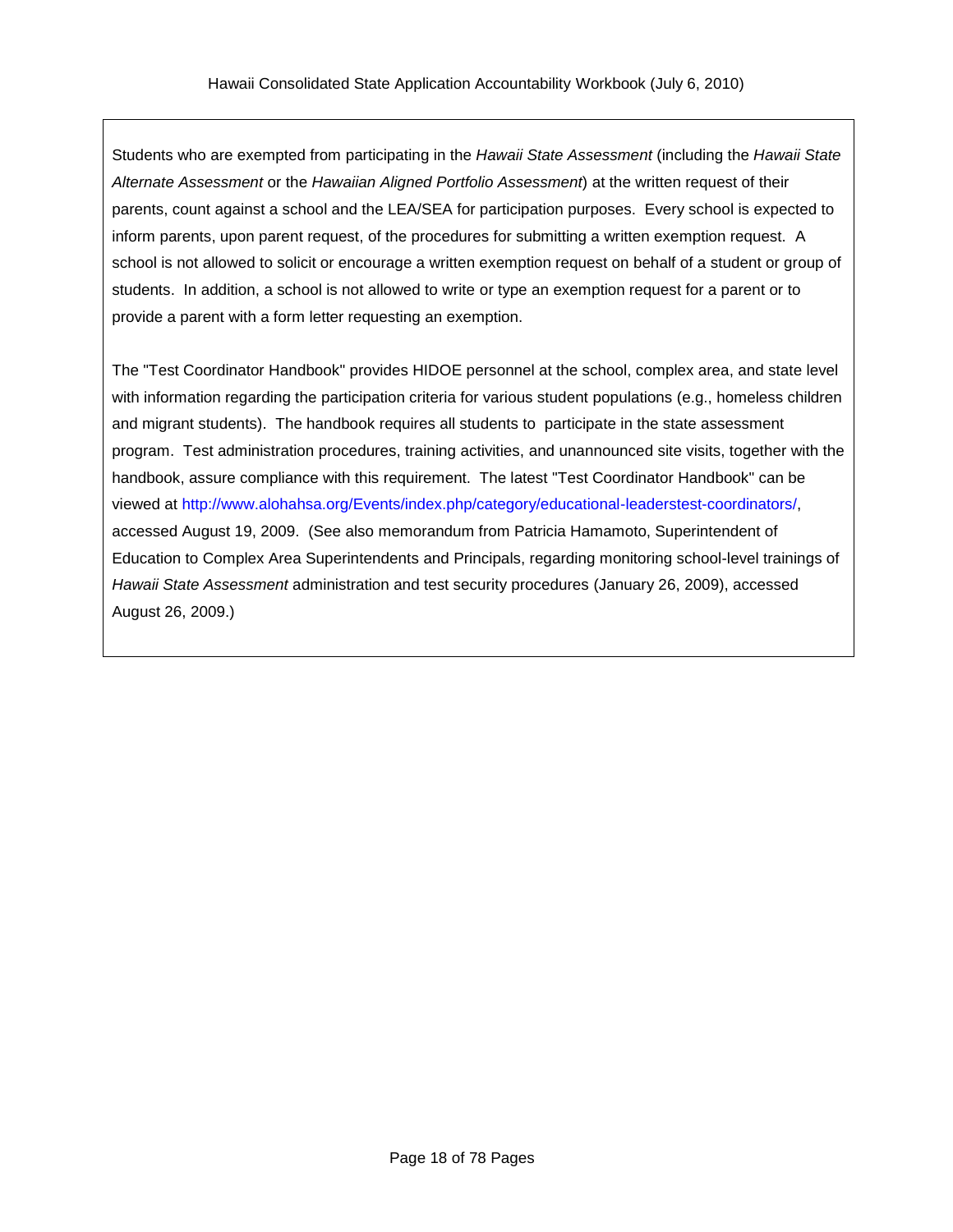|               | <b>CRITICAL ELEMENT</b>                                                                            | <b>EXAMPLES FOR</b><br><b>MEETING STATUTORY</b><br><b>REQUIREMENTS</b>                                                                                                                                                    | <b>EXAMPLES OF</b><br><b>NOT MEETING</b><br><b>REQUIREMENTS</b>                                                                                                                                                                                                          |
|---------------|----------------------------------------------------------------------------------------------------|---------------------------------------------------------------------------------------------------------------------------------------------------------------------------------------------------------------------------|--------------------------------------------------------------------------------------------------------------------------------------------------------------------------------------------------------------------------------------------------------------------------|
| $2.2^{\circ}$ | How does the State define<br>"full academic year" for<br>identifying students in AYP<br>decisions? | The State has a definition of "full"<br>academic year" for determining<br>which students are to be included<br>in decisions about AYP.<br>The definition of full academic<br>year is consistent and applied<br>statewide. | LEAs have varying definitions of<br>"full academic year."<br>The State's definition excludes<br>students who must transfer from<br>one district to another as they<br>advance to the next grade.<br>The definition of full academic<br>year is not applied consistently. |

#### (2.2)

The State's definition of "full academic year" applies to all schools, including multi-track year-round schools, and to all students. Beginning spring 2009, "full academic year" is defined as continuous enrollment from May 1st of one school year to May 1st of the next school year; provided that if May 1st falls on a Saturday or Sunday, then the HIDOE uses the first Monday in the month of May as a fixed census date. A full academic year comprises no more than 365 days, except during "leap" years and years in which May 1st falls on a Saturday or Sunday. Students attending the same Hawaii public school between May 1st of one school year and May 1st of the next school year are included in the school's and the LEA/SEA's proficiency rate measures. Students attending more than one school in the Hawaii public school system between May 1st of one school year and May 1st of the next school year are included in the LEA/SEA's proficiency rate measures, but not in any school's proficiency rate measures.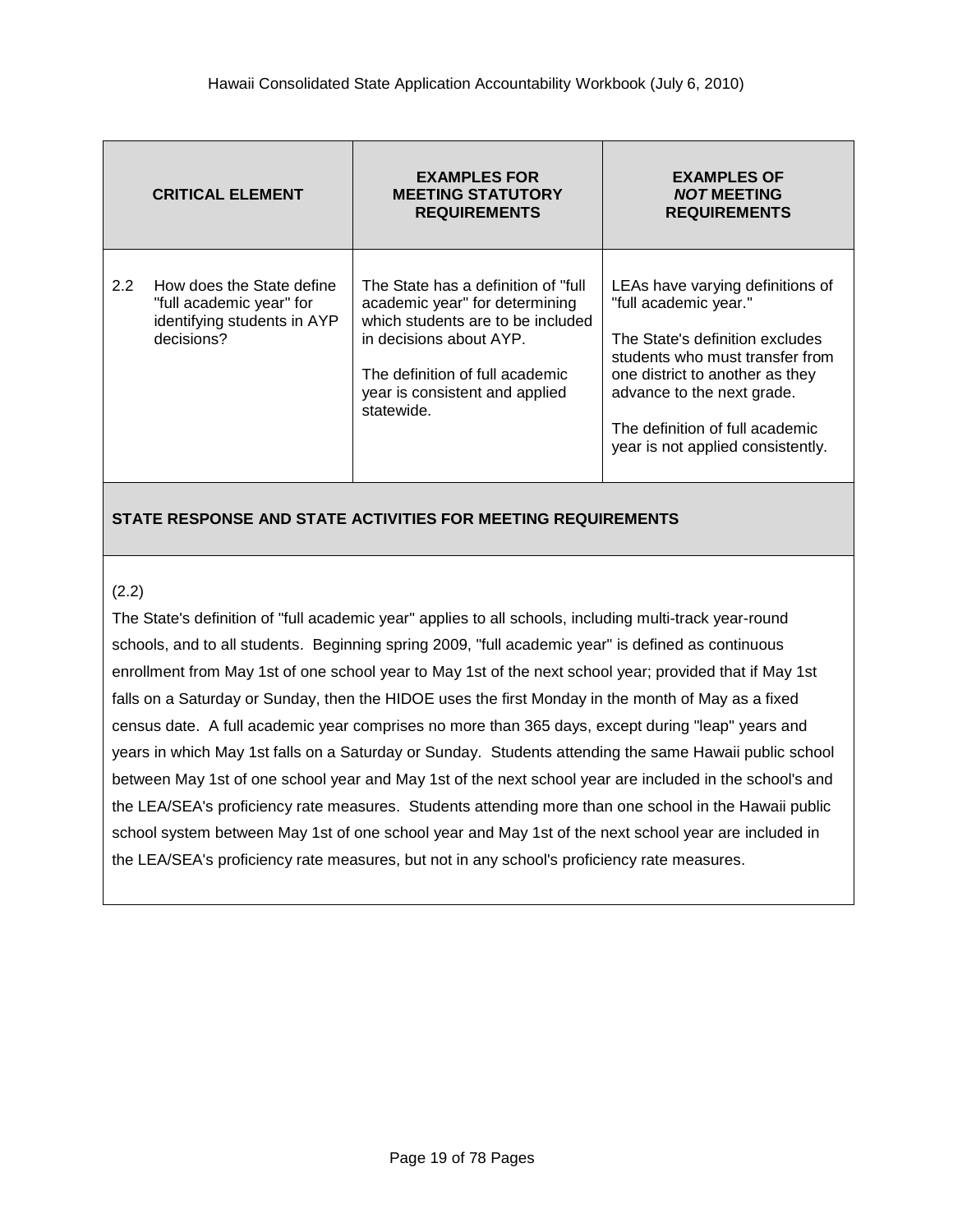|     | <b>CRITICAL ELEMENT</b>                                                                                                                                           | <b>EXAMPLES FOR</b><br><b>MEETING STATUTORY</b><br><b>REQUIREMENTS</b>                                                                                                                                                                                                                                                             | <b>EXAMPLES OF</b><br><b>NOT MEETING</b><br><b>REQUIREMENTS</b>                                                                                                                                                                                                                                                                                                                                                                                                                    |
|-----|-------------------------------------------------------------------------------------------------------------------------------------------------------------------|------------------------------------------------------------------------------------------------------------------------------------------------------------------------------------------------------------------------------------------------------------------------------------------------------------------------------------|------------------------------------------------------------------------------------------------------------------------------------------------------------------------------------------------------------------------------------------------------------------------------------------------------------------------------------------------------------------------------------------------------------------------------------------------------------------------------------|
| 2.3 | How does the State<br><b>Accountability System</b><br>determine which students<br>have attended the same<br>public school and/or LEA<br>for a full academic year? | State holds public schools<br>accountable for students who<br>were enrolled at the same public<br>school for a full academic year.<br>State holds LEAs accountable for<br>students who transfer during the<br>full academic year from one<br>public school within the district to<br>another public school within the<br>district. | State definition requires students<br>to attend the same public school<br>for more than a full academic<br>year to be included in public<br>school accountability.<br>State definition requires students<br>to attend school in the same<br>district for more than a full<br>academic year to be included in<br>district accountability.<br>State holds public schools<br>accountable for students who<br>have not attended the same<br>public school for a full academic<br>year. |

#### (2.3)

The data elements used to identify which students have attended the same school or more than one school in the Hawaii public school system for a full academic year are collected in the statewide electronic Student Information System (eSIS), which includes a unique student identification number to account for and track students across programs (e.g., SPED, ELL, and free/reduced price school lunch), schools (including charter schools), and grade levels (from preschool to high school). The HIDOE attributes participation to the school where a transferring student took the first reading, mathematics, or science test session. Proficiency is attributed to the school where the full academic year requirement is met regardless of where the transferring student took the first reading, mathematics, or science test session (see Critical [Element](#page-69-0) 10.1).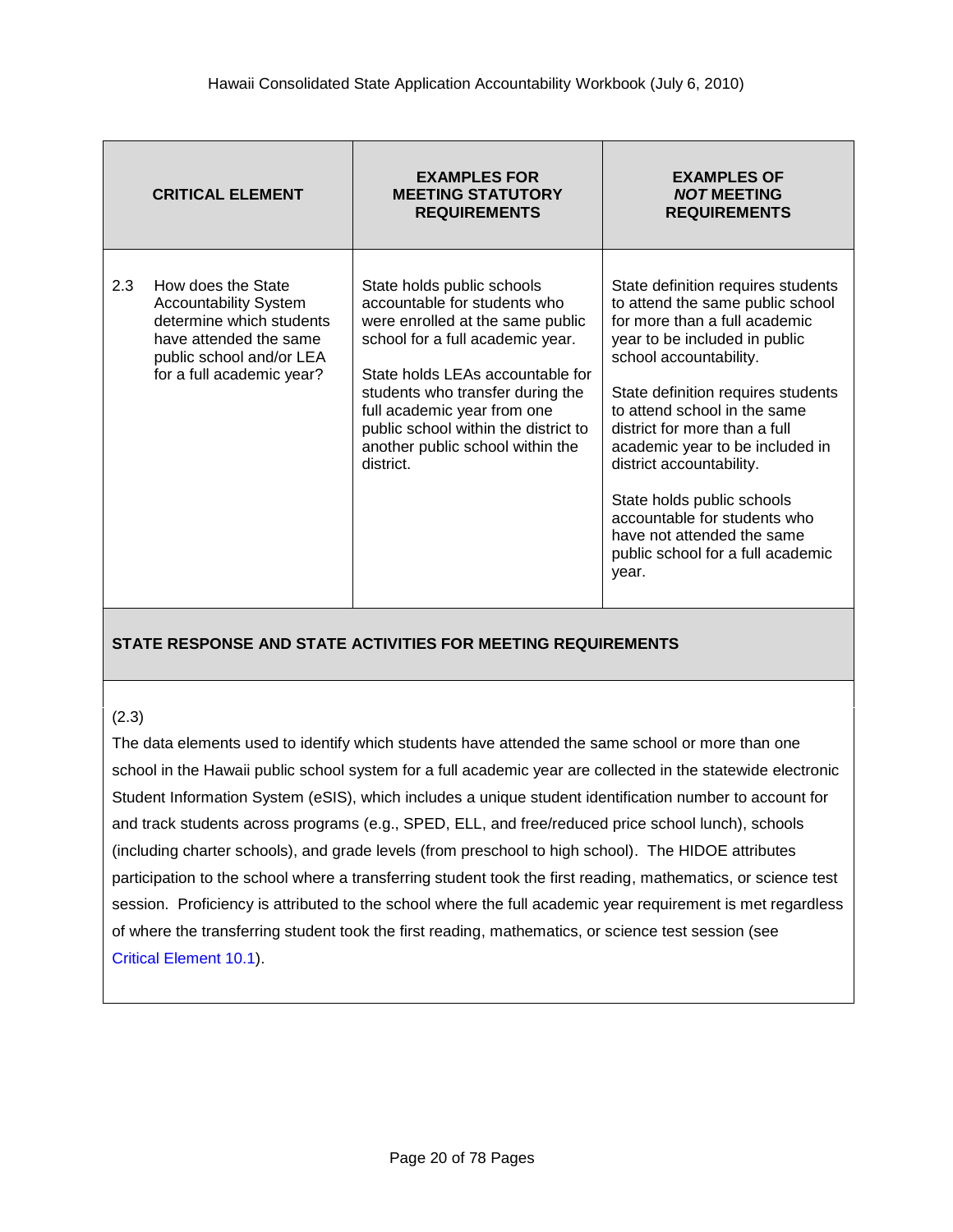## **PRINCIPLE 3. State definition of AYP is based on expectations for growth in student achievement that is continuous and substantial, such that all students are proficient in reading/language arts and mathematics no later than 2013-2014.**

|     | <b>CRITICAL ELEMENT</b>                                                                                                                                                                       | <b>EXAMPLES FOR</b><br><b>MEETING STATUTORY</b><br><b>REQUIREMENTS</b>                                                                                                                                                              | <b>EXAMPLES OF</b><br><b>NOT MEETING</b><br><b>REQUIREMENTS</b>                                                                                              |
|-----|-----------------------------------------------------------------------------------------------------------------------------------------------------------------------------------------------|-------------------------------------------------------------------------------------------------------------------------------------------------------------------------------------------------------------------------------------|--------------------------------------------------------------------------------------------------------------------------------------------------------------|
| 3.1 | How does the State's<br>definition of adequate<br>yearly progress require all<br>students to be proficient in<br>reading/language arts and<br>mathematics by the 2013-<br>2014 academic year? | The State has a timeline for<br>ensuring that all students will<br>meet or exceed the State's<br>proficient level of academic<br>achievement in reading/language<br>arts <sup>3</sup> and mathematics, not later<br>than 2013-2014. | State definition does not require<br>all students to achieve proficiency<br>by 2013-2014.<br>State extends the timeline past<br>the 2013-2014 academic year. |

## **STATE RESPONSE AND STATE ACTIVITIES FOR MEETING REQUIREMENTS**

#### <span id="page-20-0"></span>(3.1)

The State's "definition" of AYP, which is operationalized in the form of annual measurable objectives for schools and the LEA/SEA, requires all students to meet or exceed the proficient level of academic achievement (i.e., HCPS III, "Meets Proficiency" or "Exceeds Proficiency") in reading and mathematics by the 2013-2014 academic year.

Using spring 2002 assessment data, the HIDOE established separate baseline values, intermediate goals, and annual measurable objectives for reading and mathematics using the percent of students proficient in the school ranked at the 20th percentile of enrollment. The 20th percentile method provided higher values (i.e., 30% proficient in reading and 10% proficient in mathematics) than the method based on the percent of students proficient in the lowest achieving disaggregated group (i.e., 6% proficient in reading and 2% proficient in mathematics for students with disabilities). To meet the expectations represented by these intermediate goals and annual measurable objectives, schools, the LEA/SEA , and all student groups must make substantial and continuous improvement in reading and mathematics proficiency from school year 2001-2002 to school year 2013-2014. The following tables provide the HIDOE's baseline values, intermediate goals, and annual measurable proficiency rate objectives for reading and mathematics.

 $\overline{a}$ <sup>3</sup> If the State has separate assessments to cover its language arts standards (e.g., reading and writing), the State must create a method to include scores from all the relevant assessments.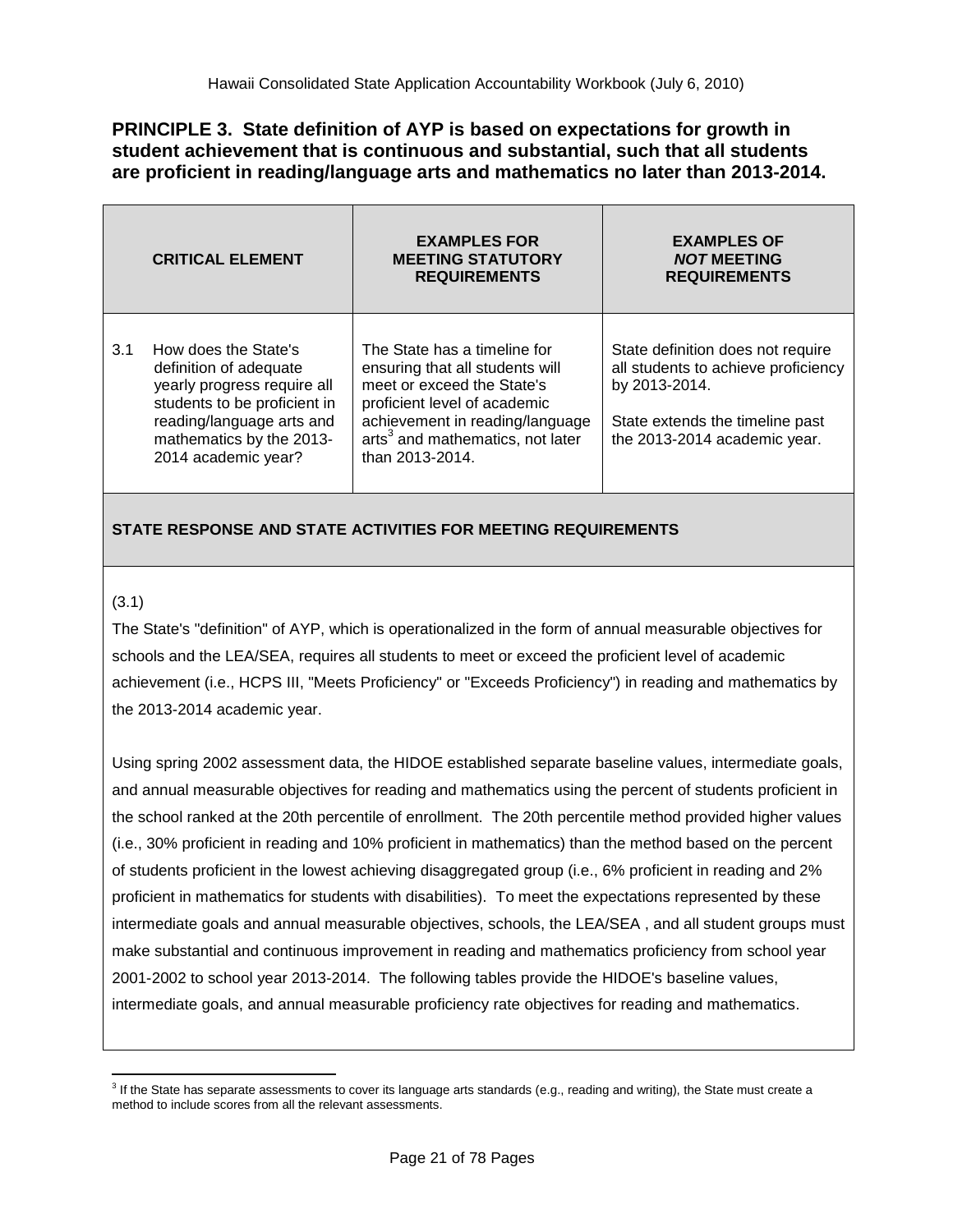Г

|                          | Reading, Percent of Students Proficient (Grades 3, 4, 5, 6, 7, 8, and 10) |               |               |                  |               |               |               |                                                                               |               |                  |                  |                  |                  |
|--------------------------|---------------------------------------------------------------------------|---------------|---------------|------------------|---------------|---------------|---------------|-------------------------------------------------------------------------------|---------------|------------------|------------------|------------------|------------------|
| Year                     | $2001 -$<br>2002                                                          | 2002-<br>2003 | 2003-<br>2004 | 2004-<br>2005    | 2005-<br>2006 | 2006-<br>2007 | 2007-<br>2008 | 2008-<br>2009                                                                 | 2009-<br>2010 | $2010 -$<br>2011 | $2011 -$<br>2012 | $2012 -$<br>2013 | $2013 -$<br>2014 |
| <b>Baseline</b><br>Value | 30%                                                                       |               |               |                  |               |               |               |                                                                               |               |                  |                  |                  |                  |
| Intermediate<br>Goal     | $\geq 30\%$                                                               |               |               | $\geq 44\%$      |               |               | $\geq 58\%$   |                                                                               |               | $\geq 72\%$      |                  | $\geq 86\%$      | 100%             |
| Annual<br>Objective      | $\geq 30\%$                                                               | $\geq 30\%$   | $\geq 30\%$   | $\geq 44\%$      | $\geq 44\%$   | $\geq 44\%$   | $\geq 58\%$   | $\geq 58\%$                                                                   | $\geq 58\%$   | $\geq 72\%$      | $\geq 72$        | $\geq 86\%$      | 100%             |
|                          |                                                                           |               |               |                  |               |               |               | Mathematics, Percent of Students Proficient (Grades 3, 4, 5, 6, 7, 8, and 10) |               |                  |                  |                  |                  |
| Year                     | $2001 -$<br>2002                                                          | 2002-<br>2003 | 2003-<br>2004 | $2004 -$<br>2005 | 2005-<br>2006 | 2006-<br>2007 | 2007-<br>2008 | 2008-<br>2009                                                                 | 2009-<br>2010 | $2010 -$<br>2011 | $2011 -$<br>2012 | $2012 -$<br>2013 | $2013 -$<br>2014 |
| <b>Baseline</b><br>Value | 10%                                                                       |               |               |                  |               |               |               |                                                                               |               |                  |                  |                  |                  |
| Intermediate<br>Goal     | $\geq 10\%$                                                               |               |               | $\geq 28\%$      |               |               | $\geq 46\%$   |                                                                               |               | $\geq 64\%$      |                  | $\geq 82\%$      | 100%             |
| Annual<br>Objective      | $\geq 10\%$                                                               | $\geq 10\%$   | $\geq 10\%$   | $\geq 28\%$      | $\geq 28\%$   | $\geq 28\%$   | $\geq 46\%$   | $\geq 46\%$                                                                   | $\geq 46\%$   | $\geq 64\%$      | $\geq 64\%$      | $\geq 82\%$      | 100%             |
|                          |                                                                           |               |               |                  |               |               |               |                                                                               |               |                  |                  |                  |                  |
|                          |                                                                           |               |               |                  |               |               |               |                                                                               |               |                  |                  |                  |                  |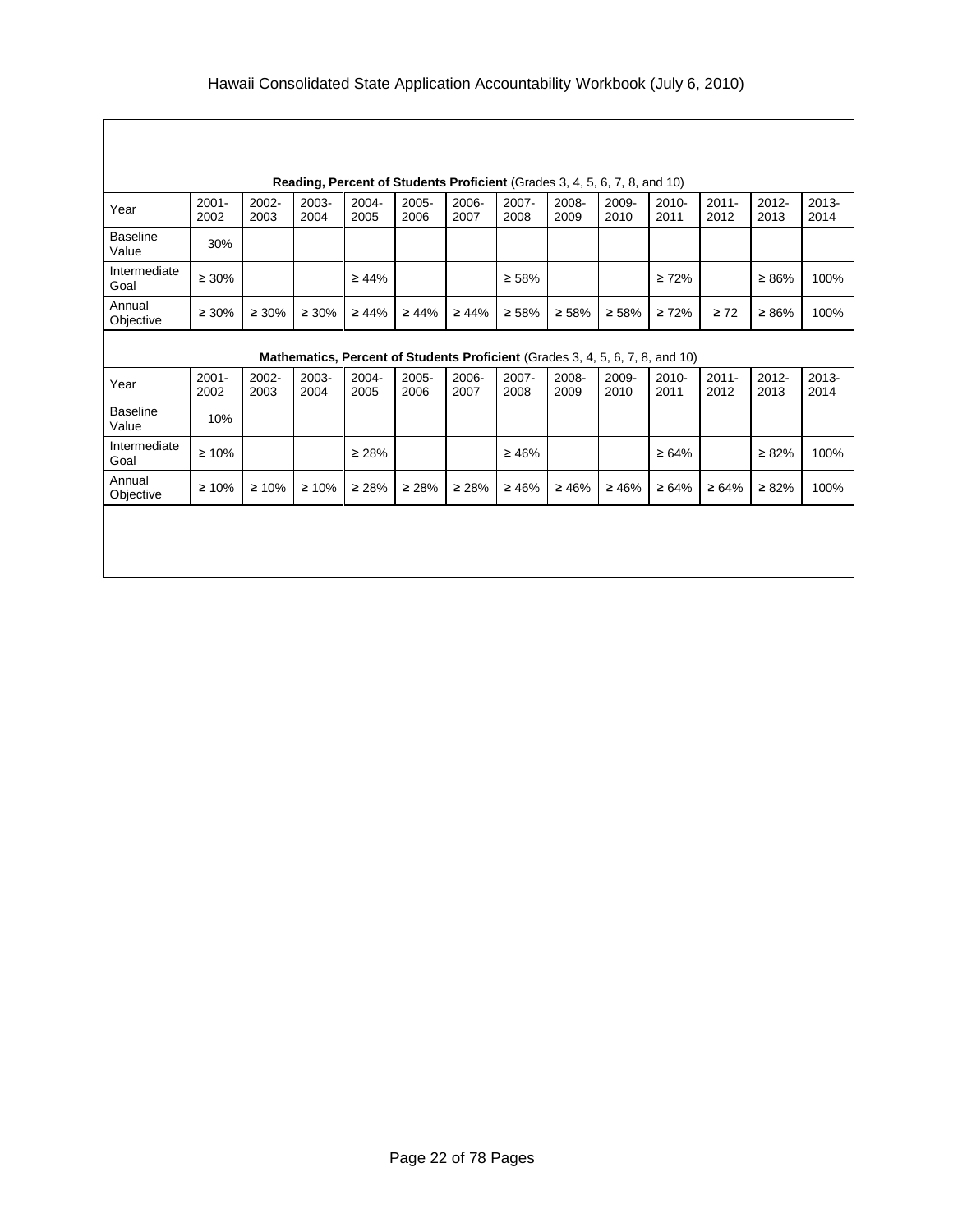|     | <b>CRITICAL ELEMENT</b>                                                                                                                  | <b>EXAMPLES FOR</b><br><b>MEETING STATUTORY</b><br><b>REQUIREMENTS</b>                                                                                                                                                                                                                                                                                                                                                                                                                                                                                                                                                                                                                                                                                                                                                                                                                                                                                                                       | <b>EXAMPLES OF</b><br><b>NOT MEETING</b><br><b>REQUIREMENTS</b>                         |
|-----|------------------------------------------------------------------------------------------------------------------------------------------|----------------------------------------------------------------------------------------------------------------------------------------------------------------------------------------------------------------------------------------------------------------------------------------------------------------------------------------------------------------------------------------------------------------------------------------------------------------------------------------------------------------------------------------------------------------------------------------------------------------------------------------------------------------------------------------------------------------------------------------------------------------------------------------------------------------------------------------------------------------------------------------------------------------------------------------------------------------------------------------------|-----------------------------------------------------------------------------------------|
| 3.2 | How does the State<br><b>Accountability System</b><br>determine whether each<br>student subgroup, public<br>school and LEA makes<br>AYP? | For a public school and LEA to<br>make adequate yearly progress,<br>each student subgroup must<br>meet or exceed the State annual<br>measurable objectives, each<br>student subgroup must have at<br>least a 95% participation rate in<br>the statewide assessments, and<br>the school must meet the State's<br>requirement for other academic<br>indicators.<br>However, if in any particular year<br>the student subgroup does not<br>meet those annual measurable<br>objectives, the public school or<br>LEA may be considered to have<br>made AYP, if the percentage of<br>students in that group who did<br>not meet or exceed the proficient<br>level of academic achievement<br>on the State assessments for that<br>year decreased by 10% of that<br>percentage from the preceding<br>public school year; that group<br>made progress on one or more of<br>the State's academic indicators;<br>and that group had at least 95%<br>participation rate on the<br>statewide assessment. | State uses different method for<br>calculating how public schools<br>and LEAs make AYP. |

<span id="page-22-0"></span>(3.2)

The HIDOE calculates participation and proficiency rates, implements uniform averaging procedures, employs the anchored safe harbor provision, and applies the standard error of the proportion to determine whether a school, the LEA/SEA, and each student group meet the State's annual measurable objectives and make AYP.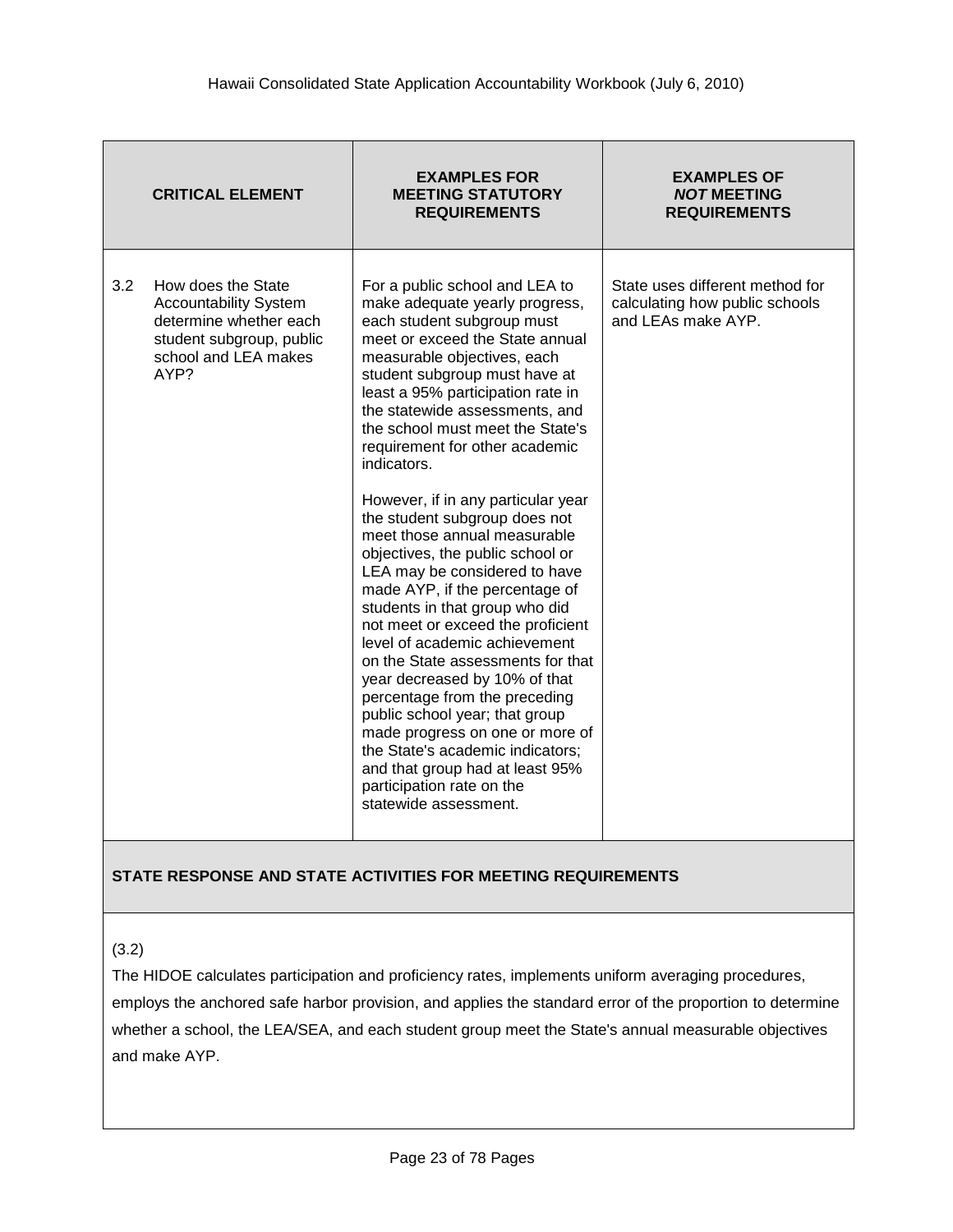*Note: Unless the context clearly indicates otherwise, the term "student group" includes the "All Students" group and eight disaggregated student groups - economically disadvantaged, Native American, Asian/Pacific Islander, Black, White, Hispanic, students with disabilities, and students with limited English proficiency.*

Participation rate requirements are applied separately for reading and mathematics, but are applied in the same way when determining if a school, the LEA/SEA, and each student group meet the 95% standard for assessment participation, and make AYP. Similarly, proficiency rate requirements are applied separately for reading and mathematics, but are applied in the same way when determining if a school, the LEA/SEA, and each student group meet the annual measurable proficiency rate objectives for reading and mathematics, and make AYP.

**Participation requirements - Schools in which at least 95% of each student group take the state** reading and mathematics assessments meet the AYP standard for assessment participation. Schools in which less than 95% of any student group take the state reading and mathematics assessments do not meet the AYP standard for assessment participation if the size of the student group is large enough (i.e., meets the minimum "n" criterion) for making inferences about assessment participation - forty enrolled students. As a general rule, if the size of a student group is less than forty enrolled students (the minimum "n" criterion for making inferences about assessment participation), then a participation rate of less than 95% does not result in the failure of the student group to make AYP. (See exception for very small schools in this Critical Element.)

If a student group does not meet the 95% standard for assessment participation, then the HIDOE pools (or combines) data from the previous year to average the participation rate data for the student group. If this two-year average does not meet the 95% standard, then the HIDOE uses data from the previous two years to average the participation rate data for the student group. If this three-year average does not meet the 95% standard, then AYP is not met.

● *Uniform averaging procedure for proficiency rates*

**Pooling Across Grade Levels.** The HIDOE pools (or combines) the number of students who meet or exceed the proficient level of academic achievement across grade levels within a school in order to determine AYP. The percent proficient (or proficiency rate) is based on the number of tested students who are enrolled for a full academic year at the same school.

**Pooling Across School Years.** If a student group does not meet the annual measurable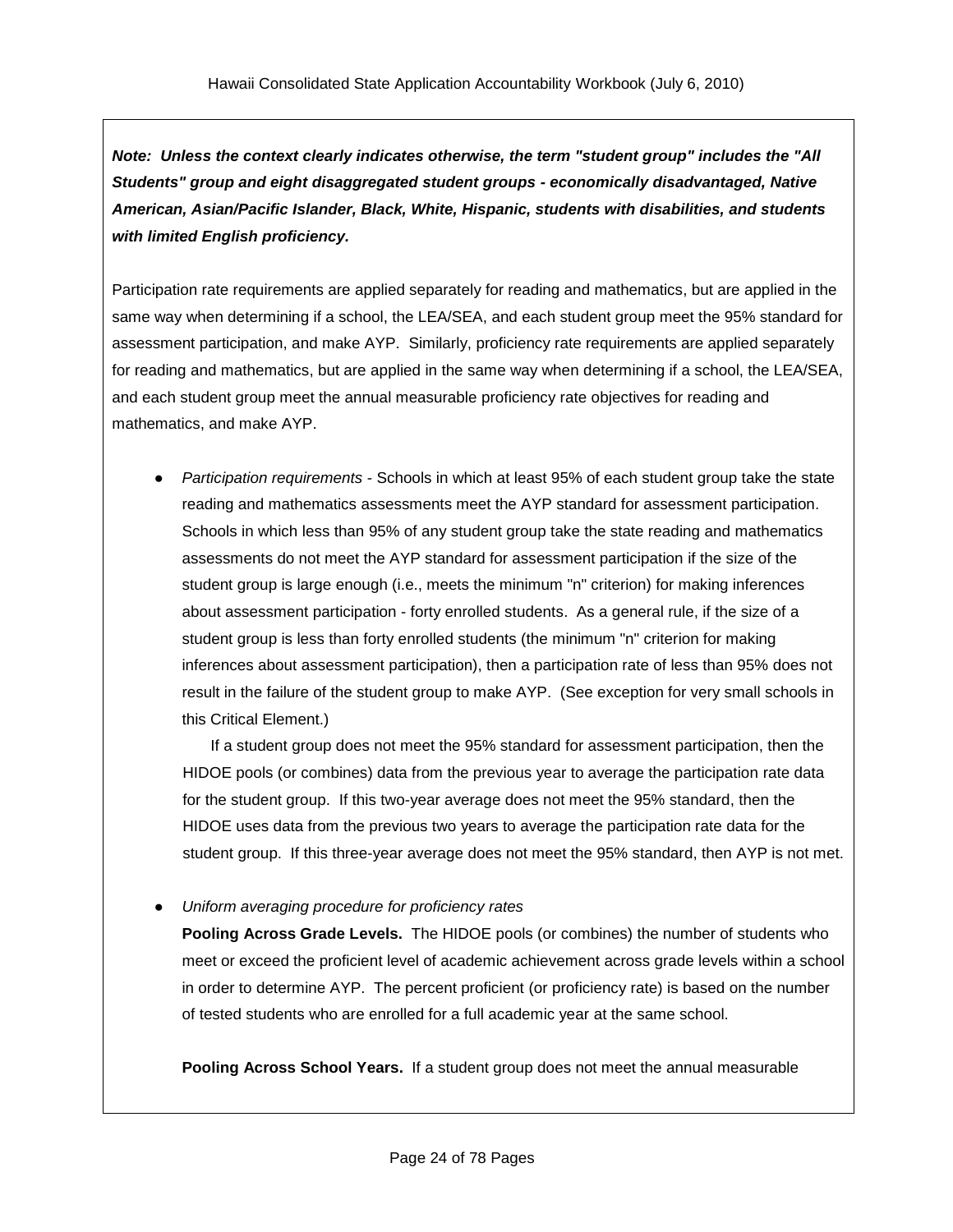proficiency rate objective for reading or mathematics, or both, then the HIDOE pools (or combines) proficiency rate data from the previous year to average the proficiency rate data for the student group. If this two-year average does not meet the annual measurable proficiency rate objective for reading or mathematics, or both, then AYP is not met.

- *Anchored safe harbor provision* If a student group does not meet the annual measurable proficiency rate objective for reading or mathematics, or both, then the student group can still make AYP if both of the following conditions are met:
	- 1. The percentage of individuals in the student group who are not proficient decreases by at least 10% over one year, by at least 19% over two years, or by at least 27% over three years.

In calculating the percent decrease, the HIDOE computes the difference between the current year's (e.g., spring 2010) percent not proficient and the preceding year's (e.g., spring 2009) percent not proficient to determine whether the student group achieved the criterion of a 10% reduction. If the student group does not achieve a 10% reduction, then the HIDOE computes the difference between the percent not proficient over two years (e.g., from spring 2008 to spring 2010) to determine whether the student group achieved the criterion of a 19% reduction. If the student group does not achieve a 19% reduction, then the HIDOE computes the difference between the percent not proficient over three years (e.g., from spring 2007 to spring 2010) to determine whether the student group achieved the criterion of a 27% reduction; and

2. The student group meets the annual measurable retention rate objective for elementary and middle/intermediate schools, or the annual measurable graduation rate objective for high schools, as applicable.

The anchored safe harbor provision is not applied to participation rate, graduation rate, retention rate, and standard error of the proportion calculations.

Standard error of the proportion - If a student group does not meet the annual measurable proficiency rate objective for reading or mathematics, or both, then the HIDOE applies the standard error of the proportion in the manner described below.

If the sum of "the proportion of students who are proficient" and "the standard error of the proportion" is greater than or equal to the annual measurable proficiency rate objective for reading or mathematics, or both, then the student group is deemed to have met the annual measurable proficiency rate objective for reading or mathematics, as applicable, and AYP is met. If the sum of "the proportion of students who are proficient" and "the standard error of the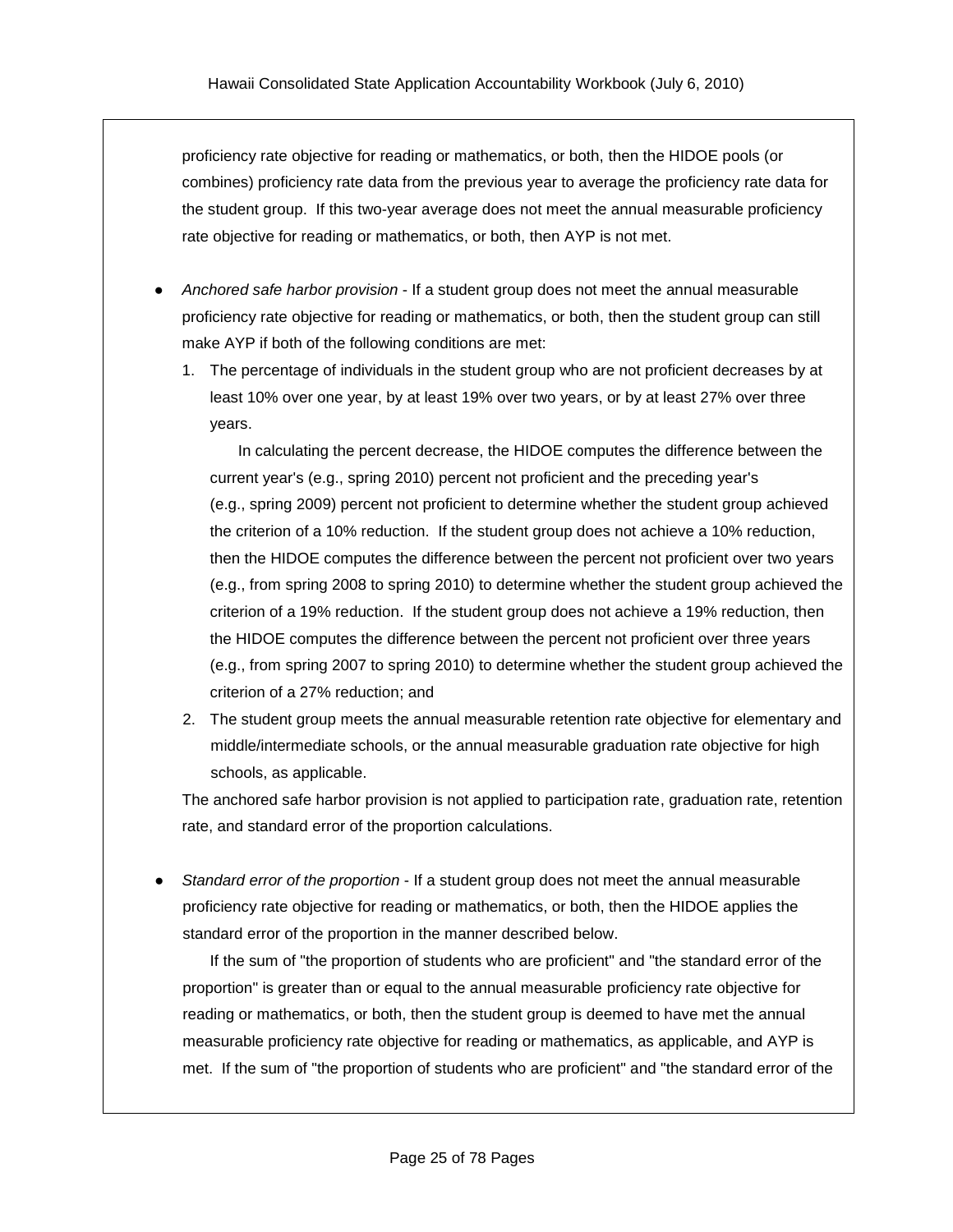proportion" is less than the annual measurable proficiency rate objective for reading or mathematics, or both, then the student group is deemed to have not met the annual measurable proficiency rate objective for reading or mathematics, as applicable, and AYP is not met. (See Critical [Element](#page-62-0) 9.1, *"How do AYP determinations meet the State's standard for acceptable reliability?"*, regarding the calculation and application of the standard error of the proportion for purposes of determining AYP.)

The HIDOE's method for determining whether a school, the LEA/SEA, and each student group make AYP is summarized below. The method is applied separately to reading and mathematics, but applied in the same way when determining if a school and the LEA/SEA meet the annual measurable objectives for reading and mathematics, and make AYP.

- 1. Calculate the n-count for the "All Students" group and each disaggregated student group and compare those values to the minimum "n" criterion of forty enrolled students for making inferences about assessment participation. If the n-count is less than the minimum "n" criterion for making inferences about assessment participation, then the student group ("All Students" or disaggregated) is not used to determine AYP. Otherwise, continue to Step 2.
- 2. If the n-count is greater than or equal to the minimum "n" criterion for making inferences about assessment participation, then compare the calculated participation rate to the 95% standard for assessment participation. If the calculated participation rate for the student group is greater than or equal to 95%, then AYP is met. If the student group does not meet the 95% standard for assessment participation for reading or mathematics, or both, then the HIDOE pools (or combines) participation rate data for up to three consecutive years to meet the 95% standard. If this three-year average does not meet the 95% standard for assessment participation for reading or mathematics, or both, then AYP is not met.
- 3. Calculate the n-count for the "All Students" group and each disaggregated student group and compare those values to the minimum "n" criterion of forty FAY students for making inferences about student proficiency. If the n-count is less than the minimum "n" criterion for making inferences about student proficiency, then the disaggregated student group is not used to determine AYP. Otherwise, continue to Step 4.

(All disaggregated student groups, regardless of their n-count or the minimum "n" criterion, are "rolled up" to the "All Students" group. Similarly, all proficiency scores for disaggregated student groups are "rolled up" to the proficiency scores for the "All Students" group.)

For schools with fewer than forty FAY students in the "All Students" group, the HIDOE pools (or combines) proficiency rate data for up to three consecutive years to meet the minimum "n" criterion for calculating a proficiency rate. (See Appendix C, *"Pooling of Data by Student Group*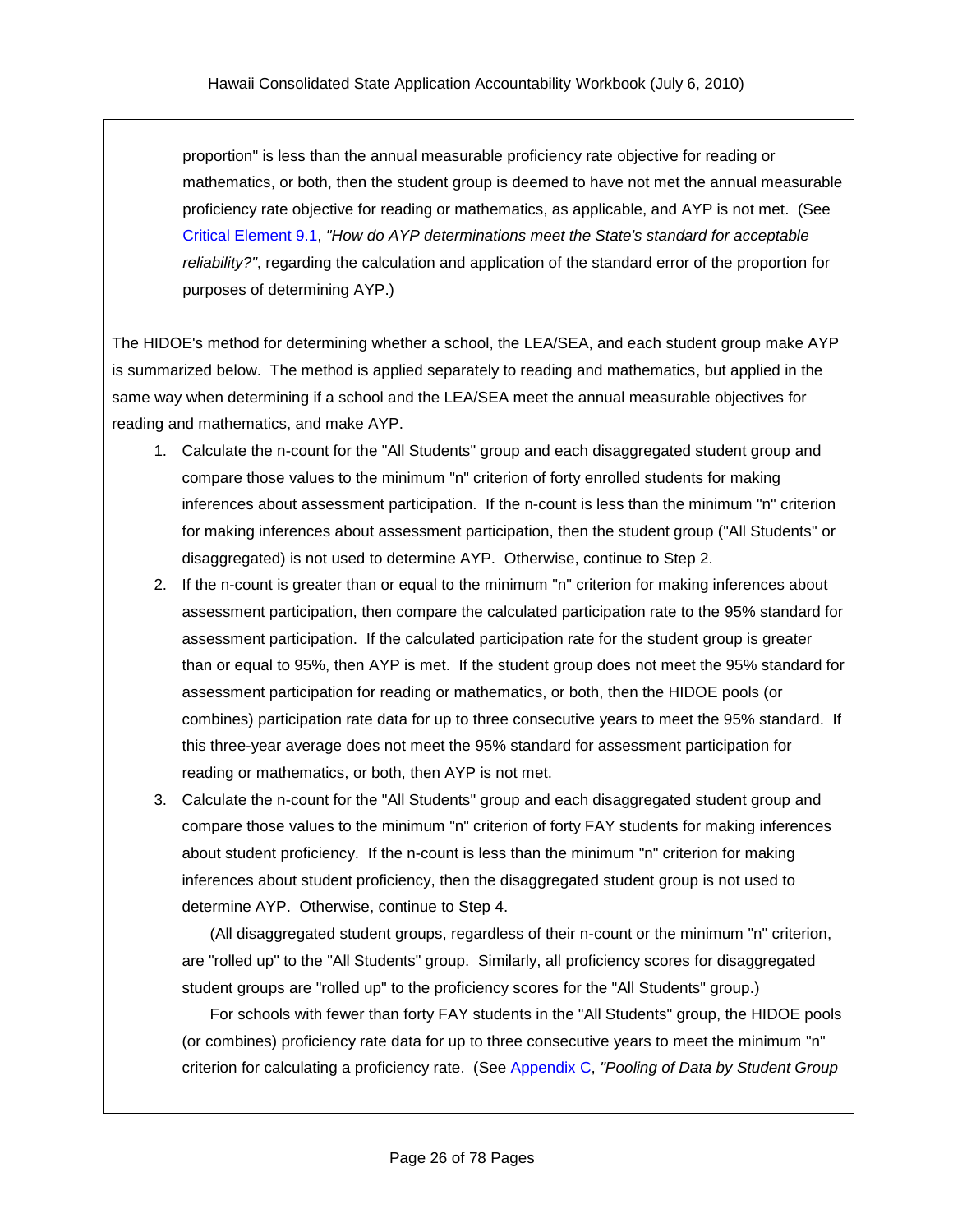*and AYP Indicator"*, for details.) See the [procedures for pooling data on very small schools](#page-27-0) (in this Critical Element) when the minimum "n" criterion of forty FAY students is not met even with multi-year aggregation of school-wide data.

- 4. If the n-count is greater than or equal to the minimum "n" criterion for making inferences about student proficiency, then compute the percentage of proficient students for each student group using the current year's test scores. If the student group does not meet the annual measurable proficiency rate objective for reading or mathematics, or both, then the HIDOE pools (or combines) proficiency rate data from the previous year to average the proficiency rate data for the student group. If this two-year average does not meet the annual measurable proficiency rate objective for reading or mathematics, or both, then AYP is not met.
- 5. If the student group does not make AYP under Step 4, then the anchored safe harbor provision is employed. If both conditions of the anchored safe harbor provision are satisfied, then AYP (for reading or mathematics, or both) is met. Otherwise, AYP is not met.

In determining the percent decrease in the proportion of students not proficient, the calculation is made whether or not the preceding years' proficiency rate data meet the minimum "n" criterion of forty FAY students for making inferences about student proficiency. (The exclusion of preceding years' proficiency rate data because they do not meet the minimum "n" criterion of forty FAY students would make the anchored safe harbor provision unavailable to small schools or allow small schools to circumvent the second condition for employing the anchored safe harbor provision since an "n/a" is as good as a "met".)

6. For the "other" required AYP indicator - determine if the school meets the annual measurable retention rate objective for elementary and middle/intermediate schools, or the annual measurable graduation rate objective for high schools, as applicable. If the calculated retention rate or graduation rate for the school meets the applicable annual measurable objective, then AYP is met. Otherwise, AYP is not met.

Only aggregate retention rates are used to determine AYP for elementary and middle/intermediate schools. Elementary and middle/intermediate school retention rates are disaggregated by student groups only when employing the anchored safe harbor provision described in Step 5.

Beginning spring 2011 (school year 2010-2011), the HIDOE will disaggregate high school graduation rate by student groups for reporting (i.e., informational) purposes but not AYP purposes. Beginning spring 2012 (school year 2011-2012), the HIDOE will disaggregate high school graduation rate by student groups when determining AYP. The disaggregation of high school graduation rate by student groups to determine AYP is in addition to the disaggregation of high school graduation rate by student groups to employ the anchored safe harbor provision.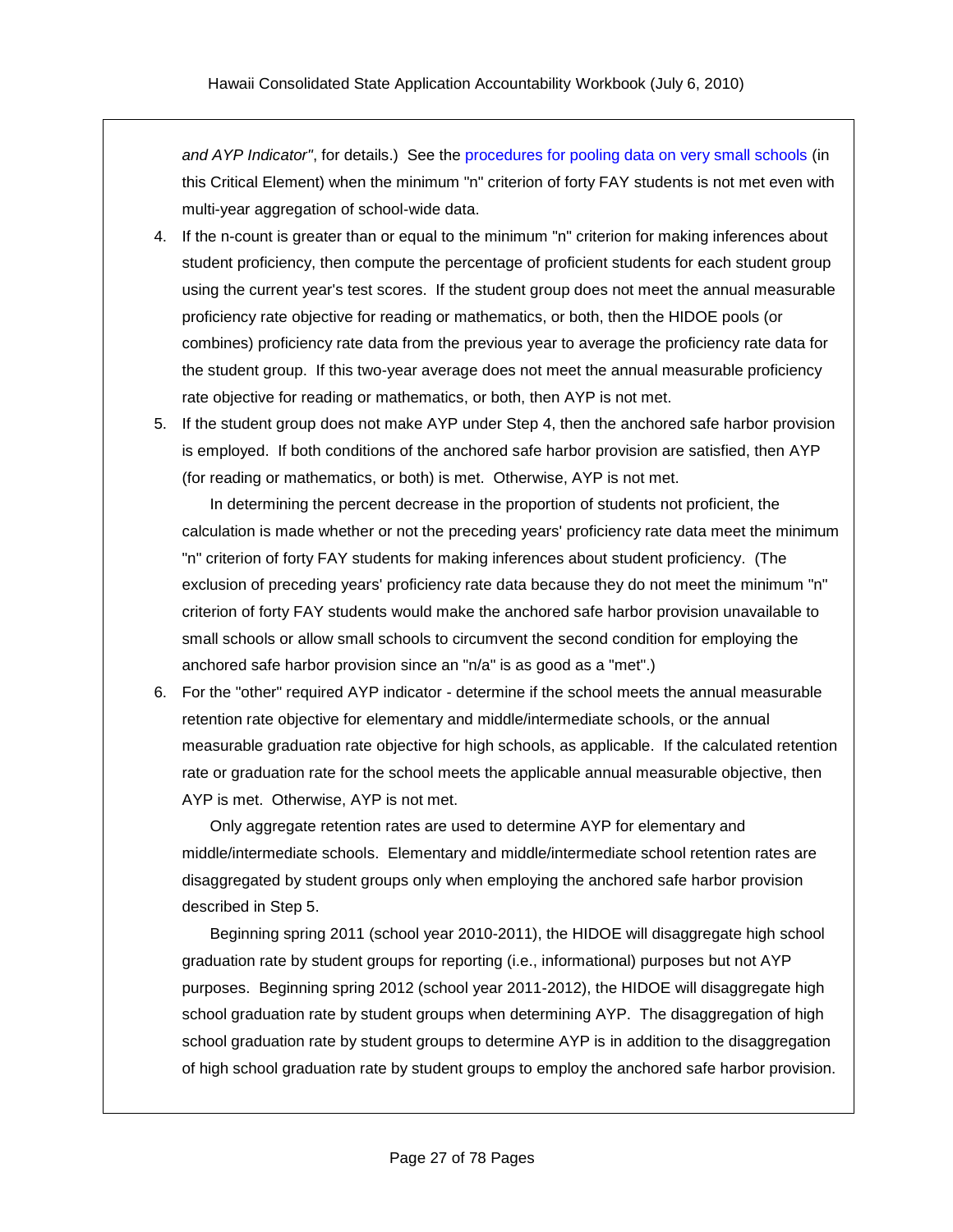A school will be identified for improvement, corrective action, or restructuring if the school fails to make AYP for two consecutive years - defined as the failure of any student group (i.e., "All Students", economically disadvantaged, Native American, Asian/Pacific Islander, Black, White, Hispanic, students with disabilities, or students with limited English proficiency) to make AYP on the same indicator (e.g., mathematics) for two years in a row. To exit from improvement, corrective action, or restructuring, a school must make AYP for two consecutive years. (Since the HIDOE is both the LEA and the SEA for accountability purposes, only schools are identified for improvement, corrective action, or restructuring.)

#### <span id="page-27-0"></span>*Procedures for pooling data on very small schools.*

If:

- 1. Current-year (1-year) reading and math participation rate for each disaggregated student group is "n/a" due to small "n" size (< 40 enrolled students);
- 2. Current-year (1-year) reading and math proficiency rate for each disaggregated student group is "n/a" due to small "n" size (< 40 full academic year students);
- 3. Current-year (1-year) reading and math participation rate for the "All Students" group is "n/a" due to small "n" size (< 40 enrolled students);
- 4. Current-year (1-year) reading and math proficiency rate for the "All Students" group is "n/a" due to small "n" size (< 40 full academic year students); and
- 5. Graduation rate or retention rate for the "All Students" group is unavailable,

then the HIDOE pools reading and math proficiency rate data for the "All Students" group until the "n" size is greater than or equal to forty (≥ 40) full academic year students or until up to three years of reading and math proficiency rate data (2010, 2009, and 2008) have been pooled.

If, after pooling up to three years of reading and math proficiency rate data (2010, 2009, and 2008), the reading and math proficiency rate for the "All Students" group is still "n/a" due to small "n" size (< 40 full academic year students), then:

- 1. For the "All Students" group:
	- A. Determine AYP for reading and math participation rate without regard to "n" size;
	- B. Determine AYP for reading and math proficiency rate without regard to "n" size;
- 2. For the school, determine AYP using reading and math participation rate, and reading and math proficiency rate without regard to "n" size. As previously noted, graduation or retention rate for the "All Students" group is unavailable; and
- 3. Print the following note on the school's 37-cell report: "\*Results may be unreliable due to small number of students."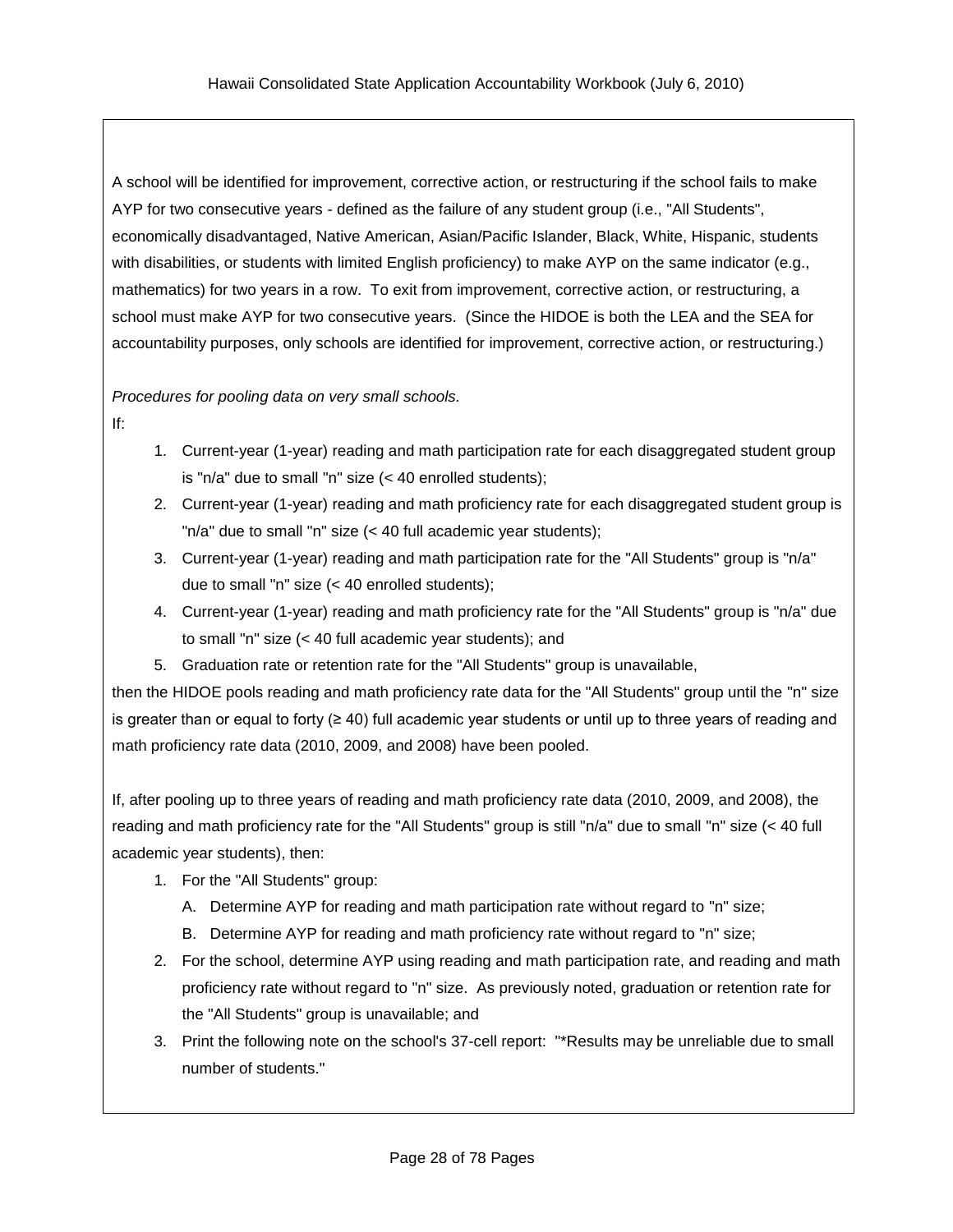| <b>CRITICAL ELEMENT</b>                                                                           | <b>EXAMPLES FOR</b><br><b>MEETING STATUTORY</b><br><b>REQUIREMENTS</b>                                                                                                                                                                                                                                                                                                                                                                                                                                                                                                                                                                                                                                                                                                                                                                                                                                                                                                                                                                                    | <b>EXAMPLES OF</b><br><b>NOT MEETING</b><br><b>REQUIREMENTS</b>                                                         |
|---------------------------------------------------------------------------------------------------|-----------------------------------------------------------------------------------------------------------------------------------------------------------------------------------------------------------------------------------------------------------------------------------------------------------------------------------------------------------------------------------------------------------------------------------------------------------------------------------------------------------------------------------------------------------------------------------------------------------------------------------------------------------------------------------------------------------------------------------------------------------------------------------------------------------------------------------------------------------------------------------------------------------------------------------------------------------------------------------------------------------------------------------------------------------|-------------------------------------------------------------------------------------------------------------------------|
| 3.2a What is the State's starting<br>point for calculating<br><b>Adequate Yearly</b><br>Progress? | Using data from the 2001-2002<br>school year, the State<br>established separate starting<br>points in reading/language arts<br>and mathematics for measuring<br>the percentage of students<br>meeting or exceeding the State's<br>proficient level of academic<br>achievement.<br>Each starting point is based, at a<br>minimum, on the higher of the<br>following percentages of students<br>at the proficient level: (1) the<br>percentage in the State of<br>proficient students in the lowest-<br>achieving student subgroup; or<br>(2) the percentage of proficient<br>students in a public school at the<br>20th percentile of the State's total<br>enrollment among all schools<br>ranked by the percentage of<br>students at the proficient level.<br>A State may use these<br>procedures to establish separate<br>starting points by grade span;<br>however, the starting point must<br>be the same for all like schools<br>(e.g., one same starting point for<br>all elementary schools, one same<br>starting point for all middle<br>schools). | The State Accountability System<br>uses a different method for<br>calculating the starting point (or<br>baseline data). |

(3.2a)

Using spring 2002 assessment data, the HIDOE established separate starting points in reading and mathematics for measuring the percentage of students meeting or exceeding the proficient level of academic achievement in the same. The starting points for reading and mathematics were based on the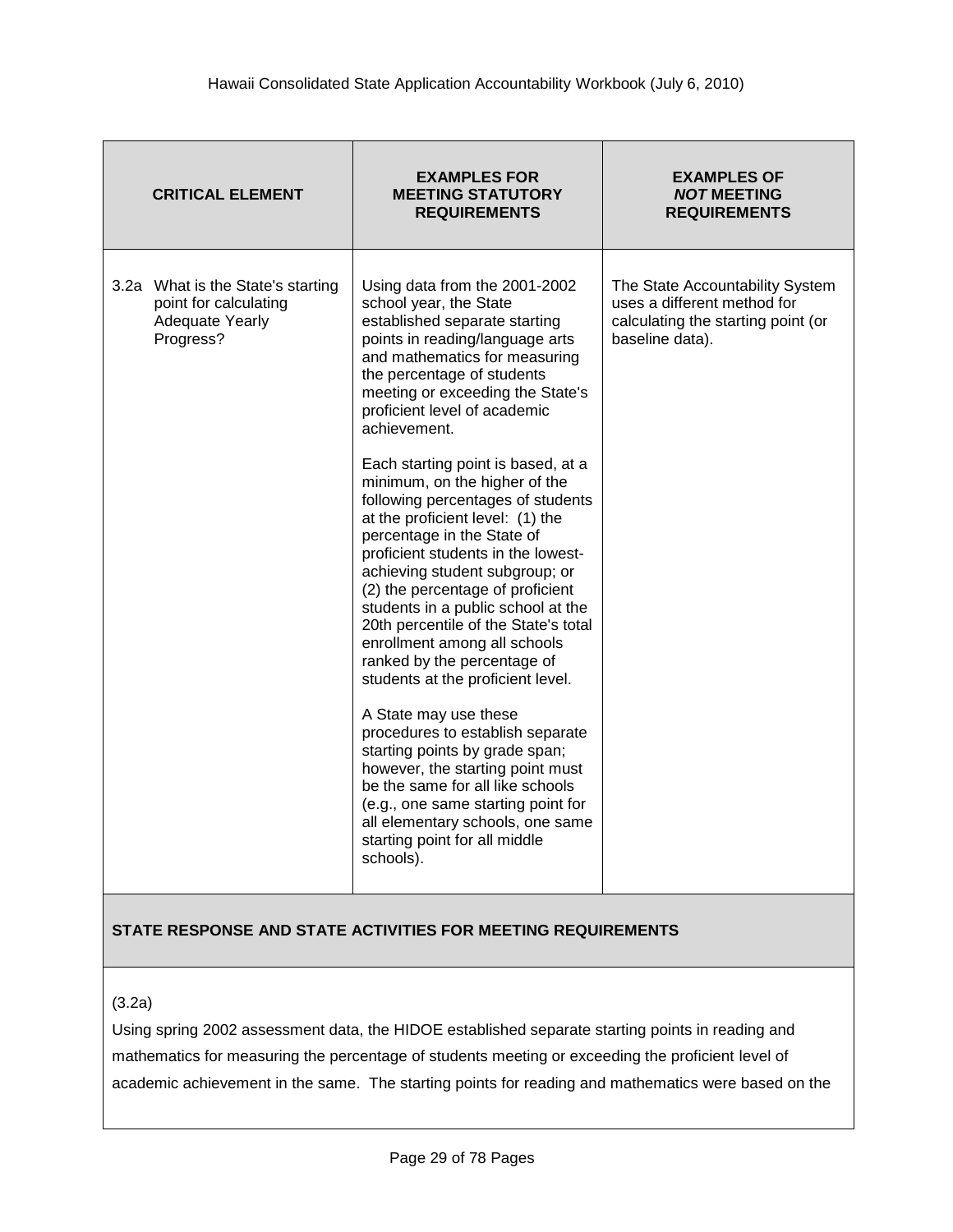higher of the following percentages of students at the proficient level of academic achievement:

- 1. The percentage of proficient students in the lowest-achieving student subgroup (i.e., disaggregated student group); or
- 2. The percentage of proficient students in the school at the 20th percentile of enrollment among all schools ranked by the percentage of students at the proficient level.

The tables included in the response to Critical [Element](#page-20-0) 3.1, *"How does the State's definition of adequate yearly progress require all students to be proficient in reading/language arts and mathematics by the 2013-2014 academic year?"*, show the starting points established for reading and mathematics.

The starting points for reading and mathematics are the same for all schools and each student group. The 20th percentile method provided higher values (i.e., 30% proficient in reading and 10% proficient in mathematics) than the method based on the percent of students proficient in the lowest achieving disaggregated group (i.e., 6% proficient in reading and 2% proficient in mathematics for students with disabilities). The higher values of the two methods were adopted as the AYP starting points or baseline values - 30% proficient for reading and 10% proficient for mathematics - as required by NCLB. A report on the methodology and results for setting the starting points was accepted by the Board of Education at its March 6, 2003 meeting and is published on the web at [http://arch.k12.hi.us/school/nclb/targets.html,](http://arch.k12.hi.us/school/nclb/targets.html) accessed September 25, 2009.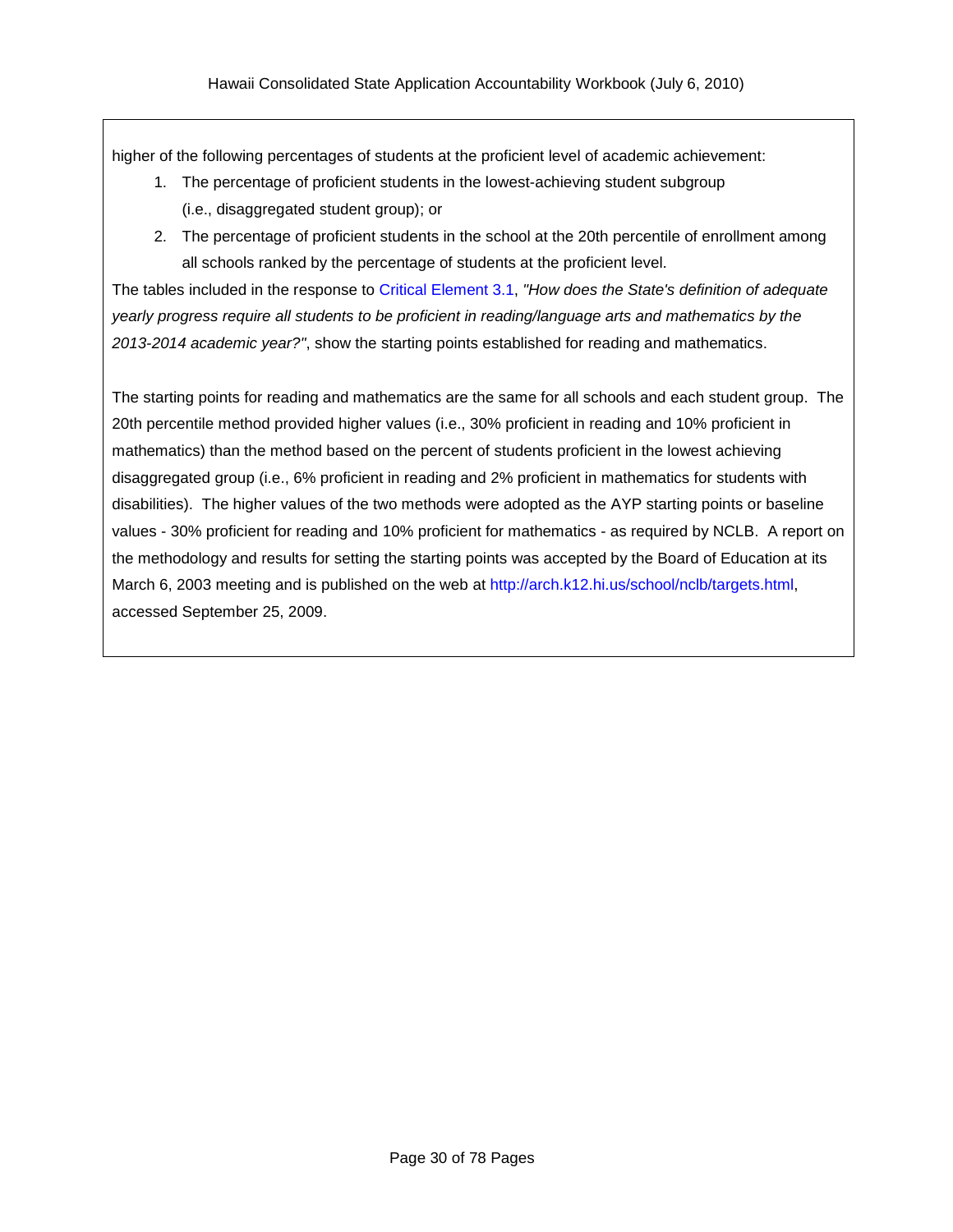| <b>CRITICAL ELEMENT</b>                                                                                   | <b>EXAMPLES FOR</b><br><b>MEETING STATUTORY</b><br><b>REQUIREMENTS</b>                                                                                                                                                                                                                                                                                                                                                                                                                                                                                                                                                                  | <b>EXAMPLES OF</b><br><b>NOT MEETING</b><br><b>REQUIREMENTS</b>                                                                                                                                    |
|-----------------------------------------------------------------------------------------------------------|-----------------------------------------------------------------------------------------------------------------------------------------------------------------------------------------------------------------------------------------------------------------------------------------------------------------------------------------------------------------------------------------------------------------------------------------------------------------------------------------------------------------------------------------------------------------------------------------------------------------------------------------|----------------------------------------------------------------------------------------------------------------------------------------------------------------------------------------------------|
| 3.2b What are the State's<br>annual measurable<br>objectives for determining<br>adequate yearly progress? | State has annual measurable<br>objectives that are consistent<br>with a state's intermediate goals<br>and that identify for each year a<br>minimum percentage of students<br>who must meet or exceed the<br>proficient level of academic<br>achievement on the State's<br>academic assessments.<br>The State's annual measurable<br>objectives ensure that all<br>students meet or exceed the<br>State's proficient level of<br>academic achievement within the<br>timeline.<br>The State's annual measurable<br>objectives are the same<br>throughout the State for each<br>public school, each LEA, and<br>each subgroup of students. | The State Accountability System<br>uses another method for<br>calculating annual measurable<br>objectives.<br>The State Accountability System<br>does not include annual<br>measurable objectives. |

#### (3.2b)

The HIDOE's annual measurable proficiency rate objectives are identical to its intermediate goals and identify for each year the minimum percentage of students who must meet or exceed the proficient level of academic achievement on the *Hawaii State Assessment*. Between intermediate goals, the annual measurable objectives utilize the same minimum percent proficient as the most recent intermediate goal. The HIDOE established separate annual measurable proficiency rate objectives for reading and mathematics. These annual measurable proficiency rate objectives:

- 1. Are the same for all assessed grade levels, regardless of a school's grade level configuration (e.g., K-2, K-8, 7-12, and K-12);
- 2. Are the same for all schools, the LEA/SEA, and each student group;
- 3. Are used to determine AYP for all schools, the LEA/SEA, and each student group; and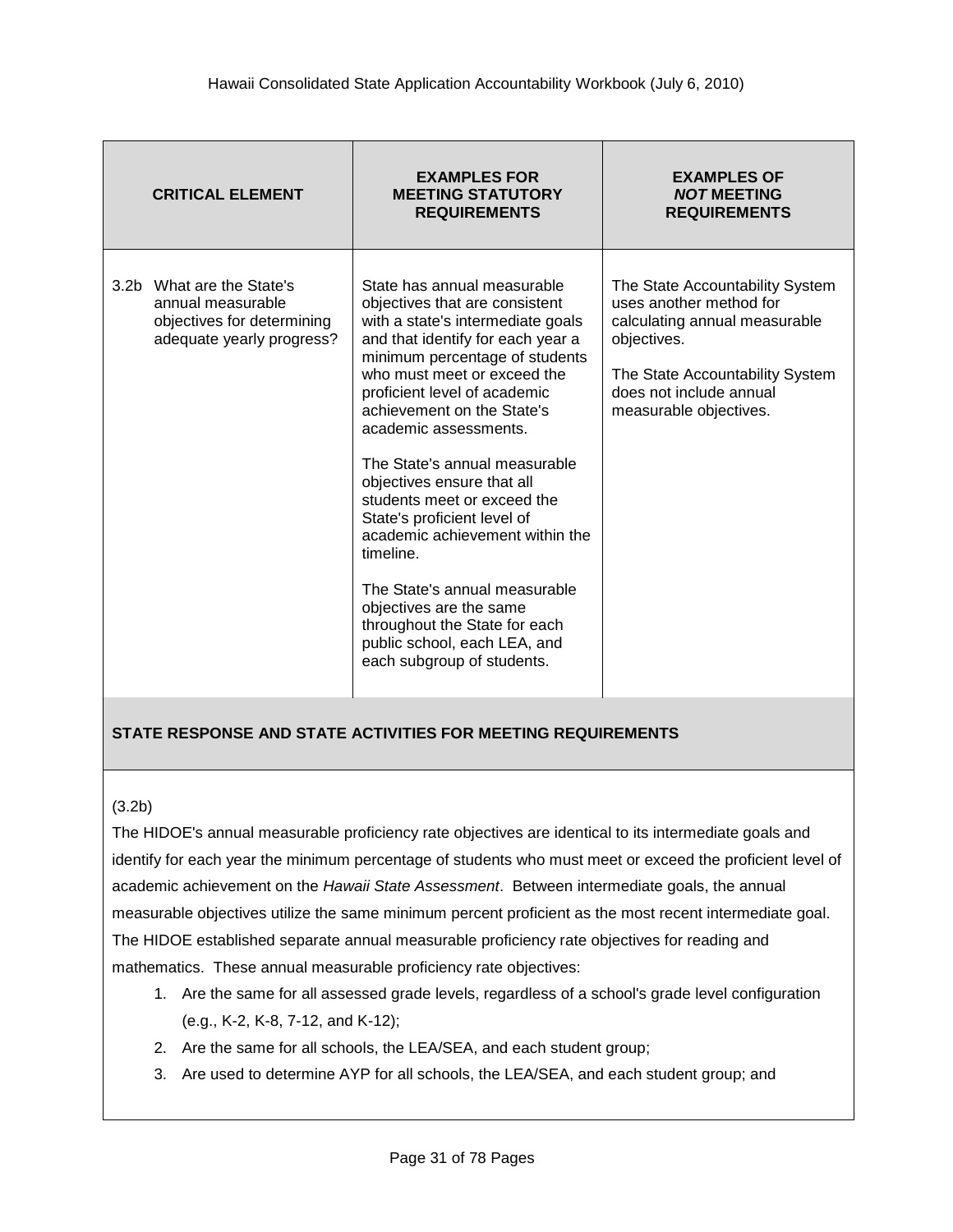4. Ensure that all students will meet or exceed the proficient level of academic achievement in reading and mathematics by the 2013-2014 academic year.

A report concerning the methodology used to establish the annual measurable proficiency rate objectives for reading and mathematics, as well as their baseline values and intermediate goals, was accepted by the Board of Education at its March 6, 2003 meeting and is published on the HIDOE's website at [http://arch.k12.hi.us/school/nclb/targets.html,](http://arch.k12.hi.us/school/nclb/targets.html) accessed September 25, 2009.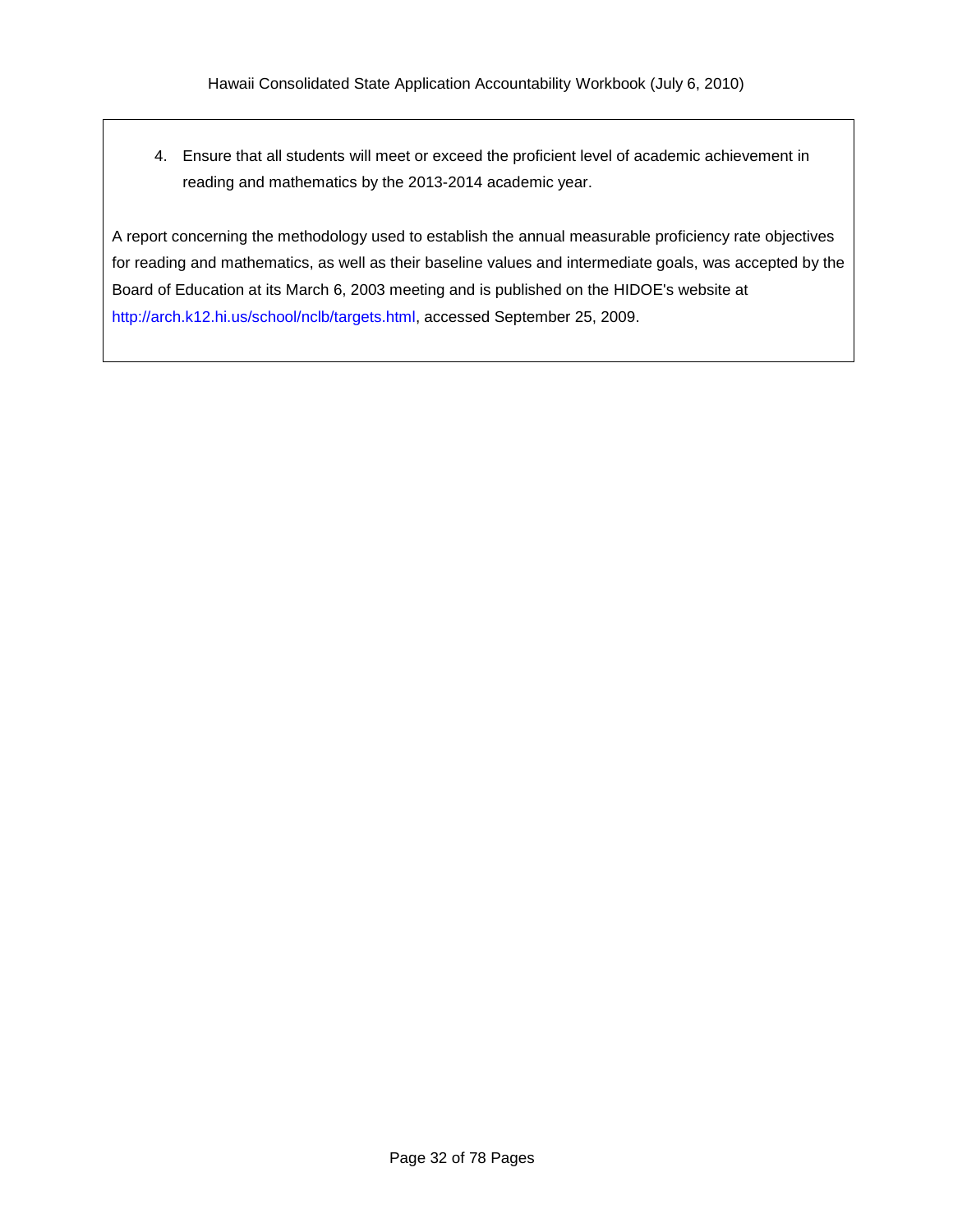| <b>CRITICAL ELEMENT</b>                                                                         | <b>EXAMPLES FOR</b><br><b>MEETING STATUTORY</b><br><b>REQUIREMENTS</b>                                                                                                                                                                                                                                                | <b>EXAMPLES OF</b><br><b>NOT MEETING</b><br><b>REQUIREMENTS</b>                                                                                                            |
|-------------------------------------------------------------------------------------------------|-----------------------------------------------------------------------------------------------------------------------------------------------------------------------------------------------------------------------------------------------------------------------------------------------------------------------|----------------------------------------------------------------------------------------------------------------------------------------------------------------------------|
| 3.2c What are the State's<br>intermediate goals for<br>determining adequate<br>yearly progress? | State has established<br>intermediate goals that increase<br>in equal increments over the<br>period covered by the State<br>timeline.<br>• The first incremental<br>increase takes effect not<br>later than the 2004-2005<br>academic year.<br>• Each following incremental<br>increase occurs within three<br>years. | The State uses another method<br>for calculating intermediate goals.<br>The State does not include<br>intermediate goals in its definition<br>of adequate yearly progress. |

#### (3.2c)

Beginning with the 2001-2002 school year, the first incremental increase in the HIDOE's intermediate goals for determining adequate yearly progress take effect with the 2004-05 school year. After the 2004-2005 school year, subsequent incremental increases take effect with the 2007-2008 school year, the 2010-2011 school year, the 2012-2013 school year, and the 2013-2014 school year.

A report concerning the methodology used to establish the annual measurable proficiency rate objectives for reading and mathematics, as well as their baseline values and intermediate goals, was accepted by the Board of Education at its March 6, 2003 meeting and is published on the HIDOE's website at [http://arch.k12.hi.us/school/nclb/targets.html,](http://arch.k12.hi.us/school/nclb/targets.html) accessed September 25, 2009.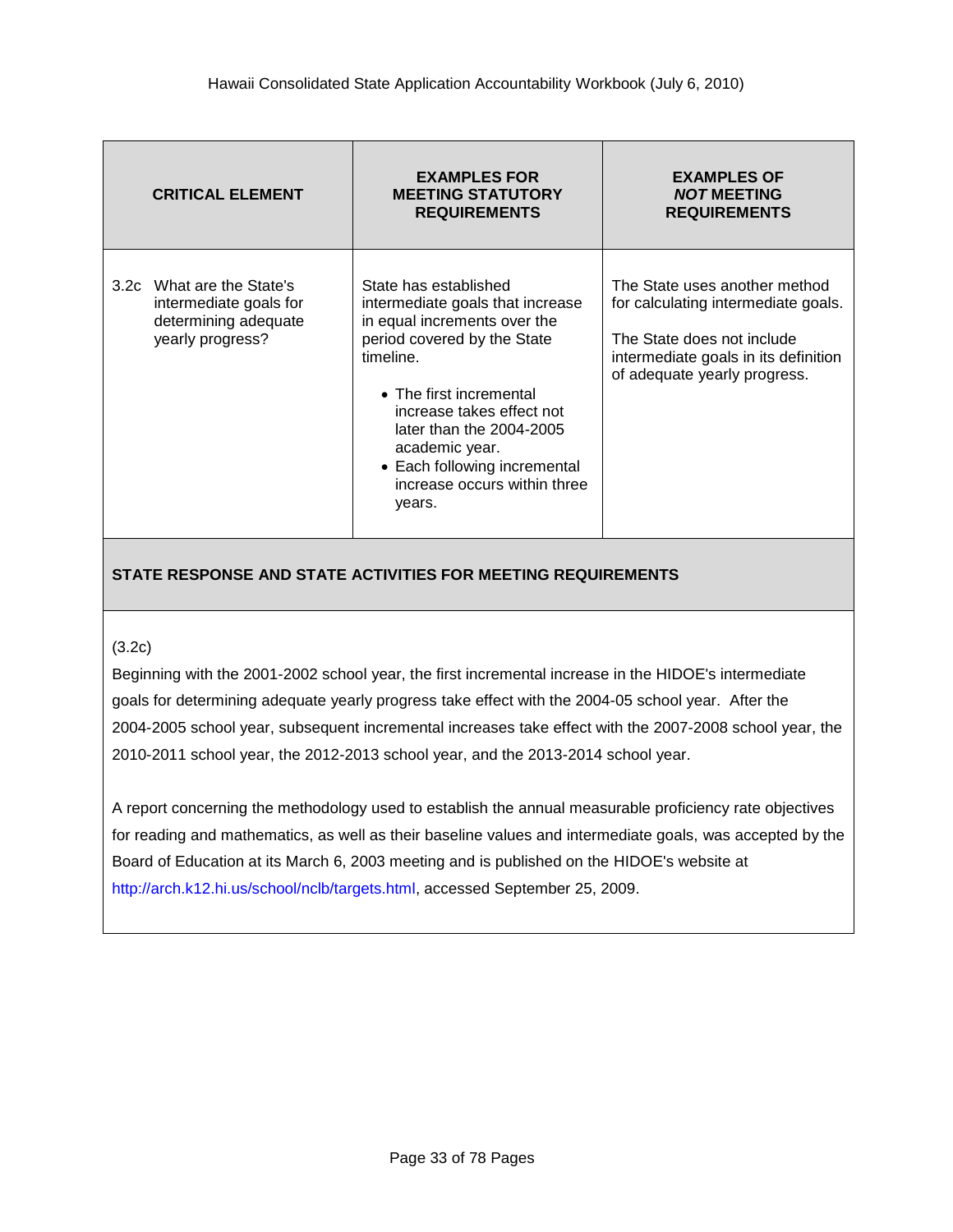#### **PRINCIPLE 4. State makes annual decisions about the achievement of all public schools and LEAs.**

|     | <b>CRITICAL ELEMENT</b>                                                                                                                                     | <b>EXAMPLES FOR</b><br><b>MEETING STATUTORY</b><br><b>REQUIREMENTS</b>             | <b>EXAMPLES OF</b><br><b>NOT MEETING</b><br><b>REQUIREMENTS</b>     |
|-----|-------------------------------------------------------------------------------------------------------------------------------------------------------------|------------------------------------------------------------------------------------|---------------------------------------------------------------------|
| 4.1 | How does the State<br><b>Accountability System</b><br>make an annual<br>determination of whether<br>each public school and<br>LEA in the State made<br>AYP? | AYP decisions for each public<br>school and LEA are made<br>annually. <sup>4</sup> | AYP decisions for public schools<br>and LEAs are not made annually. |

## **STATE RESPONSE AND STATE ACTIVITIES FOR MEETING REQUIREMENTS**

#### (4.1)

 $\overline{a}$ 

AYP decisions for each school, the LEA/SEA, and each student group are made annually. Failure to make AYP for two consecutive years - defined as the failure of any student group (e.g., "All Students", economically disadvantaged, Native American, Asian/Pacific Islander, Black, White, Hispanic, students with disabilities, or students with limited English proficiency) to make AYP on the same indicator (e.g., mathematics) for two years in a row - results in the school being identified for improvement, corrective action, or restructuring. (Since the HIDOE is both the LEA and the SEA for accountability purposes, only schools are identified for improvement, corrective action, or restructuring.)

Please see response to Critical [Element](#page-38-0) 5.2, *"How are public schools and LEAs held accountable for the progress of student subgroups in the determination of adequate yearly progress?"*, regarding the forty-five conditions that high schools and the LEA/SEA will have to meet in order to make AYP beginning school year 2011-2012, and the thirty-seven conditions that elementary, middle, intermediate, and multi-level elementary/intermediate schools must continue to meet in order to make AYP.

If a school, whose status in reading is "In Good Standing, Unconditional", does not make AYP in reading the following year, then the school's status in reading is "In Good Standing, Pending". If the school does

 $<sup>4</sup>$  Decisions may be based upon several years of data and data may be averaged across grades within a public school</sup> [§1111(b)(2)(J)].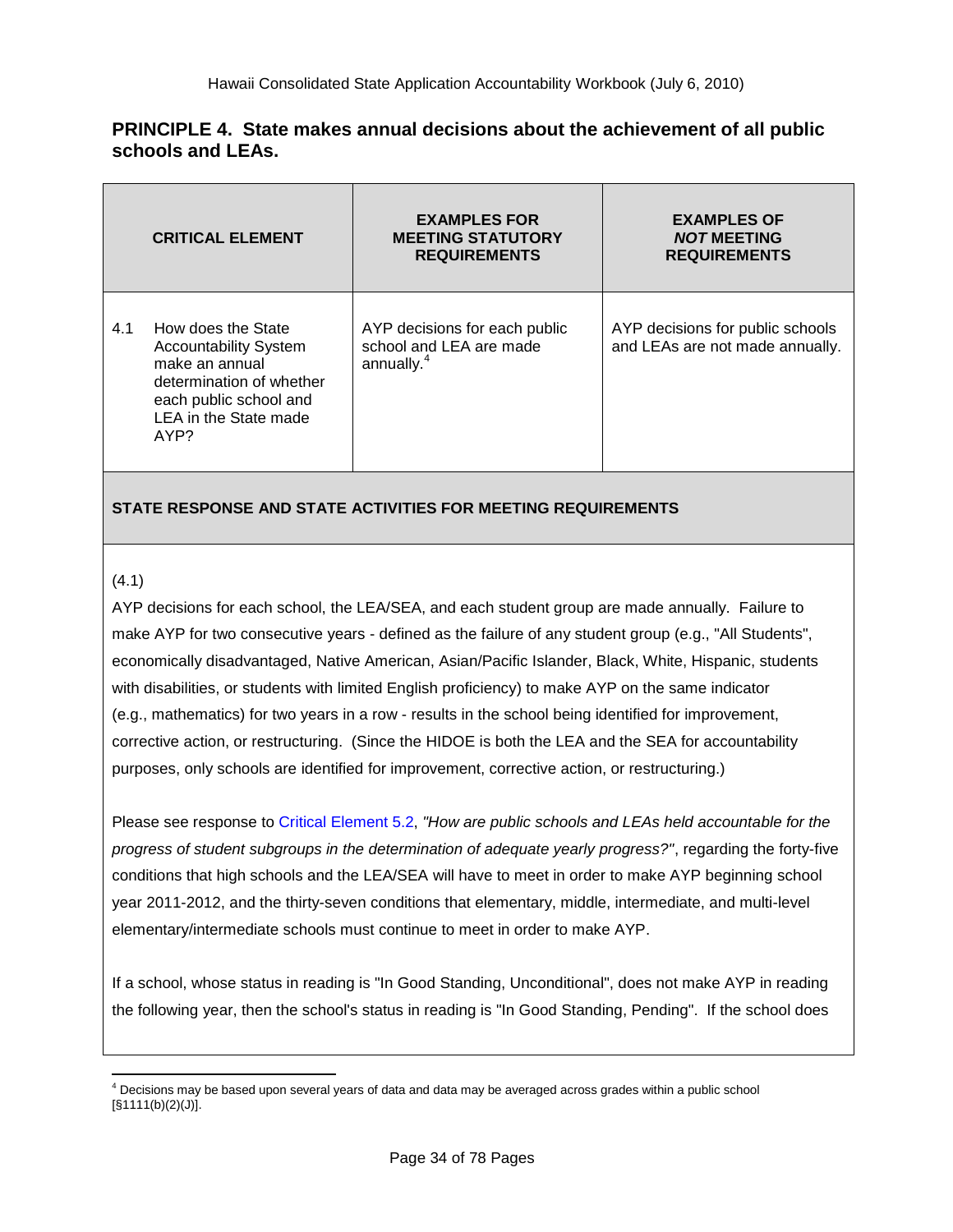not make AYP in reading for two consecutive years, then the school's status in reading is "School Improvement, Year 1". If the school does not make AYP in reading for three consecutive years, then the school's status in reading is "School Improvement, Year 2". If the school does not make AYP in reading for four consecutive years, then the school's status in reading is "Corrective Action". If the school does not make AYP in reading for five consecutive years, then the school's status in reading is "Planning for Restructuring". If the school does not make AYP in reading for six or more consecutive years, then the school's status in reading is "Restructuring".

If the school makes AYP in reading, then the school's status in reading stays the same the following year; provided that if the school's status in reading is "In Good Standing, Pending", and if the school makes AYP in reading the following year, then the school's status in reading is "In Good Standing, Unconditional." If the school makes AYP in reading for two consecutive years, then the school's status in reading is "In Good Standing, Unconditional".

A school's statuses with respect to mathematics and graduation rate or retention rate (e.g., "School Improvement, Year 2") are determined using the same decision rules specified for reading (see above).

If the school is "In Good Standing, Unconditional" with respect to reading, mathematics, and graduation/retention rate (i.e., the "other" academic indicator), then the school's overall "NCLB Status" is "In Good Standing, Unconditional". If the school is not "In Good Standing, Unconditional" with respect to reading, mathematics, and graduation/retention rate, then the school's overall "NCLB Status" is determined by the most severe status with respect to reading, mathematics, and graduation/retention rate. In other words, if the school's status with respect to reading and graduation/retention rate is "In Good Standing, Unconditional", but the school's status with respect to mathematics is "Planning for Restructuring", then the school's overall "NCLB Status" is "Planning for Restructuring".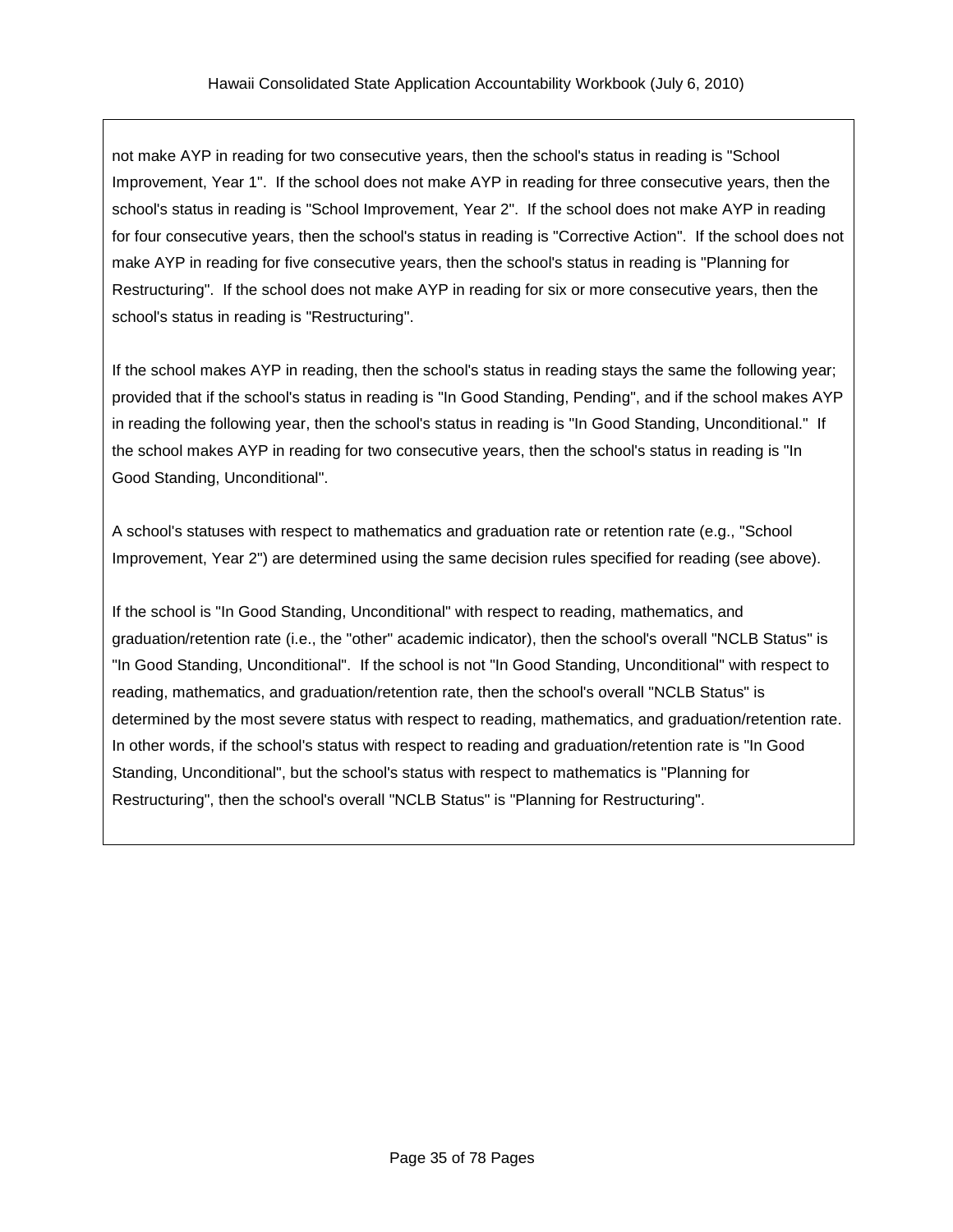## **PRINCIPLE 5. All public schools and LEAs are held accountable for the achievement of individual subgroups.**

|     | <b>CRITICAL ELEMENT</b>                                                                                  | <b>EXAMPLES FOR</b><br><b>MEETING STATUTORY</b><br><b>REQUIREMENTS</b>                                                                                                                                                                                                                                       | <b>EXAMPLES OF</b><br><b>NOT MEETING</b><br><b>REQUIREMENTS</b>           |
|-----|----------------------------------------------------------------------------------------------------------|--------------------------------------------------------------------------------------------------------------------------------------------------------------------------------------------------------------------------------------------------------------------------------------------------------------|---------------------------------------------------------------------------|
| 5.1 | How does the definition of<br>adequate yearly progress<br>include all the required<br>student subgroups? | Identifies subgroups for defining<br>adequate yearly progress:<br>economically disadvantaged,<br>major racial and ethnic groups,<br>students with disabilities, and<br>students with limited English<br>proficiency.<br>Provides definition and data<br>source of subgroups for<br>adequate yearly progress. | State does not disaggregate data<br>by each required student<br>subgroup. |

# **STATE RESPONSE AND STATE ACTIVITIES FOR MEETING REQUIREMENTS**

#### (5.1)

The following student groups - both aggregated and disaggregated - are used to determine AYP for all schools and the LEA/SEA:

- 1. "All Students" (aggregated group);
- 2. Economically disadvantaged (a disaggregated group);
- 3. Native American (a disaggregated group);
- 4. Asian/Pacific Islander (a disaggregated group);
- 5. Black (a disaggregated group);
- 6. White (a disaggregated group);
- 7. Hispanic (a disaggregated group);
- 8. Students with disabilities (a disaggregated group); and
- 9. Students with limited English proficiency (a disaggregated group).

The inclusion of the "All Students" group and eight disaggregated student groups in the determination of AYP is ensured by using a school's participation rate count date roster to establish a student's characteristics (e.g., grade level) and membership in one or more disaggregated student groups (e.g., SPED). As mentioned in Critical [Element](#page-16-0) 2.1, *"How does the State Accountability System include all*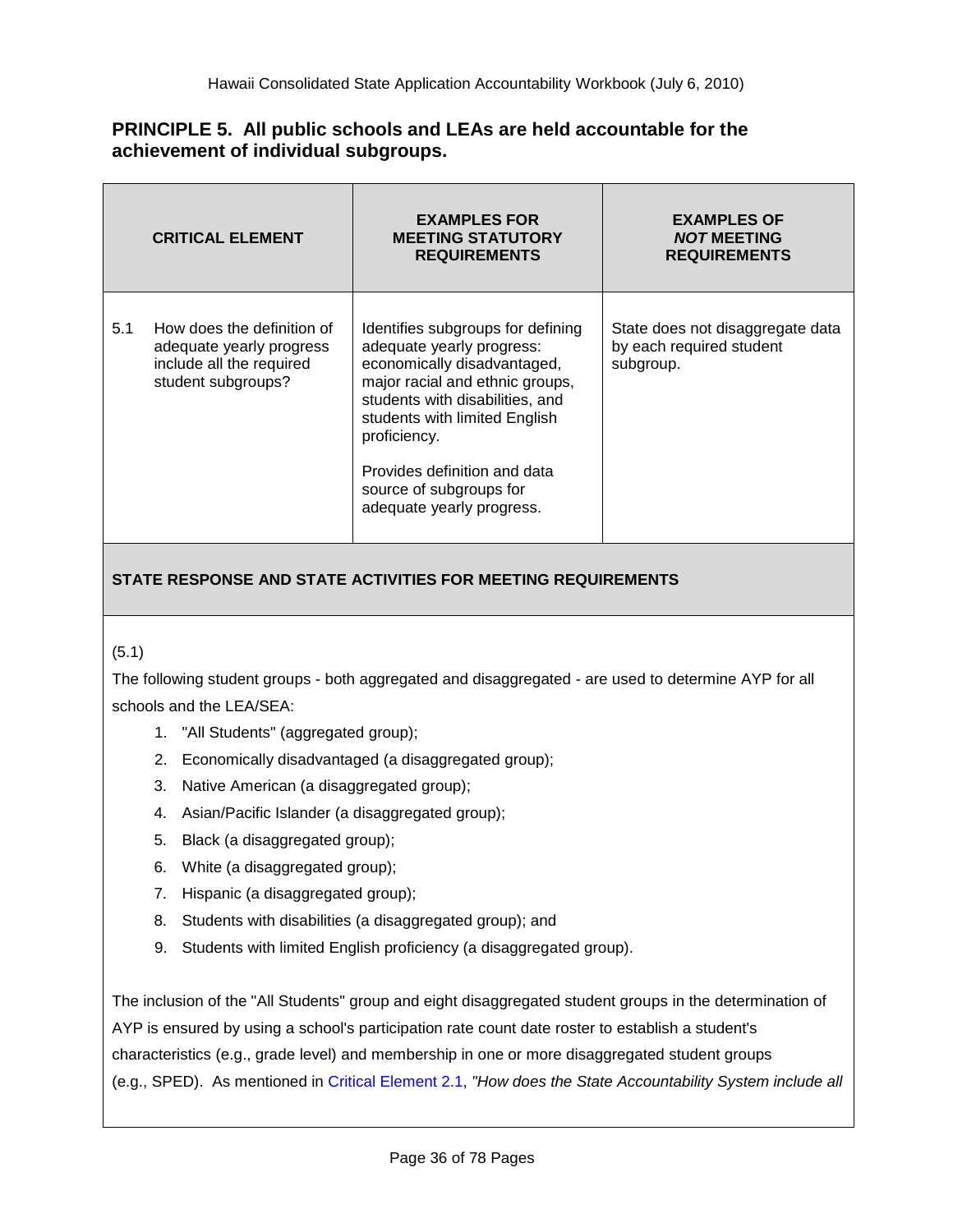*students in the State?"*, a school's participation rate count date operationally defines "enrolled at the time of testing" and comprises the denominator of the participation rate measure used in determining AYP for the school, the LEA/SEA, and each student group. A school's participation rate count date roster identifies a student's race or ethnicity, economically disadvantaged status, special education status, and limited English proficiency status as of that date. At a minimum, each student is included in two student groups the "All Students" group and one race/ethnicity group. At the most, each student can be included in five student groups - the "All Students" group, one race/ethnicity group, the economically disadvantaged group, the special education group, and the limited English proficiency group.

| AYP, Disaggregated<br><b>Student Group</b>                                                            | SIS/VAX System Code                                                                                                                         | Definition                                                                                                            | Source of Data                                                                              |  |  |
|-------------------------------------------------------------------------------------------------------|---------------------------------------------------------------------------------------------------------------------------------------------|-----------------------------------------------------------------------------------------------------------------------|---------------------------------------------------------------------------------------------|--|--|
| Economically<br>disadvantaged                                                                         | Lunch Status is<br>$"F" - Free lunch.$<br>"C" - Certified by the Hawaii<br>Department of Human<br>Services, or<br>"R" - Reduced-price lunch | Eligible for free or reduced-price school<br>lunch                                                                    | Office of Hawaii Child<br><b>Nutrition Programs, HIDOE</b>                                  |  |  |
| Race/Ethnicity<br>(Federal "5")                                                                       | HIDOE "14" Race/Ethnicity<br>Codes, see below                                                                                               | Student's dominant (primary) racial or<br>ethnic heritage                                                             | <b>Student Enrollment Form</b><br>(SIS-10); eSIS (Electronic<br>Student Information System) |  |  |
| Students with<br>disabilities                                                                         | Student Type is "S"                                                                                                                         | <b>IDEA</b> eligible with an active IEP                                                                               | eCSSS (Electronic<br><b>Comprehensive Student</b><br>Support System)                        |  |  |
| Students with limited<br>English proficiency                                                          | Student Type is "J" or "K"                                                                                                                  | "J" -- ELL: Student actively in the English<br>Language Learners program<br>"K" -- Potential ELL, awaiting assessment | DELLS (Database for English<br>Language Learners)                                           |  |  |
| Source: Information Resource Management Branch, "Student Information System Codes" (July 2009), 9 pp. |                                                                                                                                             |                                                                                                                       |                                                                                             |  |  |

| HIDOE "14"<br>Race/Ethnicity Code | Definition (HIDOE "14")                       | Federal "5"<br>Race/Ethnicity Code | Definition (Federal "5")      |
|-----------------------------------|-----------------------------------------------|------------------------------------|-------------------------------|
| A                                 | American Indian                               |                                    | American Indian/Alaska Native |
| B                                 | Black                                         | 3                                  | Black/African American        |
| C                                 | Chinese                                       | 2                                  | Asian/Pacific Islander        |
| D                                 | Filipino                                      | 2                                  | Asian/Pacific Islander        |
| Е                                 | Hawaiian                                      | 2                                  | Asian/Pacific Islander        |
| F                                 | Part-Hawaiian                                 | 2                                  | Asian/Pacific Islander        |
| G                                 | Japanese                                      | 2                                  | Asian/Pacific Islander        |
| н                                 | Korean                                        | 2                                  | Asian/Pacific Islander        |
|                                   | Portuguese                                    | 5                                  | White                         |
| J                                 | Spanish, Cuban, Mexican, Puerto Rican         | 4                                  | Hispanic, Latino              |
| K                                 | Samoan                                        | 2                                  | Asian/Pacific Islander        |
|                                   | White                                         | 5                                  | White                         |
| M                                 | Other*                                        | 2                                  | Asian/Pacific Islander        |
| N                                 | Indo-Chinese (Cambodian, Vietnamese, Laotian) | 2                                  | Asian/Pacific Islander        |

\* For AYP purposes, HIDOE's "Other" category is included within the federal "Asian/Pacific Islander" category. As mentioned in Critical [Element](#page-46-0) 5.5, Hawaii public schools are comprised mostly of students in the "Asian/Pacific Islander" (80%) and "economically disadvantaged" (45%) groups.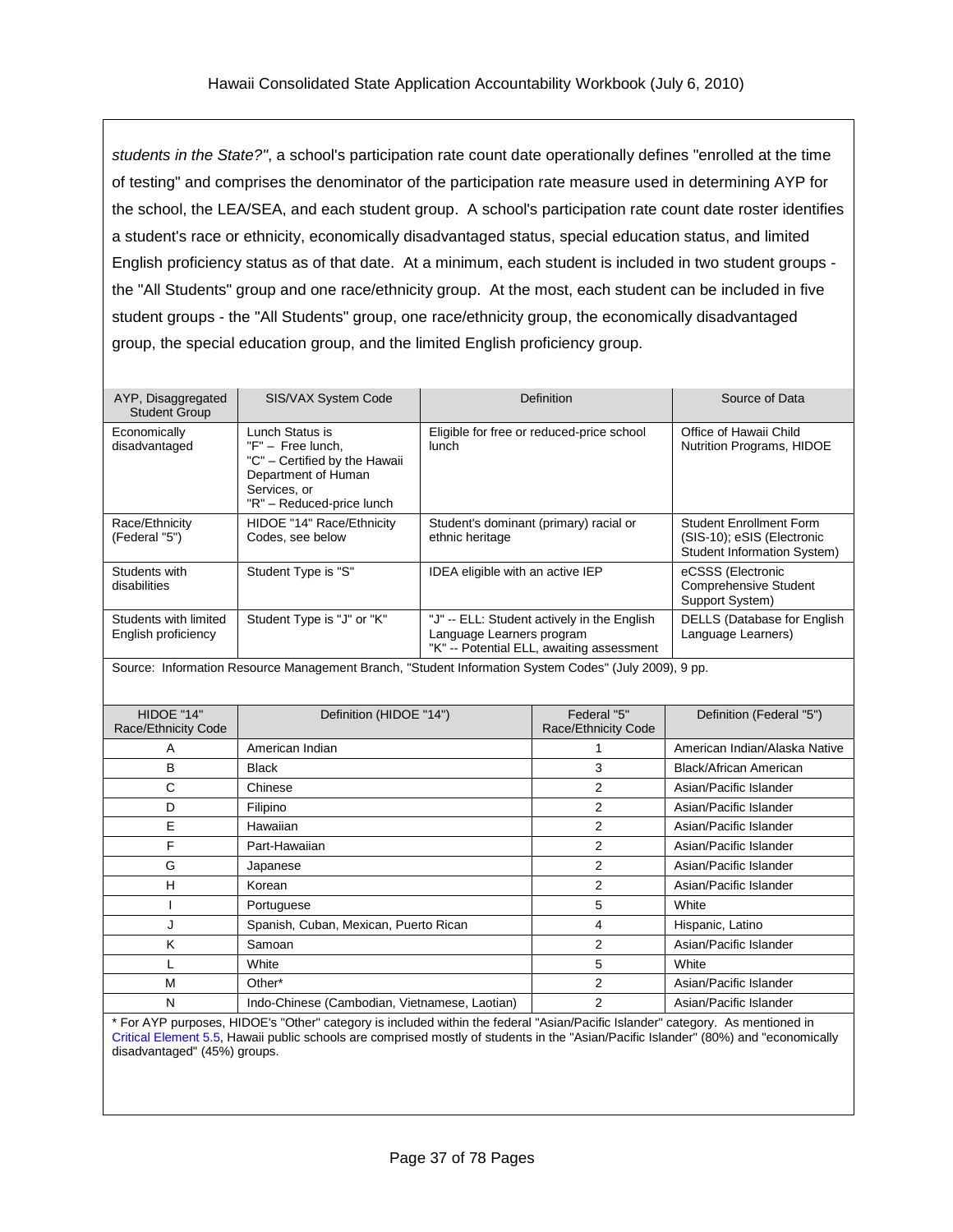Race or ethnicity information (see table above) is denoted when students initially enroll in the Hawaii public school system. Economically disadvantaged status is denoted when students are deemed eligible for free or reduced-price school lunch. Special education/disability status is denoted when students have an active IEP (Individualized Education Program). Limited English proficiency is denoted when students are awaiting assessment (and presumed eligible) or are actively in the English for Second Language Learners program.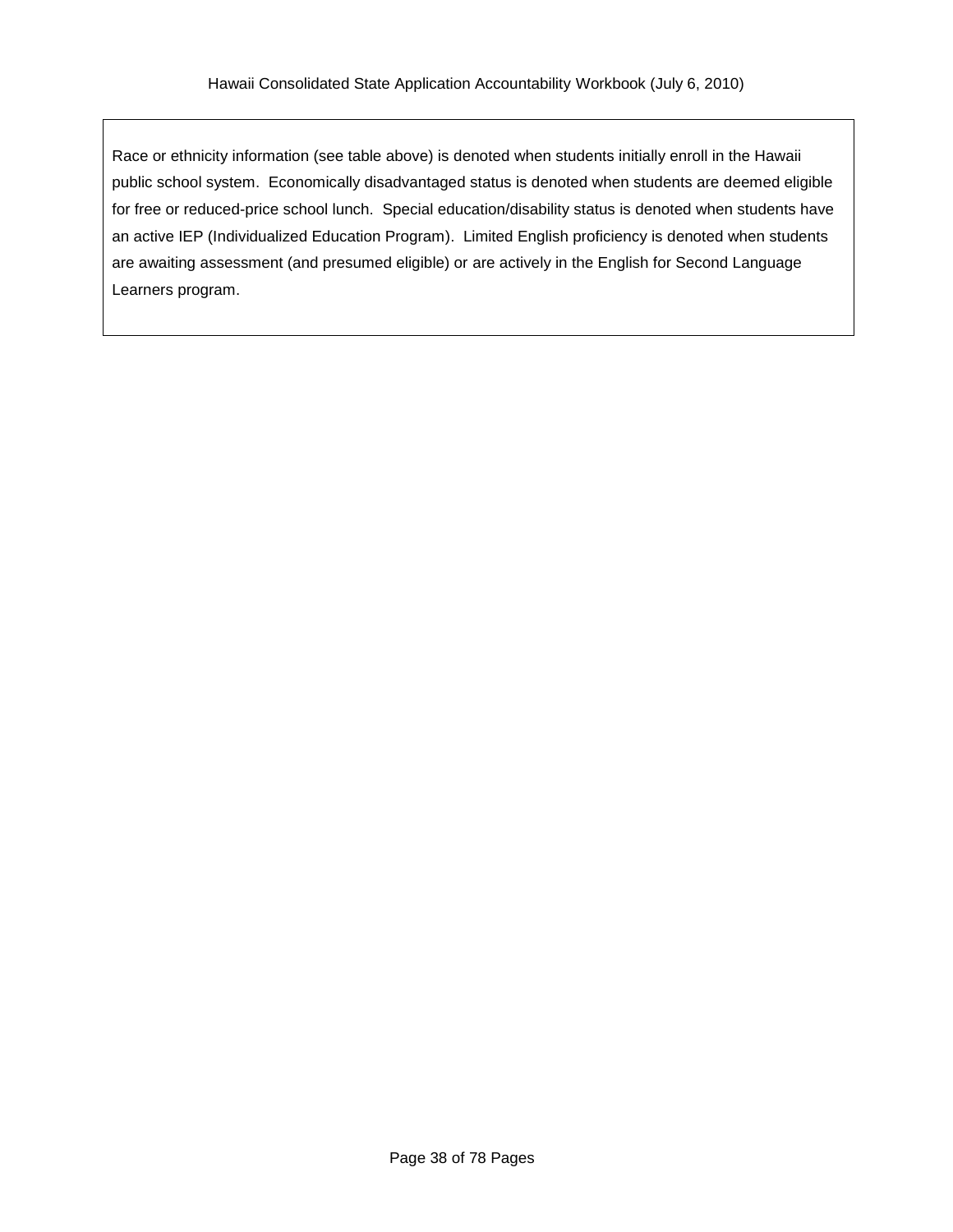|     | <b>CRITICAL ELEMENT</b>                                                                                                                                 | <b>EXAMPLES FOR</b><br><b>MEETING STATUTORY</b><br><b>REQUIREMENTS</b>                                                                                                                                                            | <b>EXAMPLES OF</b><br><b>NOT MEETING</b><br><b>REQUIREMENTS</b>                    |
|-----|---------------------------------------------------------------------------------------------------------------------------------------------------------|-----------------------------------------------------------------------------------------------------------------------------------------------------------------------------------------------------------------------------------|------------------------------------------------------------------------------------|
| 5.2 | How are public schools and<br>LEAs held accountable for<br>the progress of student<br>subgroups in the<br>determination of adequate<br>yearly progress? | Public schools and LEAs are held<br>accountable for student subgroup<br>achievement: economically<br>disadvantaged, major ethnic and<br>racial groups, students with<br>disabilities, and limited English<br>proficient students. | State does not include student<br>subgroups in its State<br>Accountability System. |

### (5.2)

Until school year 2010-2011, disaggregated student groups will account for thirty-two of the thirty-seven "conditions" that all elementary, middle/intermediate, and high schools and the LEA/SEA must meet in order to make AYP (see table below). Beginning school year 2011-2012, disaggregated student groups will account for forty of the forty-five "conditions" that all high schools and the LEA/SEA must meet in order to make AYP.

| Disaggregated Student Group               | Reading<br>Proficiency<br>(met/not met) | Reading<br>Participation<br>(met/not met) | <b>Mathematics</b><br>Proficiency<br>(met/not met) | <b>Mathematics</b><br>Participation<br>(met/not met) | Effective<br>SY 2011-2012<br>Graduation<br>(met/not met) |
|-------------------------------------------|-----------------------------------------|-------------------------------------------|----------------------------------------------------|------------------------------------------------------|----------------------------------------------------------|
| Economically Disadvantaged                | 1                                       | 9                                         | 17                                                 | 25                                                   | 38                                                       |
| <b>Students with Disabilities</b>         | $\overline{2}$                          | 10                                        | 18                                                 | 26                                                   | -39                                                      |
| Students with Limited English Proficiency | 3                                       | 11                                        | 19                                                 | 27                                                   | 40                                                       |
| Asian/Pacific Islander                    | 4                                       | 12                                        | 20                                                 | 28                                                   | 41                                                       |
| <b>Black</b>                              | 5                                       | 13                                        | 21                                                 | 29                                                   | 42                                                       |
| Hispanic                                  | 6                                       | 14                                        | 22                                                 | 30                                                   | 43                                                       |
| Native American                           | 7                                       | 15                                        | 23                                                 | 31                                                   | 44                                                       |
| White                                     | 8                                       | 16                                        | 24                                                 | 32                                                   | 45                                                       |
| Aggregated Student Group                  |                                         |                                           |                                                    |                                                      | Graduation or<br>Retention<br>(met/not met)              |
| "All Students" Group                      | 33                                      | 34                                        | 35                                                 | 36                                                   | 37-grad.<br>37-reten.                                    |
|                                           |                                         |                                           |                                                    |                                                      |                                                          |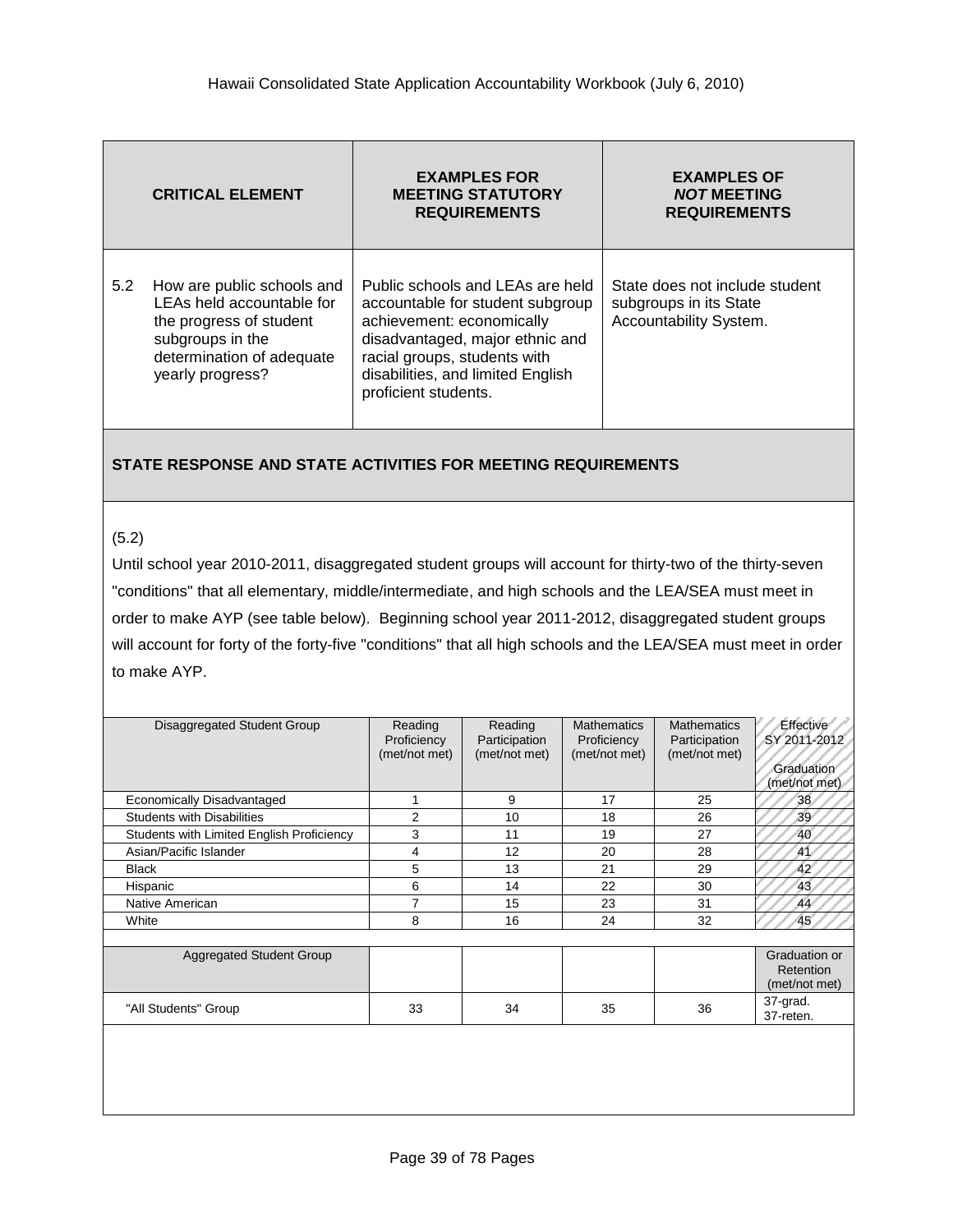If any of the conditions in "Reading Proficiency" (i.e., cells 1-8, and 33) or "Reading Participation" (i.e., cells 9-16, and 34) are "Not Met", then the elementary, middle/intermediate, or high school does not make AYP in reading. Similarly, if any of the conditions in "Mathematics Proficiency" (i.e., cells 17-24, and 35) or "Mathematics Participation" (i.e., cells 25-32, and 36) are "Not Met", then the elementary, middle/intermediate, or high school does not make AYP in mathematics. If "Retention" (i.e., cell 37-reten.) is "Not Met", then the elementary or middle/intermediate school does not make AYP with respect to retention rate. Until school year 2010-2011, if "Graduation" (i.e., cell 37-grad.) is "Not Met", then the high school or the LEA/SEA does not make AYP with respect to graduation rate. Beginning school year 2011-2012, if any of the conditions in "Graduation" (i.e., cells 37-grad., and 38-45) are "Not Met", then the high school or the LEA/SEA does not make AYP with respect to graduation rate.

If a school or the LEA/SEA does not make AYP in reading, mathematics, or graduation/retention rate, then the school or the LEA/SEA, overall, does not make AYP. In other words, the school's or the LEA/SEA's "Overall AYP" result is "Not Met". If a school is not "In Good Standing, Unconditional" with respect to reading, mathematics, and graduation/retention rate, then the school's overall "NCLB Status" is determined by the most severe status with respect to reading, mathematics, and graduation/retention rate. (Since the HIDOE is both the LEA and the SEA for accountability purposes, only schools are identified for improvement, corrective action, or restructuring.)

The HIDOE uses the same decision rules (e.g., minimum "n" criterions and annual measurable objectives) to determine the "Overall AYP" result of schools and the LEA/SEA, and the "NCLB Status" of schools. These decision rules apply to all public schools, including public schools with variant grade level configurations (e.g., K-8 and K-12), public schools that serve special populations (e.g., Olomana School at the Hawaii Youth Correctional Facility and the Hawaii School for the Deaf and the Blind), public schools that do not have tested grade levels (e.g., Linapuni School, a K-2 elementary school), and charter schools.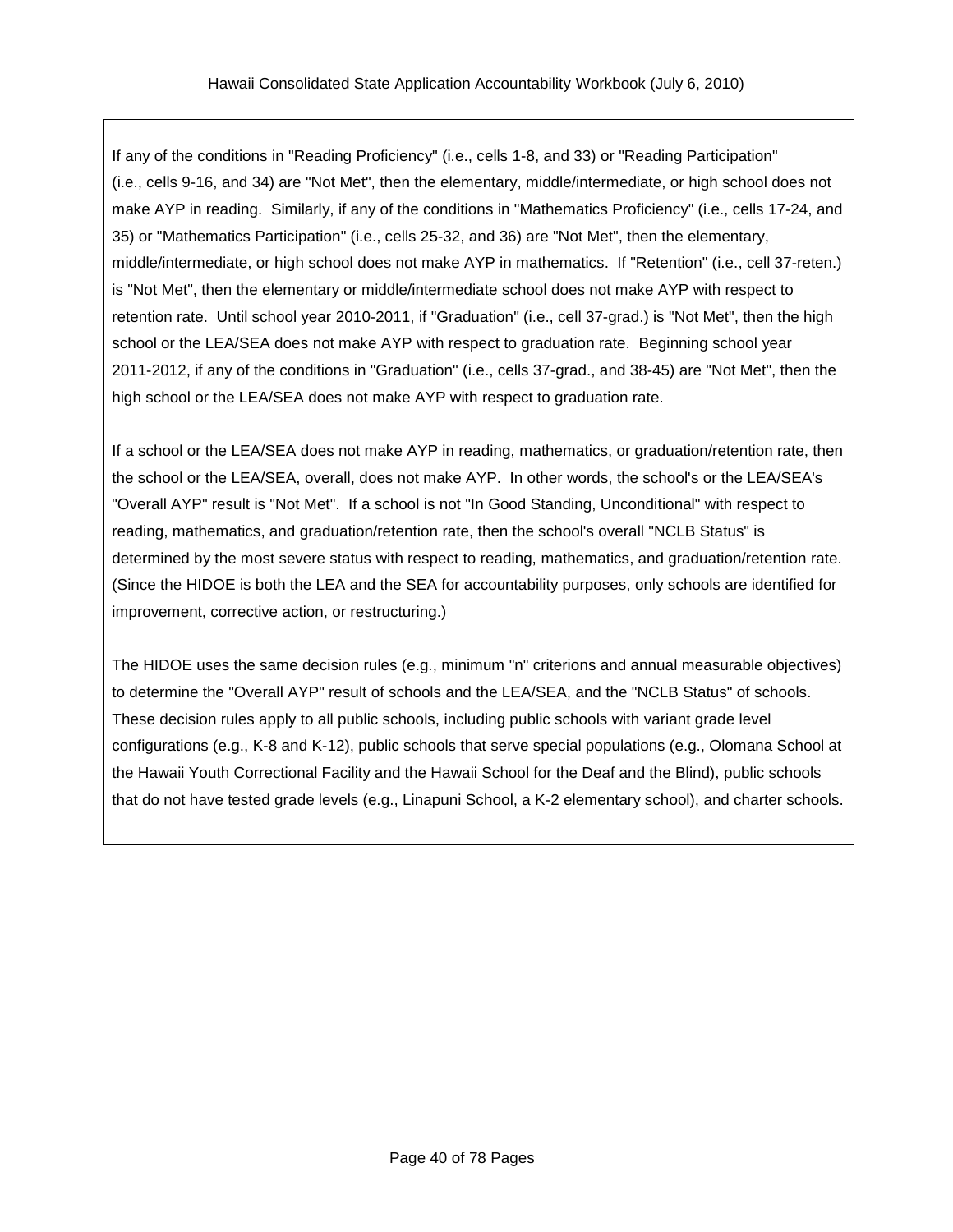|     | <b>CRITICAL ELEMENT</b>                                                                                     | <b>EXAMPLES FOR</b><br><b>MEETING STATUTORY</b><br><b>REQUIREMENTS</b>                                                                                                                                                                                                                                                                                                     | <b>EXAMPLES OF</b><br><b>NOT MEETING</b><br><b>REQUIREMENTS</b>                                                                                                                                                                                                                              |
|-----|-------------------------------------------------------------------------------------------------------------|----------------------------------------------------------------------------------------------------------------------------------------------------------------------------------------------------------------------------------------------------------------------------------------------------------------------------------------------------------------------------|----------------------------------------------------------------------------------------------------------------------------------------------------------------------------------------------------------------------------------------------------------------------------------------------|
| 5.3 | How are students with<br>disabilities included in the<br>State's definition of<br>adequate yearly progress? | All students with disabilities<br>participate in statewide<br>assessments: general<br>assessments with or without<br>accommodations or an alternate<br>assessment based on grade level<br>standards for the grade in which<br>students are enrolled.<br>State demonstrates that students<br>with disabilities are fully included<br>in the State Accountability<br>System. | The State Accountability System<br>or State policy excludes students<br>with disabilities from participating<br>in the statewide assessments.<br>State cannot demonstrate that<br>alternate assessments measure<br>grade-level standards for the<br>grade in which students are<br>enrolled. |

### (5.3)

All students with disabilities who are enrolled in grades 3, 4, 5, 6, 7, 8, and 10 must take either the *Hawaii State Assessment* (with or without accommodations), the *Hawaiian Aligned Portfolio Assessment* (for grade 3 and 4 Hawaiian Language Immersion Program students), or the *Hawaii State Alternate Assessment* (for students with the most significant cognitive disabilities)*,* for the grade in which the students are enrolled. For purposes of determining AYP, students with disabilities are individuals with a type "S" code (meaning "IDEA eligible with an active IEP") in the HIDOE's student information system, on their schools' respective participation rate count dates. As mentioned in Critical [Element](#page-16-0) 2.1, *"How does the State Accountability System include all students in the State?"*, a school's participation rate count date operationally defines "enrolled at the time of testing" and comprises the denominator of the participation rate measure used in determining AYP. A school's participation rate count date roster identifies a student's special education/disability status as of that date.

Grade 31 ("out-of-grade level") special education students who are chronologically in grades 3, 4, 5, 6, 7, 8, and 10 must take the designated assessment documented in each child's IEP: the age appropriate *Hawaii State Assessment* or *Hawaii State Alternate Assessment*. (See [Appendix](#page-74-0) B, *"Grade 31 Students"*.) If required by the student's IEP, special education students may take the *Hawaii State Assessment* with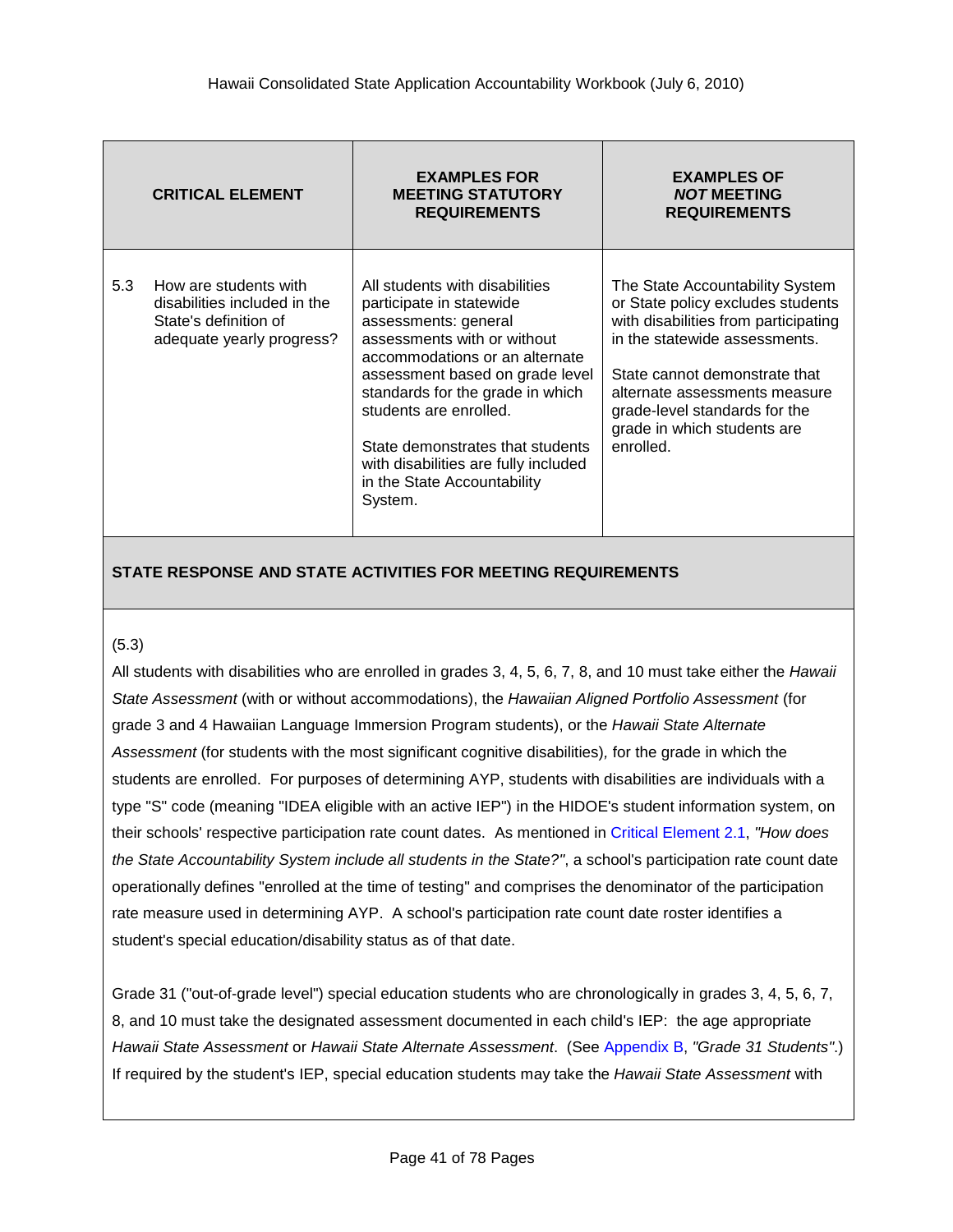accommodations in presentation format, response format, setting, and timing. (Future versions of the *Hawaiian Aligned Portfolio Assessment* and the *Hawaii State Alternate Assessment* will incorporate similar accommodations into their design. For the time being, however, the assessment is the accommodation.)

The *Hawaii State Alternate Assessment* is a standards-based assessment that is administered to students who, because of the most significant cognitive disabilities, are unable to participate in the *Hawaii State Assessment* even with accommodations. The *Hawaii State Alternate Assessment* is designed to rate students' proficiency on the same reading, mathematics, and science content standards that are assessed by the *Hawaii State Assessment.* The grade-level benchmarks for reading, mathematics, and science have been expanded for the *Hawaii State Alternate Assessment* to include performances and behaviors for students with the most significant cognitive disabilities, some of whom may require "prerequisite" or "enabling" skills that are part of a continuum of skills to attain the identified content standards at each grade level. For reporting and accountability purposes, students taking the *Hawaii State Alternate Assessment* are included in determinations of AYP for schools, the LEA/SEA, and each student group.

The HIDOE includes the "meets" and "exceeds" proficiency scores of students with the most significant cognitive disabilities (based on alternate academic achievement standards approved by the Board of Education) when determining AYP for schools, the LEA/SEA, and each student group, provided the number of students in the LEA/SEA who score at the "meets" or "exceeds" level on the alternate achievement standards does not exceed 1.0% of all students in the grades assessed in reading and mathematics. If the number of students in the LEA/SEA who score at the "meets" or "exceeds" level on the alternate achievement standards exceeds 1.0% of all students in the grades assessed in reading and mathematics, then the HIDOE includes the "meets" and "exceeds" proficiency scores of students with the most significant cognitive disabilities in the following order up to the 1.0% cap.

| Priority for being included<br>under the 1% cap | SPED? | SPED/IEP<br>placement? | English Language<br>Learner (ELL)? | Economically<br>Disadvantaged? | Proviso?                 |
|-------------------------------------------------|-------|------------------------|------------------------------------|--------------------------------|--------------------------|
| First, all students who are:                    | Yes   | Yes                    | Yes                                | Yes                            | must be $\leq 1.0\%$ cap |
| Second, all students who are:                   | Yes   | Yes                    | Yes                                | No                             | must be $\leq 1.0\%$ cap |
| Third, all students who are:                    | Yes   | Yes                    | No                                 | Yes                            | must be $\leq 1.0\%$ cap |
| Fourth, all students who are:                   | Yes   | Yes                    | No                                 | <b>No</b>                      | must be $\leq 1.0\%$ cap |
| Fifth, all students who are:                    | Yes   | <b>No</b>              | Yes                                | Yes                            | must be $\leq 1.0\%$ cap |
| Sixth, all students who are:                    | Yes   | No.                    | Yes                                | <b>No</b>                      | must be $\leq 1.0\%$ cap |
| Seventh, all students who are:                  | Yes   | No                     | No                                 | Yes                            | must be $\leq 1.0\%$ cap |
| Eighth, all students who are:                   | Yes   | <b>No</b>              | No                                 | No                             | must be $\leq 1.0\%$ cap |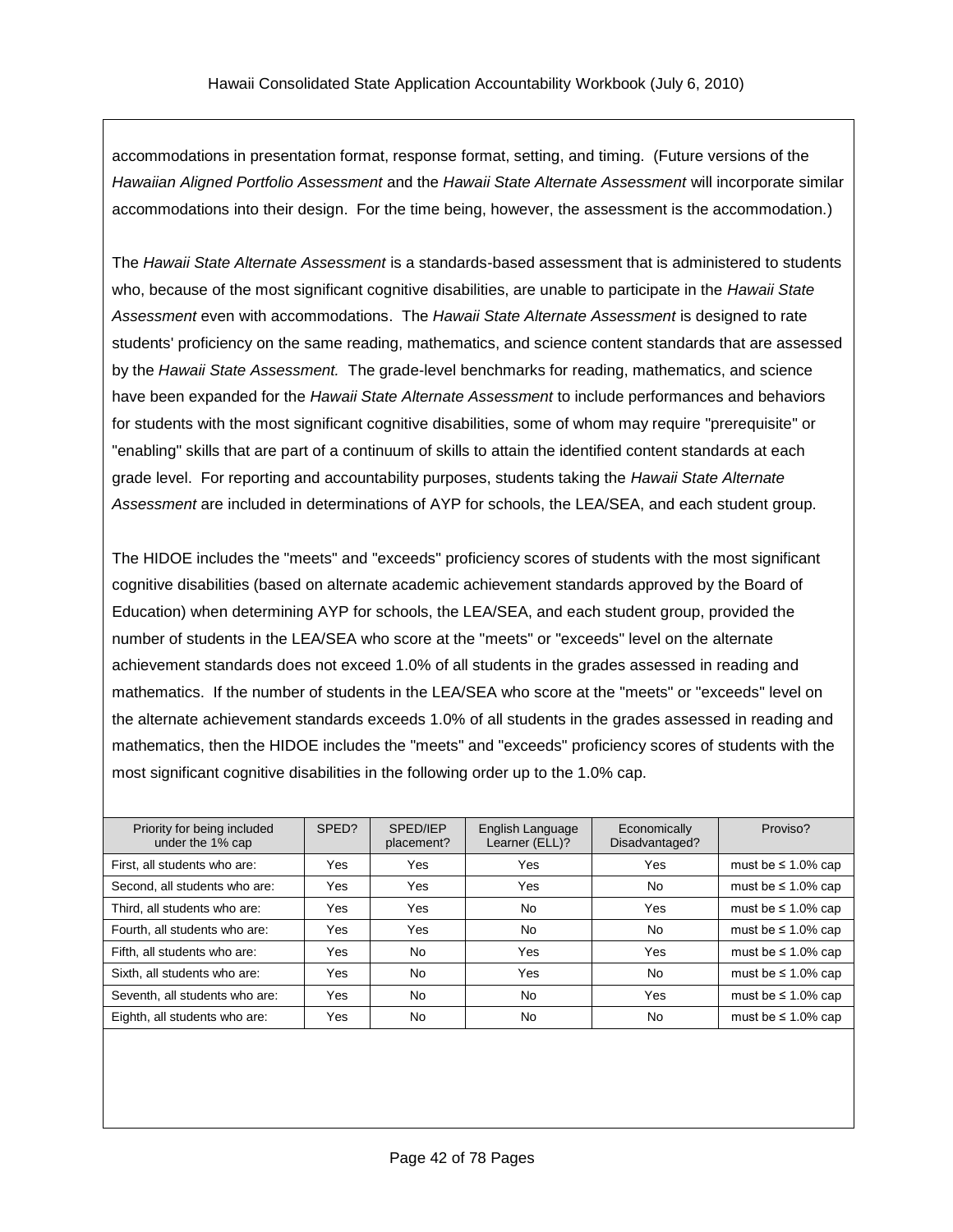If only a portion (rather than all) of the "meets" and "exceeds" proficiency scores of students with second priority can be included under the 1% cap, then only the "meets" and "exceeds" proficiency scores of students with first priority will be included. If only a portion of the "meets" and "exceeds" proficiency scores of students with third priority can be included under the 1% cap, then only the "meets" and "exceeds" proficiency scores of students with second priority will be included. If only a portion of the "meets" and "exceeds" proficiency scores of students with fourth priority can be included under the 1% cap, then only the "meets" and "exceeds" proficiency scores of students with third priority will be included. If only a portion of the "meets" and "exceeds" proficiency scores of students with fifth priority can be included under the 1% cap, then only the "meets" and "exceeds" proficiency scores of students with fourth priority will be included. If only a portion of the "meets" and "exceeds" proficiency scores of students with sixth priority can be included under the 1% cap, then only the "meets" and "exceeds" proficiency scores of students with fifth priority will be included. If only a portion of the "meets" and "exceeds" proficiency scores of students with seventh priority can be included under the 1% cap, then only the "meets" and "exceeds" proficiency scores of students with sixth priority will be included. If only a portion of the "meets" and "exceeds" proficiency scores of students with eighth priority can be included under the 1% cap, then only the "meets" and "exceeds" proficiency scores of students with seventh priority will be included.

In spring 2009, a total of 527 students in grades 3, 4, 5, 6, 7, 8, and 10 took the reading section of the *Hawaii State Alternate Assessment*. That number represents 0.57% (527/92729) of all students in grades 3, 4, 5, 6, 7, 8, and 10 who took the reading section of either the *Hawaii State Assessment*, the *Hawaiian Aligned Portfolio Assessment*, or the *Hawaii State Alternate Assessment.* Similarly, a total of 530 students in grades 3, 4, 5, 6, 7, 8, and 10 took the mathematics section of the *Hawaii State Alternate Assessment*. That number also represents 0.57% (530/92615) of all students in grades 3, 4, 5, 6, 7, 8, and 10 who took the mathematics section of either the *Hawaii State Assessment*, the *Hawaiian Aligned Portfolio Assessment*, or the *Hawaii State Alternate Assessment.*

## *Rescinded Special Education Students*

**Pooling the proficiency scores of rescinded and current special education students.** The HIDOE pools the reading and mathematics proficiency scores of rescinded special education students with the reading and mathematics proficiency scores of current special education students for up to two school years.

**Calculating the proficiency rate of the special education group.** Proficiency rate requirements are applied separately for reading and mathematics, but are applied in the same way when determining if a school, the LEA/SEA, and the special education group meet the annual measurable proficiency rate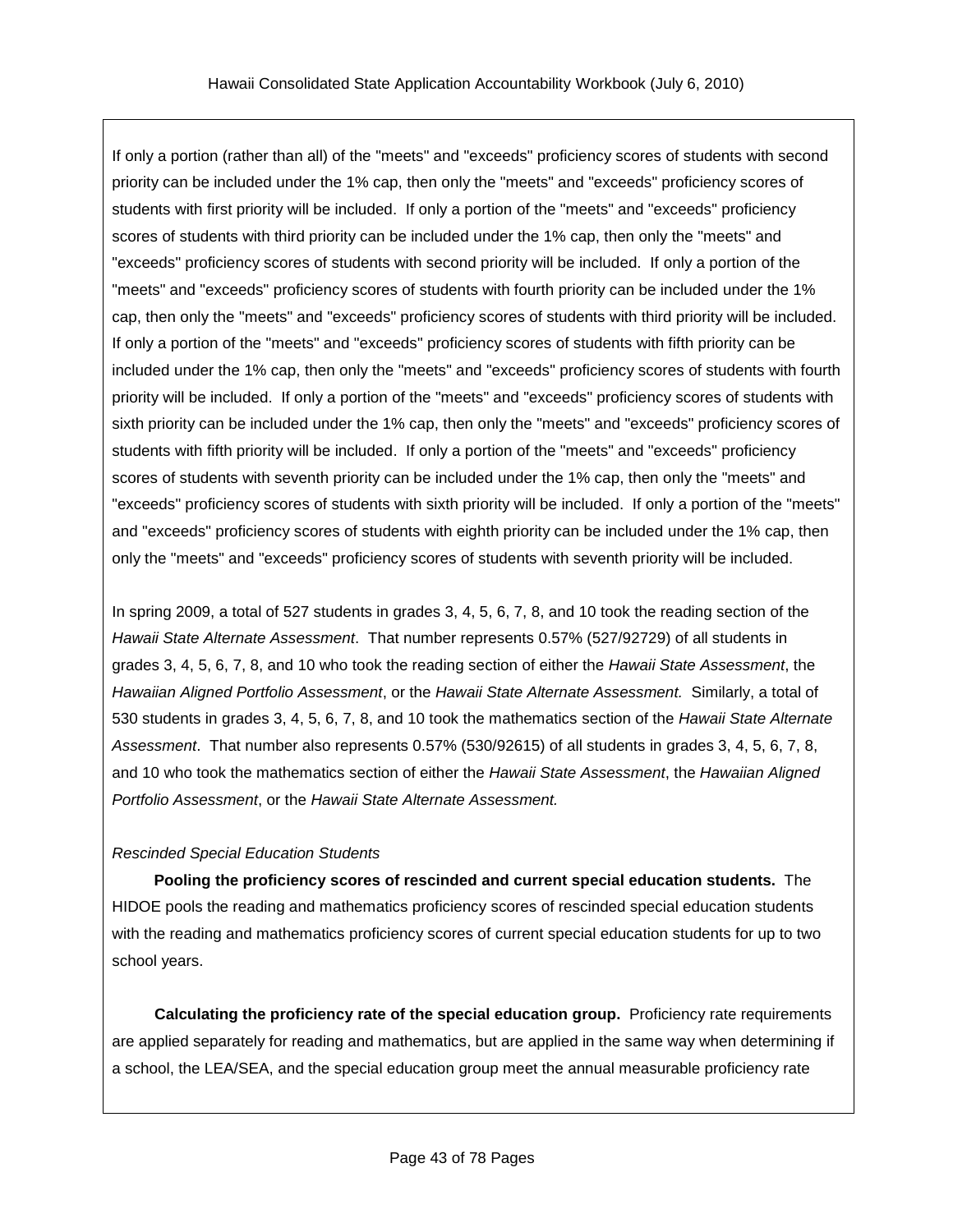objectives for reading and mathematics, and make AYP. If the number of full academic year students in a school's special education group, excluding students who were rescinded from the special education program between the day after the close of the preceding test administration window (e.g., Saturday, April 25, 2009) and the close of the subsequent test administration window (e.g., Thursday, April 22, 2010) is less than forty individuals, then the special education group's proficiency rate is not calculated. If the number of full academic year students in a school's special education group, excluding students who were rescinded from the special education program between the day after the close of the preceding test administration window and the close of the subsequent test administration window is greater than or equal to forty individuals; and if the special education group does not meet or exceed the annual measurable proficiency rate objective for reading or mathematics, or both, then the calculation of the special education group's proficiency rate will include these rescinded special education students.

The HIDOE does not pool the proficiency scores of former special education students whose parents revoke their consent for the continued provision of services in accordance with section 34 CFR 300.300 (parent consent). These (parentally revoked) students are deemed general education students for purposes of determining AYP for a school, the LEA/SEA, and the special education group.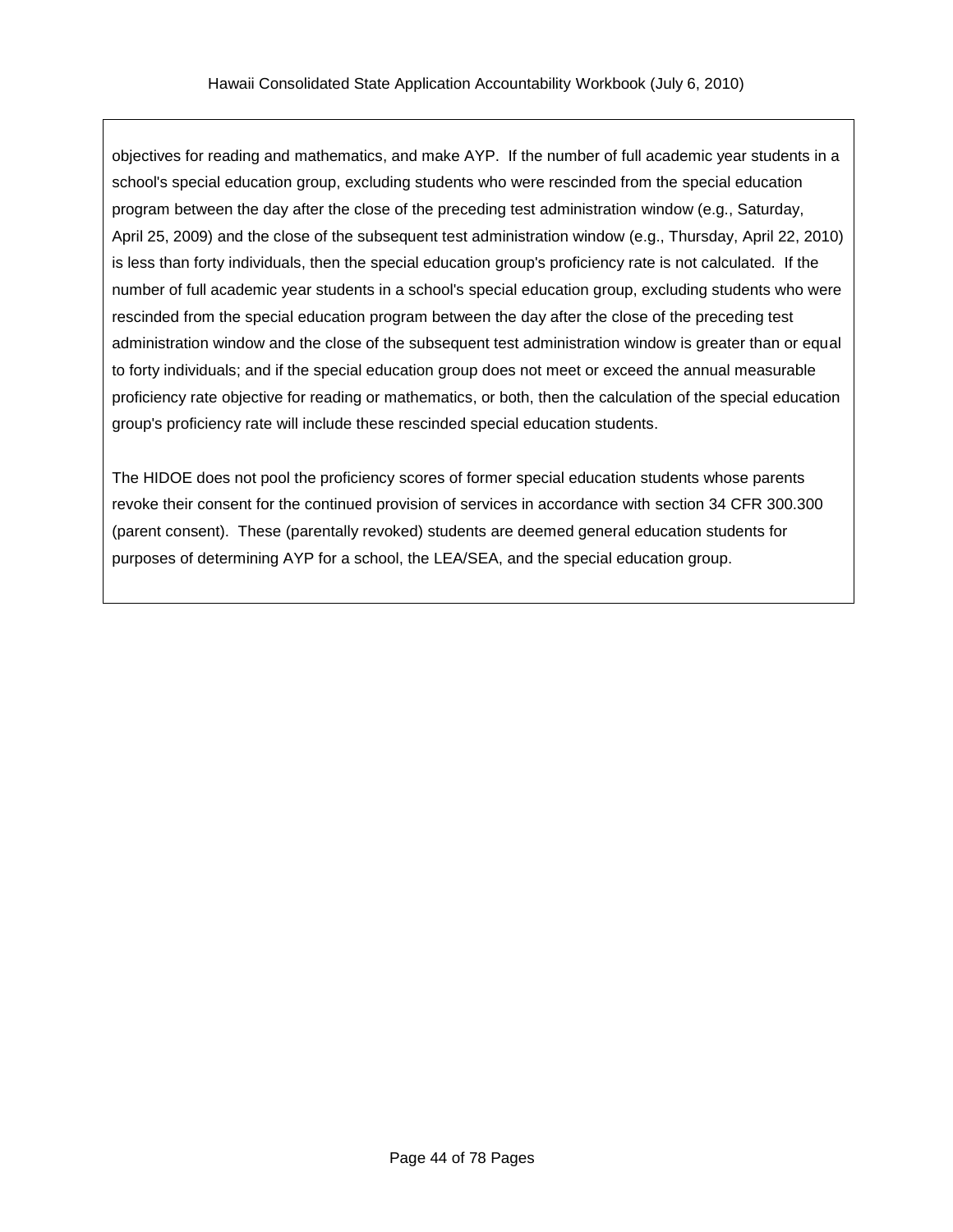|     | <b>CRITICAL ELEMENT</b>                                                                                                       | <b>EXAMPLES FOR</b><br><b>MEETING STATUTORY</b><br><b>REQUIREMENTS</b>                                                                                                                                                                                                                                                  | <b>EXAMPLES OF</b><br><b>NOT MEETING</b><br><b>REQUIREMENTS</b>               |
|-----|-------------------------------------------------------------------------------------------------------------------------------|-------------------------------------------------------------------------------------------------------------------------------------------------------------------------------------------------------------------------------------------------------------------------------------------------------------------------|-------------------------------------------------------------------------------|
| 5.4 | How are students with<br>limited English proficiency<br>included in the State's<br>definition of adequate<br>yearly progress? | All LEP students participate in<br>statewide assessments: general<br>assessments with or without<br>accommodations or a native<br>language version of the general<br>assessment based on grade level<br>standards.<br>State demonstrates that LEP<br>students are fully included in the<br>State Accountability System. | LEP students are not fully<br>included in the State<br>Accountability System. |

### (5.4)

All English Language Learner (ELL) students enrolled in grades 3, 4, 5, 6, 7, 8, and 10, including recently arrived limited English proficient students who have attended schools in the fifty states or the District of Columbia for less than twelve months, must take the reading, mathematics, and science sections of the *Hawaii State Assessment* regardless of their English Proficiency Test rating.

English Language Learner students may take the *Hawaii State Assessment* with "identified" accommodations in three categories:\* presentation format, setting, and timing. An accommodation may be provided for an English Language Learner student if the accommodation is:

- 1. Based on the student's identified learning needs; and
- 2. Currently provided during classroom instruction; and
- 3. Agreed on by the ESLL staff members and classroom teachers who provide services for the student; or
- 4. Stated in the student's IEP or MP, and agreed on by all members of the IEP or MP team, if the English Language Learner student is also receiving IDEA-eligible or Section 504 services.

\*Identified on the *Hawaii State Assessment* accommodations form.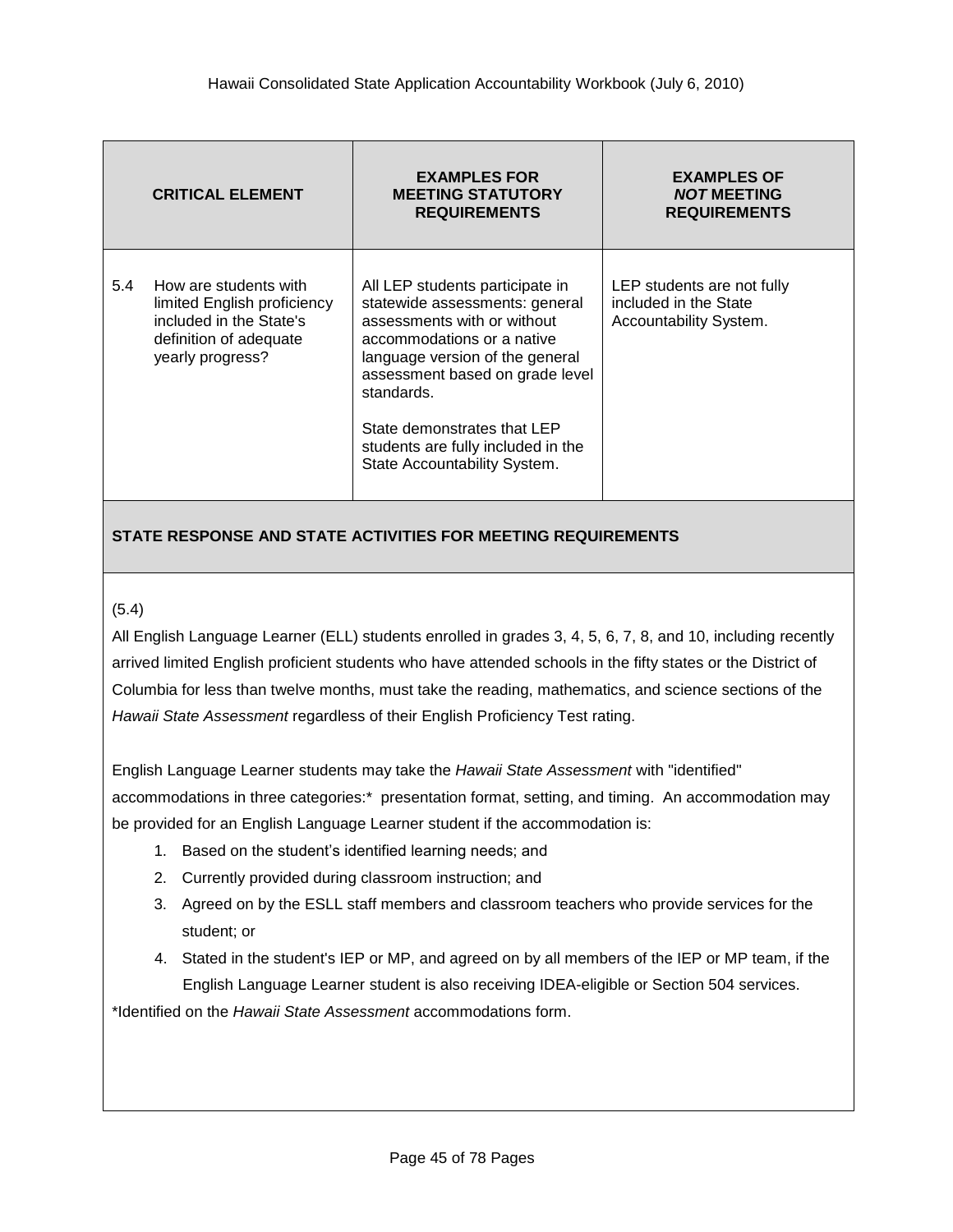For purposes of determining AYP, English Language Learner students are individuals with a type "J" or type "K"code (meaning "ELL: Student actively in the English Language Learners program" or "Potential ELL, awaiting assessment", respectively) in the HIDOE's student information system, on their schools' respective participation rate count dates. As mentioned in Critical [Element](#page-16-0) 2.1, *"How does the State Accountability System include all students in the State?"*, a school's participation rate count date operationally defines "enrolled at the time of testing" and comprises the denominator of the participation rate measure used in determining AYP. A school's participation rate count date roster identifies a student's English Language Learner status as of that date.

### *Mainstreamed English Language Learner Students*

**Pooling the proficiency scores of mainstreamed and current English Language Learner students.** The HIDOE pools the reading and mathematics proficiency scores of mainstreamed English Language Learner students with the reading and mathematics proficiency scores of current English Language Learner students for up to two school years.

**Calculating the proficiency rate of the LEP group.** Proficiency rate requirements are applied separately for reading and mathematics, but are applied in the same way when determining if a school, the LEA/SEA, and the LEP group meet the annual measurable proficiency rate objectives for reading and mathematics, and make AYP. If the number of full academic year students in a school's LEP group, excluding students who (having met the minimum criteria for an "academic exit") were mainstreamed between the day after the close of the preceding test administration window (e.g., Saturday, April 25, 2009) and the close of the subsequent test administration window (e.g., Thursday, April 22, 2010) is less than forty individuals, then the LEP group's proficiency rate is not calculated. If the number of full academic year students in a school's LEP group, excluding students who (having met the minimum criteria for an "academic exit") were mainstreamed between the day after the close of the preceding test administration window and the close of the subsequent test administration window is greater than or equal to forty individuals; and if the LEP group does not meet or exceed the annual measurable proficiency rate objective for reading or mathematics, or both, then the calculation of the LEP group's proficiency rate will include these mainstreamed English Language Learner students.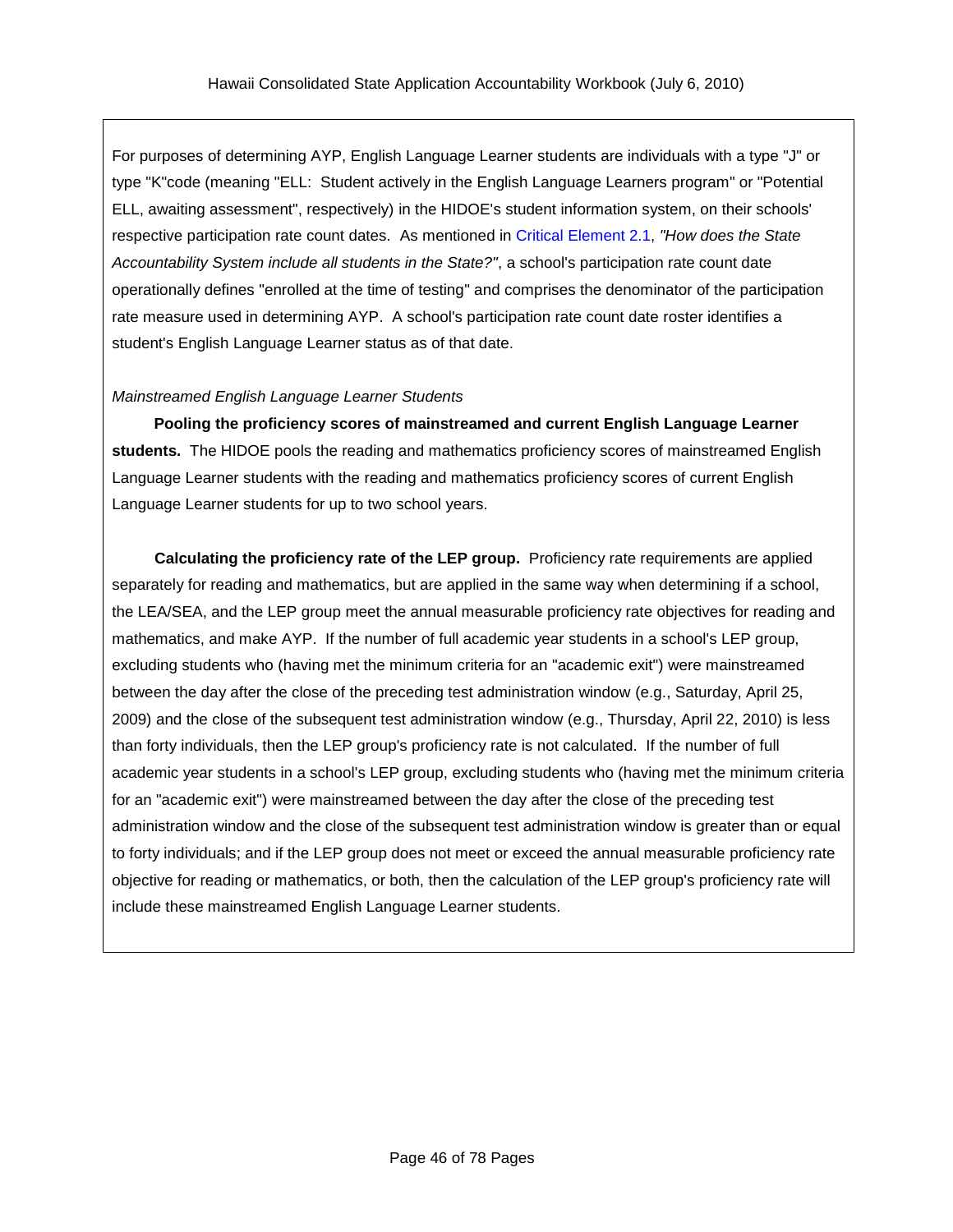|               | <b>CRITICAL ELEMENT</b>                                                                                                                                     | <b>EXAMPLES FOR</b><br><b>MEETING STATUTORY</b><br><b>REQUIREMENTS</b>                                                                                                                                                                                                             | <b>EXAMPLES OF</b><br><b>NOT MEETING</b><br><b>REQUIREMENTS</b>                                                                                                                                                                                                  |
|---------------|-------------------------------------------------------------------------------------------------------------------------------------------------------------|------------------------------------------------------------------------------------------------------------------------------------------------------------------------------------------------------------------------------------------------------------------------------------|------------------------------------------------------------------------------------------------------------------------------------------------------------------------------------------------------------------------------------------------------------------|
| $5.5^{\circ}$ | What is the State's<br>definition of the minimum<br>number of students in a<br>subgroup required for<br>reporting purposes? For<br>accountability purposes? | State defines the number of<br>students required in a subgroup<br>for reporting and accountability<br>purposes, and applies this<br>definition consistently across the<br>State. <sup>5</sup><br>Definition of subgroup will result<br>in data that are statistically<br>reliable. | State does not define the<br>required number of students in a<br>subgroup for reporting and<br>accountability purposes.<br>Definition is not applied<br>consistently across the State.<br>Definition does not result in data<br>that are statistically reliable. |

## <span id="page-46-0"></span>(5.5)

For reporting and accountability purposes, the minimum number of individuals in a student group required to make reliable inferences about proficiency rates is forty FAY students. The minimum number of individuals in a student group required to make reliable inferences about participation rates is forty enrolled students. These minimum "n" criterions apply to any calculation of a proportion, mean, or statistic that is determinative of a student group's outcome (e.g., whether or not the student group made AYP with respect to an annual measurable proficiency rate objective or the 95% standard for assessment participation, or both), and are applied consistently across the State for reporting and accountability purposes.

The HIDOE uses a minimum "n" criterion of forty enrolled students to determine whether a student group has met the 95% standard for assessment participation because not more than one student could miss a test if a minimum "n" criterion of less than forty students (e.g., 37/39 = 94.87% versus 38/40 = 95%) were used. The HIDOE uses a minimum "n" criterion of forty FAY students to determine whether a student group has met the annual measurable proficiency rate objectives for reading and mathematics (and made AYP) in order to minimize the error associated with smaller minimum "n" criterions (see table below). The acceptable range for consistent AYP decisions is 1.0 standard error when the minimum number of

 5 The minimum number is not required to be the same for reporting and accountability.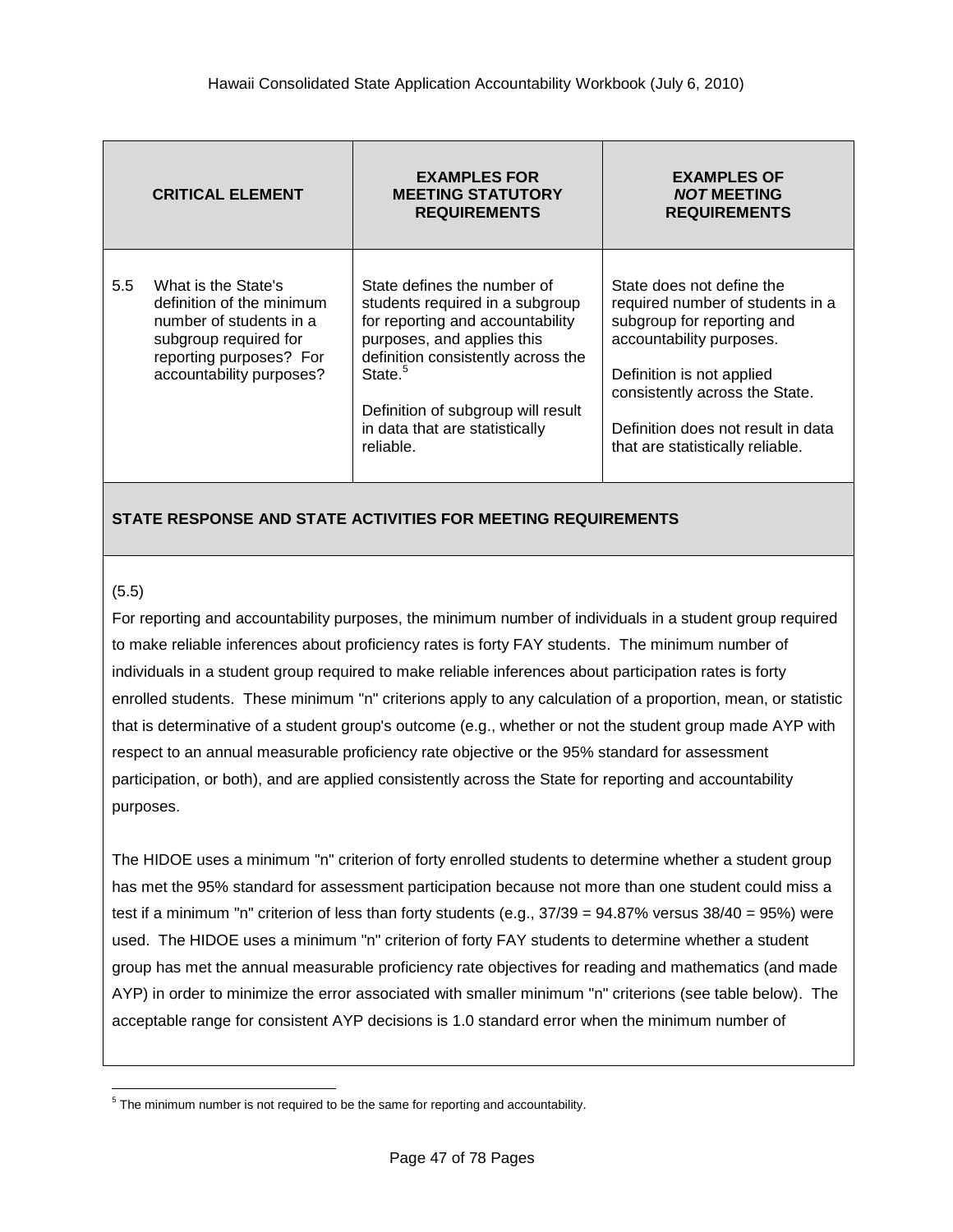individuals in a student group required to make reliable inferences about proficiency rates is forty FAY students. A margin of error less than or equal to 7.90 percentage points is a conservative limit since the standard error of the proportion does not equal five percentage points until the minimum "n" criterion equals 100 full academic year students (assuming 50% proficiency).

| Number of students | Standard Error of the Proportion (assuming 50% proficiency) |  |
|--------------------|-------------------------------------------------------------|--|
| 156                | 4.00%                                                       |  |
| 100                | 5.00%                                                       |  |
| 69                 | 6.01%                                                       |  |
| 40                 | 7.90%                                                       |  |
| 39                 | 8.00%                                                       |  |
| 38                 | 8.11%                                                       |  |
| 37                 | 8.21%                                                       |  |
| 36                 | 8.33%                                                       |  |
| 35                 | 8.44%                                                       |  |
| 34                 | 8.57%                                                       |  |
| 33                 | 8.69%                                                       |  |
| 32                 | 8.83%                                                       |  |
| 31                 | 8.97%                                                       |  |
| 30                 | 9.12%                                                       |  |

For purposes of determining AYP, Hawaii public schools are comprised mostly of students in the "Asian/Pacific Islander" and "economically disadvantaged" groups. There are very few students in the "Hispanic", "Black", and "Native American" groups, and only moderately more students in the "White", "SPED", and "LEP" groups, for purposes of determining AYP. For example, Black, Hispanic, and Native American students account for less than 7 percent of the individuals in grades 3-8, and 10, but represent three of the five race/ethnicity categories used for federal reporting purposes. A minimum "n" criterion of forty FAY students maximizes statistical reliability in AYP determinations while holding schools and the LEA/SEA accountable for the maximum number of students and student groups practicable (see [Appendix](#page-76-0) D1 (Table) and [Appendix](#page-77-0) D2 (Chart), for spring 2009 impact data).

| Student Group (Spring 2009)                                                                     | <b>Number of Students</b> | Percent of "All Students" |                |
|-------------------------------------------------------------------------------------------------|---------------------------|---------------------------|----------------|
| All Students                                                                                    | 93887                     |                           |                |
| Disadvantaged                                                                                   | 42556 / 93887             | 45.33%                    |                |
| Disabled (SPED)                                                                                 | 10565 / 93887             | 11.25%                    | <b>765.53%</b> |
| Limited English (LEP)                                                                           | 8406 / 93887              | 8.95%                     |                |
| Asian/Pacific Islander                                                                          | 74797 / 93887             | 79.67%                    |                |
| <b>Black</b>                                                                                    | 2236/93887                | 2.38%                     |                |
| Hispanic                                                                                        | 3087/93887                | 3.29%                     | ∑100.00%       |
| Native American                                                                                 | 581/93887                 | 0.62%                     |                |
| White                                                                                           | 13186 / 93887             | 14.04%                    |                |
| Source: NCLB Counts by School, School 999, State of Hawaii, Year: 2009 (October 21, 2009), 1 p. |                           |                           |                |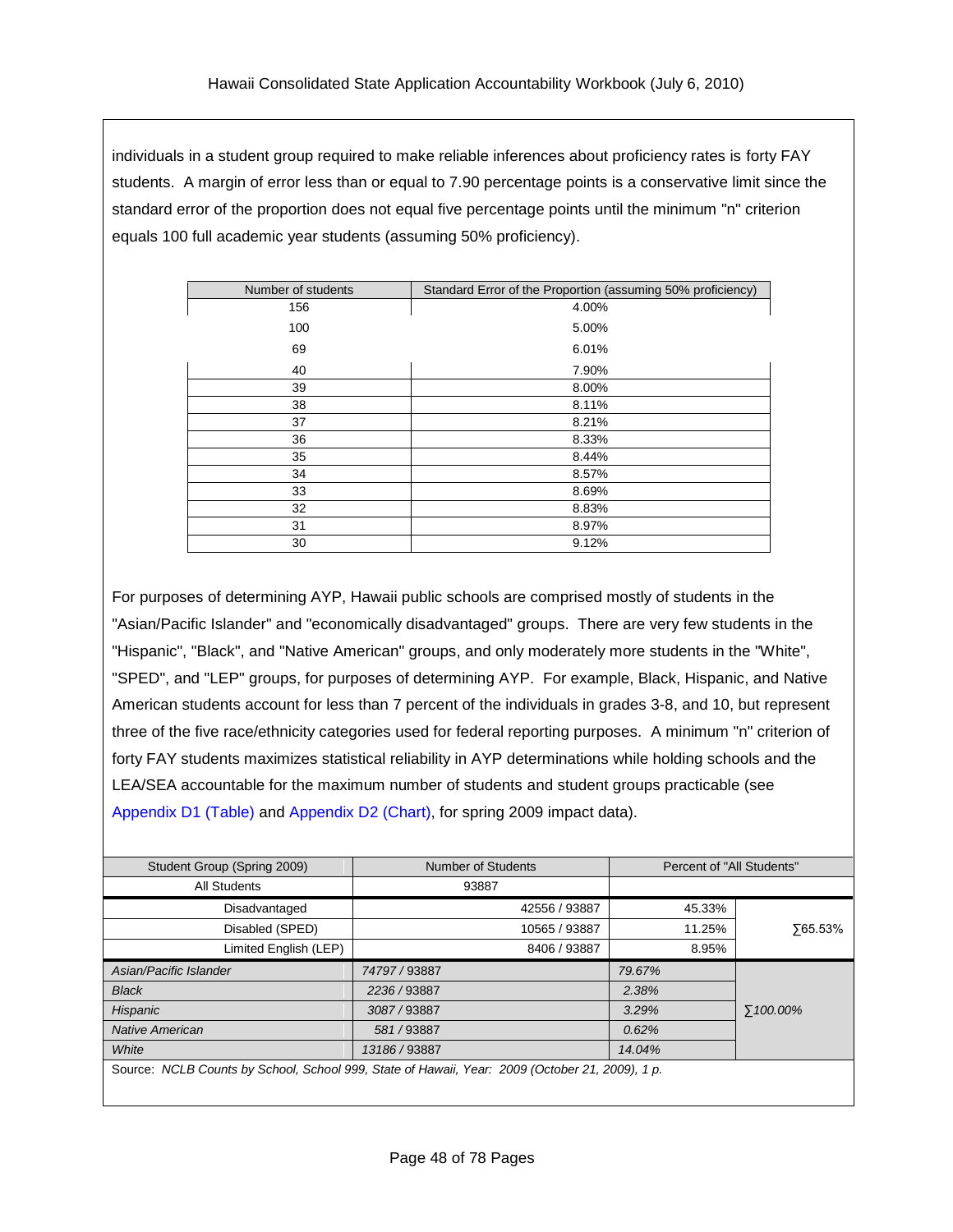The HIDOE has determined that the minimum number of individuals in a "cell" required to protect student privacy is ten. Please see the response to Critical [Element](#page-49-0) 5.6, *"How does the State Accountability System protect the privacy of students when reporting results and when determining AYP?"*, for additional details regarding the minimum "n" criterion of ten individuals to protect student privacy.

### References:

State of Hawaii, Department of Education. Office of the Superintendent, Systems Accountability Office, System Evaluation and Reporting Section. "Guidelines for Reporting and Interpreting Student Data (August 2000)", [http://arch.k12.hi.us/resources/resources\\_other.html,](http://arch.k12.hi.us/resources/resources_other.html) accessed September 4, 2009.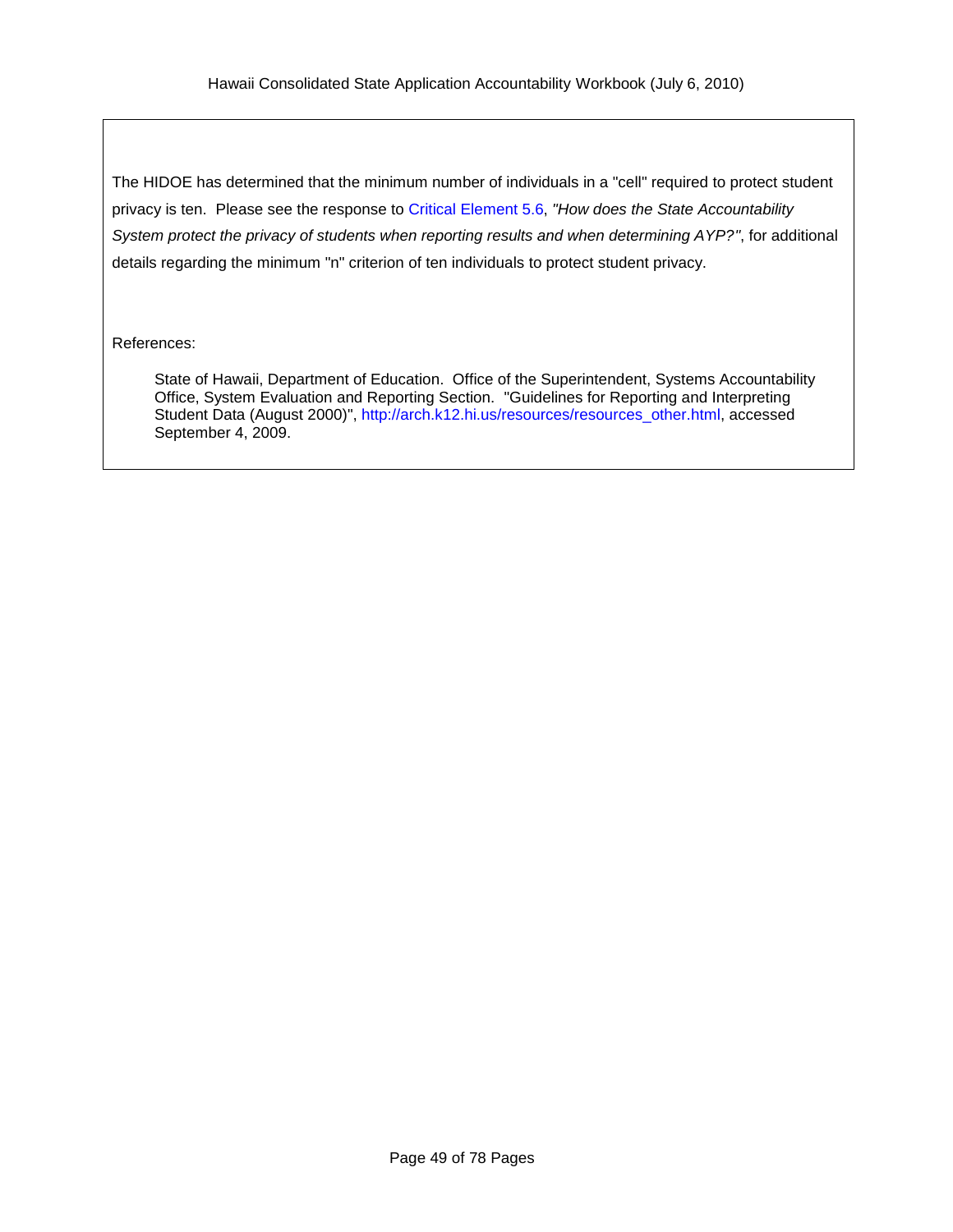|     | <b>CRITICAL ELEMENT</b>                                                                                                                         | <b>EXAMPLES FOR</b><br><b>MEETING STATUTORY</b><br><b>REQUIREMENTS</b>    | <b>EXAMPLES OF</b><br><b>NOT MEETING</b><br><b>REQUIREMENTS</b> |
|-----|-------------------------------------------------------------------------------------------------------------------------------------------------|---------------------------------------------------------------------------|-----------------------------------------------------------------|
| 5.6 | How does the State<br><b>Accountability System</b><br>protect the privacy of<br>students when reporting<br>results and when<br>determining AYP? | Definition does not reveal<br>personally identifiable<br>information. $6$ | Definition reveals personally<br>identifiable information.      |

#### <span id="page-49-0"></span>(5.6)

 $\overline{a}$ 

The HIDOE has determined that the minimum number of individuals in a "cell" required to protect student privacy is ten. A cell is the unit for which a count is reported, such as "Black students deemed not proficient in mathematics". This minimum "n" criterion applies to any count of information for which individual privacy is at issue, such as reading proficiency by student characteristics (e.g., SPED status). Cells for which the minimum "n" criterion (to protect student privacy) is not met are intentionally left blank. The determination was made in an administrative directive from the Superintendent of Education on guidelines for the disaggregation of student data. (See "Guidelines for Reporting and Interpreting Student Data (August 2000)", [http://arch.k12.hi.us/resources/resources\\_other.html,](http://arch.k12.hi.us/resources/resources_other.html) accessed September 4, 2009.)

The HIDOE also applies a "single-populated level rule" so that no reporting of a student group (as a count or a proportion) is made publicly if all (i.e., 100%) of the individuals within the group perform at the same level on a dependent outcome variable (e.g., mathematics proficiency). For example, if one hundred percent of all students with disabilities in a school scored in the non-proficient range on the mathematics section of the *Hawaii State Assessment*, then reporting group results for that "single-populated level" would reveal personally identifiable information about each individual in that group. Cells for which the "single-populated level rule" is invoked are marked "n/a".

<sup>&</sup>lt;sup>6</sup> The Family Education Rights and Privacy Act (FERPA) prohibits an LEA that receives Federal funds from releasing, without the prior written consent of a student's parents, any personally identifiable information contained in a student's education record.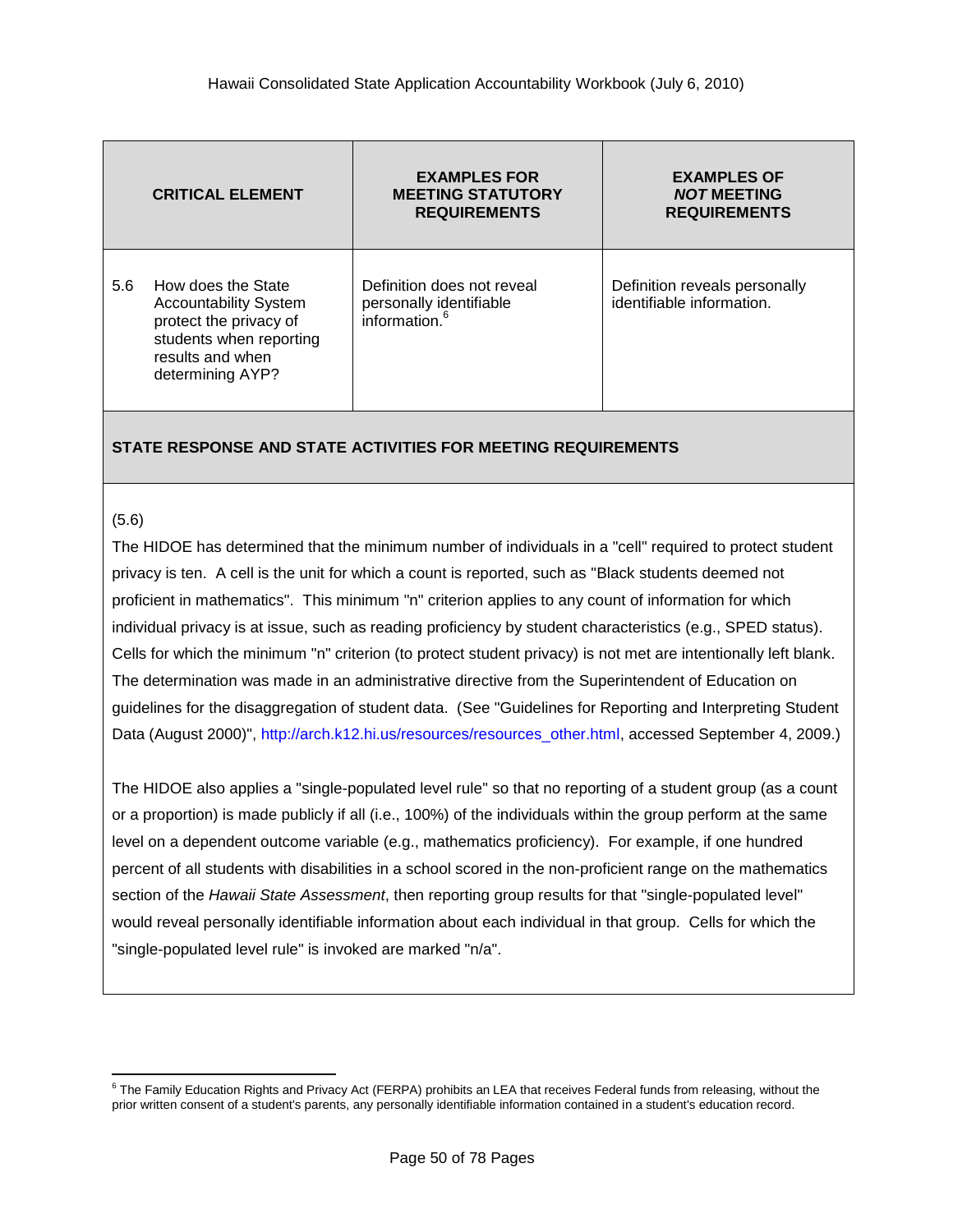## **PRINCIPLE 6. State definition of AYP is based primarily on the State's academic assessments.**

|     | <b>CRITICAL ELEMENT</b>                                                                                        | <b>EXAMPLES FOR</b><br><b>MEETING STATUTORY</b><br><b>REQUIREMENTS</b>                                                                                                | <b>EXAMPLES OF</b><br><b>NOT MEETING</b><br><b>REQUIREMENTS</b>                                                                                 |
|-----|----------------------------------------------------------------------------------------------------------------|-----------------------------------------------------------------------------------------------------------------------------------------------------------------------|-------------------------------------------------------------------------------------------------------------------------------------------------|
| 6.1 | How is the State's<br>definition of adequate<br>yearly progress based<br>primarily on academic<br>assessments? | Formula for AYP shows that<br>decisions are based primarily on<br>assessments. $7$<br>Plan clearly identifies which<br>assessments are included in<br>accountability. | Formula for AYP shows that<br>decisions are based primarily on<br>non-academic indicators or<br>indicators other than the State<br>assessments. |

## **STATE RESPONSE AND STATE ACTIVITIES FOR MEETING REQUIREMENTS**

### (6.1)

 $\overline{a}$ 

The State's definition of AYP is based primarily on standards-based reading and mathematics assessment results. These assessments are administered during the spring to all students enrolled in grades 3, 4, 5, 6, 7, 8, and 10, and are used to determine AYP for a school, the LEA/SEA, and each student group.

#### **Academic indicators**

| Indicator<br>(federally-mandated or state-selected) | Source                 | Definition                      | Number of Indicators                     |
|-----------------------------------------------------|------------------------|---------------------------------|------------------------------------------|
| Reading proficiency rate (mandated)                 | Assessment results     | Proficient ("Meets" or          | Nine indicators                          |
| Mathematics proficiency rate (mandated)             |                        | "Exceeds" proficiency)          | Nine indicators                          |
|                                                     | Non-assessment results | Graduated with a regular        | Until SY2010-2011<br>One indicator       |
| On-time graduation rate (mandated)                  |                        | diploma in $\leq$ 4 years       | Beginning SY2011-2012<br>Nine indicators |
| Retention rate (state-selected)                     | Non-assessment results | Retained in grade or<br>demoted | One indicator                            |
|                                                     |                        |                                 |                                          |
| Non-academic indicators                             |                        |                                 |                                          |

| Indicator                                 | Source             | <b>Definition</b>       | Number of Indicators |
|-------------------------------------------|--------------------|-------------------------|----------------------|
| Reading participation rate (mandated)     | Assessment results | Participated in testing | Nine indicators      |
| Mathematics participation rate (mandated) |                    |                         | Nine indicators      |
|                                           |                    |                         |                      |
|                                           |                    |                         |                      |
|                                           |                    |                         |                      |

 $^7$  State Assessment System will be reviewed by the Standards and Assessments Peer Review Team.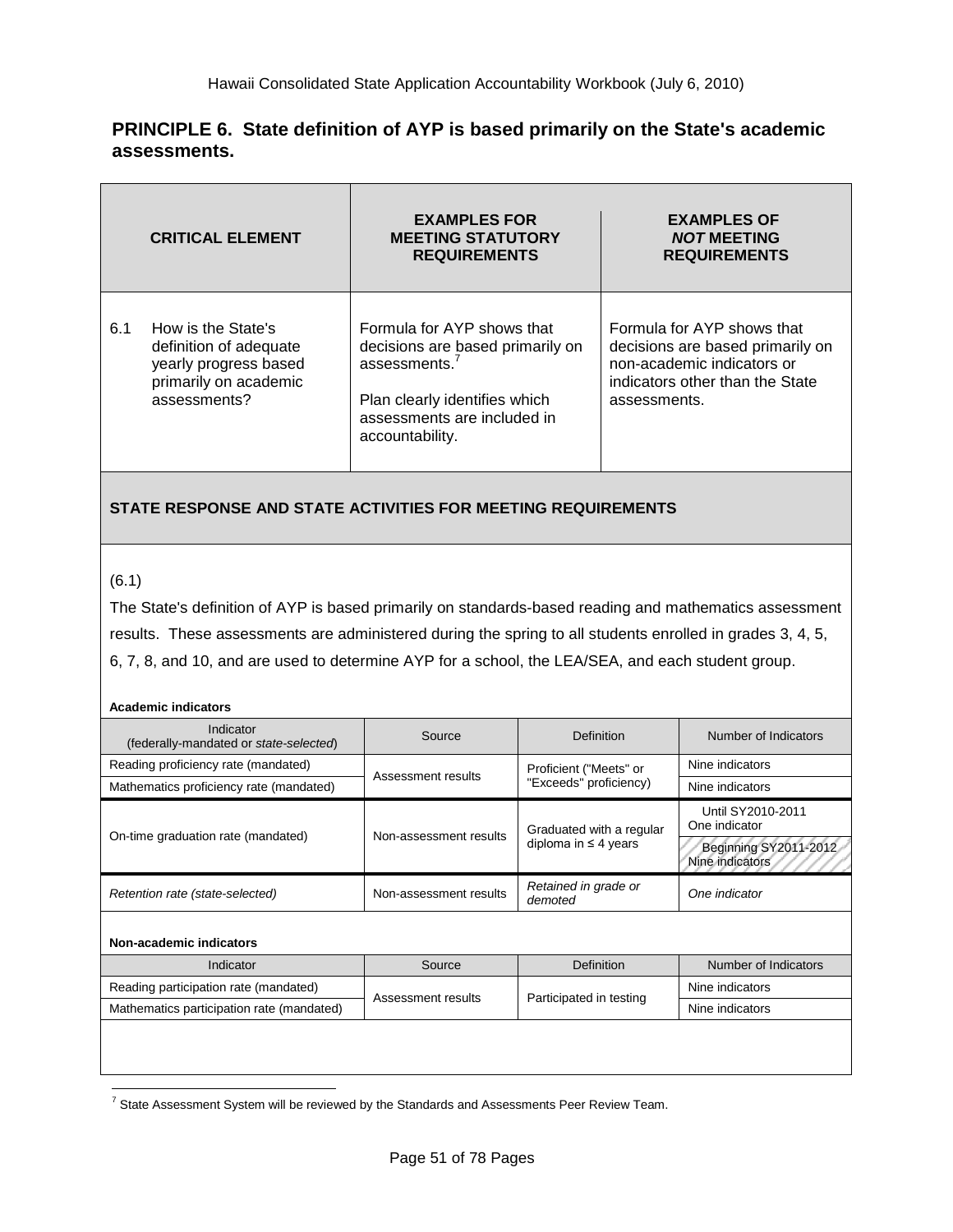Of the thirty-seven academic and non-academic indicators used to determine AYP until school year 2010-2011, all but one - graduation rate for high schools, and retention rate for elementary and middle/intermediate schools - is based on HCPS III reading and mathematics assessment results (see table above). Eighteen of the indicators are measures of academic proficiency in reading and mathematics, and eighteen of the indicators are non-academic measures of assessment participation in reading and mathematics.

The nine academic indicators for reading proficiency (and mathematics proficiency) correspond to the "All Students" group and eight disaggregated student groups: economically disadvantaged, Native American, Asian/Pacific Islander, Black, White, Hispanic, students with disabilities, and students with limited English proficiency. Similarly, the nine non-academic indicators for reading participation (and mathematics participation) correspond to the "All Students" group and eight disaggregated student groups.

Beginning spring 2010 (school year 2009-2010), all students enrolled in grades 4, 6, and 10 must take the science component of either the *Hawaii State Assessment,* the *Hawaiian Aligned Portfolio Assessment,* or the *Hawaii State Alternate Assessment*. The Level I science assessment will be administered to all students enrolled in grade 4, and cover 3rd and 4th grade standards. The Level II science assessment will be administered to all students enrolled in grade 6, and cover 5th and 6th grade standards. The Level III science assessment will be administered to all students enrolled in grade 10, and cover high school Biological and Physical Science standards and 8th grade Earth & Space Science standards.

The 95% standard for assessment participation applies to science as well as to reading and mathematics. The proficiency levels in science are the same as the proficiency levels in reading and mathematics: "Well Below Proficiency", "Approaches Proficiency", "Meets Proficiency", and "Exceeds Proficiency". Unlike the standards-based reading and mathematics assessments, however, there are no annual measurable proficiency rate objectives for science, and science results are not used to determine AYP. Participation and proficiency rates in science may eventually be used to recognize the uppermost of high performing schools or rapidly improving schools, or both.

Beginning spring 2012 (school year 2011-2012), when graduation rates must be computed for the eight disaggregated student groups in addition to the "All Students" group, the number of academic indicators for high schools will increase from nineteen to twenty-seven. As a result, the number of academic and non-academic indicators used to determine AYP for high schools and the LEA/SEA will increase from thirty-seven to forty-five. (The number of academic and non-academic indicators used to determine AYP for elementary and intermediate or middle schools will remain at thirty-seven.)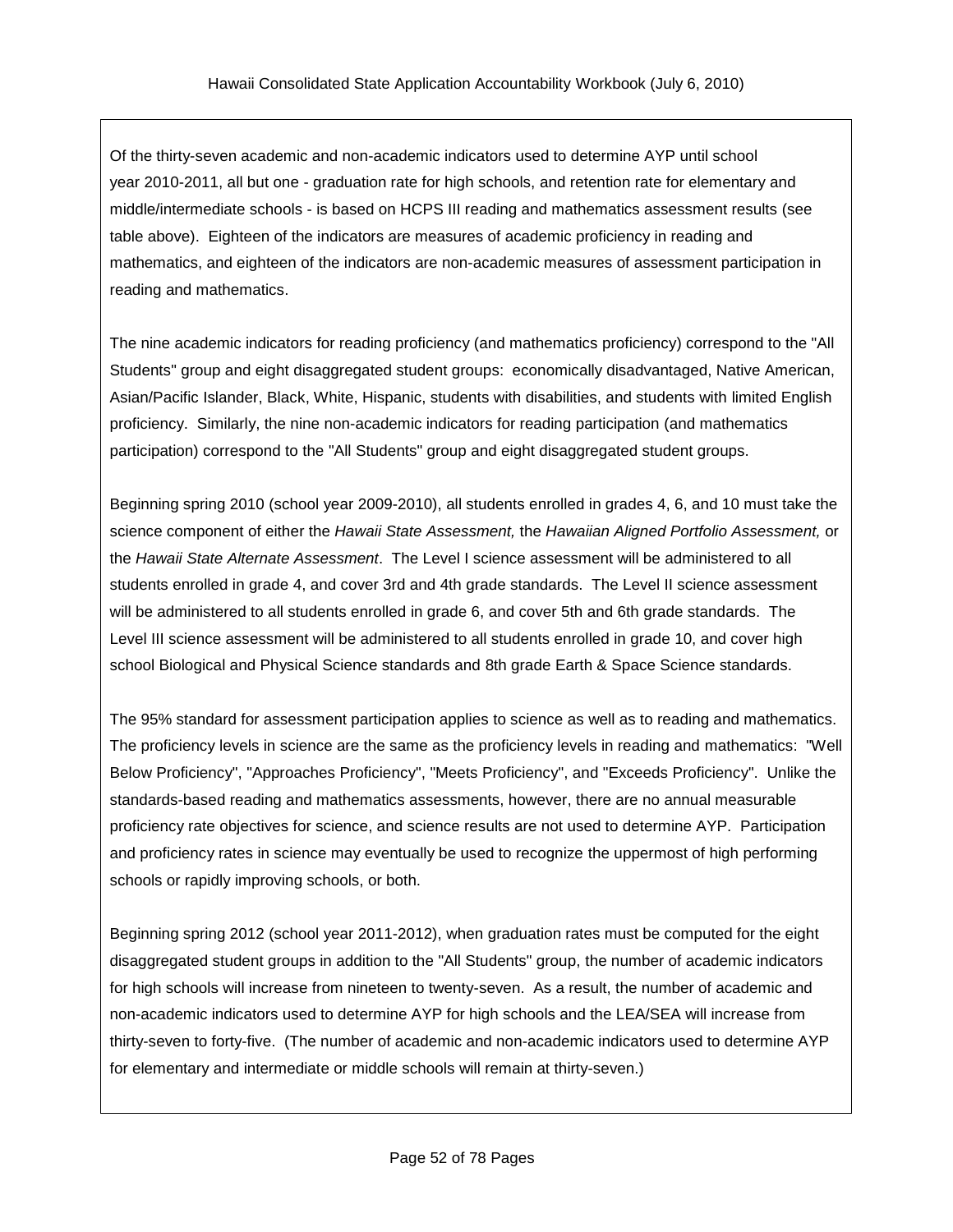Because AYP determinations are conjunctive in nature, the failure of any student group to make AYP in reading or mathematics proficiency will result in the failure of a school or the LEA/SEA to make AYP. Consequently, AYP determinations will always be based on assessment results (i.e., reading and mathematics proficiency rates). Furthermore, since section 34 CFR 200.1 (other academic indicators) prohibits the use of graduation rate or retention rate to reduce the number, or change the identity, of schools that would otherwise be subject to improvement, corrective action, or restructuring if graduation rate and retention rate were not used, AYP determinations will always be based primarily on academic indicators.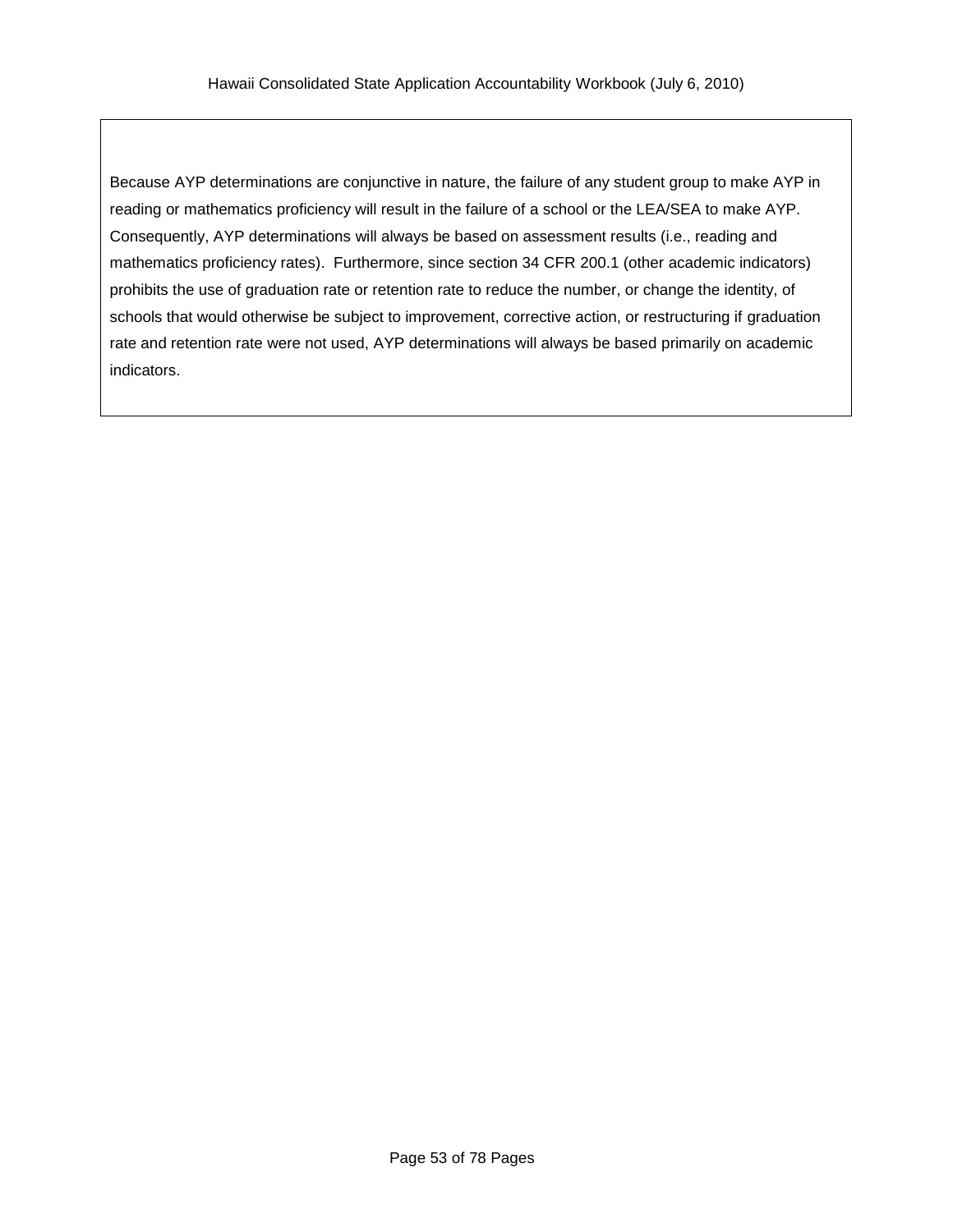## **PRINCIPLE 7. State definition of AYP includes graduation rates for public High schools and an additional indicator selected by the State for public Middle and public Elementary schools (such as attendance rates).**

|     | <b>CRITICAL ELEMENT</b>                                                        | <b>EXAMPLES FOR</b><br><b>MEETING STATUTORY</b><br><b>REQUIREMENTS</b>                                                                                                                                                                                                                                                                                                                                                                                                                                                                                                                                                                                                                                | <b>EXAMPLES OF</b><br><b>NOT MEETING</b><br><b>REQUIREMENTS</b>                            |
|-----|--------------------------------------------------------------------------------|-------------------------------------------------------------------------------------------------------------------------------------------------------------------------------------------------------------------------------------------------------------------------------------------------------------------------------------------------------------------------------------------------------------------------------------------------------------------------------------------------------------------------------------------------------------------------------------------------------------------------------------------------------------------------------------------------------|--------------------------------------------------------------------------------------------|
| 7.1 | What is the State definition<br>for the public high school<br>graduation rate? | State definition of graduation<br>rate:<br>• Calculates the percentage of<br>students, measured from the<br>beginning of the school year,<br>who graduate from public<br>high school with a regular<br>diploma (not including a<br>GED or any other diploma<br>not fully aligned with the<br>state's academic standards)<br>in the standard number of<br>years; or<br>• Uses another more accurate<br>definition that has been<br>approved by the Secretary;<br>and<br>• Must avoid counting a<br>dropout as a transfer.<br>Graduation rate is included (in<br>the aggregate) for AYP, and<br>disaggregated (as necessary) for<br>use when applying the exception<br>clause <sup>8</sup> to make AYP. | State definition of public high<br>school graduation rate does not<br>meet these criteria. |

**STATE RESPONSE AND STATE ACTIVITIES FOR MEETING REQUIREMENTS**

Critical Element 7.1, continued on next page

 8 See USC 6311(b)(2)(I)(i), and 34 CFR 200.20(b)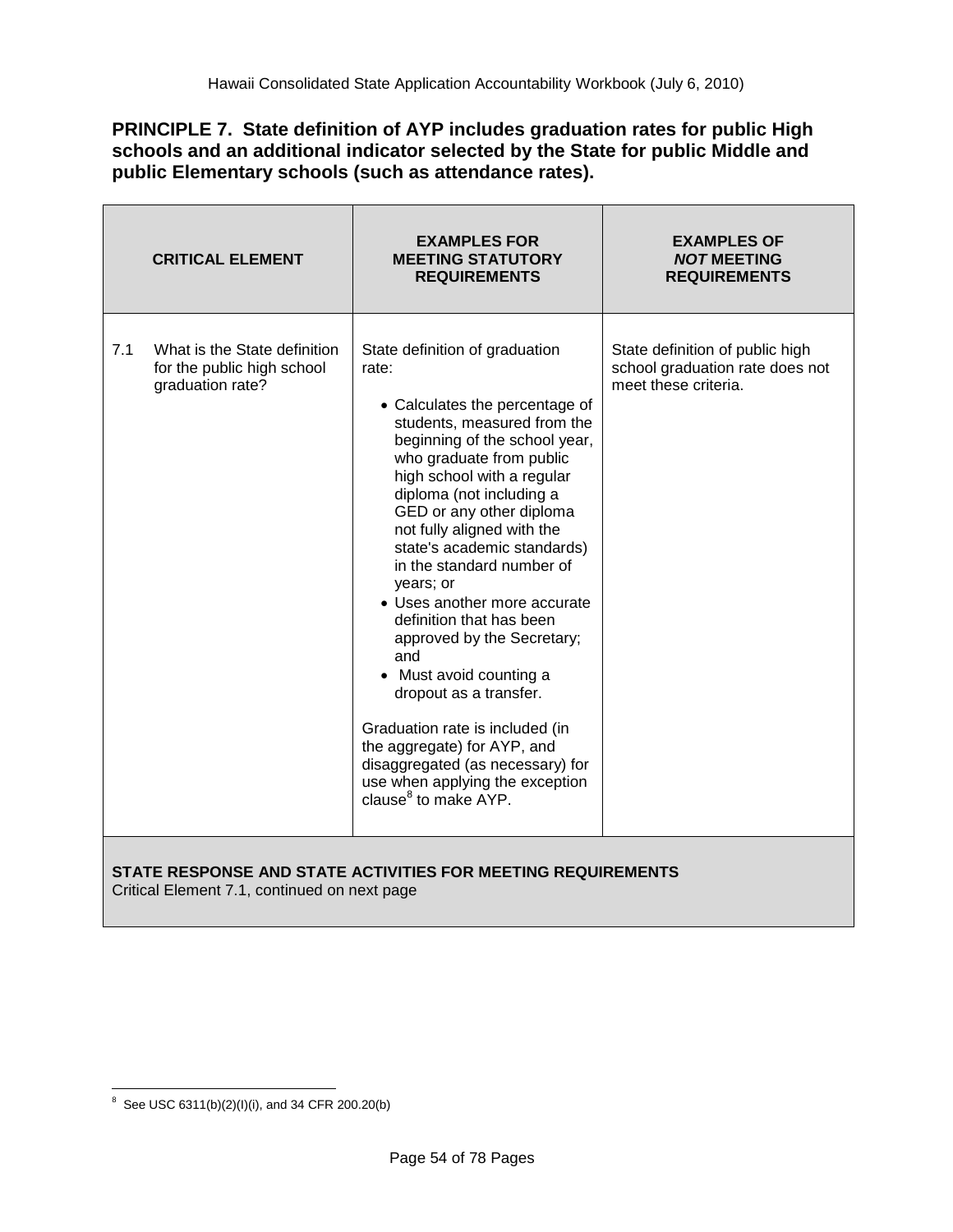### Critical Element 7.1, continued from previous page **STATE RESPONSE AND STATE ACTIVITIES FOR MEETING REQUIREMENTS**

## (7.1)

### **Transitional Graduation Rate, effective until spring 2011 (school year 2010-2011)**

In accordance with section 34 CFR 200.19(b)(1) and (b)(2), the HIDOE will use the following definition (see below) as its transitional graduation rate until spring 2012 (school year 2011-2012), at which time the HIDOE will use a "four-year adjusted cohort graduation rate" to determine AYP for schools with a 12th grade, the LEA/SEA, and each disaggregated student group. The following definition of "graduation rate" is the same one that the HIDOE currently uses to determine AYP for schools, the LEA/SEA, and each student group (for purposes of employing the anchored safe harbor provision).

*(Transitional) Graduation Rate* means:

1. For the LEA/SEA:

The percentage of first-time 9th grade students who graduate with a diploma within four years, excluding students who have transferred out of the Hawaii public school system.

2. For schools:

The percentage of first-time 9th grade students who graduate with a diploma within four years, excluding students who have transferred out of the school.

The denominator of the graduation rate is the number of first-time 9th grade students from the State's beginning-of-the-school-year official enrollment count, excluding students transferring out. The numerator of the graduation rate is the number of students receiving a diploma within four school years.

The term "transfer" excludes "dropouts" as defined in the calculation of dropout rates under the Common Core of Data survey conducted by the National Center for Education Statistics (NCES).

The term "diploma" means completion of the Board of Education approved educational program and receipt of a Board of Education or Department of Education diploma in recognition thereof. The term does not include a GED or any other degree that is not fully aligned with the *Hawaii Content and Performance Standards*. Special education students who are not working toward a diploma may receive a certificate if they complete the program specified in their IEP. Students who receive these IEP completion certificates do not count as graduates.

For purposes of determining AYP (other than employing the anchored safe harbor provision), the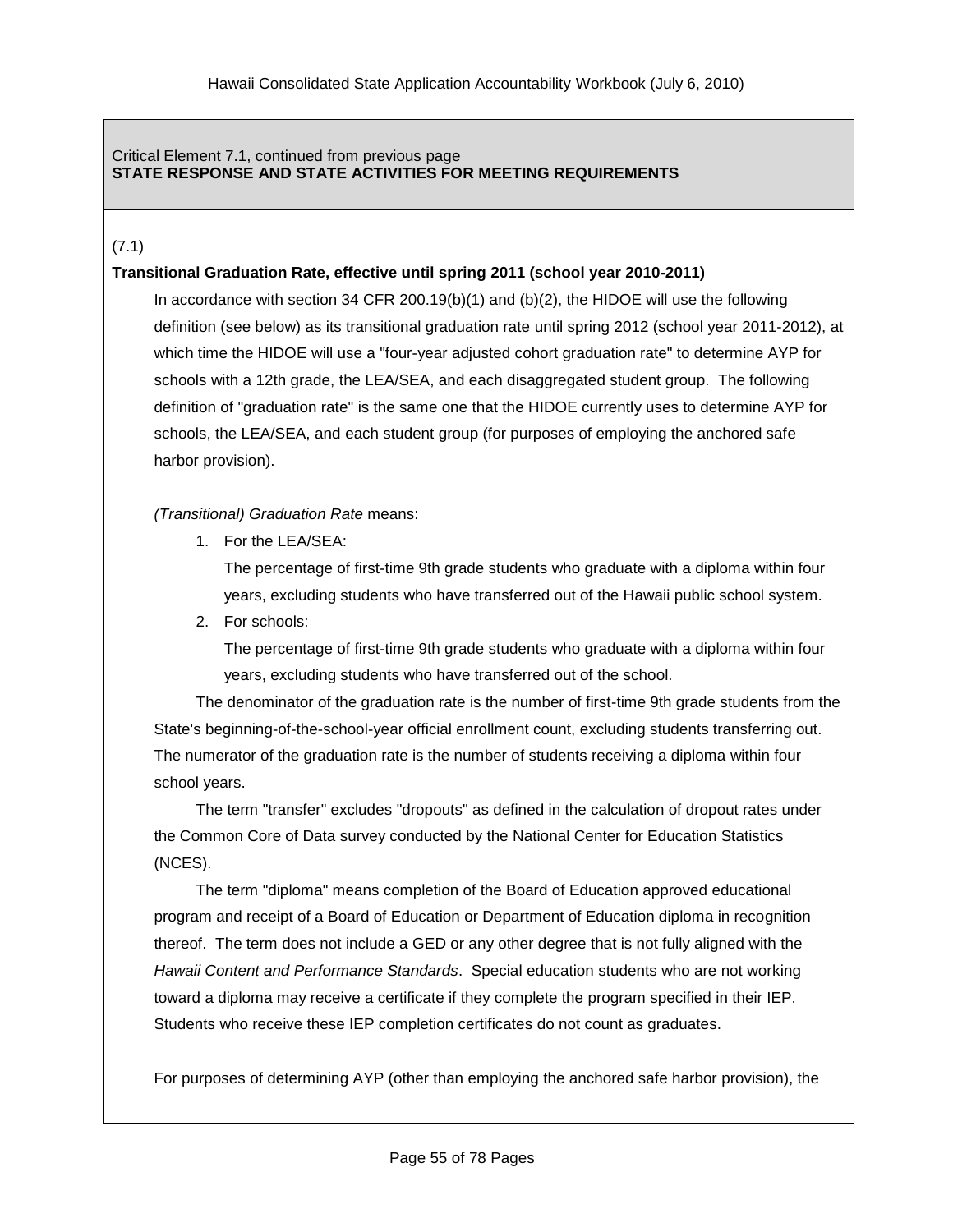calculation of graduation rate applies to a school (i.e., "All Students" group) and the LEA/SEA, but not to disaggregated student groups within the school or the LEA/SEA (e.g., economically disadvantaged, Native American, Asian/Pacific Islander, Black, White, Hispanic, students with disabilities, and students with limited English proficiency). High schools and the LEA/SEA are deemed to have met the other academic indicator (§34 CFR 200.19(b)) for purposes of determining AYP if they meet the annual measurable objective for graduation rate. High schools and the LEA/SEA are required to meet the annual measurable objective for graduation rate as a requirement for employing the anchored safe harbor provision. Graduation rate is aggregated at the school level for purposes of determining AYP, and disaggregated by student groups as necessary when employing the anchored safe harbor provision.

The rationale and proposed values for a long-term goal and annual measurable objectives for graduation rate was accepted by the Board of Education at their March 6, 2003 meeting and is published on the web at [http://arch.k12.hi.us/school/nclb/targets.html,](http://arch.k12.hi.us/school/nclb/targets.html) accessed September 25, 2009. Those values are given in the following table.

| Year                     | $2001 -$<br>2002 | 2002-<br>2003                                                                       | $2003 -$<br>2004 | $2004 -$<br>2005 | $2005 -$<br>2006 | 2006-<br>2007 | $2007 -$<br>2008 | 2008-<br>2009 | 2009-<br>2010 | $2010 -$<br>2011                        | $2011 -$<br>2012 | $2012 -$<br>2013 | $2013 -$<br>2014 |
|--------------------------|------------------|-------------------------------------------------------------------------------------|------------------|------------------|------------------|---------------|------------------|---------------|---------------|-----------------------------------------|------------------|------------------|------------------|
| <b>Baseline</b><br>value | 70%              |                                                                                     |                  |                  |                  |               |                  |               |               |                                         |                  |                  |                  |
| Long-<br>term            |                  |                                                                                     |                  |                  |                  |               |                  |               |               |                                         |                  |                  | $\geq 90\%$      |
| Annual<br>Objective      | $\geq 70\%$      | $\geq$ 70% $\geq$ 70% $\geq$ 75% $\geq$ 75% $\geq$ 75% $\geq$ 80% $\geq$ 80% $\geq$ |                  |                  |                  |               |                  |               |               | $\geq 80\%$   $\geq 85\%$   $\geq 85\%$ |                  | $\geq 85\%$      | ≥ 90%            |

**Graduation Rate – Effective until spring 2011 (school year 2010-2011)**

# **Adjusted Cohort Graduation Rate, effective beginning spring 2011 (school year 2010-2011)**

Beginning spring 2011 (school year 2010-2011), the HIDOE will use a "four-year adjusted cohort graduation rate" for reporting (i.e., informational) purposes but not AYP purposes. Beginning spring 2012 (school year 2011-2012), the HIDOE will use the "four-year adjusted cohort graduation rate" to determine AYP for schools with a 12th grade, the LEA/SEA, and each disaggregated student group. *For purposes of this paragraph, the term "four-year adjusted cohort graduation rate" refers to the definitions, long-term goal, annual objectives, and AYP processes (e.g., minimum "n" criterion, continuous and substantial improvement, etc.) approved for use by the Secretary of Education in accordance with 34 CFR 200.19(b)(6)(i) and (ii).*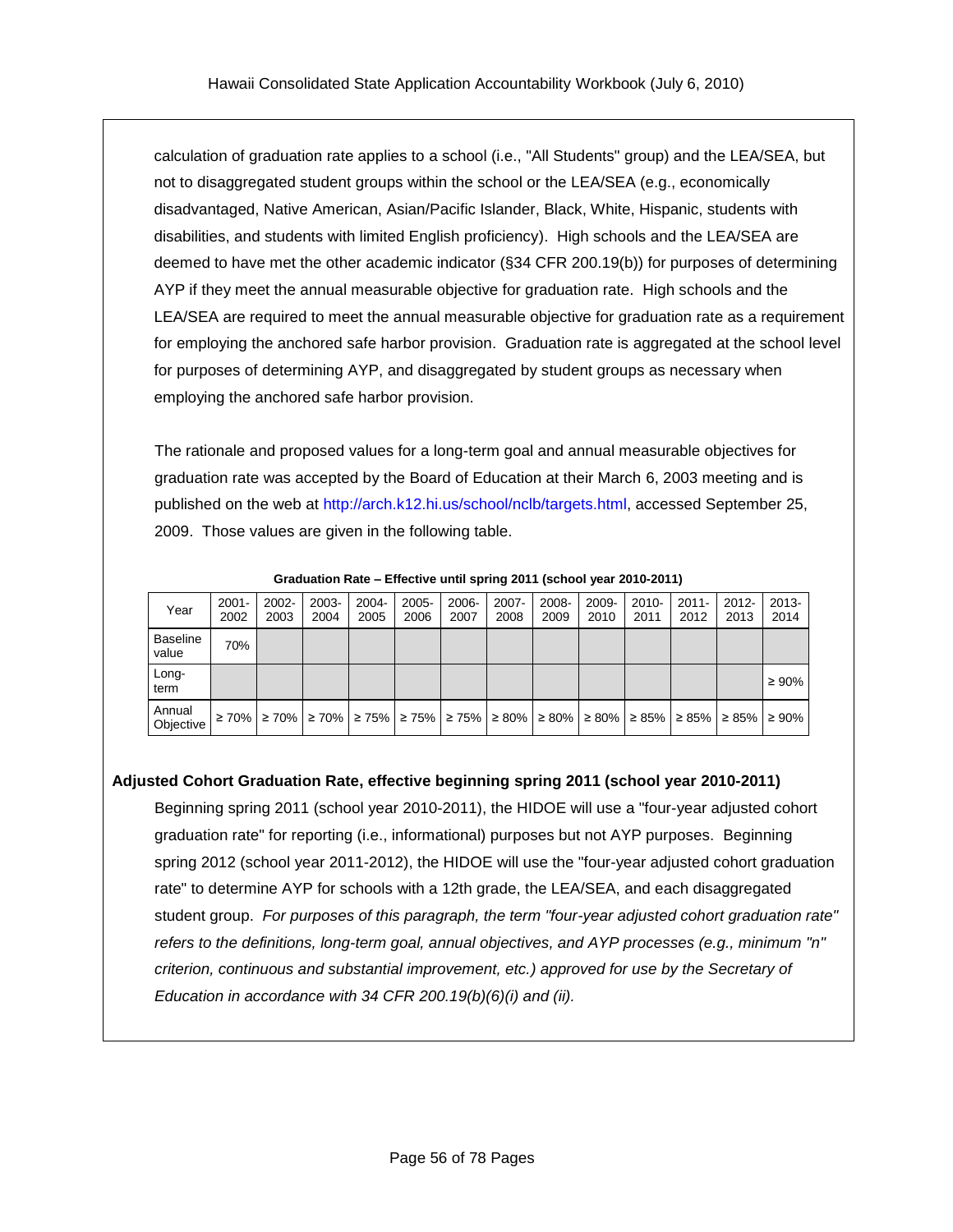|     | <b>CRITICAL ELEMENT</b>                                                                                                                                                           | <b>EXAMPLES FOR</b><br><b>MEETING STATUTORY</b><br><b>REQUIREMENTS</b>                                                                                                                                                                                                                                                                                                                                                           | <b>EXAMPLES OF</b><br><b>NOT MEETING</b><br><b>REQUIREMENTS</b>                                 |
|-----|-----------------------------------------------------------------------------------------------------------------------------------------------------------------------------------|----------------------------------------------------------------------------------------------------------------------------------------------------------------------------------------------------------------------------------------------------------------------------------------------------------------------------------------------------------------------------------------------------------------------------------|-------------------------------------------------------------------------------------------------|
| 7.2 | What is the State's<br>additional academic<br>indicator for public<br>elementary schools for the<br>definition of AYP? For<br>public middle schools for<br>the definition of AYP? | State defines the additional<br>academic indicators, e.g.,<br>additional State or locally<br>administered assessments not<br>included in the State assessment<br>system, grade-to-grade retention<br>rates or attendance rates. <sup>9</sup><br>An additional academic indicator<br>is included (in the aggregate) for<br>AYP, and disaggregated (as<br>necessary) for use when applying<br>the exception clause to make<br>AYP. | State has not defined an<br>additional academic indicator for<br>elementary and middle schools. |

## (7.2)

Retention rate is the HIDOE's additional academic indicator for determining elementary and middle/intermediate schools' AYP results and NCLB status.

Retention rate is defined as follows:

1. Elementary Schools:

The percentage of students for the target school year in grades 1 through 5 (or 6) whose grade level is the same or lower in the subsequent school year.

2. Middle, Intermediate, or multi-level Elementary/Intermediate Schools:

The percentage of students for the target school year in the school's highest grade whose grade level is the same or lower in the subsequent school year; provided that if the highest grade for the target school year is greater than 8, then the retention rate is based on the percentage of the school's 8th grade students whose grade level is eight or lower in the subsequent school year.

 $\overline{a}$ <sup>9</sup> NCLB only lists these indicators as examples.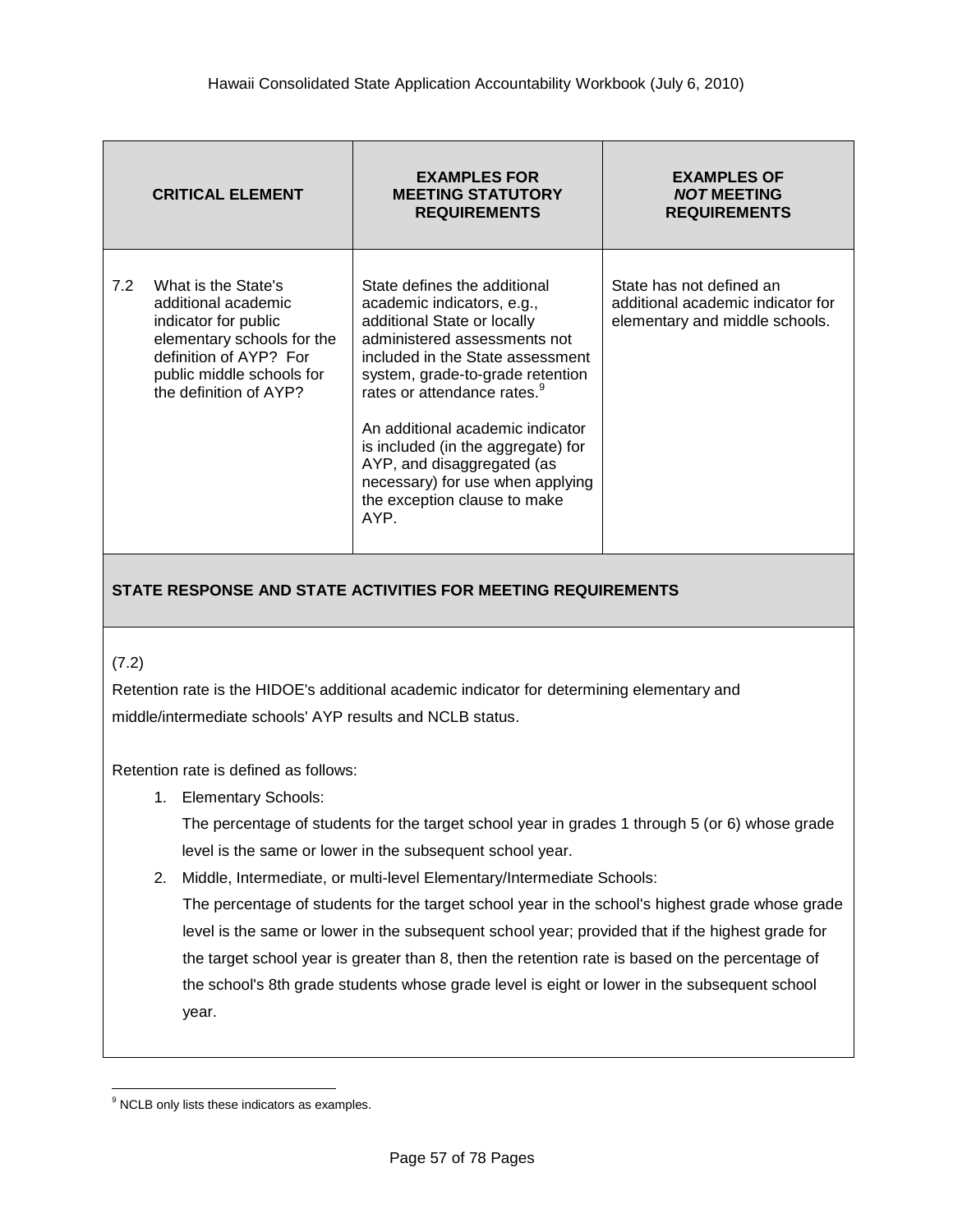For purposes of determining AYP (other than employing the anchored safe harbor provision), the calculation of retention rate applies to a school (i.e., "All Students" group), but not to disaggregated student groups within the school (i.e., economically disadvantaged, Native American, Asian/Pacific Islander, Black, White, Hispanic, students with disabilities, and students with limited English proficiency). Elementary and middle/intermediate schools are deemed to have met the additional academic indicator for purposes of determining AYP if they meet the annual measurable objective for retention rate. Disaggregated elementary and middle/intermediate school students groups are also required to meet the annual measurable objective for retention rate as a requirement for employing the anchored safe harbor provision. Retention rate is aggregated at the school level for purposes of determining AYP, and disaggregated by student groups as necessary when employing the anchored safe harbor provision.

The rationale and proposed values for a long-term goal and annual measurable objectives for retention rate was accepted by the Board of Education at their March 6, 2003 meeting and is published on the web at [http://arch.k12.hi.us/school/nclb/targets.html,](http://arch.k12.hi.us/school/nclb/targets.html) accessed September 25, 2009. Those values are given in the following tables.

| Year                | $2001 -$<br>2002 | $2002 -$<br>2003 | 2003-<br>2004 | $2004 -$<br>2005 | 2005-<br>2006 | 2006-<br>2007 | $2007 -$<br>2008 | 2008-<br>2009 | 2009-<br>2010 | $2010 -$<br>2011 | $2011 -$<br>2012 | $2012 -$<br>2013 | $2013 -$<br>2014 |
|---------------------|------------------|------------------|---------------|------------------|---------------|---------------|------------------|---------------|---------------|------------------|------------------|------------------|------------------|
| l Baseline value    | $\leq 3\%$       |                  |               |                  |               |               |                  |               |               |                  |                  |                  |                  |
| Long-term Goal      |                  |                  |               |                  |               |               |                  |               |               |                  |                  |                  | $\leq 2\%$       |
| Annual<br>Objective | $\leq 3\%$       | $\leq 3\%$       | $\leq 3\%$    | $\leq 3\%$       | $\leq 3\%$    | $\leq 3\%$    | $\leq 2\%$       | $\leq 2\%$    | $\leq 2\%$    | $\leq 2\%$       | $\leq 2\%$       | $\leq 2\%$       | $\leq 2\%$       |

**Retention Rate Threshold, Elementary Schools**

### **Retention Rate Threshold, Middle/Intermediate Schools & Multi-Level (e.g., K-8) Schools**

| Year                | $2001 -$<br>2002 | $2002 -$<br>2003 | 2003-<br>2004 | $2004 -$<br>2005 | $2005 -$<br>2006 | 2006-<br>2007 | $2007 -$<br>2008 | 2008-<br>2009 | 2009-<br>2010 | $2010 -$<br>2011 | $2011 -$<br>2012 | $2012 -$<br>2013 | $2013 -$<br>2014 |
|---------------------|------------------|------------------|---------------|------------------|------------------|---------------|------------------|---------------|---------------|------------------|------------------|------------------|------------------|
| Baseline value      | ≤ 6%             |                  |               |                  |                  |               |                  |               |               |                  |                  |                  |                  |
| Long-term Goal      |                  |                  |               |                  |                  |               |                  |               |               |                  |                  |                  | $\leq 5\%$       |
| Annual<br>Objective | ≤ 6%             | ≤ 6%             | ≤ 6%          | ≤ 6%             | ≤ 6%             | ≤ 6%          | $\leq 5\%$       | $\leq 5\%$    | $\leq 5\%$    | $\leq 5\%$       | ≤ 5%             | $\leq 5\%$       | $\leq 5\%$       |
|                     |                  |                  |               |                  |                  |               |                  |               |               |                  |                  |                  |                  |

The HIDOE chose retention rate as the additional academic indicator for determining elementary and middle/intermediate schools' AYP results and NCLB status because grade retention can increase the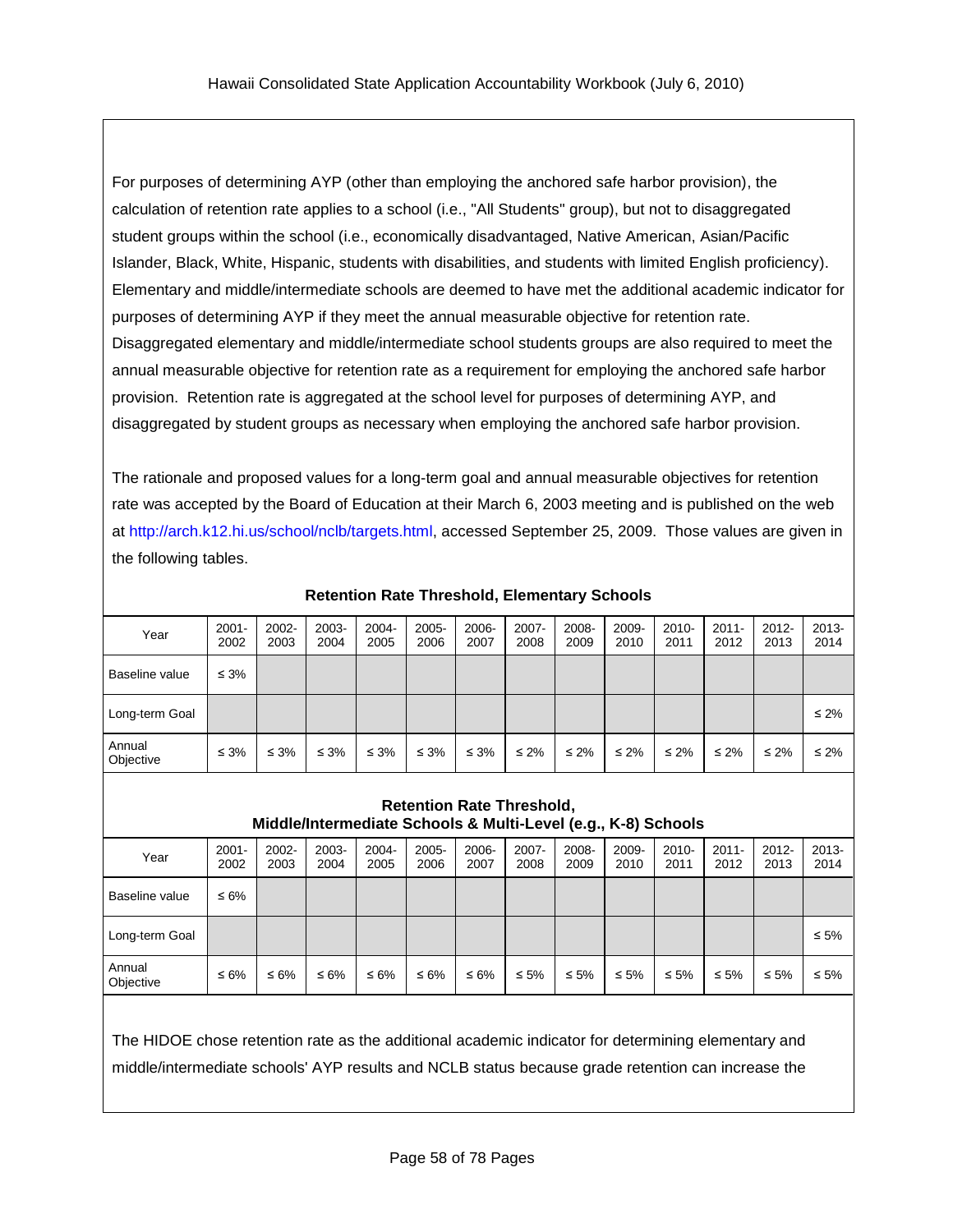likelihood of students dropping out of school, and the HIDOE believes that all students should be encouraged to stay in school even if they will not be graduating with a regular high school diploma, much less graduating with a regular high school diploma in the "standard number of years".

The elementary and middle/intermediate school retention rate is conceptually similar to the high school graduation rate, which is the additional academic indicator for high schools. The HIDOE also chose retention rate as the additional academic indicator for determining elementary and middle/intermediate schools' AYP results and NCLB status because the ill effects of repeatedly retaining a student tend to be cumulative. In other words, students fall further and further behind their age mates every time they are retained.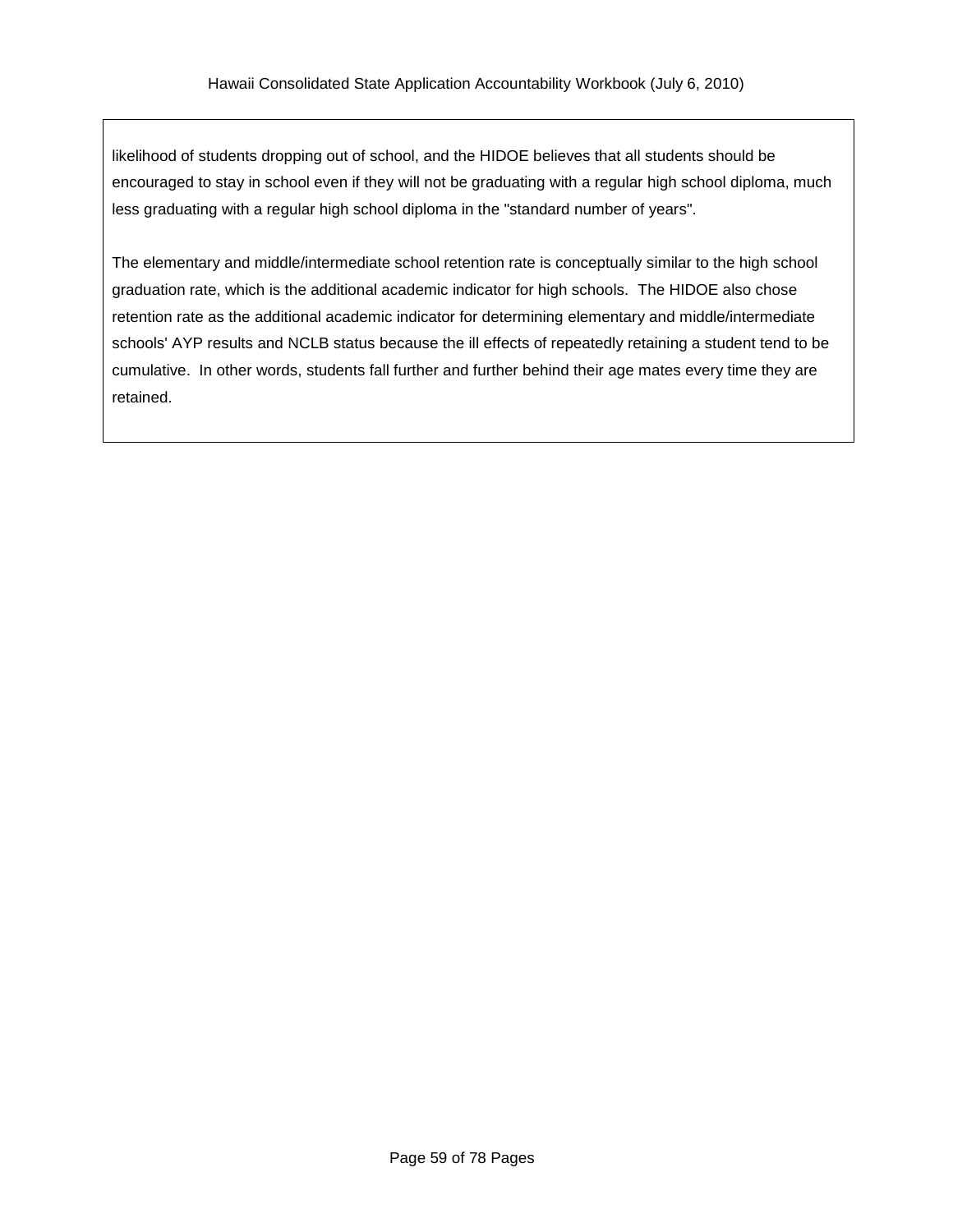|     | <b>CRITICAL ELEMENT</b>                                                    | <b>EXAMPLES FOR</b><br><b>MEETING STATUTORY</b><br><b>REQUIREMENTS</b>                                                                                                                                                 | <b>EXAMPLES OF</b><br><b>NOT MEETING</b><br><b>REQUIREMENTS</b>                                                                                                                                                                                                                                            |
|-----|----------------------------------------------------------------------------|------------------------------------------------------------------------------------------------------------------------------------------------------------------------------------------------------------------------|------------------------------------------------------------------------------------------------------------------------------------------------------------------------------------------------------------------------------------------------------------------------------------------------------------|
| 7.3 | Are the State's [additional]<br>academic indicators valid<br>and reliable? | State has defined [additional]<br>academic indicators that are valid<br>and reliable.<br>State has defined [additional]<br>academic indicators that are<br>consistent with nationally<br>recognized standards, if any. | State has an [additional]<br>academic indicator that is not<br>valid and reliable.<br>State has an [additional]<br>academic indicator that is not<br>consistent with nationally<br>recognized standards.<br>State has an [additional]<br>academic indicator that is not<br>consistent within grade levels. |

### (7.3)

Beginning spring 2011 (school year 2010-2011), when the HIDOE will disaggregate graduation rate by student groups for reporting (i.e., informational) purposes, a student's special education, English Language Learner, or economically disadvantaged status during the student's fourth year will become an estimate of the student's special education, English Language Learner, or economically disadvantaged status from the first through the fourth year. (The reverse situation applies as well – a student's status during the student's first year will become an estimate of the student's status from the first through the fourth year.) To a lesser extent, a student's race/ethnicity during the student's fourth year will become an estimate of the student's race/ethnicity from the first through the fourth year.

Although a student's special education, English Language Learner, or economically disadvantaged status on a school's participation rate count date is an estimate of the student's special education, English Language Learner, or economically disadvantaged status for a full academic year (e.g., Friday, May 1, 2009 to Monday, May 3, 2010), the error attributable to this estimate is limited to just one year. For purposes of calculating graduation rate, however, the error attributable to the estimate of a student's special education, English Language Learner, or economically disadvantaged status can extend from the first through the fourth year.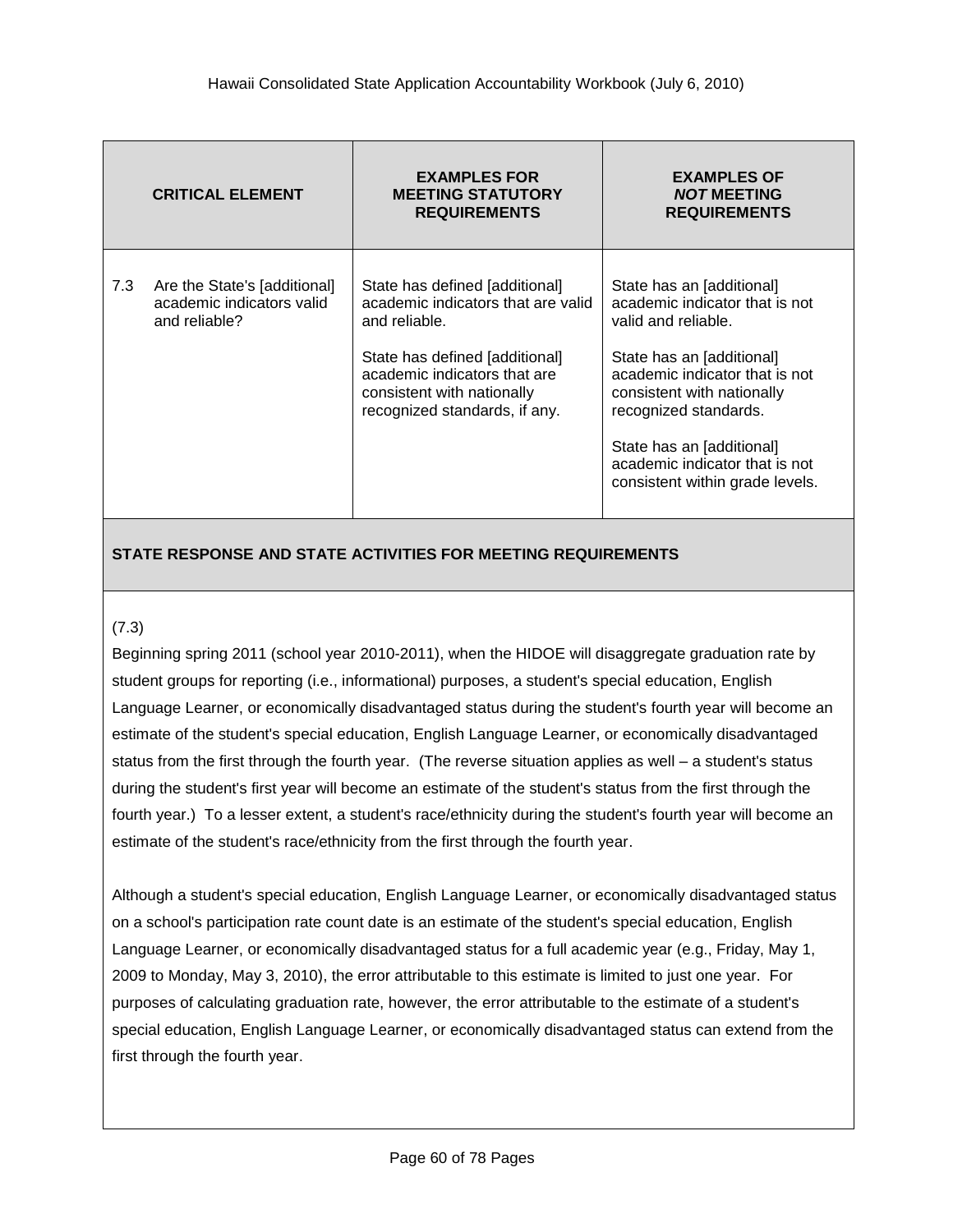By definition, a student's special education, English Language Learner, or economically disadvantaged status can be expected to change any time from the first through the fourth year. While a student's race/ethnicity is not expected to change any time from the first through the fourth year, parents do occasionally request changes to correct manifest clerical errors, celebrate the adoption of children, express pride in their culture by means of their race/ethnicity (as well as the race/ethnicity of their children), etc. To account for the error attributable to the estimate of a student's race/ethnicity and special education, English Language Learner, or economically disadvantaged status, the HIDOE will use a minimum "n" criterion when calculating graduation rates for the "All Students" group and each disaggregated student group.

Based on the outcome of the Secretary of Education's (peer) review of states' transitional and four-year adjusted cohort graduation rates, the HIDOE will determine the minimum "n" criterion for calculating graduation rates for the "All Students" group and each disaggregated student group (see letter from Zollie Stevenson, Jr., Director, Student Achievement and School Accountability Programs, United States Department of Education, September 2009, pp. 1-2).

Since:

- 1. Retention rate is disaggregated by student groups only when employing the anchored safe harbor provision;
- 2. The anchored safe harbor provision is employed only when a school, the SEA/LEA, or a student group fails to meet the annual measurable proficiency rate objective for reading or mathematics, or both; and
- 3. The error attributable to the estimate of the student's special education, English Language Learner, or economically disadvantaged status is limited to just one full academic year when employing the anchored safe harbor provision,

the HIDOE will not use a minimum "n" criterion when calculating retention rates. (As mentioned in Critical [Element](#page-22-0) 3.2, the exclusion of preceding years' proficiency rate data because they do not meet the minimum "n" criterion of forty FAY students would make the anchored safe harbor provision unavailable to small schools or allow small schools to circumvent the second condition for employing the anchored safe harbor provision since an "n/a" is as good as a "met".)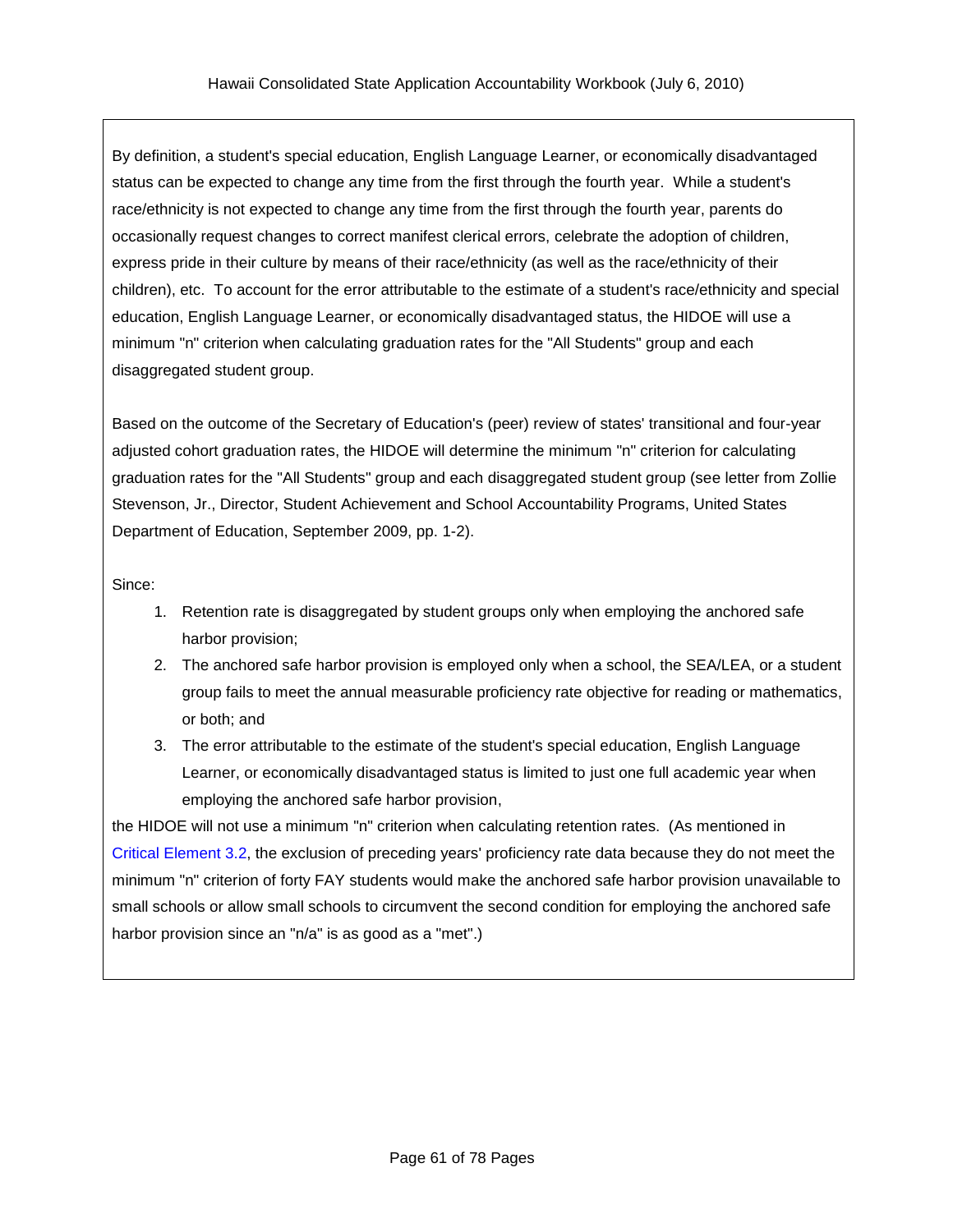## **PRINCIPLE 8. AYP is based on reading/language arts and mathematics achievement objectives.**

|     | <b>CRITICAL ELEMENT</b>                                                                                                 | <b>EXAMPLES FOR</b><br><b>MEETING STATUTORY</b><br><b>REQUIREMENTS</b>                                                                                                                                                                                                                  | <b>EXAMPLES OF</b><br><b>NOT MEETING</b><br><b>REQUIREMENTS</b>                                                                                                      |  |  |
|-----|-------------------------------------------------------------------------------------------------------------------------|-----------------------------------------------------------------------------------------------------------------------------------------------------------------------------------------------------------------------------------------------------------------------------------------|----------------------------------------------------------------------------------------------------------------------------------------------------------------------|--|--|
| 8.1 | Does the state measure<br>achievement in<br>reading/language arts and<br>mathematics separately for<br>determining AYP? | State AYP determination for<br>student subgroups, public<br>schools and LEAs separately<br>measures reading/language arts<br>and mathematics. <sup>10</sup><br>AYP is a separate calculation for<br>reading/language arts and<br>mathematics for each group,<br>public school, and LEA. | State AYP determination for<br>student subgroups, public<br>schools and LEAs averages or<br>combines achievement across<br>reading/language arts and<br>mathematics. |  |  |

## **STATE RESPONSE AND STATE ACTIVITIES FOR MEETING REQUIREMENTS**

### (8.1)

The HIDOE has established separate annual measurable objectives for reading and mathematics that identify the minimum percentage of students who must meet the proficient level of academic achievement in order for a school, the LEA/SEA, and each student group to make AYP. For purposes of determining whether a school, the LEA/SEA, and each student group meet the annual measurable objectives and make AYP, the HIDOE calculates separately the proportion of students proficient in reading and mathematics, as well as the rates of participation on the reading and mathematics assessments. The HIDOE pools (combines or "averages") participation rate and proficiency rate data across grade levels and school years, but does not pool AYP results for reading with AYP results for mathematics. Consecutive years of not making AYP are based on any student group within a school or the LEA/SEA not making AYP in the same subject (e.g., mathematics) for two or more years.

 $\overline{a}$  $10$  If the state has more than one assessment to cover its language arts standards, the State must create a method for including scores from all the relevant assessments.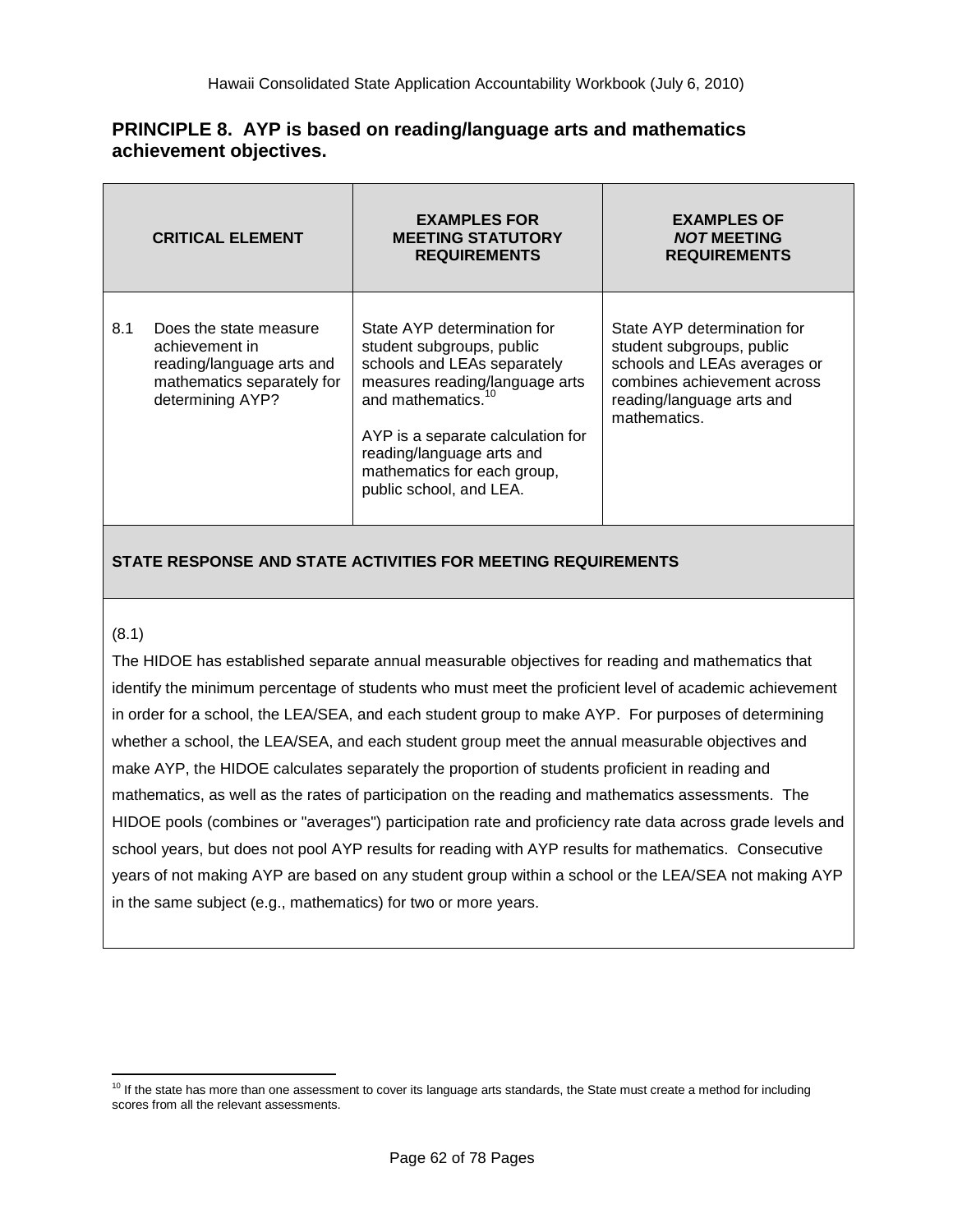| PRINCIPLE 9. State Accountability System is statistically valid and reliable. |  |  |  |  |  |  |
|-------------------------------------------------------------------------------|--|--|--|--|--|--|
|-------------------------------------------------------------------------------|--|--|--|--|--|--|

|     | <b>CRITICAL ELEMENT</b>                                                                  | <b>EXAMPLES FOR</b><br><b>MEETING STATUTORY</b><br><b>REQUIREMENTS</b>                                                                                                                                                                                                                                                                                                                                                                                                                                                                                    | <b>EXAMPLES OF</b><br><b>NOT MEETING REQUIREMENTS</b>                                                                                                                                                                                                                                                                                                                                                                                                                       |  |  |
|-----|------------------------------------------------------------------------------------------|-----------------------------------------------------------------------------------------------------------------------------------------------------------------------------------------------------------------------------------------------------------------------------------------------------------------------------------------------------------------------------------------------------------------------------------------------------------------------------------------------------------------------------------------------------------|-----------------------------------------------------------------------------------------------------------------------------------------------------------------------------------------------------------------------------------------------------------------------------------------------------------------------------------------------------------------------------------------------------------------------------------------------------------------------------|--|--|
| 9.1 | How do AYP<br>determinations meet the<br>State's standard for<br>acceptable reliability? | State has defined a method for<br>determining an acceptable level of<br>reliability (decision consistency) for<br>AYP decisions.<br>State provides evidence that<br>decision consistency is (1) within<br>the range deemed acceptable to<br>the State, and (2) meets<br>professional standards and<br>practice.<br>State publicly reports the estimate<br>of decision consistency, and<br>incorporates it appropriately into<br>accountability decisions.<br>State updates analysis and<br>reporting of decision consistency<br>at appropriate intervals. | State does not have an<br>acceptable method for<br>determining reliability (decision<br>consistency) of accountability<br>decisions, e.g., it reports only<br>reliability coefficients for its<br>assessments.<br>State has parameters for<br>acceptable reliability; however, the<br>actual reliability (decision<br>consistency) falls outside those<br>parameters.<br>State's evidence regarding<br>accountability reliability (decision<br>consistency) is not updated. |  |  |

### (9.1)

The HIDOE uses a minimum "n" criterion of forty FAY students and forty enrolled students for making inferences about proficiency rates and participation rates, respectively. These minimum "n" criterions provide a reasonable balance between the reliability of decisions, the inclusion of the maximum number of student groups practicable, and the ease of administration at the school level. The state accountability system includes several other features that are intended to increase the reliability and, hence, validity of these inferences, and the consistency of decisions based upon the same. These features include:

- 1. The use of "uniform averaging" to pool (combine) participation rate data and proficiency rate data across grade levels;
- 2. The use of "uniform averaging" to pool (combine) the most recent year's proficiency rate data with the current year's proficiency rate data, then comparing this pooled "average" to the annual measurable proficiency rate objectives for reading and mathematics;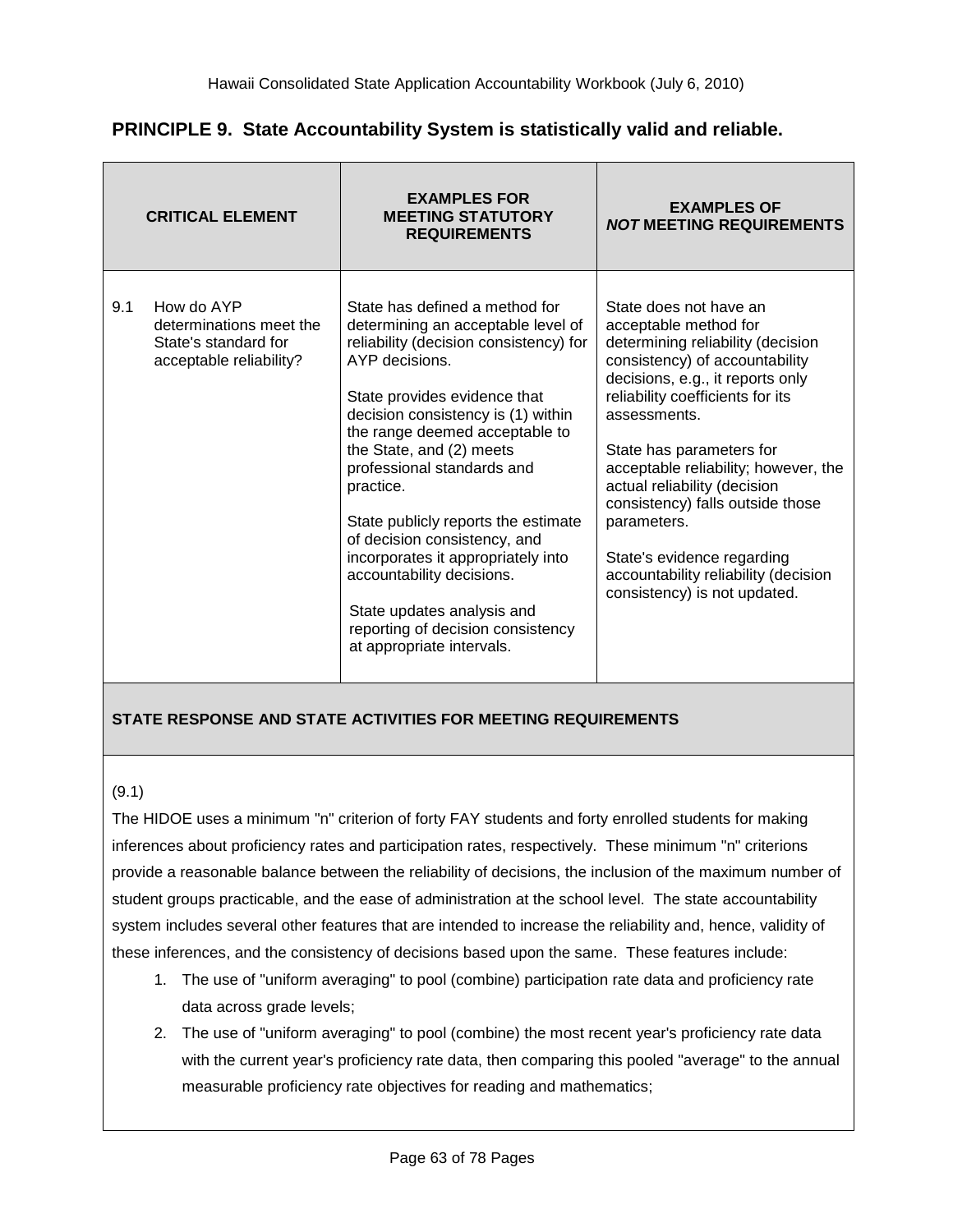- 3. The use of the anchored safe harbor provision so that a school which misses an annual measurable proficiency rate objective but shows a strong gain in the subject (e.g., mathematics) missed is not identified for improvement, corrective action, or restructuring; and
- 4. Basing consecutive years of not making AYP on any student group within a school or the LEA/SEA not making AYP in the same subject (e.g., mathematics) for two or more years.

The HIDOE uses the standard error of the proportion (SEP) to determine whether the proportion (p) of students who are "proficient" (i.e., who "meet" or "exceed" the State's academic achievement standards) in reading and mathematics is significantly lower than the proportion of students who should be "proficient" in reading and mathematics. (The State's annual measurable objectives - or AMOs - for reading and mathematics define the proportion - or percentage - of students who should be "proficient" in reading and mathematics, respectively.) The standard error of the proportion is applied to any student group within a school or the LEA/SEA if the number of full academic year students in the student group is greater than or equal to forty individuals; and the student group is deemed to have not met the annual measurable proficiency rate objective for reading or mathematics, or both.



If the sum of "the proportion of students who are proficient" and the SEP is greater than or equal to the annual measurable proficiency rate objective for reading or mathematics (i.e.,  $p + SEP \ge AMO$ ), then the student group is deemed to have met the annual measurable proficiency rate objective for reading or mathematics, respectively. If the sum of "the proportion of students who are proficient" and the SEP is less than the annual measurable proficiency rate objective for reading or mathematics (i.e., p + SEP < AMO), then the student group is deemed to have not met the annual measurable proficiency rate objective for reading or mathematics, respectively. The standard error of the proportion is not applied to participation rate, graduation rate, retention rate, and anchored safe harbor calculations.

The acceptable range for consistent AYP decisions is 1.0 standard error when the minimum number of individuals in a student group required to make reliable inferences about proficiency rates is forty FAY students. The use of standard error and confidence interval approaches in AYP determinations help to ensure that inferences made about small schools with heterogeneous student populations are as consistent as inferences made about large schools with homogeneous student populations.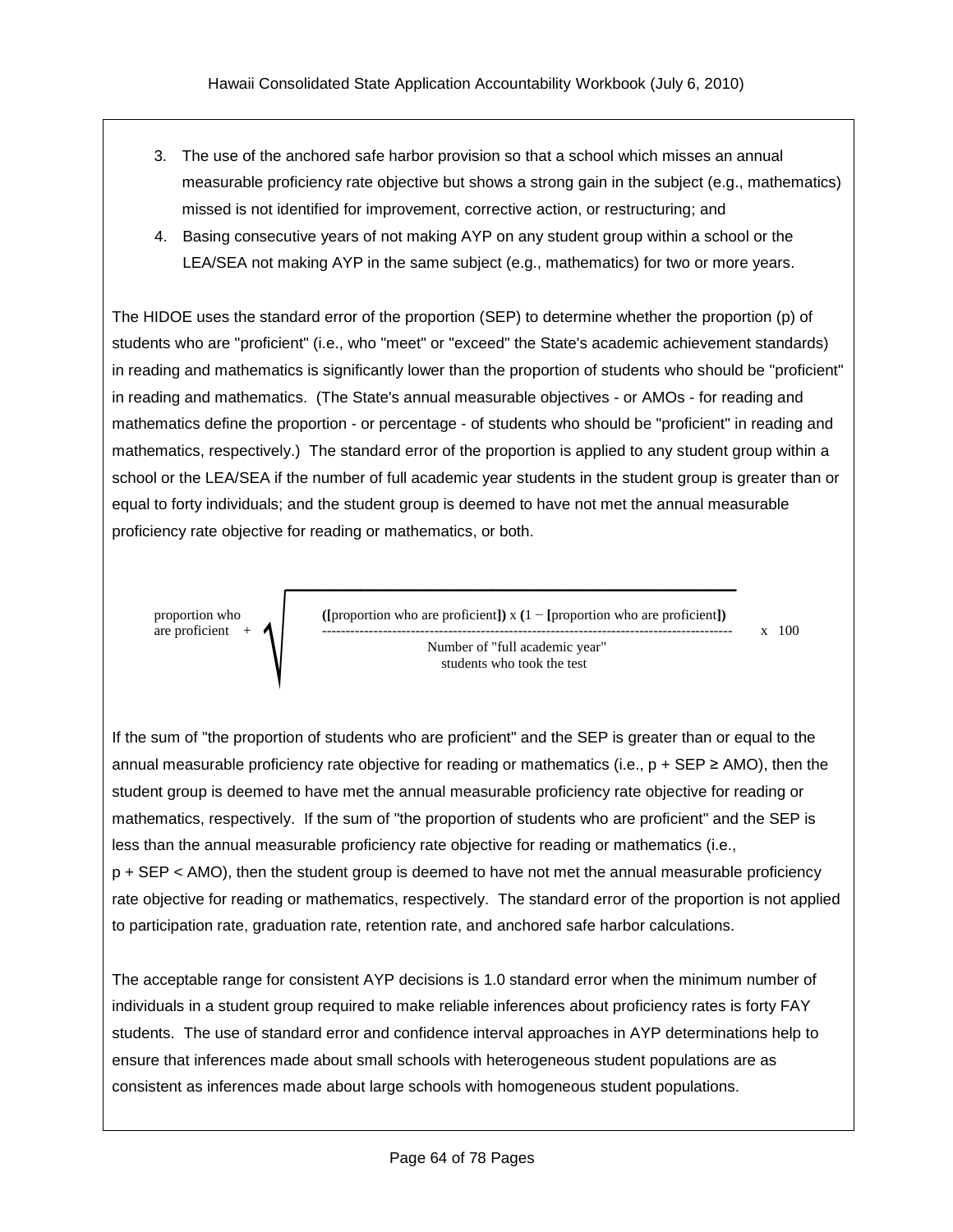The HIDOE has formed a Technical Advisory Committee comprised of national experts in assessment and accountability and enlisted their help in addressing issues related to the accuracy and consistency of AYP determinations.

The HIDOE publicly reports its method for determining decision consistency, the estimate of decision consistency for AYP determinations, and the acceptable range of decision consistency via the Department's ARCH (*Accountability Resource Center Hawaii*) website and in the State's annual NCLB accountability report (see [http://arch.k12.hi.us/school/nclb/nclb.html\)](http://arch.k12.hi.us/school/nclb/nclb.html). The HIDOE uses this information to refine the state accountability system as necessary.

#### References:

State of Hawaii, Department of Education. Office of the Superintendent, Systems Accountability Office, System Evaluation and Reporting Section. "Guidelines for Reporting and Interpreting Student Data (August 2000)", [http://arch.k12.hi.us/resources/resources\\_other.html,](http://arch.k12.hi.us/resources/resources_other.html) accessed September 4, 2009.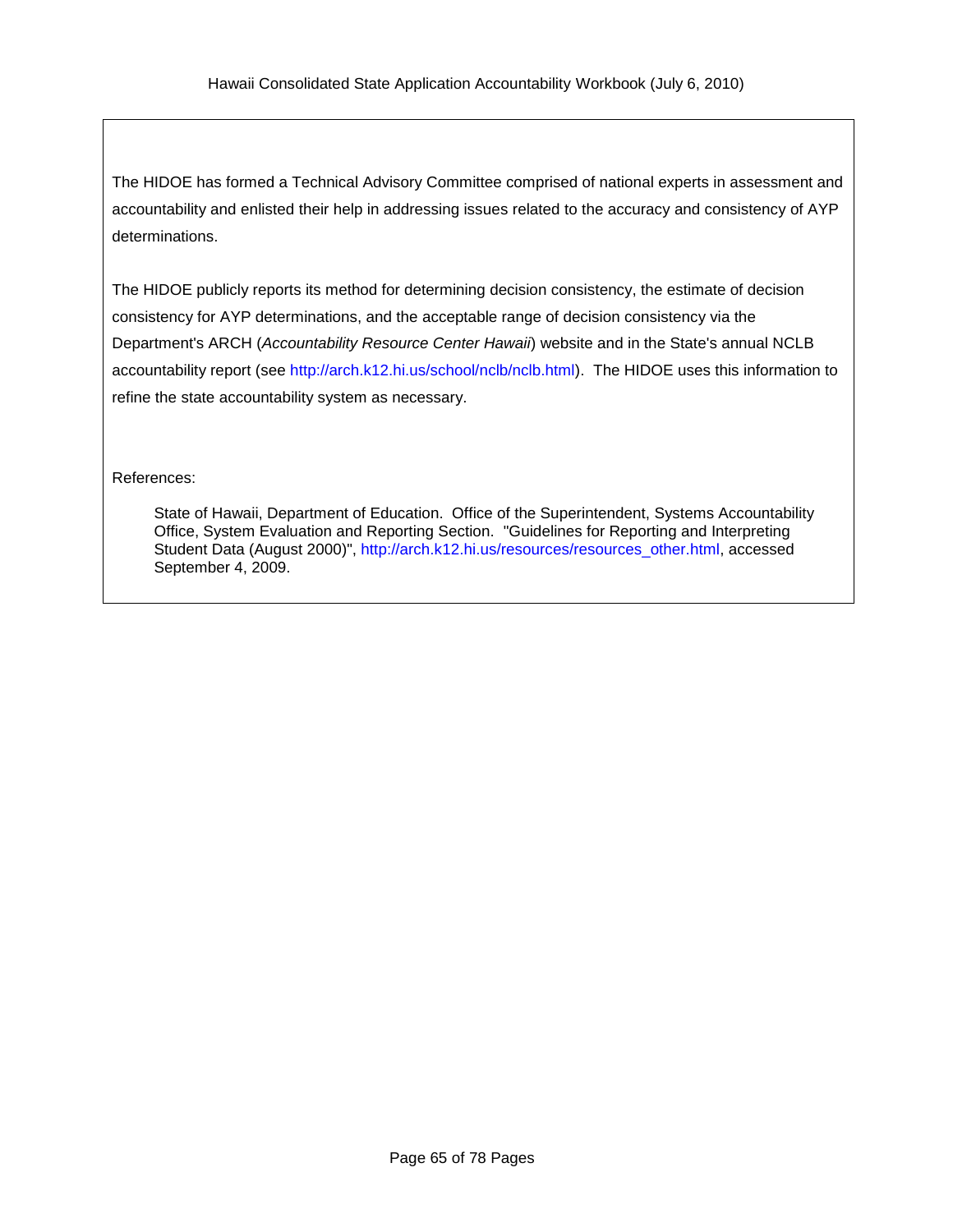|     | <b>CRITICAL ELEMENT</b>  | <b>EXAMPLES FOR</b><br><b>MEETING STATUTORY</b><br><b>REQUIREMENTS</b> | <b>EXAMPLES OF</b><br><b>NOT MEETING REQUIREMENTS</b> |  |  |
|-----|--------------------------|------------------------------------------------------------------------|-------------------------------------------------------|--|--|
| 9.2 | What is the State's      | State has established a process                                        | State does not have a system for                      |  |  |
|     | process for making valid | for public schools and LEAs to                                         | handling appeals of accountability                    |  |  |
|     | AYP determinations?      | appeal an accountability decision.                                     | decisions.                                            |  |  |

### (9.2)

Section 34 CFR 200.31(a) (opportunity to review school-level data) requires LEAs to provide schools with an opportunity to review their assessment and accountability data before identifying the schools for improvement, corrective action, or restructuring. Similarly, section 34 CFR 200.50(c) (opportunity for review of LEA-level data) requires SEAs to provide LEAs with an opportunity to review their data, including academic assessment data, before identifying the LEAs for improvement or corrective action. Since Hawaii is a single LEA/SEA, the opportunity to review school-level assessment and accountability data is provided by the Office of the Superintendent (i.e., the "state" office).

Before identifying schools for improvement, corrective action, or restructuring, the Office of the Superintendent provides schools with an opportunity to review the school-level data on which their preliminary identification is based. After official (i.e., written) notification of their preliminary AYP results and NCLB status, schools are provided ten calendar days to submit an appeal. The general procedure for appealing a school's preliminary AYP results and NCLB status is described below:

- Step 1: If the principal believes that the proposed identification is erroneous for computational, statistical, or other substantive reasons, then the principal must substantiate and document the perceived errors.
- Step 2: The principal must submit the supporting evidence to the Superintendent not later than ten calendar days after official (i.e., written) notification of preliminary AYP results and NCLB status is sent to the school.
- Step 3: The Superintendent considers the evidence submitted by the principal before making a final determination of the AYP results and NCLB status of the school.
- Step 4: The Superintendent makes public a final determination of the AYP results and NCLB status of the school not later than thirty calendar days after the school is provided with an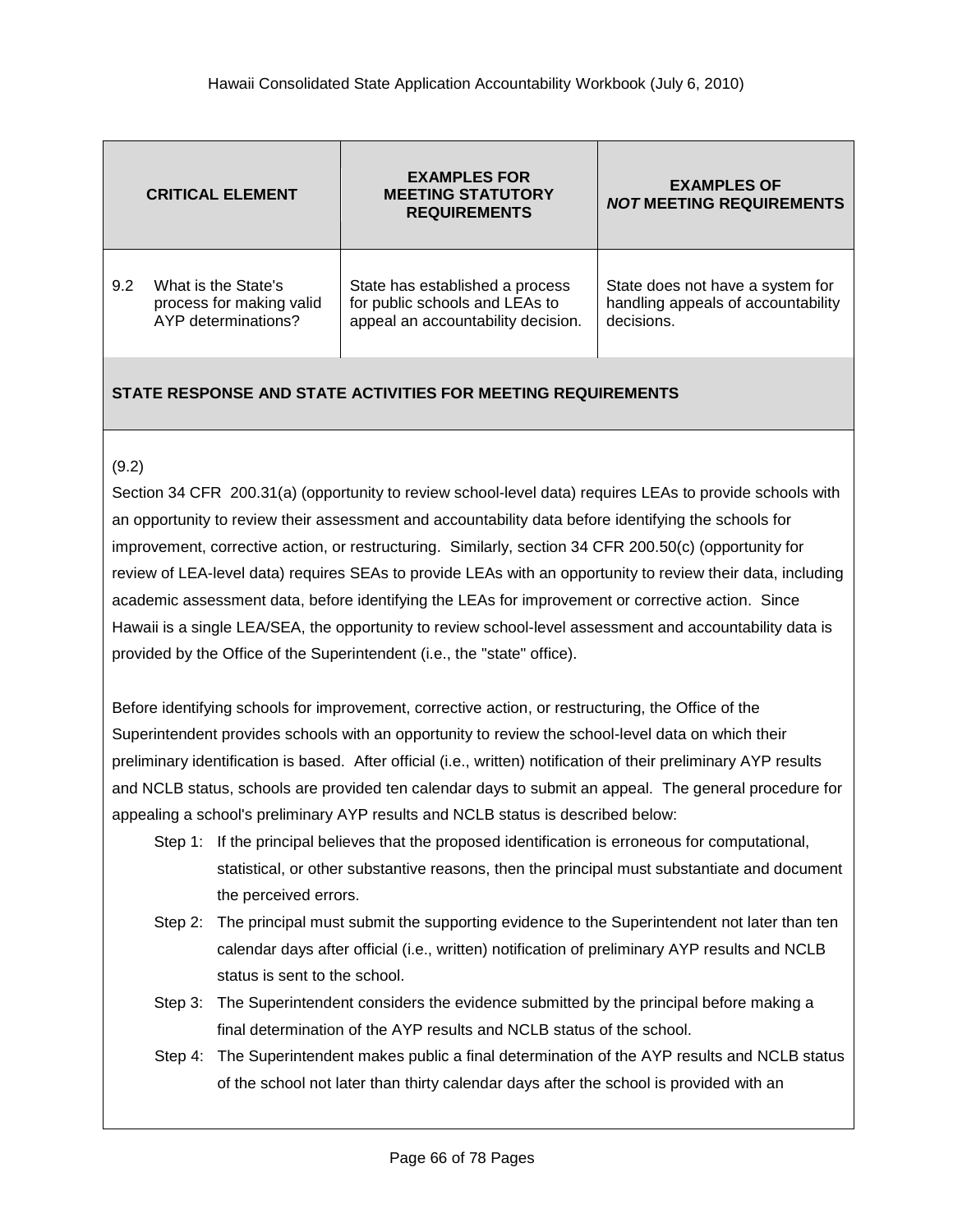opportunity to review the school-level data on which its preliminary identification is based. In other words, a final determination of the AYP results and NCLB status of a school is made not later than forty calendar days after official (i.e., written) notification of preliminary AYP results and NCLB status is sent to the school.

Except to correct a systemic error, all decisions concerning the identification of schools for improvement, corrective action, or restructuring are deemed final after the appeal process has been completed.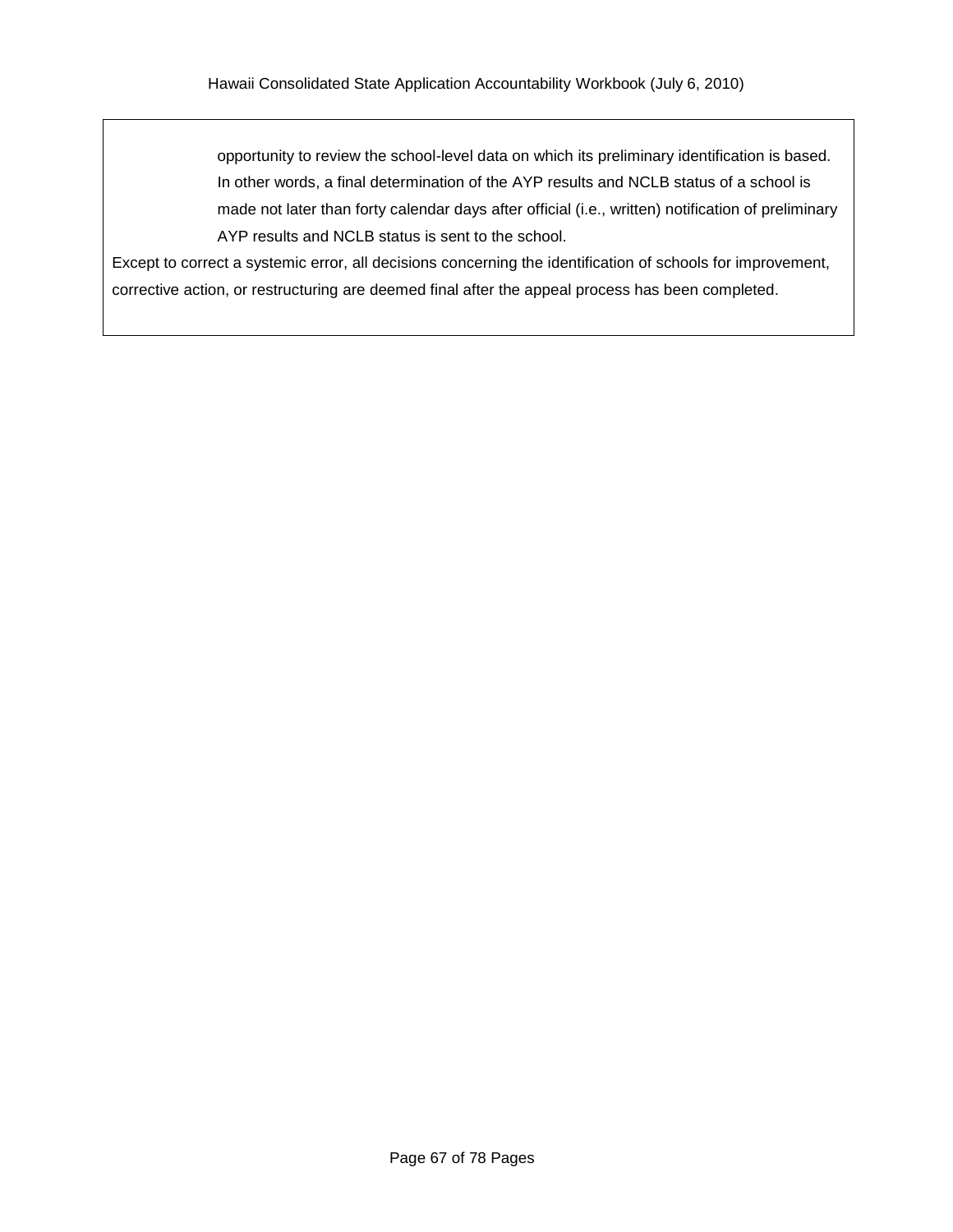|     | <b>CRITICAL ELEMENT</b>                                                                                                | <b>EXAMPLES FOR</b><br><b>MEETING STATUTORY</b><br><b>REQUIREMENTS</b>                                                                                                                                                                                                                                                                                                                                                                                  | <b>EXAMPLES OF</b><br><b>NOT MEETING REQUIREMENTS</b>                                                                                                                                                  |
|-----|------------------------------------------------------------------------------------------------------------------------|---------------------------------------------------------------------------------------------------------------------------------------------------------------------------------------------------------------------------------------------------------------------------------------------------------------------------------------------------------------------------------------------------------------------------------------------------------|--------------------------------------------------------------------------------------------------------------------------------------------------------------------------------------------------------|
| 9.3 | How has the State<br>planned for incorporating<br>into its definition of AYP<br>anticipated changes in<br>assessments? | State has a plan to maintain<br>continuity in AYP decisions<br>necessary for validity through<br>planned assessment changes, and<br>other changes necessary to<br>comply fully with NCLB. <sup>11</sup><br>State has a plan for including new<br>public schools in the State<br>Accountability System.<br>State has a plan for periodically<br>reviewing its State Accountability<br>System, so that unforeseen<br>changes can be quickly<br>addressed. | State's transition plan interrupts<br>annual determination of AYP.<br>State does not have a plan for<br>handling changes: e.g., to its<br>assessment system, or the<br>addition of new public schools. |

#### (9.3)

 $\overline{a}$ 

The state assessment program includes reading and mathematics assessments in grades 3, 4, 5, 6, 7, 8, and 10, and (beginning school year 2009-2010) science assessments in grades 4, 6, and 10. The state assessment program also includes alternate assessments (based on alternate achievement standards) for students with the most significant cognitive disabilities enrolled in the abovementioned grades, and portfolio assessments for Hawaiian language immersion program students enrolled in grades 3 and 4.

The HIDOE's working definition of AYP includes data from all the grade levels tested in reading and mathematics (i.e., 3, 4, 5, 6, 7, 8, and 10), and is based on the State's original (i.e., May 28, 2003) baseline values, intermediate goals, and annual measurable objectives for all students to reach proficiency by 2013-14.

 $11$  Several events may occur which necessitate such a plan. For example, (1) the State may need to include additional assessments in grades 3-8 by 2005-2006; (2) the State may revise content and/or academic achievement standards; (3) the State may need to recalculate the starting point with the addition of new assessments; or (4) the State may need to incorporate the graduation rate or other indicators into its State Accountability System. These events may require new calculations of validity and reliability.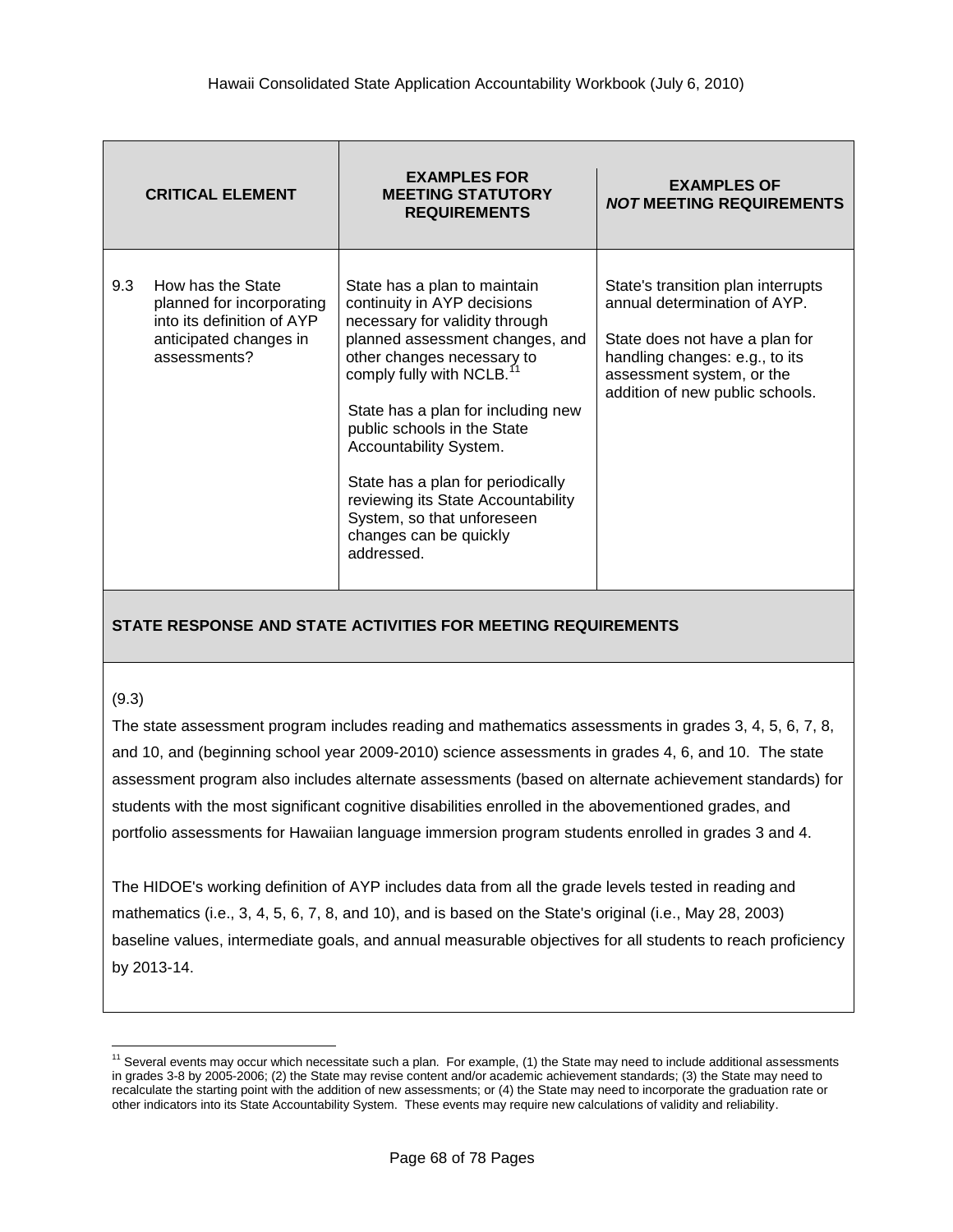Adequate yearly progress determinations for new schools begin in their second year of operation. Students who attend a new school are accounted for in the first year of the new school's operation by including those students' participation attributes and proficiency scores in the AYP determination for the LEA/SEA. Similarly, students who are promoted from elementary school to middle/intermediate school are accounted for in their transition year by including those students' participation attributes in the AYP determination for the school and by including those students' proficiency scores in the AYP determination for the LEA/SEA. The proficiency scores of students who are promoted from elementary school to middle/intermediate school are included in the AYP determinations for the middle/intermediate school after the students have been enrolled at the middle/intermediate school for a full academic year. The goal of attaining 100% proficiency for all students by 2013-14 applies to both new schools and existing schools, and to students enrolled in the Hawaii public school system (but not one specific school) for a full academic year.

The HIDOE does not believe it is necessary to adopt a definition of "new school" at this time since a school, by law (i.e., §§34 CFR 200.35(b) (delay and removal), 34 CFR 200.43(c)(2) (restructuring), and 34 CFR 200.50(h) (SEA review of LEA progress)), can exit restructuring only if the school makes AYP for two consecutive years. A school cannot exit restructuring by simply converting to a charter school or otherwise changing its governance structure since restructuring is a means for enabling the school to make AYP and not an end itself. Allowing a school to exit restructuring by changing its governance structure assumes that the school's inability to make AYP for six or more consecutive years is related to management issues and unrelated (for example) to the amount of funding needed to bring about adequate educational outcomes for all students, including "at-risk" students. The HIDOE believes this is inconsistent with the letter and intent of the law.

The HIDOE does not believe it is advisable to adopt a definition of "new school" at this time since there is very little precedent on which to base such a definition. Anuenue Elementary School, which closed in 1987 and reopened in 1995 as a self-contained, K-12, Hawaiian language immersion school, is the only recent example of an "existing" school that might have been considered a "new" school when it reopened. When a multi-level school (e.g., grades 7-12) is split into two schools (e.g., grades 7-8 and grades 9-12), neither school is deemed new for AYP purposes. Both the existing school and the new school retain the AYP results and NCLB status of the multi-level school. A school-within-a-school (e.g., Hawaiian language immersion program) assumes the AYP result and NCLB status of its host-school since they both report to the same principal and school community council.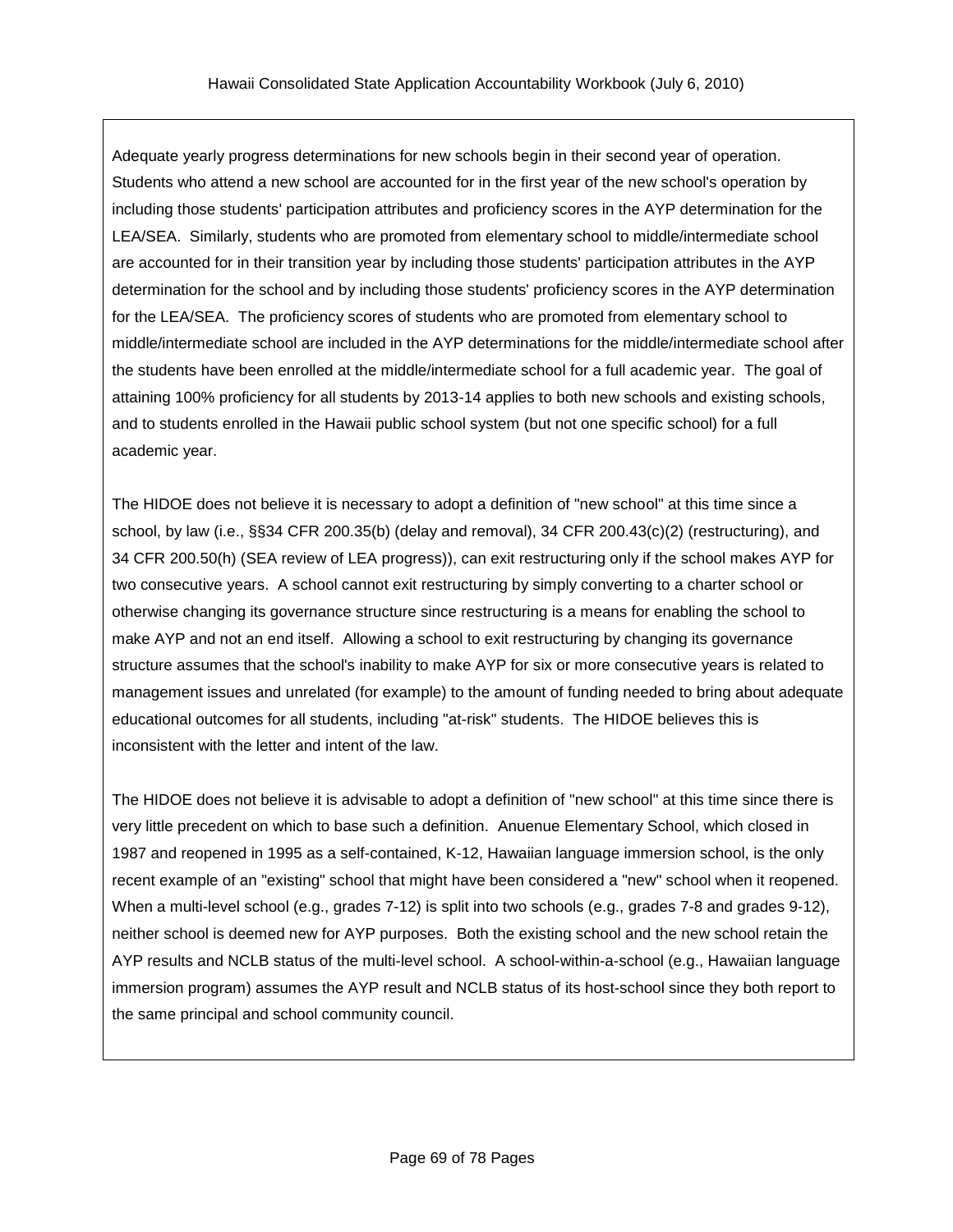## **PRINCIPLE 10. In order for a public school or LEA to make AYP, the State ensures that it assessed at least 95% of the students enrolled in each subgroup.**

|      | <b>CRITICAL ELEMENT</b>                                                                                                               | <b>EXAMPLES FOR</b><br><b>MEETING STATUTORY</b><br><b>REQUIREMENTS</b>                                                                                                                                                                                                                                                                                 | <b>EXAMPLES OF</b><br><b>NOT MEETING</b><br><b>REQUIREMENTS</b>                                                                                                                                                                 |
|------|---------------------------------------------------------------------------------------------------------------------------------------|--------------------------------------------------------------------------------------------------------------------------------------------------------------------------------------------------------------------------------------------------------------------------------------------------------------------------------------------------------|---------------------------------------------------------------------------------------------------------------------------------------------------------------------------------------------------------------------------------|
| 10.1 | What is the State's<br>method for calculating<br>participation rates in the<br>State assessments for<br>use in AYP<br>determinations? | State has a procedure to<br>determine the number of absent<br>or untested students (by subgroup<br>and aggregate).<br>State has a procedure to<br>determine the denominator (total<br>enrollment) for the 95%<br>calculation (by subgroup and<br>aggregate).<br>Public schools and LEAs are held<br>accountable for reaching the 95%<br>assessed goal. | The state does not have a<br>procedure for determining the rate<br>of students participating in<br>statewide assessments.<br>Public schools and LEAs are not<br>held accountable for testing at<br>least 95% of their students. |

## **STATE RESPONSE AND STATE ACTIVITIES FOR MEETING REQUIREMENTS**

## (10.1)

The HIDOE uses a unique student identification number to account for and track students across programs (e.g., SPED, ELL, and free/reduced price school lunch), schools (including charter schools), and grade levels (from preschool to high school). The HIDOE's System Evaluation and Reporting Section performs the calculation of participation rates on the state assessments. These calculations are based on a complete student roster file that identifies each student who was enrolled at the time of testing in the Hawaii public school system. Additionally, each school is responsible for providing documentation to the HIDOE's Student Assessment Section for each student who was not tested at the request of their parent or physician. The HIDOE compares the number of test scores with the number of students enrolled at the time of testing, and these comparisons must show that all students were tested or can be otherwise accounted for.

### Participation Rate Count Date

As previously mentioned, all students "enrolled at the time of testing" are expected to participate in the *Hawaii State Assessment*. A school's "participation rate count date" is based on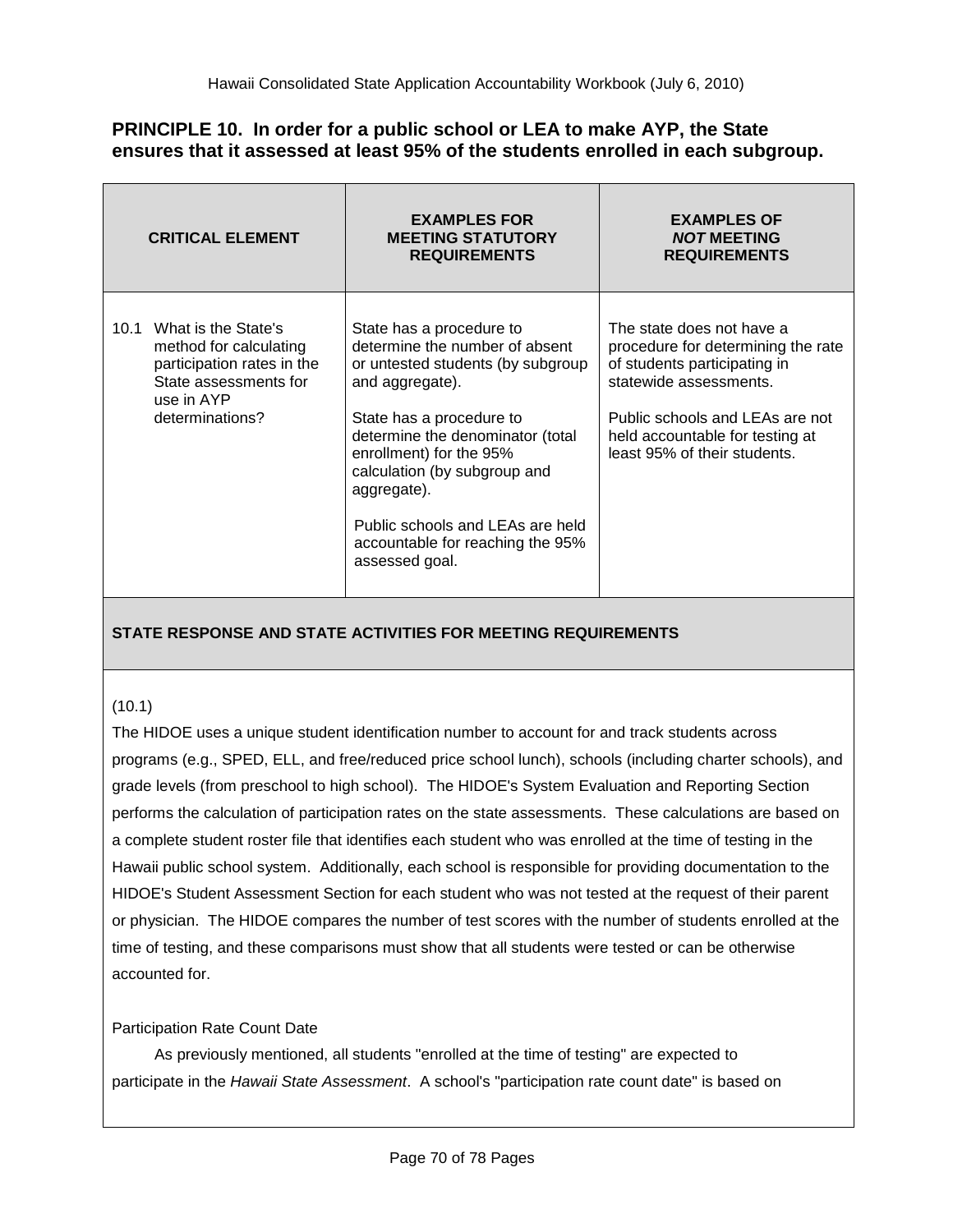the first student day (versus the first teacher day) of the week when the school administers the first reading, mathematics, or science test session to the majority of its students. A school's participation rate count date operationally defines "enrolled at the time of testing" and comprises the denominator of the participation rate measure used in determining AYP. Participation rates are calculated as the number of students with valid test scores divided by the number of students enrolled at the time of testing.

For participation rate purposes, the general rule is to attribute a student to the school where the student took the first reading, mathematics, or science test session. For proficiency rate purposes, the general rule is to attribute a student to the school where the full academic year requirement is met. Typically, participation and proficiency are attributed to the same school. In the unlikely event that a transferring student is attributed to one school for participation purposes and another school for proficiency purposes, the HIDOE attributes proficiency to the school where the full academic year requirement is met regardless of where the transferring student took the first reading, mathematics, or science test session.

Students who are withdrawn from, released by, or otherwise exited out of the Hawaii public school system on or before a school's participation rate count date are not part of the number of students "enrolled at the time of testing" for purposes of calculating participation rates. Conversely, students who are enrolled in the Hawaii public school system on a school's participation rate count date are part of the number of students "enrolled at the time of testing" for purposes of calculating participation rates.

Minimum "n" criterion for Calculating Participation Rates (including exception for very small schools)

Forty enrolled students is the minimum number of individuals required to reliably calculate the participation rate of each student group (e.g., "All Students", SPED, and Asian/Pacific Islander) within a school and the LEA/SEA. If the n-count of the student group is less than forty enrolled students, then the student group receives an "n/a" as its participation rate and is not used to determine AYP except as provided in Critical [Element](#page-22-0) 3.2.

## Participation Rate Requirement for AYP

If a student group within a school or the LEA/SEA is large enough to produce a statistically reliable participation rate, and if the school or the LEA/SEA does not test at least 95% of the students in each student group, then the school or the LEA/SEA is deemed to have not made AYP. If a student group within a school or the LEA/SEA does not meet the 95% standard for assessment participation, then the HIDOE pools data from the previous year (i.e., spring 2009) to average the participation rate data for the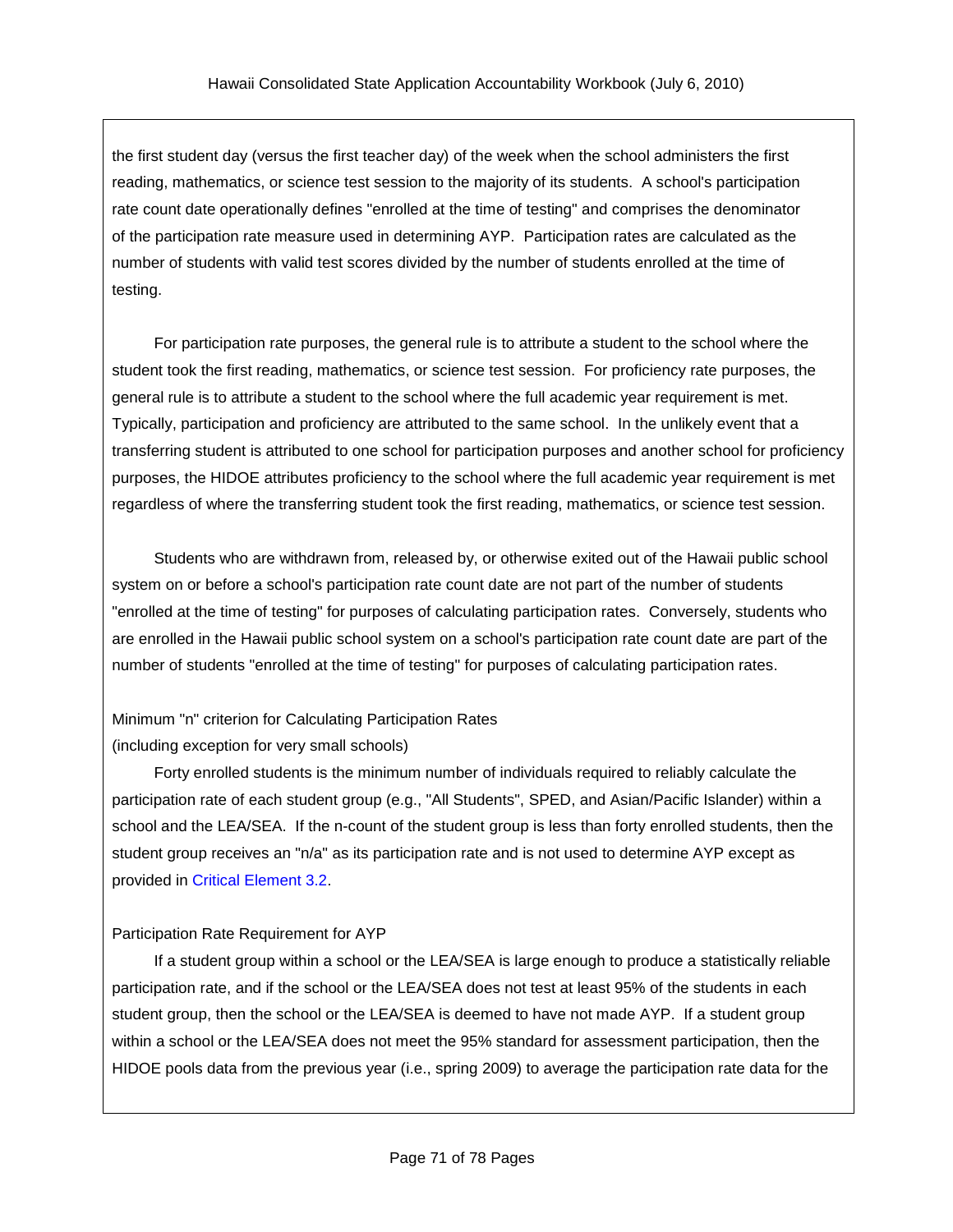student group. If this two-year average does not meet the 95% standard for assessment participation, then the HIDOE pools data from the two previous years (i.e., spring 2009 and spring 2008) to average the participation rate data for the student group. If this three-year average (i.e., spring 2010, spring 2009, and spring 2008) does not meet the 95% standard for assessment participation, then the student group is deemed to have not made AYP.

### Invalid Test Sessions

Invalid test sessions do not count for participation or proficiency purposes, or both. Out-of-gradelevel testing is not allowed under any circumstances. A student is deemed to have not participated in the *Hawaii State Assessment*, the *Hawaii State Alternate Assessment*, or the *Hawaiian Aligned Portfolio Assessment* if a school administers an out-of-grade-level test to a student.

### Medical Emergencies

Students who are unable to take the *Hawaii State Assessment*, the *Hawaii State Alternate Assessment*, or the *Hawaiian Aligned Portfolio Assessment* during the official test administration window because of a "unique, significant medical emergency" do not count (against a school or the LEA/SEA) for participation purposes. A student's "physician" must state, in writing, that the student was medically unable to take part in the *Hawaii State Assessment* (with or without accommodations), the *Hawaii State Alternate Assessment* (for students with the most significant cognitive disabilities), or the *Hawaiian Aligned Portfolio Assessment* (for Hawaiian language immersion program students enrolled in grades 3 and 4). The physician's signed report must include a description of the medical emergency that caused the student to be deemed medically unable to take part in the *Hawaii State Assessment*, the *Hawaii State Alternate Assessment*, or the *Hawaiian Aligned Portfolio Assessment*. The student's medical emergency may be temporary or persistent in nature; however, it must extend without interruption from the date the school started testing (e.g., Monday, March 29, 2010) to the last day of the official test administration window (e.g., Thursday, April 22, 2010).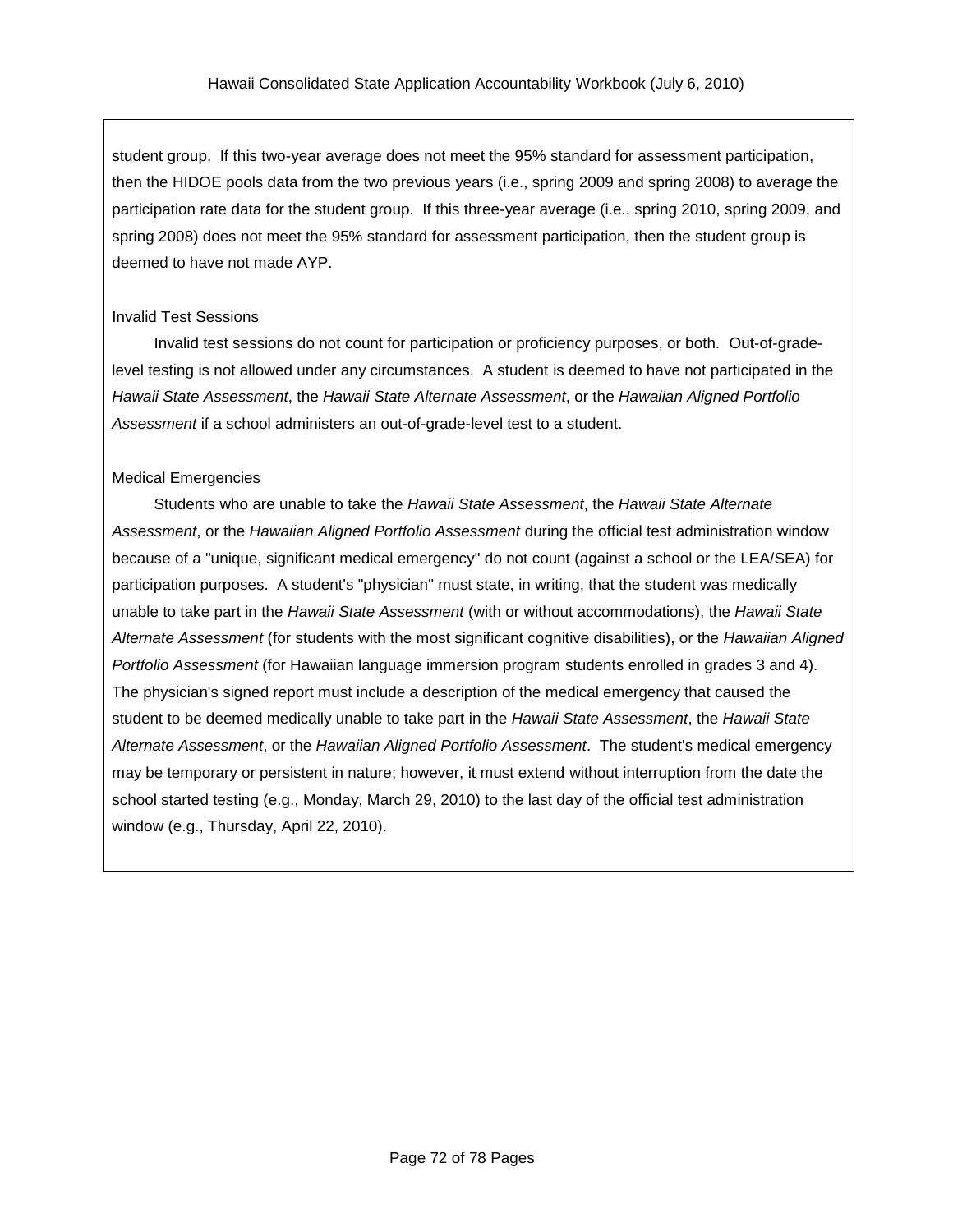| <b>CRITICAL ELEMENT</b>                                                                                          | <b>EXAMPLES FOR</b><br><b>MEETING STATUTORY</b><br><b>REQUIREMENTS</b>                                                                                                 | <b>EXAMPLES OF</b><br><b>NOT MEETING REQUIREMENTS</b>             |  |  |
|------------------------------------------------------------------------------------------------------------------|------------------------------------------------------------------------------------------------------------------------------------------------------------------------|-------------------------------------------------------------------|--|--|
| 10.2 What is the State's<br>policy for determining<br>when the 95% assessed<br>requirement should be<br>applied? | State has a policy that implements<br>the regulation regarding the use of<br>95% allowance when the group is<br>statistically significant according to<br>State rules. | State does not have a procedure<br>for making this determination. |  |  |

#### **STATE RESPONSE AND STATE ACTIVITIES FOR MEETING REQUIREMENTS**

(10.2)

A 95% participation rate is required to make AYP whenever the number of students enrolled in a school,

the LEA/SEA, or a student group at the time of testing meet or exceed the minimum "n" criterion (i.e., forty individuals) for calculating a participation rate.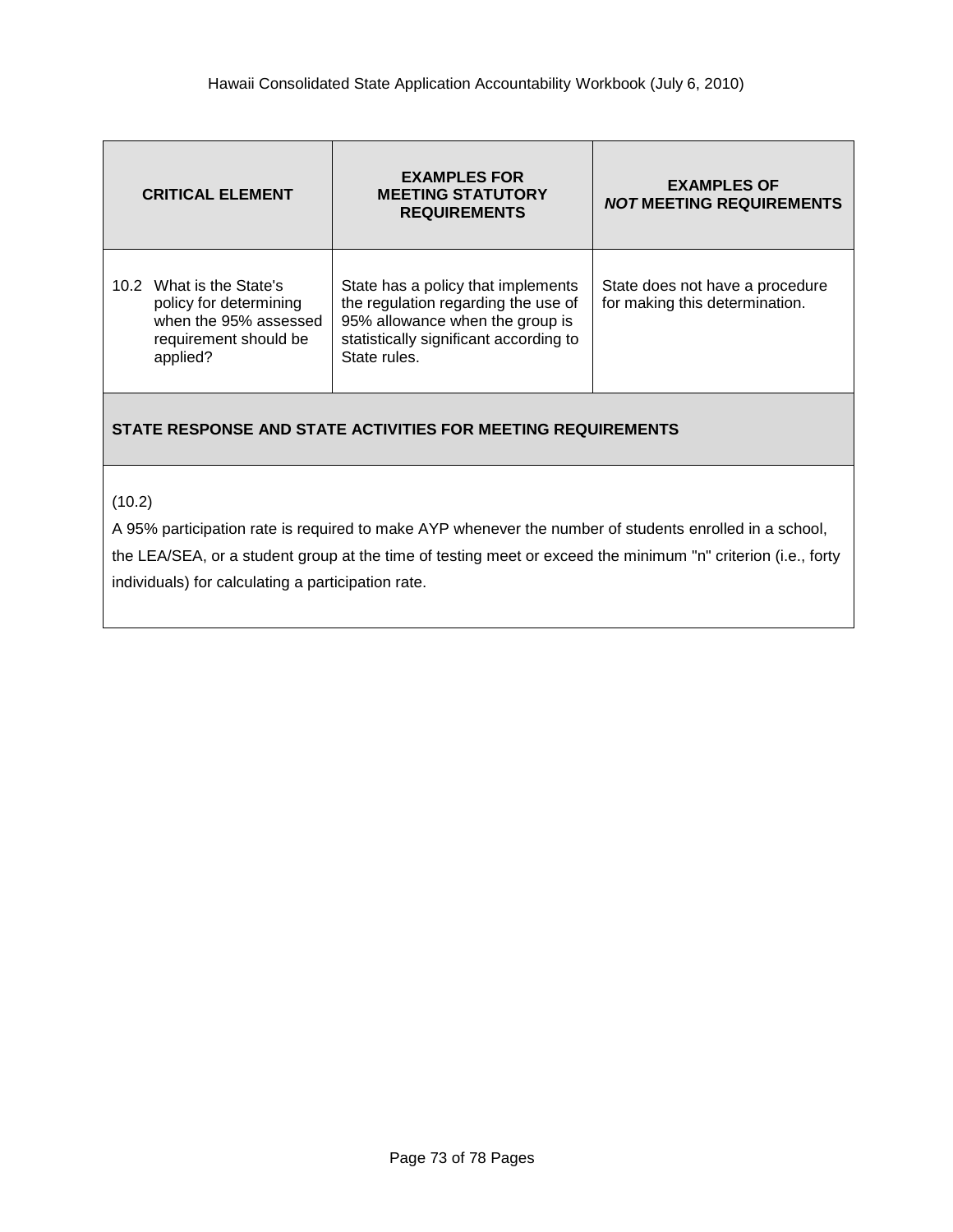## **Appendix A Required Data Elements for State Report Card**

#### **1111(h)(1)(C)**

- 1. Information, in the aggregate, on student achievement at each proficiency level on the State academic assessments (disaggregated by race, ethnicity, gender, disability status, migrant status, English proficiency, and status as economically disadvantaged, except that such disaggregation shall not be required in a case in which the number of students in a category is insufficient to yield statistically reliable information or the results would reveal personally identifiable information about an individual student.
- 2. Information that provides a comparison between the actual achievement levels of each student subgroup and the State's annual measurable objectives for each such group of students on each of the academic assessments.
- 3. The percentage of students not tested (disaggregated by the student subgroups), except that such disaggregation shall not be required in a case in which the number of students in a category is insufficient to yield statistically reliable information or the results would reveal personally identifiable information about an individual student.
- 4. The most recent 2-year trend in student achievement in each subject area, and for each grade level, for the required assessments.
- 5. Aggregate information on any other indicators used by the State to determine the Adequate Yearly Progress of students in achieving State academic achievement standards disaggregated by student subgroups.
- 6. Graduation rates for secondary school students disaggregated by student subgroups.
- 7. Information on the performance of local educational agencies in the State regarding making adequate yearly progress, including the number and names of each school identified for school improvement under section 1116.
- 8. The professional qualifications of teachers in the State, the percentage of such teachers teaching with emergency or provisional credentials, and the percentage of classes in the State not taught by highly qualified teachers, in the aggregate and disaggregated by high-poverty compared to low-poverty schools which (for this purpose) means schools in the top quartile of poverty and the bottom quartile of poverty in the State.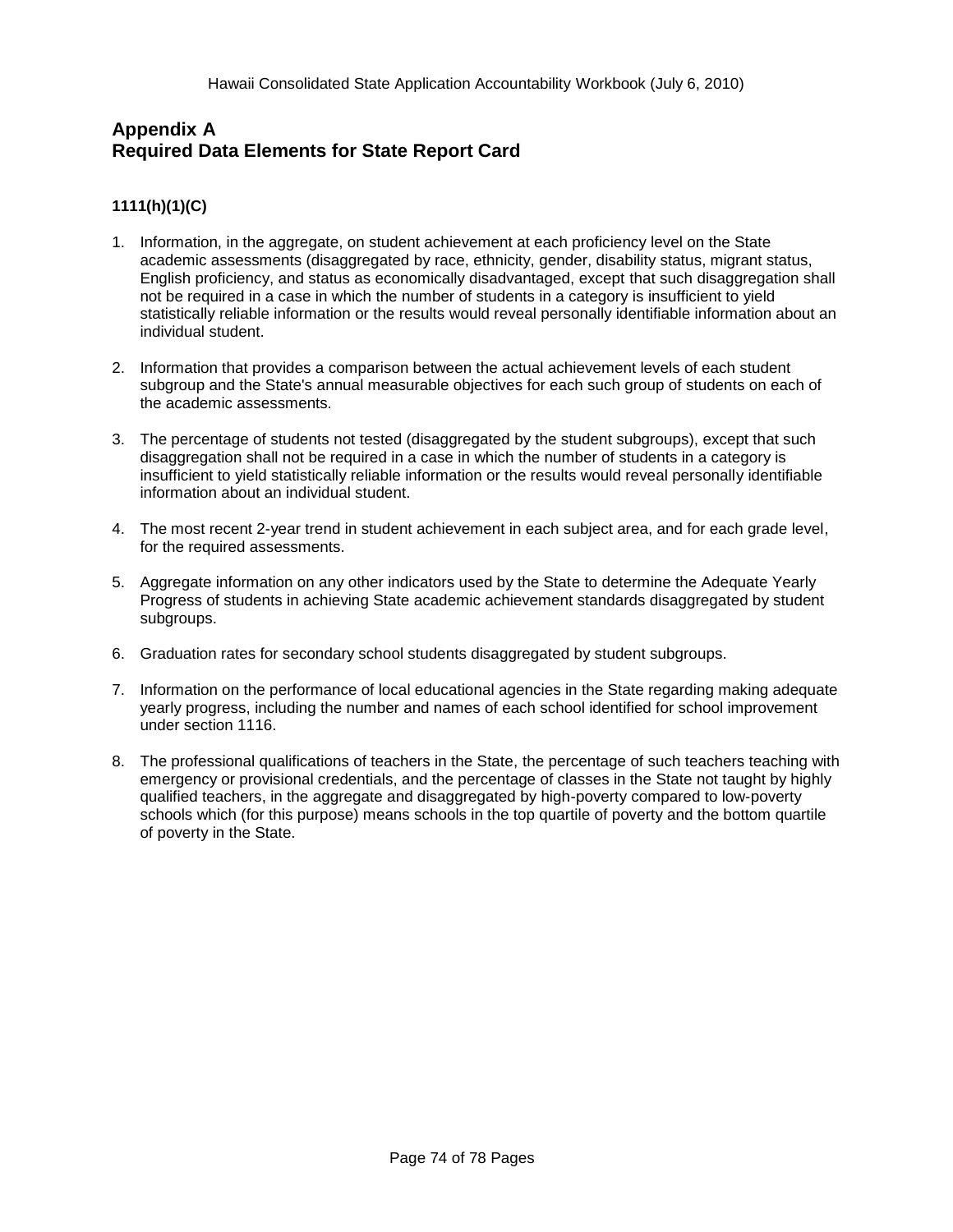# **Appendix B Grade 31 Students**

The Grade 31 designation is assigned to special education students in two instances:

1. A returning high school special education senior who did not graduate with a diploma is given a Grade 31 and can receive services per his/her Individualized Education Program (IEP) until he/she ages out at 20 years old.

For example, a special education student who graduated last school year with a certificate of completion, also known as an "Individually Prescribed Program (IPP) Certificate", and returned this school year, would be given a Grade 31 designation.

Another example is the student who was grade 12 last year, did not participate in graduation, returns to school for the current school year, and plans to graduate with a certificate of completion.

2. A special education student who is at an "out-of-grade level" placement in relation to the school where he/she is enrolled because the appropriate educational program is at that school is also given a Grade 31 designation. This placement decision may be made by a hearing officer, a judge, or a group of persons knowledgeable about the student, the meaning of the evaluation data, and the placement options as documented in the IEP's Prior Written Notice.

For example, a 15-year-old student may be given a Grade 31 designation if the student is placed in a program at an elementary school by the student's IEP team.

The Grade 31 designation, therefore, is given after a student completes his/her school's highest grade level (e.g., the fifth grade or sixth grade for a typical elementary school, eighth grade for a typical middle school, and twelfth grade for a typical high school).

A Grade 31 designation is *NOT* used for a retention authorized by the principal or for a credit deficiency. For example, a senior who did not have enough credits to graduate with a diploma will be given a 12R designation the following school year, not Grade 31. Enrollment in non-credit classes, by itself, is also not determinative of a Grade 31 designation.

Authority: Memorandum from Patricia Hamamoto, Superintendent of Education to Complex Area Superintendents, District Educational Specialists, Principals, and Charter School Administrators, entitled "Special Education Students with a Grade 31 Designation" (October 27, 2005), Notes://LILINOTE/8A25646700669F2D/EC508E6E5384A8D50A25694600016E49/6F5D4A4BEAF84D3D 0A2570A7000B30F1, accessed November 11, 2005, 2 pp.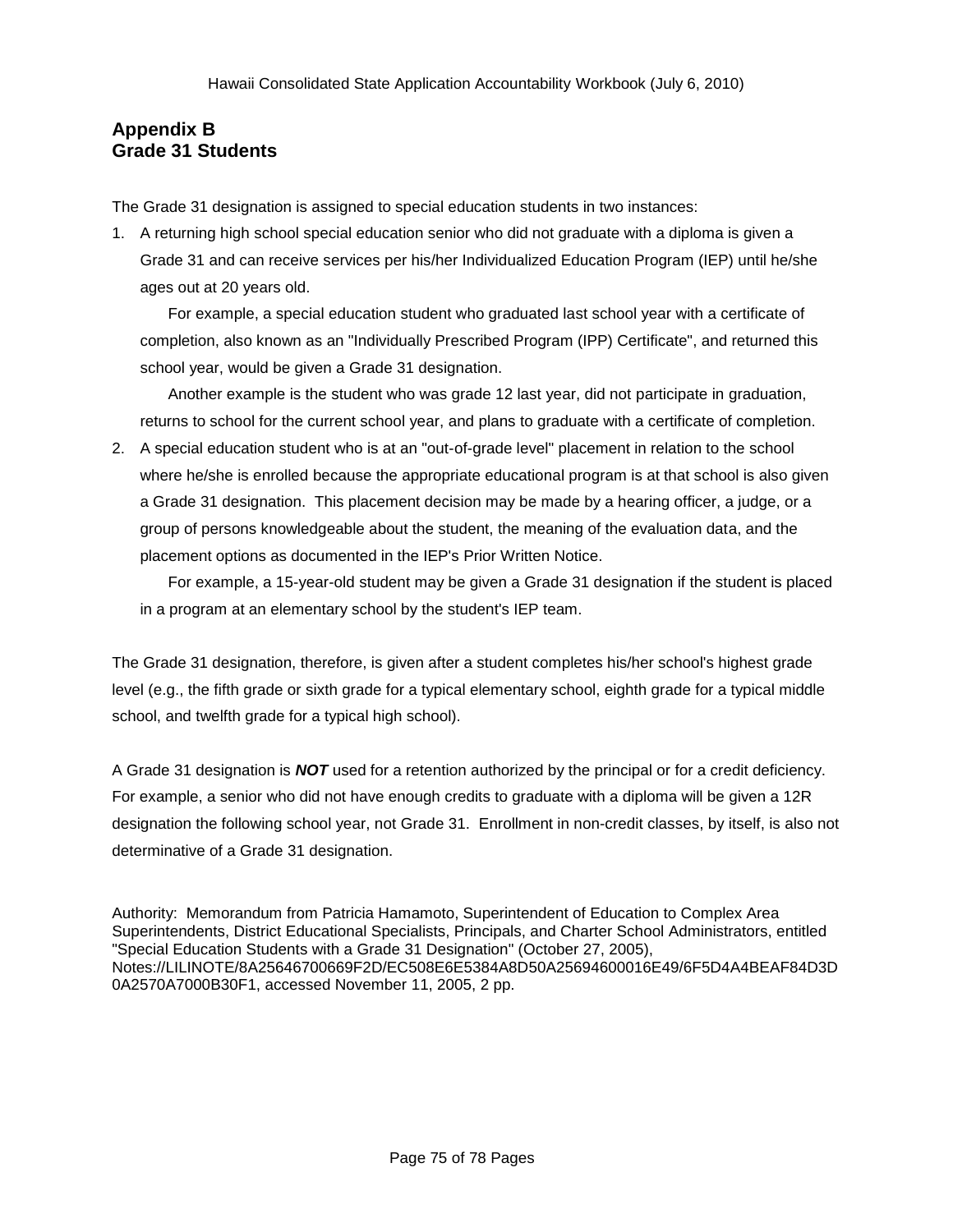### **Appendix C Pooling of Data by Student Group and AYP Indicator**

| Pooling of Data by Student Group and AYP Indicator<br>(not including Very Small Schools, see Critical Element 3.2) |                                                                                                                                                                      |                                                                                                                                                                                  |                                                                                                                                                                                                             |                                                |  |  |  |  |  |
|--------------------------------------------------------------------------------------------------------------------|----------------------------------------------------------------------------------------------------------------------------------------------------------------------|----------------------------------------------------------------------------------------------------------------------------------------------------------------------------------|-------------------------------------------------------------------------------------------------------------------------------------------------------------------------------------------------------------|------------------------------------------------|--|--|--|--|--|
| "All Students" group                                                                                               | <b>Participation Rate</b>                                                                                                                                            | Proficiency Rate (Type I, $n \ge 40$ )                                                                                                                                           | Proficiency Rate (Type II, $n < 40$ )                                                                                                                                                                       | <b>Graduation and</b><br><b>Retention Rate</b> |  |  |  |  |  |
| When are data pooled?                                                                                              | When $n \geq 40$ enrolled students and the<br>95% participation rate requirement is<br>initially "Not Met"                                                           | When $n \geq 40$ FAY students and the<br>reading/mathematics proficiency rate<br>requirement is initially "Not Met"                                                              | When $n < 40$ FAY students and a<br>reading/mathematics proficiency rate<br>cannot be computed due to insufficient<br>"n" size (i.e., n-count)                                                              | n/a                                            |  |  |  |  |  |
| How many years of data<br>can be pooled?                                                                           | Up to three years                                                                                                                                                    | Up to two years (also referred to as<br>Uniform Averaging)                                                                                                                       | Up to three years                                                                                                                                                                                           | n/a                                            |  |  |  |  |  |
| How long are data<br>pooled?                                                                                       | Until the 95% participation rate<br>requirement is "Met"; until there are no<br>data left to pool; or until three years of<br>data are pooled, whichever comes first | Until the reading/mathematics proficiency<br>rate requirement is "Met"; until there are<br>no data left to pool; or until two years of<br>data are pooled, whichever comes first | Until $n \geq 40$ FAY students and a<br>reading/mathematics proficiency rate can<br>be computed; until there are no data left<br>to pool; or until three years of data are<br>pooled, whichever comes first |                                                |  |  |  |  |  |
|                                                                                                                    |                                                                                                                                                                      |                                                                                                                                                                                  |                                                                                                                                                                                                             |                                                |  |  |  |  |  |
| <b>Disaggregated</b><br>student groups                                                                             | <b>Participation Rate</b>                                                                                                                                            | Proficiency Rate (Type I, $n \ge 40$ )                                                                                                                                           | Proficiency Rate (Type II, $n < 40$ )                                                                                                                                                                       | <b>Graduation and</b><br><b>Retention Rate</b> |  |  |  |  |  |
| When are data pooled?                                                                                              | When $n \geq 40$ enrolled students and the<br>95% participation rate requirement is<br>initially "Not Met"                                                           | When $n \geq 40$ FAY students and the<br>reading/mathematics proficiency rate<br>requirement is initially "Not Met"                                                              | n/a                                                                                                                                                                                                         | n/a                                            |  |  |  |  |  |
| How many years of data<br>can be pooled?                                                                           | Up to three years                                                                                                                                                    | Up to two years (also referred to as<br>Uniform Averaging)                                                                                                                       | n/a                                                                                                                                                                                                         | n/a                                            |  |  |  |  |  |
| How long are data<br>pooled?                                                                                       | Until the 95% participation rate<br>requirement is "Met"; until there are no<br>data left to pool; or until three years of<br>data are pooled, whichever comes first | Until the reading/mathematics proficiency<br>rate requirement is "Met"; until there are<br>no data left to pool; or until two years of<br>data are pooled, whichever comes first | n/a                                                                                                                                                                                                         | n/a                                            |  |  |  |  |  |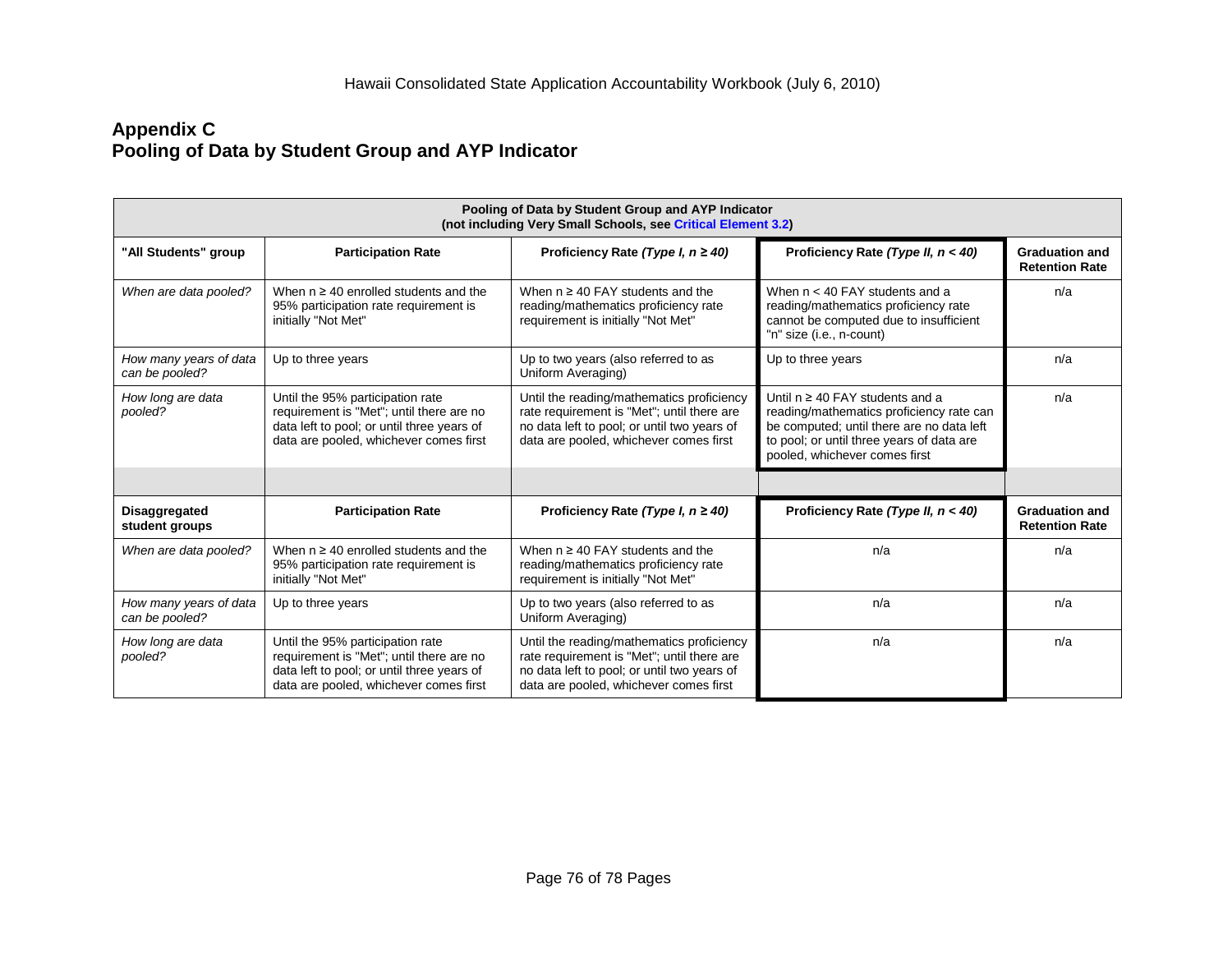### <span id="page-76-0"></span>**Appendix D1 (Table) Minimum "n" Criterion versus Number of Student Groups Spring 2009, School 1-Year (FAY) Students, See Appendix [D2 \(Chart\)](#page-77-0)**

| <b>Minimum</b><br>n criterion | <b>All Students</b><br>$(285$ is the<br>maximum) | Lunch    | <b>ELL</b> | <b>SPED</b> | <b>Asian/Pacific</b><br><b>Islander</b> | <b>Black</b> | <b>Hispanic</b> | <b>Native American</b> | <b>White</b> |
|-------------------------------|--------------------------------------------------|----------|------------|-------------|-----------------------------------------|--------------|-----------------|------------------------|--------------|
| $n = 0$                       | 0                                                | $\Omega$ | 21         | 5           | $\Omega$                                | 79           | 34              | 106                    | 12           |
| 0 < n < 30                    | 9                                                | 38       | 211        | 179         | 15                                      | 202          | 244             | 178                    | 164          |
| $n \geq 30$                   | 275                                              | 246      | 52         | 100         | 269                                     | 3            | 6               | $\Omega$               | 108          |
| $n \geq 31$                   | 275                                              | 243      | 48         | 97          | 268                                     | 3            | 6               | 0                      | 106          |
| $n \geq 32$                   | 275                                              | 242      | 46         | 92          | 267                                     | 3            | 6               | $\mathbf 0$            | 101          |
| $n \geq 33$                   | 275                                              | 240      | 41         | 88          | 267                                     | 3            | 6               | $\Omega$               | 100          |
| $n \geq 34$                   | 272                                              | 239      | 40         | 82          | 267                                     | 3            | 5               | 0                      | 96           |
| $n \geq 35$                   | 272                                              | 236      | 37         | 76          | 266                                     | 3            | 5               | $\Omega$               | 93           |
| $n \geq 36$                   | 272                                              | 231      | 36         | 71          | 266                                     | 3            | 5               | $\Omega$               | 88           |
| $n \geq 37$                   | 272                                              | 231      | 36         | 66          | 266                                     | 3            | 5               | 0                      | 87           |
| $n \geq 38$                   | 271                                              | 229      | 33         | 63          | 263                                     | 3            | 4               | $\Omega$               | 85           |
| $n \geq 39$                   | 271                                              | 229      | 32         | 59          | 263                                     | 2            | 4               | 0                      | 82           |
| $n \geq 40$                   | 271                                              | 228      | 31         | 57          | 262                                     | -4           | 4               | 0                      | 75           |